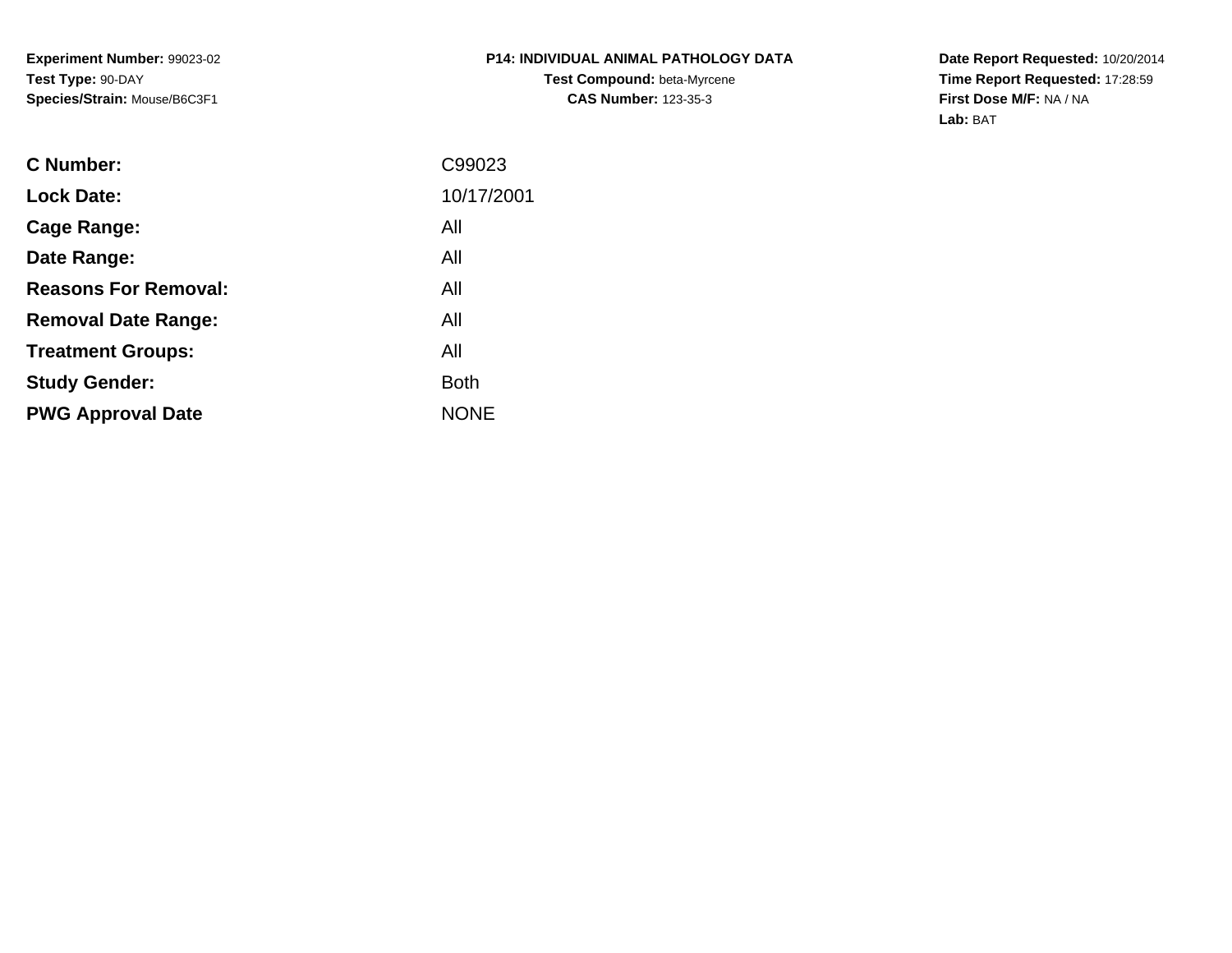| Experiment Number: 99023-02  | <b>P14: INDIVIDUAL ANIMAL PATHOLOGY DATA</b><br>Test Compound: beta-Myrcene |                                   | Date Report Requested: 10/20/2014<br>Time Report Requested: 17:28:59 |
|------------------------------|-----------------------------------------------------------------------------|-----------------------------------|----------------------------------------------------------------------|
| Test Type: 90-DAY            |                                                                             |                                   |                                                                      |
| Species/Strain: Mouse/B6C3F1 |                                                                             | <b>CAS Number: 123-35-3</b>       | First Dose M/F: NA / NA                                              |
|                              |                                                                             |                                   | Lab: BAT                                                             |
| <b>ANIMAL ID: 101</b>        | <b>TRT#: 7</b>                                                              | <b>SEX: Male</b>                  | DAY ON TEST: 93                                                      |
|                              | DOSE: 0 G/KG                                                                | <b>DISP: Terminal Sacrifice</b>   | <b>HISTO: 0104721</b>                                                |
|                              |                                                                             | ORGAN AND ACCOUNTABLE SITE STATUS |                                                                      |
| <b>NORMAL</b>                |                                                                             |                                   |                                                                      |
| * Adrenal Medulla            | * Blood Vessel                                                              | * Bone                            | * Bone Marrow                                                        |
| * Brain                      | * Coagulating Gland                                                         | * Epididymis                      | * Esophagus                                                          |
| * Eye                        | * Gallbladder                                                               | * Harderian Gland                 | * Heart                                                              |
| * Intestine Large, Cecum     | * Intestine Large, Colon                                                    | * Intestine Large, Rectum         | * Intestine Small, Duodenum                                          |
| * Intestine Small, Ileum     | * Intestine Small, Jejunum                                                  | * Lung                            | * Lymph Node, Mandibular                                             |
| * Lymph Node, Mesenteric     | * Nose                                                                      | * Oral Mucosa                     | * Pancreas                                                           |
| * Parathyroid Gland          | * Pituitary Gland                                                           | * Preputial Gland                 | * Prostate                                                           |
| * Salivary Glands            | * Seminal Vesicle                                                           | * Skin                            | * Spleen                                                             |
| * Stomach, Forestomach       | * Stomach, Glandular                                                        | * Testes                          | * Thymus                                                             |
| * Thyroid Gland              | * Trachea                                                                   | * Urinary Bladder                 |                                                                      |
| <b>MISSING</b>               |                                                                             |                                   |                                                                      |
| * Mammary Gland              |                                                                             |                                   |                                                                      |
| <b>OBSERVATIONS</b>          |                                                                             |                                   |                                                                      |
| * Adrenal Cortex             | Capsule                                                                     | Hyperplasia                       | Minimal                                                              |
| * Kidney                     |                                                                             | <b>Infiltration Cellular</b>      | Mononuclear CI, Minimal                                              |
| * Liver                      |                                                                             | <b>Infiltration Cellular</b>      | Mixed Cell, Minimal                                                  |
| PRIMARY CAUSE OF DEATH       |                                                                             |                                   |                                                                      |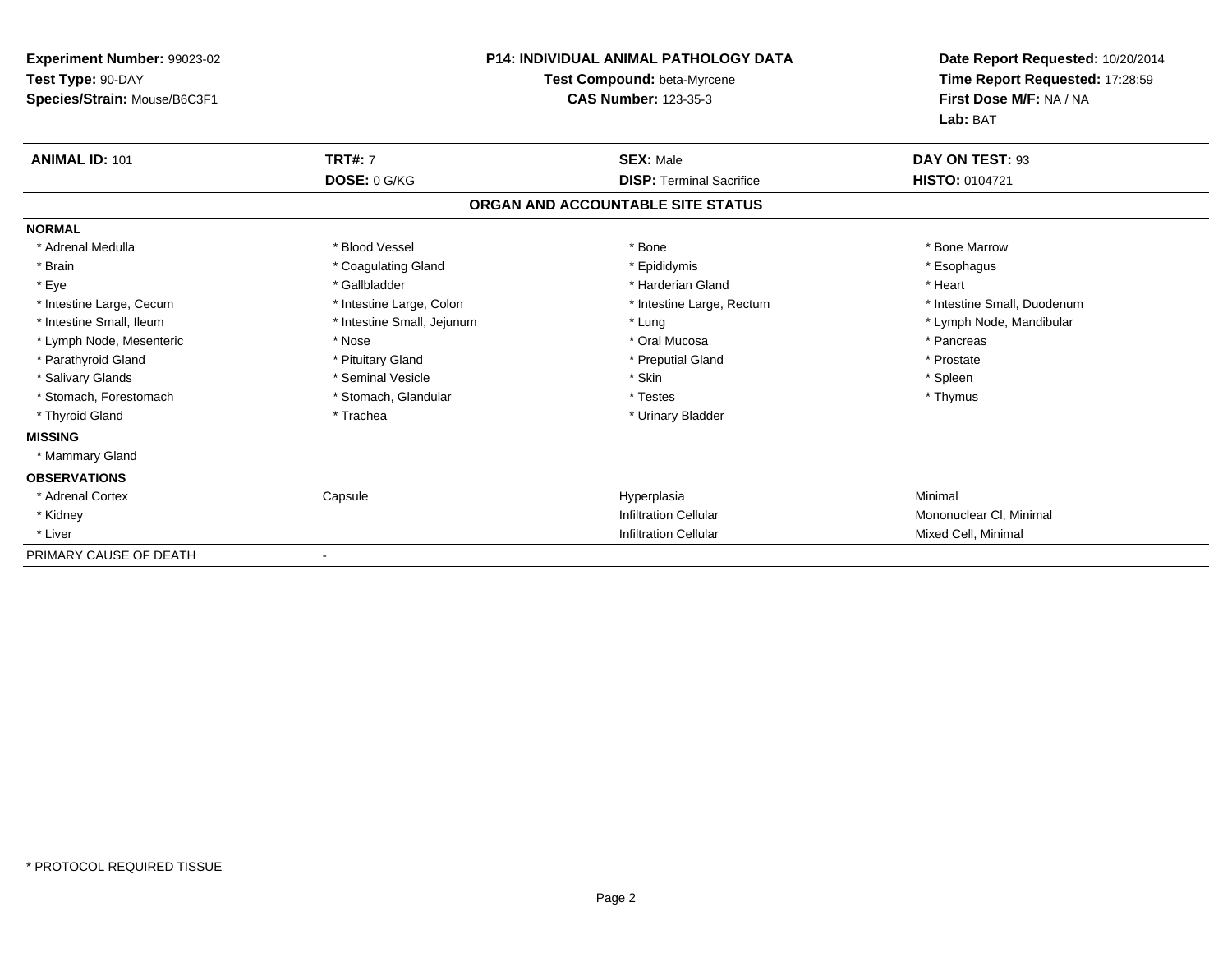| <b>Experiment Number: 99023-02</b><br>Test Type: 90-DAY<br>Species/Strain: Mouse/B6C3F1 |                            | <b>P14: INDIVIDUAL ANIMAL PATHOLOGY DATA</b><br>Test Compound: beta-Myrcene<br><b>CAS Number: 123-35-3</b> | Date Report Requested: 10/20/2014<br>Time Report Requested: 17:28:59<br>First Dose M/F: NA / NA<br>Lab: BAT |
|-----------------------------------------------------------------------------------------|----------------------------|------------------------------------------------------------------------------------------------------------|-------------------------------------------------------------------------------------------------------------|
| <b>ANIMAL ID: 102</b>                                                                   | <b>TRT#: 7</b>             | <b>SEX: Male</b>                                                                                           | DAY ON TEST: 93                                                                                             |
|                                                                                         | DOSE: 0 G/KG               | <b>DISP: Terminal Sacrifice</b>                                                                            | <b>HISTO: 0104722</b>                                                                                       |
|                                                                                         |                            | ORGAN AND ACCOUNTABLE SITE STATUS                                                                          |                                                                                                             |
| <b>NORMAL</b>                                                                           |                            |                                                                                                            |                                                                                                             |
| * Adrenal Medulla                                                                       | * Blood Vessel             | * Bone                                                                                                     | * Bone Marrow                                                                                               |
| * Brain                                                                                 | * Coagulating Gland        | * Epididymis                                                                                               | * Esophagus                                                                                                 |
| * Eye                                                                                   | * Gallbladder              | * Harderian Gland                                                                                          | * Heart                                                                                                     |
| * Intestine Large, Cecum                                                                | * Intestine Large, Colon   | * Intestine Large, Rectum                                                                                  | * Intestine Small, Duodenum                                                                                 |
| * Intestine Small, Ileum                                                                | * Intestine Small, Jejunum | * Kidney                                                                                                   | * Lung                                                                                                      |
| * Lymph Node, Mandibular                                                                | * Lymph Node, Mesenteric   | * Nose                                                                                                     | * Oral Mucosa                                                                                               |
| * Pancreas                                                                              | * Parathyroid Gland        | * Pituitary Gland                                                                                          | * Preputial Gland                                                                                           |
| * Prostate                                                                              | * Salivary Glands          | * Seminal Vesicle                                                                                          | * Skin                                                                                                      |
| * Spleen                                                                                | * Stomach, Forestomach     | * Stomach, Glandular                                                                                       | * Testes                                                                                                    |
| * Thymus                                                                                | * Thyroid Gland            | * Trachea                                                                                                  | * Urinary Bladder                                                                                           |
| <b>MISSING</b>                                                                          |                            |                                                                                                            |                                                                                                             |
| * Mammary Gland                                                                         |                            |                                                                                                            |                                                                                                             |
| <b>OBSERVATIONS</b>                                                                     |                            |                                                                                                            |                                                                                                             |
| * Adrenal Cortex                                                                        | Capsule                    | Hyperplasia                                                                                                | Minimal                                                                                                     |
| * Liver                                                                                 |                            | <b>Infiltration Cellular</b>                                                                               | Mixed Cell, Mild                                                                                            |
| PRIMARY CAUSE OF DEATH                                                                  |                            |                                                                                                            |                                                                                                             |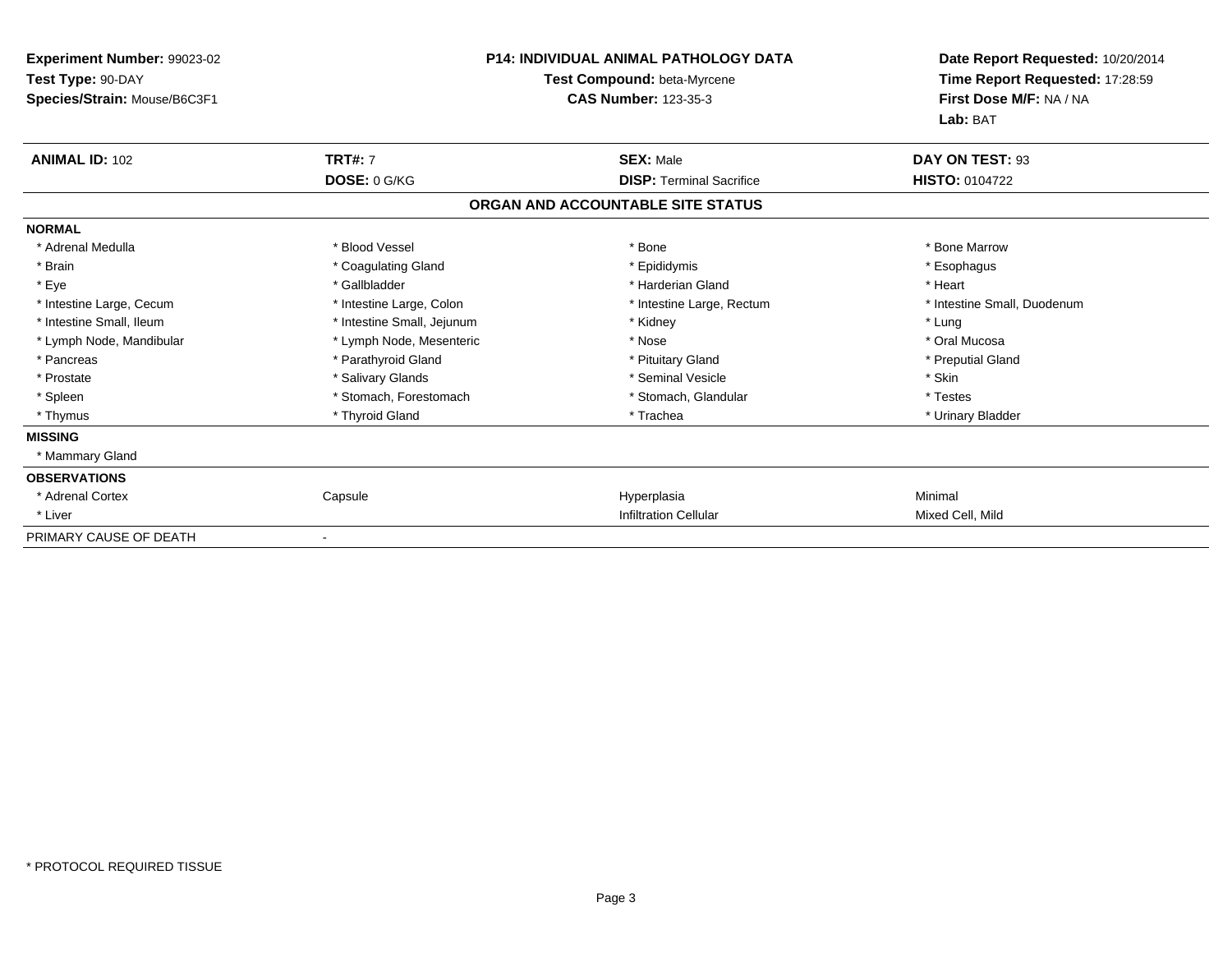| Experiment Number: 99023-02  | <b>P14: INDIVIDUAL ANIMAL PATHOLOGY DATA</b><br>Test Compound: beta-Myrcene |                                   | Date Report Requested: 10/20/2014 |  |
|------------------------------|-----------------------------------------------------------------------------|-----------------------------------|-----------------------------------|--|
| Test Type: 90-DAY            |                                                                             |                                   | Time Report Requested: 17:28:59   |  |
| Species/Strain: Mouse/B6C3F1 |                                                                             | <b>CAS Number: 123-35-3</b>       | First Dose M/F: NA / NA           |  |
|                              |                                                                             |                                   | Lab: BAT                          |  |
| <b>ANIMAL ID: 103</b>        | <b>TRT#: 7</b>                                                              | <b>SEX: Male</b>                  | DAY ON TEST: 93                   |  |
|                              | DOSE: 0 G/KG                                                                | <b>DISP: Terminal Sacrifice</b>   | <b>HISTO: 0104723</b>             |  |
|                              |                                                                             | ORGAN AND ACCOUNTABLE SITE STATUS |                                   |  |
| <b>NORMAL</b>                |                                                                             |                                   |                                   |  |
| * Adrenal Cortex             | * Adrenal Medulla                                                           | * Blood Vessel                    | * Bone                            |  |
| * Bone Marrow                | * Brain                                                                     | * Coagulating Gland               | * Epididymis                      |  |
| * Esophagus                  | * Eye                                                                       | * Gallbladder                     | * Harderian Gland                 |  |
| * Heart                      | * Intestine Large, Cecum                                                    | * Intestine Large, Colon          | * Intestine Large, Rectum         |  |
| * Intestine Small, Duodenum  | * Intestine Small, Ileum                                                    | * Intestine Small, Jejunum        | * Kidney                          |  |
| * Liver                      | * Lung                                                                      | * Lymph Node, Mandibular          | * Lymph Node, Mesenteric          |  |
| * Nose                       | * Oral Mucosa                                                               | * Pancreas                        | * Parathyroid Gland               |  |
| * Pituitary Gland            | * Preputial Gland                                                           | * Prostate                        | * Salivary Glands                 |  |
| * Seminal Vesicle            | * Skin                                                                      | * Spleen                          | * Stomach, Forestomach            |  |
| * Stomach, Glandular         | * Testes                                                                    | * Thymus                          | * Thyroid Gland                   |  |
| * Trachea                    | * Urinary Bladder                                                           |                                   |                                   |  |
| <b>MISSING</b>               |                                                                             |                                   |                                   |  |
| * Mammary Gland              |                                                                             |                                   |                                   |  |
| PRIMARY CAUSE OF DEATH       |                                                                             |                                   |                                   |  |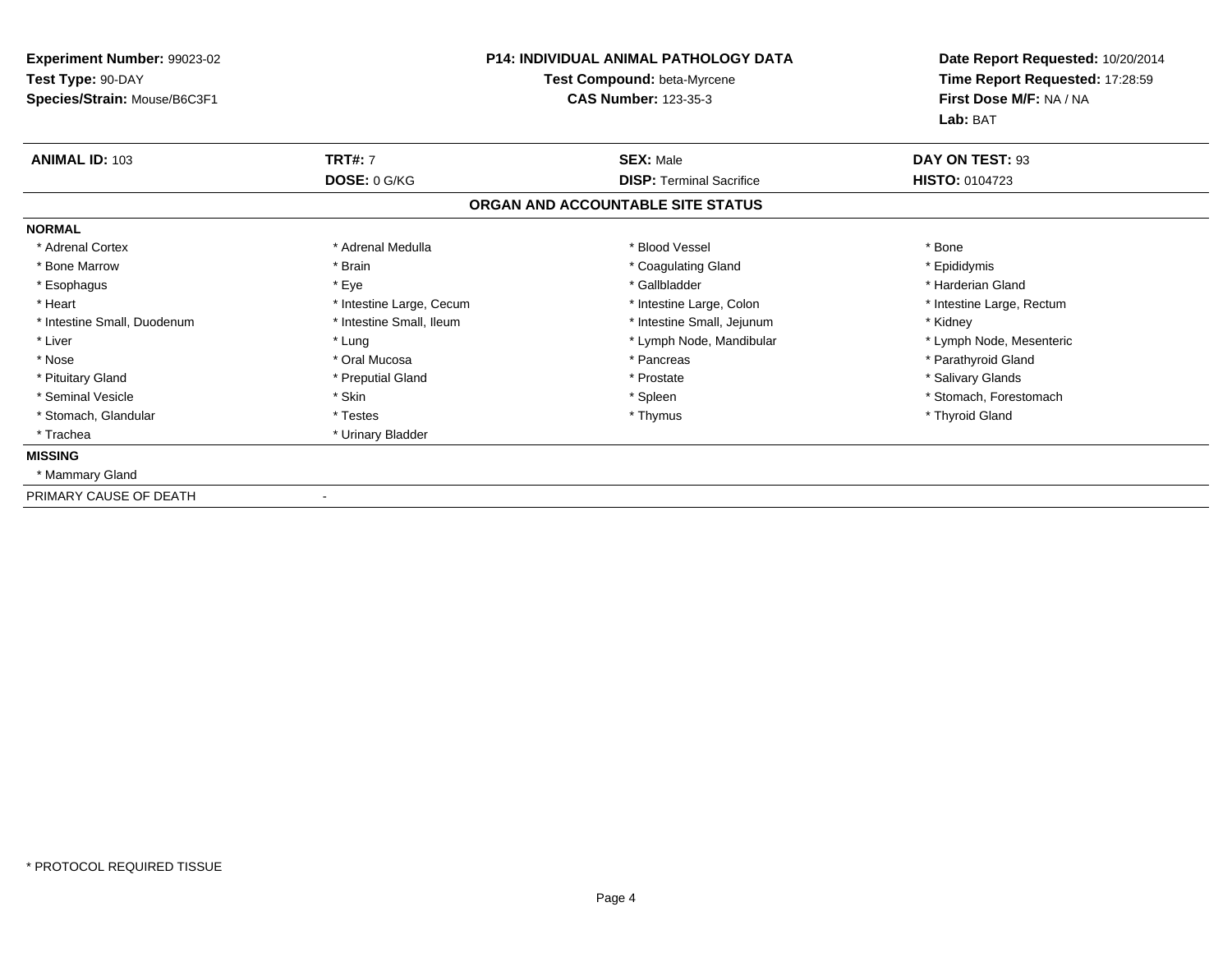| <b>Experiment Number: 99023-02</b><br>Test Type: 90-DAY<br>Species/Strain: Mouse/B6C3F1 |                            | <b>P14: INDIVIDUAL ANIMAL PATHOLOGY DATA</b><br>Test Compound: beta-Myrcene<br><b>CAS Number: 123-35-3</b> | Date Report Requested: 10/20/2014<br>Time Report Requested: 17:28:59<br>First Dose M/F: NA / NA<br>Lab: BAT |
|-----------------------------------------------------------------------------------------|----------------------------|------------------------------------------------------------------------------------------------------------|-------------------------------------------------------------------------------------------------------------|
| <b>ANIMAL ID: 104</b>                                                                   | <b>TRT#: 7</b>             | <b>SEX: Male</b>                                                                                           | DAY ON TEST: 93                                                                                             |
|                                                                                         | DOSE: 0 G/KG               | <b>DISP: Terminal Sacrifice</b>                                                                            | <b>HISTO: 0104724</b>                                                                                       |
|                                                                                         |                            | ORGAN AND ACCOUNTABLE SITE STATUS                                                                          |                                                                                                             |
| <b>NORMAL</b>                                                                           |                            |                                                                                                            |                                                                                                             |
| * Adrenal Medulla                                                                       | * Blood Vessel             | * Bone                                                                                                     | * Bone Marrow                                                                                               |
| * Brain                                                                                 | * Coagulating Gland        | * Epididymis                                                                                               | * Esophagus                                                                                                 |
| * Eye                                                                                   | * Gallbladder              | * Harderian Gland                                                                                          | * Heart                                                                                                     |
| * Intestine Large, Cecum                                                                | * Intestine Large, Colon   | * Intestine Large, Rectum                                                                                  | * Intestine Small, Duodenum                                                                                 |
| * Intestine Small, Ileum                                                                | * Intestine Small, Jejunum | * Kidney                                                                                                   | * Lung                                                                                                      |
| * Lymph Node, Mandibular                                                                | * Lymph Node, Mesenteric   | * Nose                                                                                                     | * Oral Mucosa                                                                                               |
| * Pancreas                                                                              | * Parathyroid Gland        | * Pituitary Gland                                                                                          | * Preputial Gland                                                                                           |
| * Prostate                                                                              | * Salivary Glands          | * Seminal Vesicle                                                                                          | * Skin                                                                                                      |
| * Spleen                                                                                | * Stomach, Forestomach     | * Stomach, Glandular                                                                                       | * Testes                                                                                                    |
| * Thymus                                                                                | * Thyroid Gland            | * Trachea                                                                                                  | * Urinary Bladder                                                                                           |
| <b>MISSING</b>                                                                          |                            |                                                                                                            |                                                                                                             |
| * Mammary Gland                                                                         |                            |                                                                                                            |                                                                                                             |
| <b>OBSERVATIONS</b>                                                                     |                            |                                                                                                            |                                                                                                             |
| * Adrenal Cortex                                                                        | Capsule                    | Hyperplasia                                                                                                | Minimal                                                                                                     |
| * Liver                                                                                 |                            | <b>Infiltration Cellular</b>                                                                               | Mixed Cell, Minimal                                                                                         |
| PRIMARY CAUSE OF DEATH                                                                  |                            |                                                                                                            |                                                                                                             |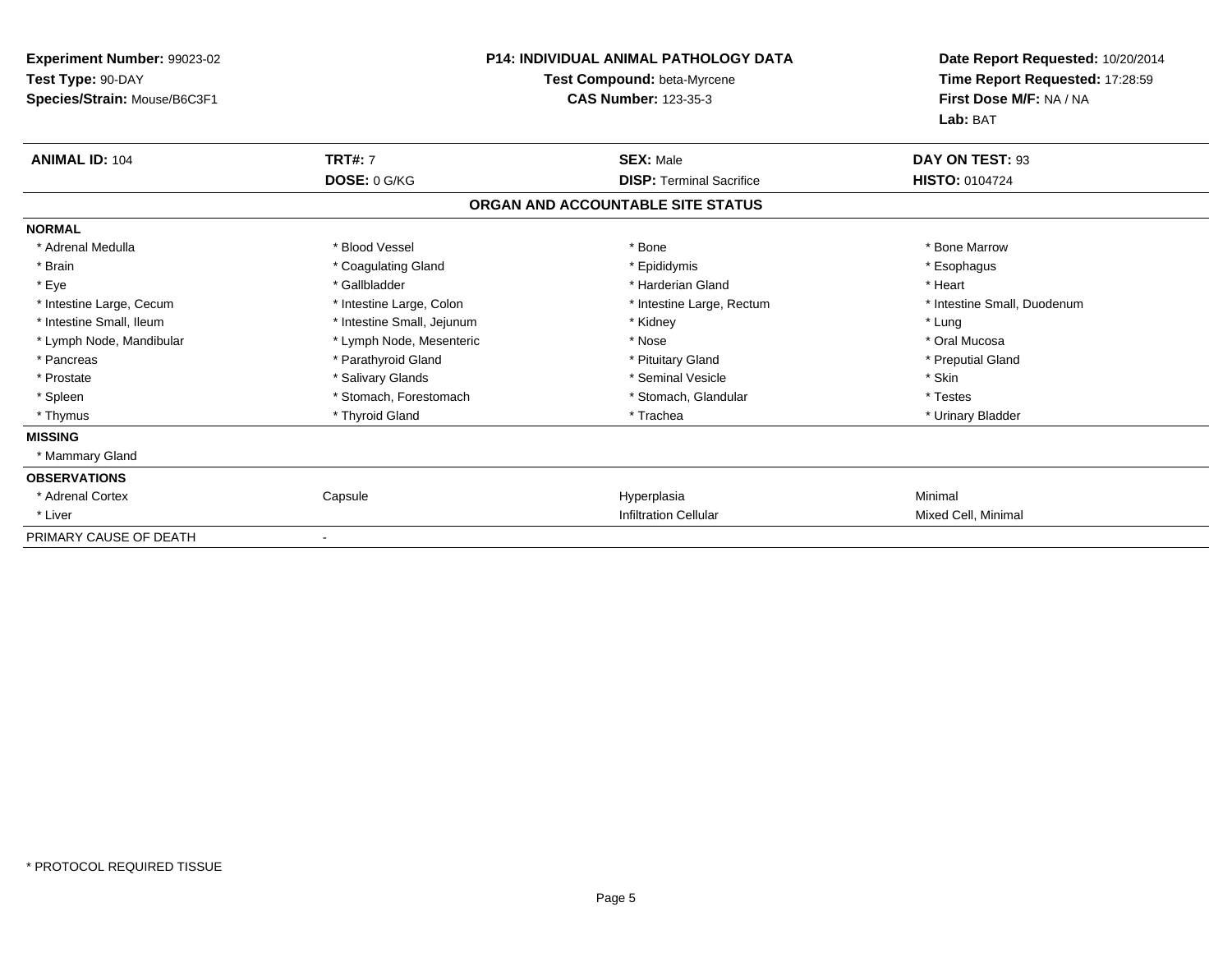| <b>Experiment Number: 99023-02</b><br>Test Type: 90-DAY<br>Species/Strain: Mouse/B6C3F1 |                          | <b>P14: INDIVIDUAL ANIMAL PATHOLOGY DATA</b><br>Test Compound: beta-Myrcene<br><b>CAS Number: 123-35-3</b> | Date Report Requested: 10/20/2014<br>Time Report Requested: 17:28:59<br>First Dose M/F: NA / NA<br>Lab: BAT |
|-----------------------------------------------------------------------------------------|--------------------------|------------------------------------------------------------------------------------------------------------|-------------------------------------------------------------------------------------------------------------|
| <b>ANIMAL ID: 105</b>                                                                   | <b>TRT#: 7</b>           | <b>SEX: Male</b>                                                                                           | DAY ON TEST: 93                                                                                             |
|                                                                                         | DOSE: 0 G/KG             | <b>DISP: Terminal Sacrifice</b>                                                                            | <b>HISTO: 0104725</b>                                                                                       |
|                                                                                         |                          | ORGAN AND ACCOUNTABLE SITE STATUS                                                                          |                                                                                                             |
| <b>NORMAL</b>                                                                           |                          |                                                                                                            |                                                                                                             |
| * Adrenal Cortex                                                                        | * Adrenal Medulla        | * Blood Vessel                                                                                             | * Bone                                                                                                      |
| * Bone Marrow                                                                           | * Brain                  | * Coagulating Gland                                                                                        | * Epididymis                                                                                                |
| * Esophagus                                                                             | * Eye                    | * Gallbladder                                                                                              | * Harderian Gland                                                                                           |
| * Heart                                                                                 | * Intestine Large, Cecum | * Intestine Large, Colon                                                                                   | * Intestine Large, Rectum                                                                                   |
| * Intestine Small, Duodenum                                                             | * Intestine Small, Ileum | * Intestine Small, Jejunum                                                                                 | * Kidney                                                                                                    |
| * Lung                                                                                  | * Lymph Node, Mandibular | * Lymph Node, Mesenteric                                                                                   | * Nose                                                                                                      |
| * Oral Mucosa                                                                           | * Pancreas               | * Parathyroid Gland                                                                                        | * Pituitary Gland                                                                                           |
| * Preputial Gland                                                                       | * Prostate               | * Salivary Glands                                                                                          | * Seminal Vesicle                                                                                           |
| * Skin                                                                                  | * Stomach, Forestomach   | * Stomach, Glandular                                                                                       | * Testes                                                                                                    |
| * Thymus                                                                                | * Thyroid Gland          | * Trachea                                                                                                  | * Urinary Bladder                                                                                           |
| <b>MISSING</b>                                                                          |                          |                                                                                                            |                                                                                                             |
| * Mammary Gland                                                                         |                          |                                                                                                            |                                                                                                             |
| <b>OBSERVATIONS</b>                                                                     |                          |                                                                                                            |                                                                                                             |
| * Liver                                                                                 |                          | <b>Infiltration Cellular</b>                                                                               | Mixed Cell, Minimal                                                                                         |
| * Spleen                                                                                | Red Pulp                 | Hematopoietic Cell Proliferation                                                                           | Minimal                                                                                                     |
| PRIMARY CAUSE OF DEATH                                                                  |                          |                                                                                                            |                                                                                                             |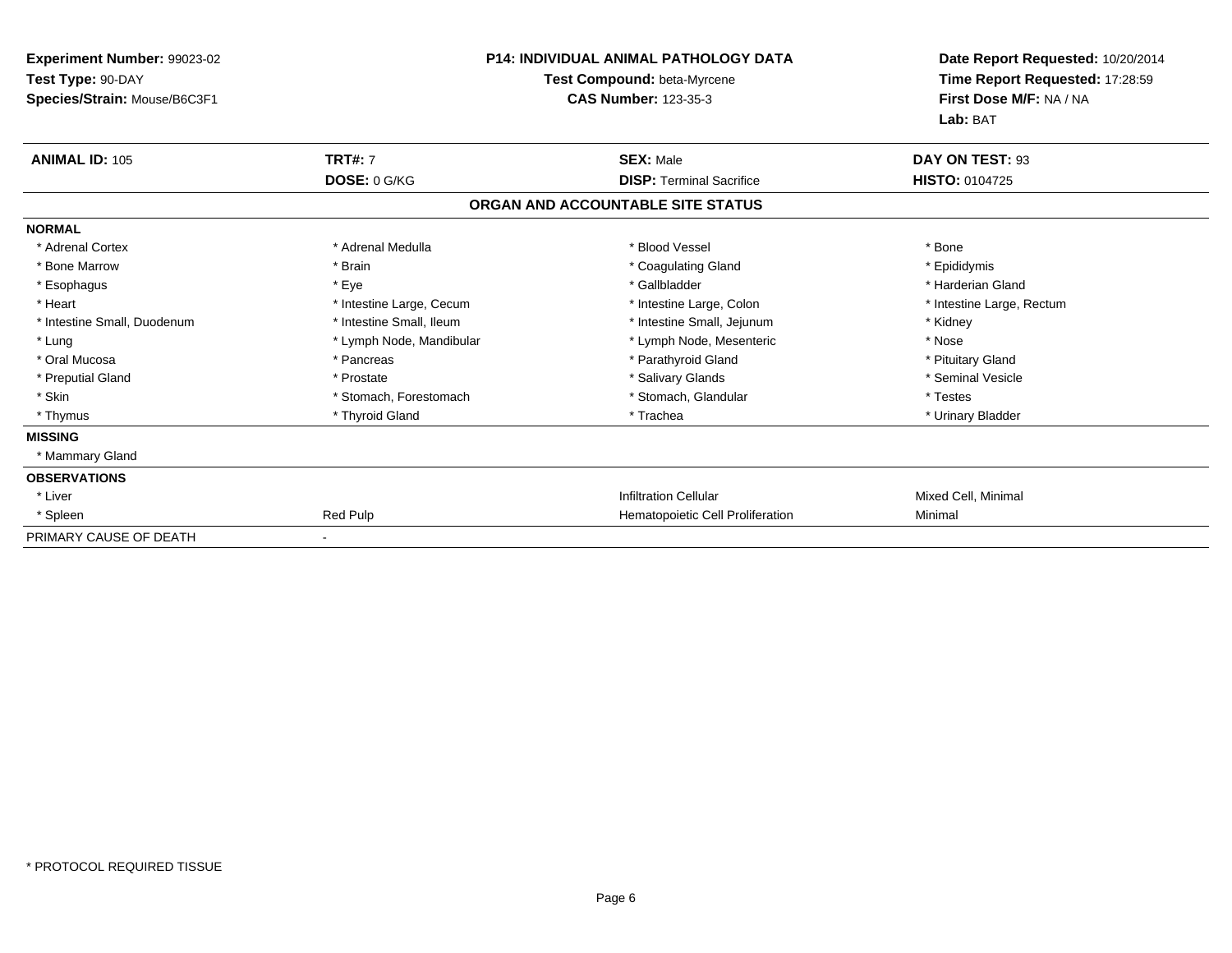| Experiment Number: 99023-02  |                                    | <b>P14: INDIVIDUAL ANIMAL PATHOLOGY DATA</b> | Date Report Requested: 10/20/2014 |
|------------------------------|------------------------------------|----------------------------------------------|-----------------------------------|
| Test Type: 90-DAY            | <b>Test Compound: beta-Myrcene</b> |                                              | Time Report Requested: 17:28:59   |
| Species/Strain: Mouse/B6C3F1 |                                    | <b>CAS Number: 123-35-3</b>                  | First Dose M/F: NA / NA           |
|                              |                                    |                                              | Lab: BAT                          |
| <b>ANIMAL ID: 106</b>        | <b>TRT#: 7</b>                     | <b>SEX: Male</b>                             | DAY ON TEST: 93                   |
|                              | DOSE: 0 G/KG                       | <b>DISP: Terminal Sacrifice</b>              | <b>HISTO: 0104726</b>             |
|                              |                                    | ORGAN AND ACCOUNTABLE SITE STATUS            |                                   |
| <b>NORMAL</b>                |                                    |                                              |                                   |
| * Adrenal Cortex             | * Adrenal Medulla                  | * Blood Vessel                               | * Bone                            |
| * Bone Marrow                | * Brain                            | * Coagulating Gland                          | * Epididymis                      |
| * Esophagus                  | * Eye                              | * Gallbladder                                | * Harderian Gland                 |
| * Heart                      | * Intestine Large, Cecum           | * Intestine Large, Colon                     | * Intestine Large, Rectum         |
| * Intestine Small, Duodenum  | * Intestine Small, Ileum           | * Intestine Small, Jejunum                   | * Kidney                          |
| * Lung                       | * Lymph Node, Mandibular           | * Lymph Node, Mesenteric                     | * Nose                            |
| * Oral Mucosa                | * Pancreas                         | * Parathyroid Gland                          | * Pituitary Gland                 |
| * Preputial Gland            | * Prostate                         | * Salivary Glands                            | * Seminal Vesicle                 |
| * Skin                       | * Spleen                           | * Stomach, Forestomach                       | * Stomach, Glandular              |
| * Testes                     | * Thymus                           | * Thyroid Gland                              | * Trachea                         |
| * Urinary Bladder            |                                    |                                              |                                   |
| <b>MISSING</b>               |                                    |                                              |                                   |
| * Mammary Gland              |                                    |                                              |                                   |
| <b>OBSERVATIONS</b>          |                                    |                                              |                                   |
| * Liver                      |                                    | <b>Infiltration Cellular</b>                 | Mixed Cell, Minimal               |
| PRIMARY CAUSE OF DEATH       | $\blacksquare$                     |                                              |                                   |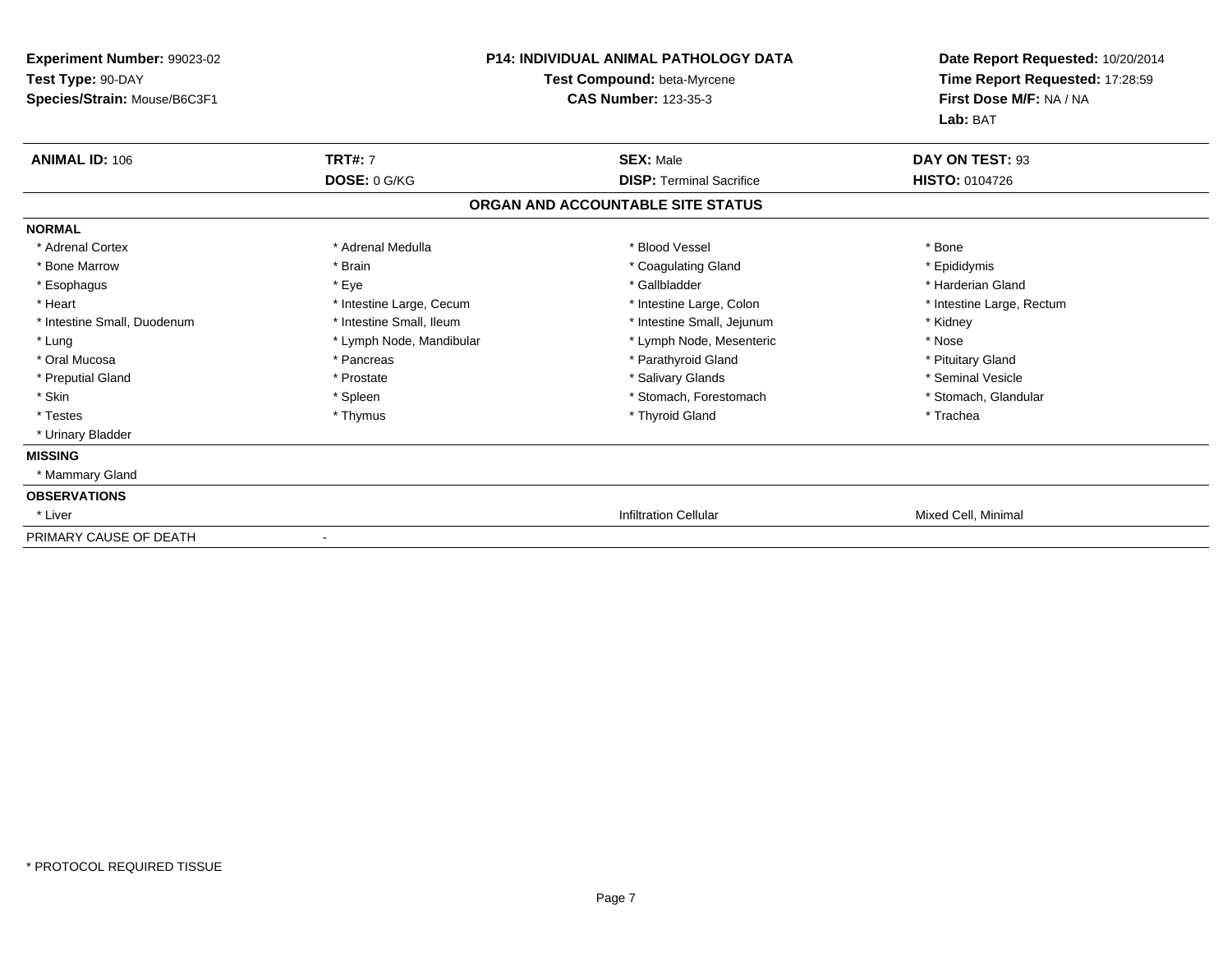| Experiment Number: 99023-02  |                          | <b>P14: INDIVIDUAL ANIMAL PATHOLOGY DATA</b> | Date Report Requested: 10/20/2014<br>Time Report Requested: 17:28:59 |
|------------------------------|--------------------------|----------------------------------------------|----------------------------------------------------------------------|
| Test Type: 90-DAY            |                          | <b>Test Compound: beta-Myrcene</b>           |                                                                      |
| Species/Strain: Mouse/B6C3F1 |                          | <b>CAS Number: 123-35-3</b>                  | First Dose M/F: NA / NA                                              |
|                              |                          |                                              | Lab: BAT                                                             |
| <b>ANIMAL ID: 107</b>        | <b>TRT#: 7</b>           | <b>SEX: Male</b>                             | DAY ON TEST: 93                                                      |
|                              | DOSE: 0 G/KG             | <b>DISP: Terminal Sacrifice</b>              | <b>HISTO: 0104727</b>                                                |
|                              |                          | ORGAN AND ACCOUNTABLE SITE STATUS            |                                                                      |
| <b>NORMAL</b>                |                          |                                              |                                                                      |
| * Adrenal Cortex             | * Adrenal Medulla        | * Blood Vessel                               | * Bone                                                               |
| * Bone Marrow                | * Brain                  | * Coagulating Gland                          | * Epididymis                                                         |
| * Esophagus                  | * Eye                    | * Gallbladder                                | * Harderian Gland                                                    |
| * Heart                      | * Intestine Large, Cecum | * Intestine Large, Colon                     | * Intestine Large, Rectum                                            |
| * Intestine Small, Duodenum  | * Intestine Small, Ileum | * Intestine Small, Jejunum                   | * Liver                                                              |
| * Lung                       | * Lymph Node, Mandibular | * Lymph Node, Mesenteric                     | * Nose                                                               |
| * Oral Mucosa                | * Pancreas               | * Parathyroid Gland                          | * Pituitary Gland                                                    |
| * Preputial Gland            | * Prostate               | * Salivary Glands                            | * Seminal Vesicle                                                    |
| * Skin                       | * Spleen                 | * Stomach, Forestomach                       | * Stomach, Glandular                                                 |
| * Testes                     | * Thymus                 | * Thyroid Gland                              | * Trachea                                                            |
| * Urinary Bladder            |                          |                                              |                                                                      |
| <b>MISSING</b>               |                          |                                              |                                                                      |
| * Mammary Gland              |                          |                                              |                                                                      |
| <b>OBSERVATIONS</b>          |                          |                                              |                                                                      |
| * Kidney                     |                          | Inflammation                                 | Chronic Active, Minimal                                              |
| PRIMARY CAUSE OF DEATH       | $\blacksquare$           |                                              |                                                                      |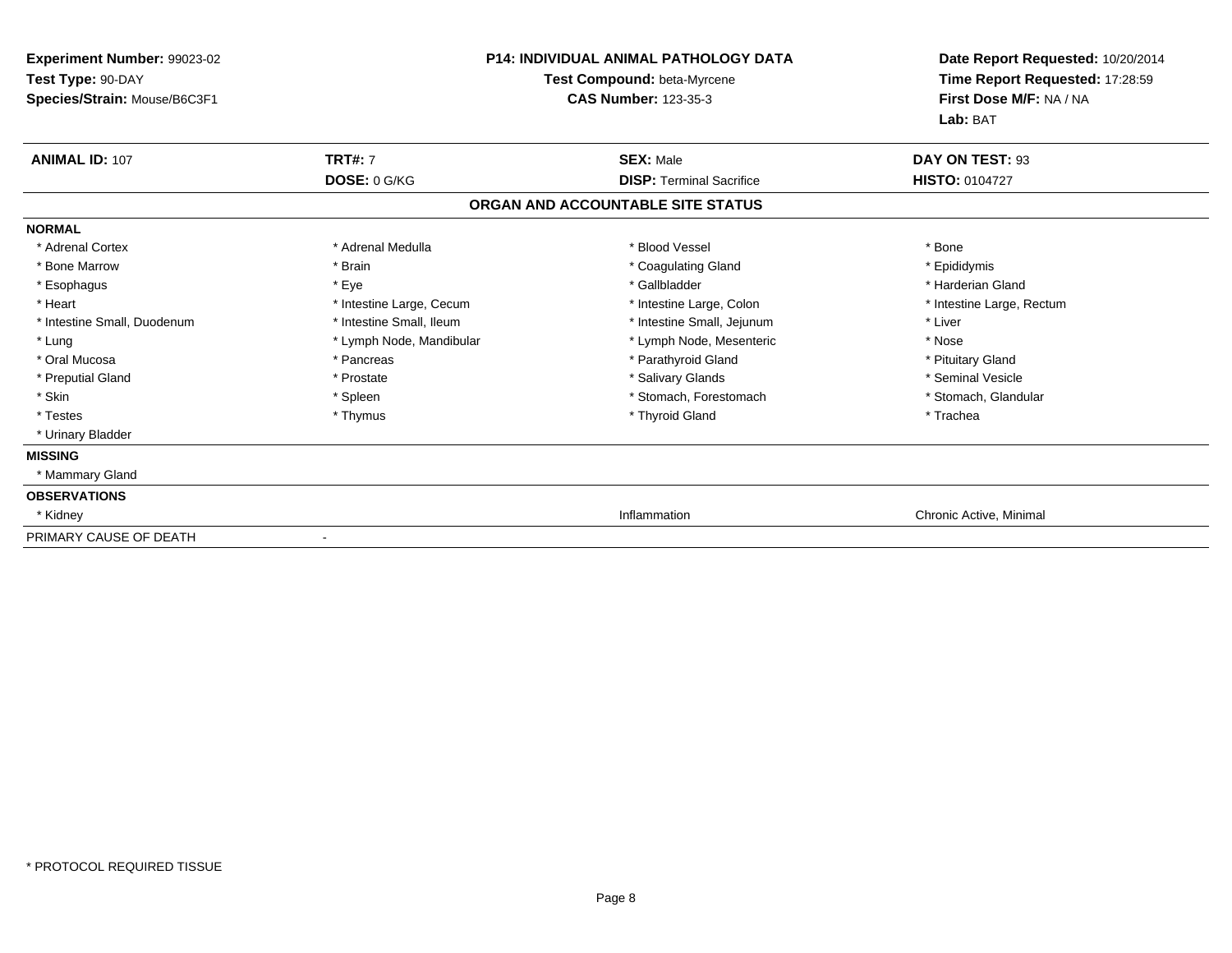| Experiment Number: 99023-02  |                             | <b>P14: INDIVIDUAL ANIMAL PATHOLOGY DATA</b> | Date Report Requested: 10/20/2014 |
|------------------------------|-----------------------------|----------------------------------------------|-----------------------------------|
| Test Type: 90-DAY            | Test Compound: beta-Myrcene |                                              | Time Report Requested: 17:28:59   |
| Species/Strain: Mouse/B6C3F1 |                             | <b>CAS Number: 123-35-3</b>                  | First Dose M/F: NA / NA           |
|                              |                             |                                              | Lab: BAT                          |
| <b>ANIMAL ID: 108</b>        | <b>TRT#: 7</b>              | <b>SEX: Male</b>                             | DAY ON TEST: 93                   |
|                              | DOSE: 0 G/KG                | <b>DISP: Terminal Sacrifice</b>              | <b>HISTO: 0104728</b>             |
|                              |                             | ORGAN AND ACCOUNTABLE SITE STATUS            |                                   |
| <b>NORMAL</b>                |                             |                                              |                                   |
| * Adrenal Medulla            | * Blood Vessel              | * Bone                                       | * Bone Marrow                     |
| * Brain                      | * Coagulating Gland         | * Epididymis                                 | * Esophagus                       |
| * Eye                        | * Gallbladder               | * Harderian Gland                            | * Heart                           |
| * Intestine Large, Cecum     | * Intestine Large, Colon    | * Intestine Large, Rectum                    | * Intestine Small, Duodenum       |
| * Intestine Small, Ileum     | * Intestine Small, Jejunum  | * Kidney                                     | * Lung                            |
| * Lymph Node, Mandibular     | * Lymph Node, Mesenteric    | * Mammary Gland                              | * Nose                            |
| * Oral Mucosa                | * Pancreas                  | * Parathyroid Gland                          | * Pituitary Gland                 |
| * Preputial Gland            | * Prostate                  | * Salivary Glands                            | * Seminal Vesicle                 |
| * Skin                       | * Spleen                    | * Stomach, Forestomach                       | * Stomach, Glandular              |
| * Testes                     | * Thymus                    | * Thyroid Gland                              | * Trachea                         |
| * Urinary Bladder            |                             |                                              |                                   |
| <b>OBSERVATIONS</b>          |                             |                                              |                                   |
| * Adrenal Cortex             | Capsule                     | Hyperplasia                                  | Minimal                           |
| * Liver                      |                             | <b>Infiltration Cellular</b>                 | Mixed Cell, Minimal               |
| PRIMARY CAUSE OF DEATH       |                             |                                              |                                   |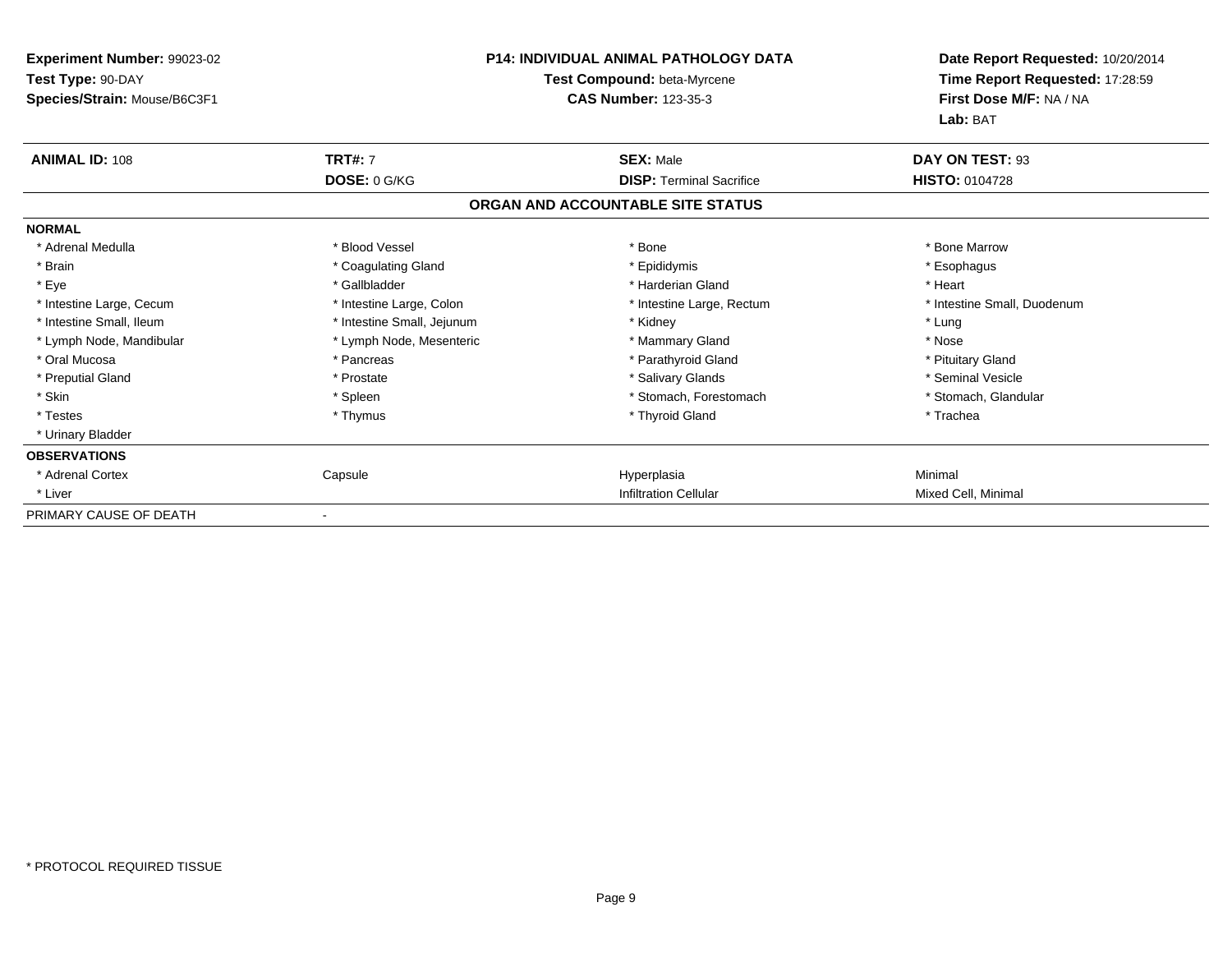| <b>Experiment Number: 99023-02</b> | <b>P14: INDIVIDUAL ANIMAL PATHOLOGY DATA</b> |                                   | Date Report Requested: 10/20/2014 |
|------------------------------------|----------------------------------------------|-----------------------------------|-----------------------------------|
| Test Type: 90-DAY                  |                                              | Test Compound: beta-Myrcene       | Time Report Requested: 17:28:59   |
| Species/Strain: Mouse/B6C3F1       |                                              | <b>CAS Number: 123-35-3</b>       | First Dose M/F: NA / NA           |
|                                    |                                              |                                   | Lab: BAT                          |
| <b>ANIMAL ID: 109</b>              | <b>TRT#: 7</b>                               | <b>SEX: Male</b>                  | DAY ON TEST: 93                   |
|                                    | DOSE: 0 G/KG                                 | <b>DISP:</b> Terminal Sacrifice   | <b>HISTO: 0104729</b>             |
|                                    |                                              | ORGAN AND ACCOUNTABLE SITE STATUS |                                   |
| <b>NORMAL</b>                      |                                              |                                   |                                   |
| * Adrenal Medulla                  | * Blood Vessel                               | * Bone                            | * Bone Marrow                     |
| * Brain                            | * Coagulating Gland                          | * Epididymis                      | * Esophagus                       |
| * Eye                              | * Gallbladder                                | * Harderian Gland                 | * Heart                           |
| * Intestine Large, Cecum           | * Intestine Large, Colon                     | * Intestine Large, Rectum         | * Intestine Small, Duodenum       |
| * Intestine Small, Ileum           | * Intestine Small, Jejunum                   | * Kidney                          | * Lung                            |
| * Lymph Node, Mandibular           | * Lymph Node, Mesenteric                     | * Nose                            | * Oral Mucosa                     |
| * Pancreas                         | * Parathyroid Gland                          | * Pituitary Gland                 | * Preputial Gland                 |
| * Prostate                         | * Salivary Glands                            | * Seminal Vesicle                 | * Skin                            |
| * Spleen                           | * Stomach, Forestomach                       | * Stomach, Glandular              | * Testes                          |
| * Thymus                           | * Thyroid Gland                              | * Trachea                         | * Urinary Bladder                 |
| <b>MISSING</b>                     |                                              |                                   |                                   |
| * Mammary Gland                    |                                              |                                   |                                   |
| <b>OBSERVATIONS</b>                |                                              |                                   |                                   |
| * Adrenal Cortex                   | Capsule                                      | Hyperplasia                       | Minimal                           |
| * Liver                            |                                              | <b>Infiltration Cellular</b>      | Mixed Cell, Minimal               |
|                                    |                                              | Necrosis                          | Focal, Minimal                    |
| PRIMARY CAUSE OF DEATH             |                                              |                                   |                                   |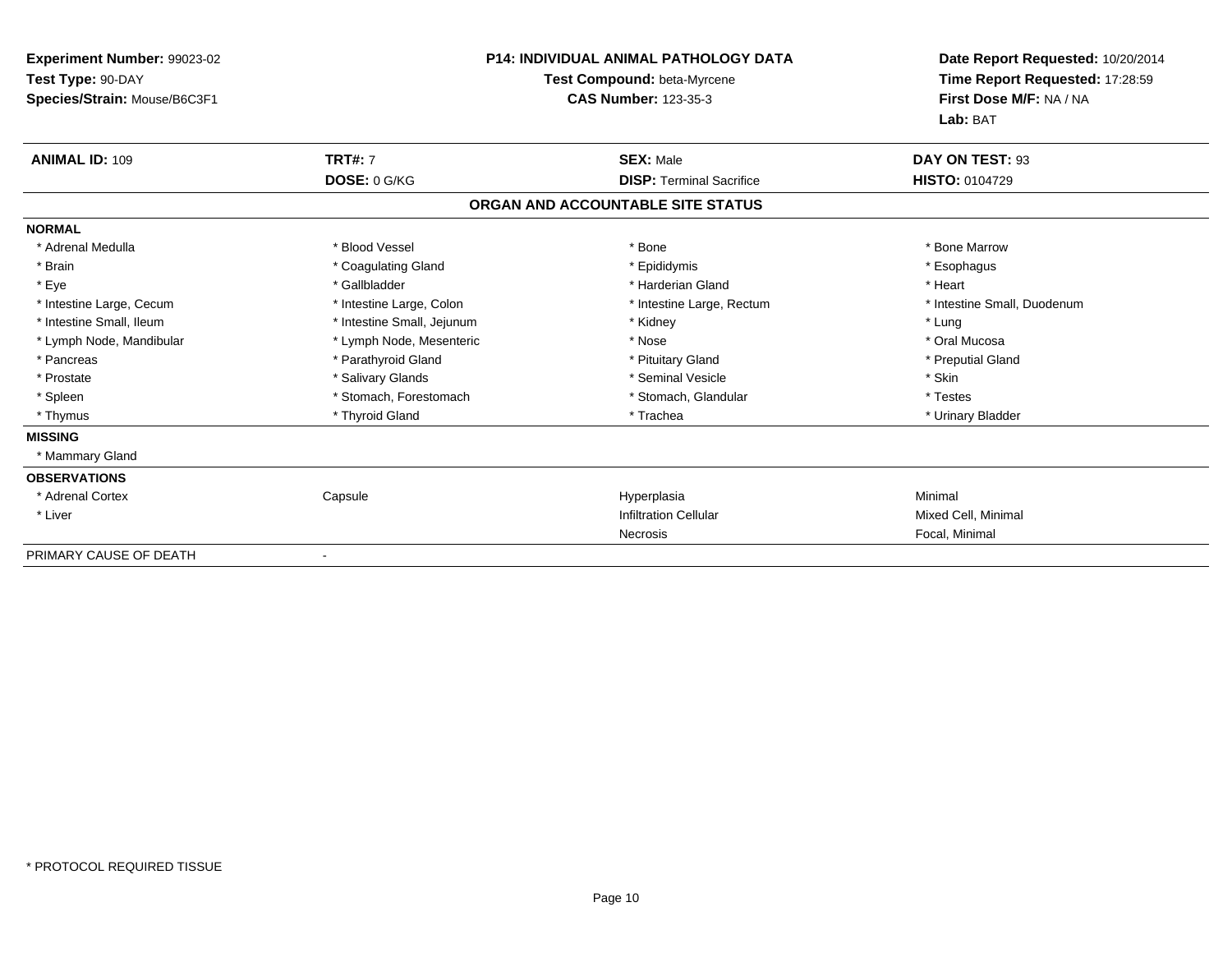| Experiment Number: 99023-02<br>Test Type: 90-DAY<br>Species/Strain: Mouse/B6C3F1 |                          | P14: INDIVIDUAL ANIMAL PATHOLOGY DATA<br>Test Compound: beta-Myrcene<br><b>CAS Number: 123-35-3</b> | Date Report Requested: 10/20/2014<br>Time Report Requested: 17:28:59<br>First Dose M/F: NA / NA<br>Lab: BAT |
|----------------------------------------------------------------------------------|--------------------------|-----------------------------------------------------------------------------------------------------|-------------------------------------------------------------------------------------------------------------|
| <b>ANIMAL ID: 110</b>                                                            | <b>TRT#: 7</b>           | <b>SEX: Male</b>                                                                                    | DAY ON TEST: 93                                                                                             |
|                                                                                  | DOSE: 0 G/KG             | <b>DISP: Terminal Sacrifice</b>                                                                     | <b>HISTO: 0104730</b>                                                                                       |
|                                                                                  |                          | ORGAN AND ACCOUNTABLE SITE STATUS                                                                   |                                                                                                             |
| <b>NORMAL</b>                                                                    |                          |                                                                                                     |                                                                                                             |
| * Adrenal Cortex                                                                 | * Adrenal Medulla        | * Blood Vessel                                                                                      | * Bone                                                                                                      |
| * Bone Marrow                                                                    | * Brain                  | * Coagulating Gland                                                                                 | * Epididymis                                                                                                |
| * Esophagus                                                                      | * Eye                    | * Gallbladder                                                                                       | * Harderian Gland                                                                                           |
| * Heart                                                                          | * Intestine Large, Cecum | * Intestine Large, Colon                                                                            | * Intestine Large, Rectum                                                                                   |
| * Intestine Small, Duodenum                                                      | * Intestine Small, Ileum | * Intestine Small, Jejunum                                                                          | * Kidney                                                                                                    |
| * Liver                                                                          | * Lung                   | * Lymph Node, Mandibular                                                                            | * Lymph Node, Mesenteric                                                                                    |
| * Nose                                                                           | * Oral Mucosa            | * Pancreas                                                                                          | * Pituitary Gland                                                                                           |
| * Preputial Gland                                                                | * Prostate               | * Salivary Glands                                                                                   | * Seminal Vesicle                                                                                           |
| * Skin                                                                           | * Spleen                 | * Stomach, Forestomach                                                                              | * Stomach, Glandular                                                                                        |
| * Testes                                                                         | * Thyroid Gland          | * Trachea                                                                                           | * Urinary Bladder                                                                                           |
| <b>MISSING</b>                                                                   |                          |                                                                                                     |                                                                                                             |
| * Mammary Gland                                                                  | * Parathyroid Gland      |                                                                                                     |                                                                                                             |
| <b>OBSERVATIONS</b>                                                              |                          |                                                                                                     |                                                                                                             |
| * Thymus                                                                         |                          | Cyst                                                                                                | Minimal                                                                                                     |
| PRIMARY CAUSE OF DEATH                                                           | $\blacksquare$           |                                                                                                     |                                                                                                             |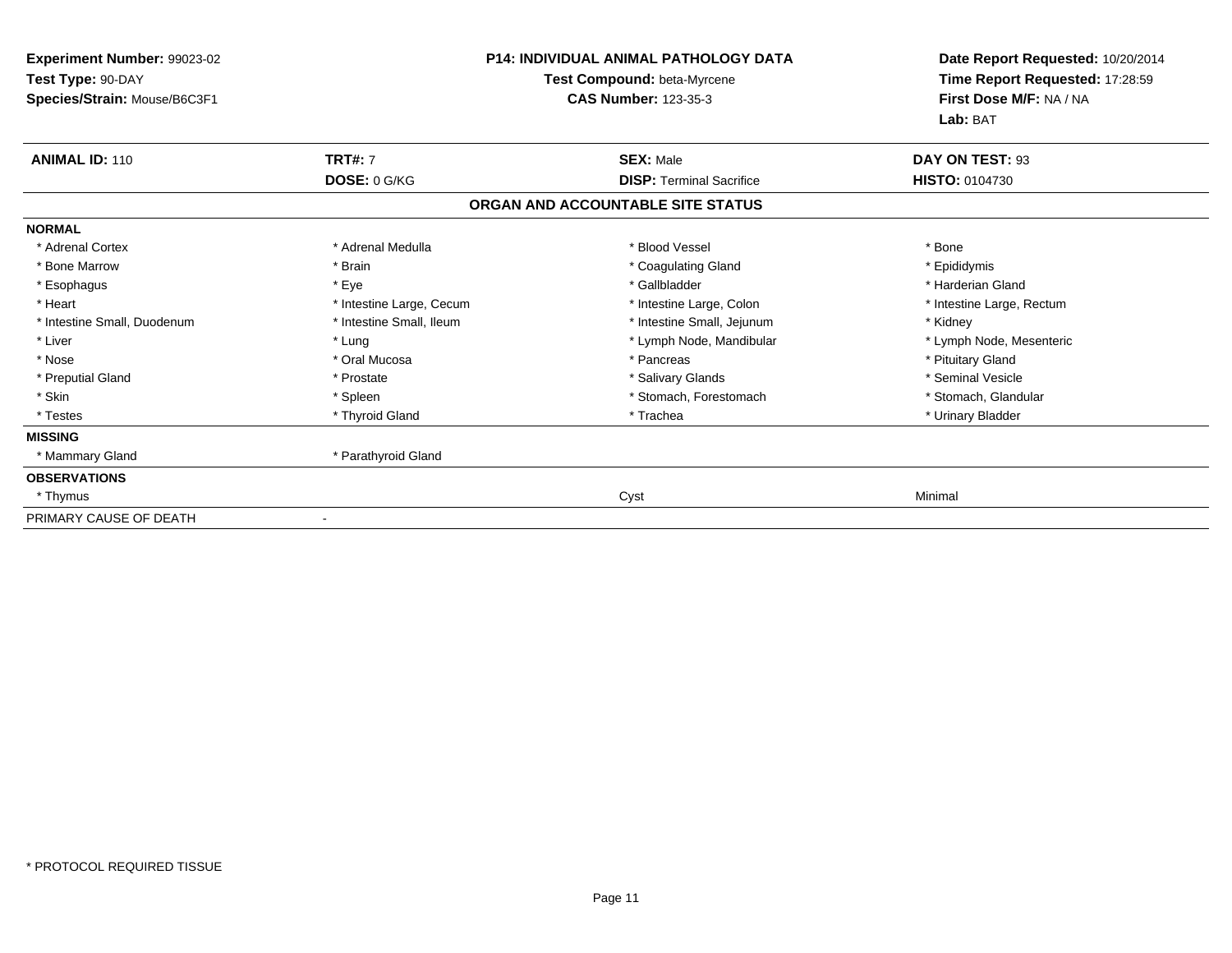| Experiment Number: 99023-02<br>Test Type: 90-DAY<br>Species/Strain: Mouse/B6C3F1 |                        | <b>P14: INDIVIDUAL ANIMAL PATHOLOGY DATA</b><br>Test Compound: beta-Myrcene<br><b>CAS Number: 123-35-3</b> | Date Report Requested: 10/20/2014<br>Time Report Requested: 17:28:59<br>First Dose M/F: NA / NA<br>Lab: BAT |
|----------------------------------------------------------------------------------|------------------------|------------------------------------------------------------------------------------------------------------|-------------------------------------------------------------------------------------------------------------|
| <b>ANIMAL ID: 201</b>                                                            | <b>TRT#: 8</b>         | <b>SEX: Male</b>                                                                                           | DAY ON TEST: 93                                                                                             |
|                                                                                  | <b>DOSE: 0.25 G/KG</b> | <b>DISP: Terminal Sacrifice</b>                                                                            | <b>HISTO: 0104731</b>                                                                                       |
|                                                                                  |                        | ORGAN AND ACCOUNTABLE SITE STATUS                                                                          |                                                                                                             |
| <b>NORMAL</b>                                                                    |                        |                                                                                                            |                                                                                                             |
| <b>Bone Marrow</b>                                                               | * Kidney               | Lymph Node, Mandibular                                                                                     | Lymph Node, Mesenteric                                                                                      |
| Nose                                                                             | Pancreas               | Spleen                                                                                                     | Stomach, Forestomach                                                                                        |
| Testes                                                                           | Thymus                 |                                                                                                            |                                                                                                             |
| <b>OBSERVATIONS</b>                                                              |                        |                                                                                                            |                                                                                                             |
| * Liver                                                                          |                        | <b>Infiltration Cellular</b>                                                                               | Mixed Cell, Minimal                                                                                         |
| PRIMARY CAUSE OF DEATH                                                           | $\blacksquare$         |                                                                                                            |                                                                                                             |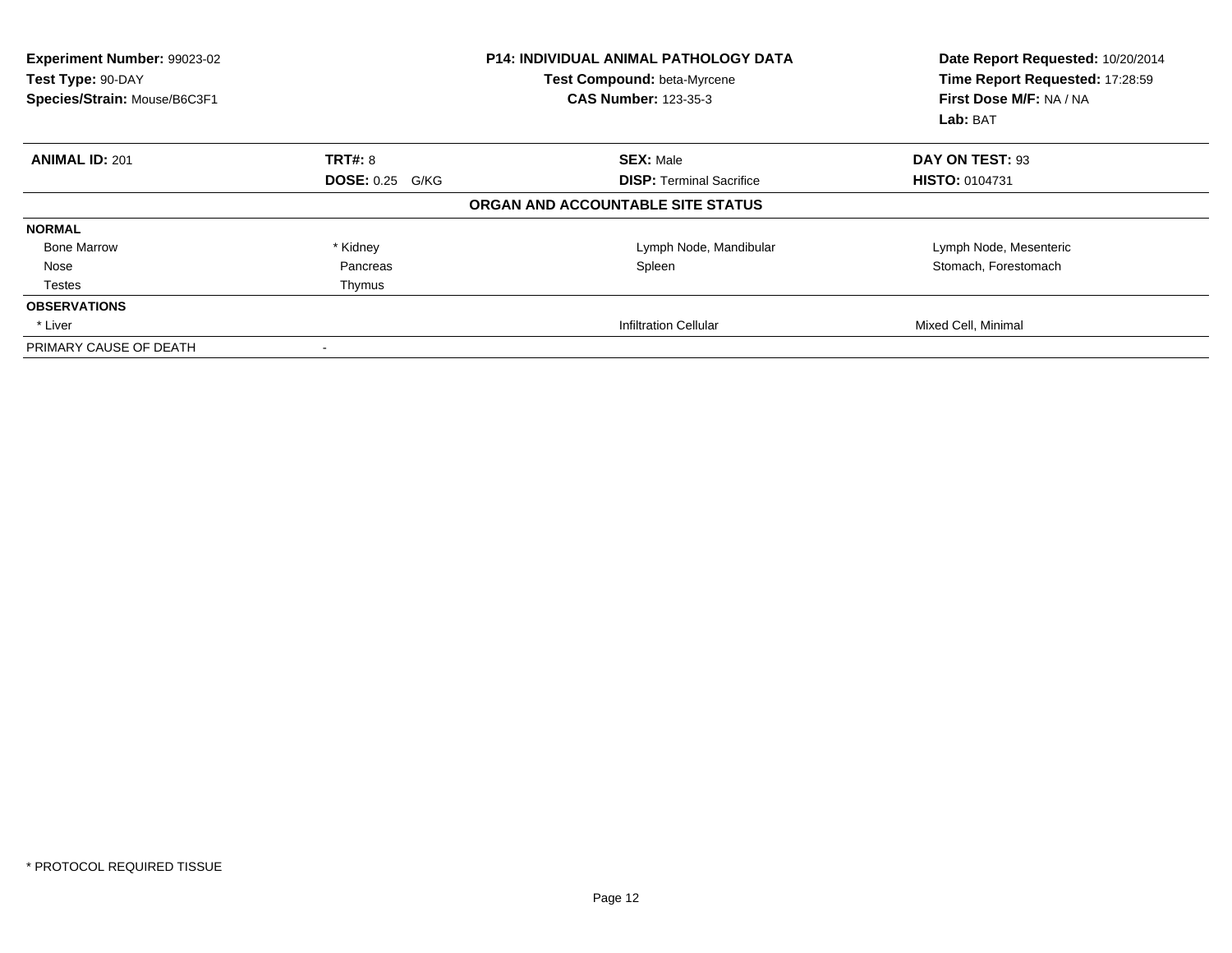| Experiment Number: 99023-02<br>Test Type: 90-DAY<br>Species/Strain: Mouse/B6C3F1 |                        | <b>P14: INDIVIDUAL ANIMAL PATHOLOGY DATA</b><br>Test Compound: beta-Myrcene<br><b>CAS Number: 123-35-3</b> | Date Report Requested: 10/20/2014<br>Time Report Requested: 17:28:59<br>First Dose M/F: NA / NA<br>Lab: BAT |
|----------------------------------------------------------------------------------|------------------------|------------------------------------------------------------------------------------------------------------|-------------------------------------------------------------------------------------------------------------|
| <b>ANIMAL ID: 202</b>                                                            | <b>TRT#: 8</b>         | <b>SEX: Male</b>                                                                                           | DAY ON TEST: 93                                                                                             |
|                                                                                  | <b>DOSE: 0.25 G/KG</b> | <b>DISP: Terminal Sacrifice</b>                                                                            | <b>HISTO: 0104732</b>                                                                                       |
|                                                                                  |                        | ORGAN AND ACCOUNTABLE SITE STATUS                                                                          |                                                                                                             |
| <b>NORMAL</b>                                                                    |                        |                                                                                                            |                                                                                                             |
| <b>Bone Marrow</b>                                                               | Lymph Node, Mandibular | Lymph Node, Mesenteric                                                                                     | Nose                                                                                                        |
| Pancreas                                                                         | Spleen                 | Stomach, Forestomach                                                                                       | Testes                                                                                                      |
| Thymus                                                                           |                        |                                                                                                            |                                                                                                             |
| <b>OBSERVATIONS</b>                                                              |                        |                                                                                                            |                                                                                                             |
| * Kidney                                                                         |                        | Nephropathy                                                                                                | Minimal                                                                                                     |
| * Liver                                                                          |                        | Infiltration Cellular                                                                                      | Mixed Cell, Minimal                                                                                         |
| PRIMARY CAUSE OF DEATH                                                           |                        |                                                                                                            |                                                                                                             |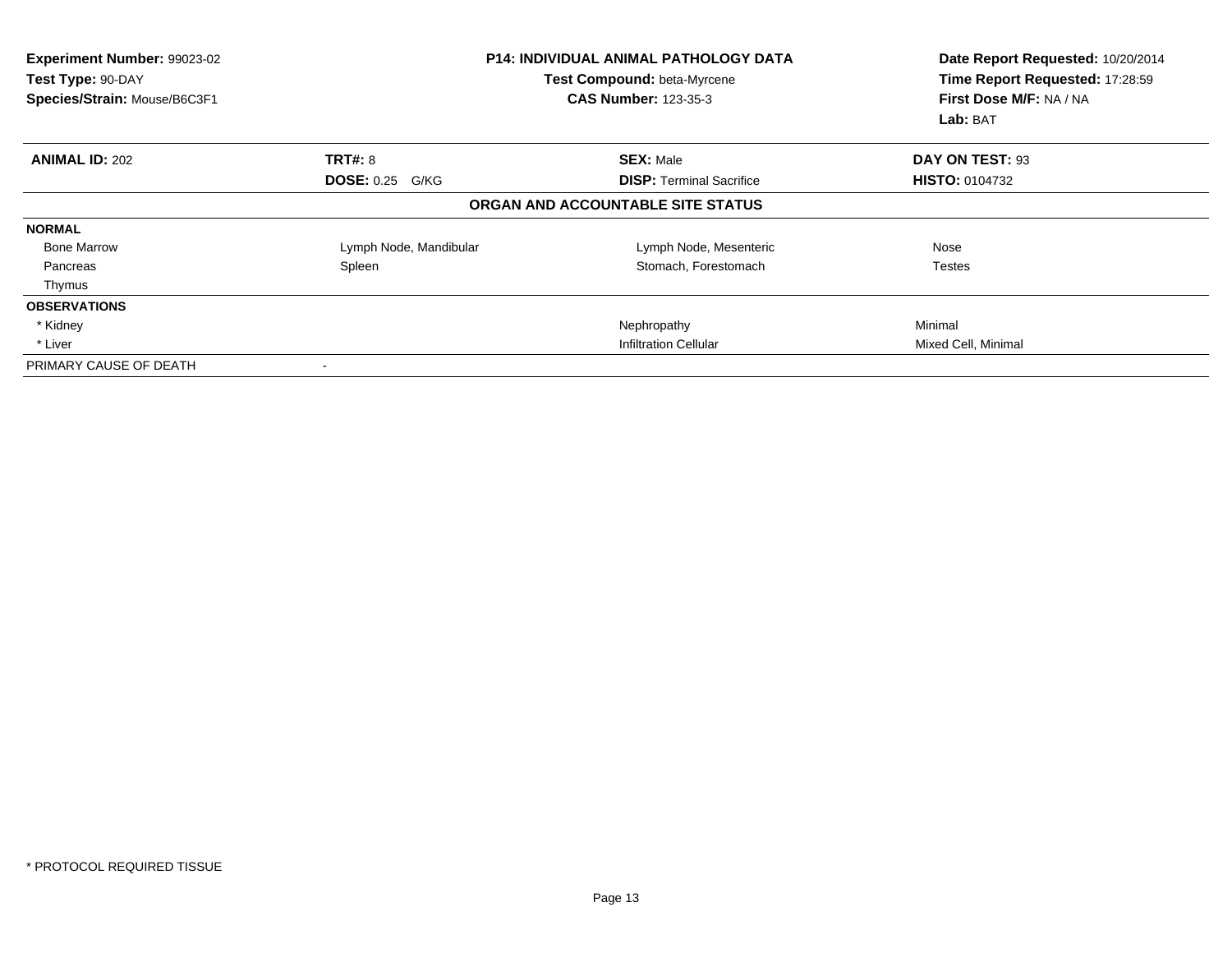| <b>Experiment Number: 99023-02</b><br>Test Type: 90-DAY<br>Species/Strain: Mouse/B6C3F1 |                          | <b>P14: INDIVIDUAL ANIMAL PATHOLOGY DATA</b><br>Test Compound: beta-Myrcene<br><b>CAS Number: 123-35-3</b> | Date Report Requested: 10/20/2014<br>Time Report Requested: 17:28:59<br>First Dose M/F: NA / NA<br>Lab: BAT |
|-----------------------------------------------------------------------------------------|--------------------------|------------------------------------------------------------------------------------------------------------|-------------------------------------------------------------------------------------------------------------|
| <b>ANIMAL ID: 203</b>                                                                   | <b>TRT#: 8</b>           | <b>SEX: Male</b>                                                                                           | DAY ON TEST: 93                                                                                             |
|                                                                                         | <b>DOSE: 0.25 G/KG</b>   | <b>DISP:</b> Terminal Sacrifice                                                                            | <b>HISTO: 0104733</b>                                                                                       |
|                                                                                         |                          | ORGAN AND ACCOUNTABLE SITE STATUS                                                                          |                                                                                                             |
| <b>NORMAL</b>                                                                           |                          |                                                                                                            |                                                                                                             |
| <b>Bone Marrow</b>                                                                      | * Kidney                 | Lymph Node, Mandibular                                                                                     | Lymph Node, Mesenteric                                                                                      |
| Nose                                                                                    | Pancreas                 | Spleen                                                                                                     | Stomach, Forestomach                                                                                        |
| Testes                                                                                  | Thymus                   |                                                                                                            |                                                                                                             |
| <b>OBSERVATIONS</b>                                                                     |                          |                                                                                                            |                                                                                                             |
| * Liver                                                                                 |                          | <b>Infiltration Cellular</b>                                                                               | Mixed Cell, Minimal                                                                                         |
| PRIMARY CAUSE OF DEATH                                                                  | $\overline{\phantom{a}}$ |                                                                                                            |                                                                                                             |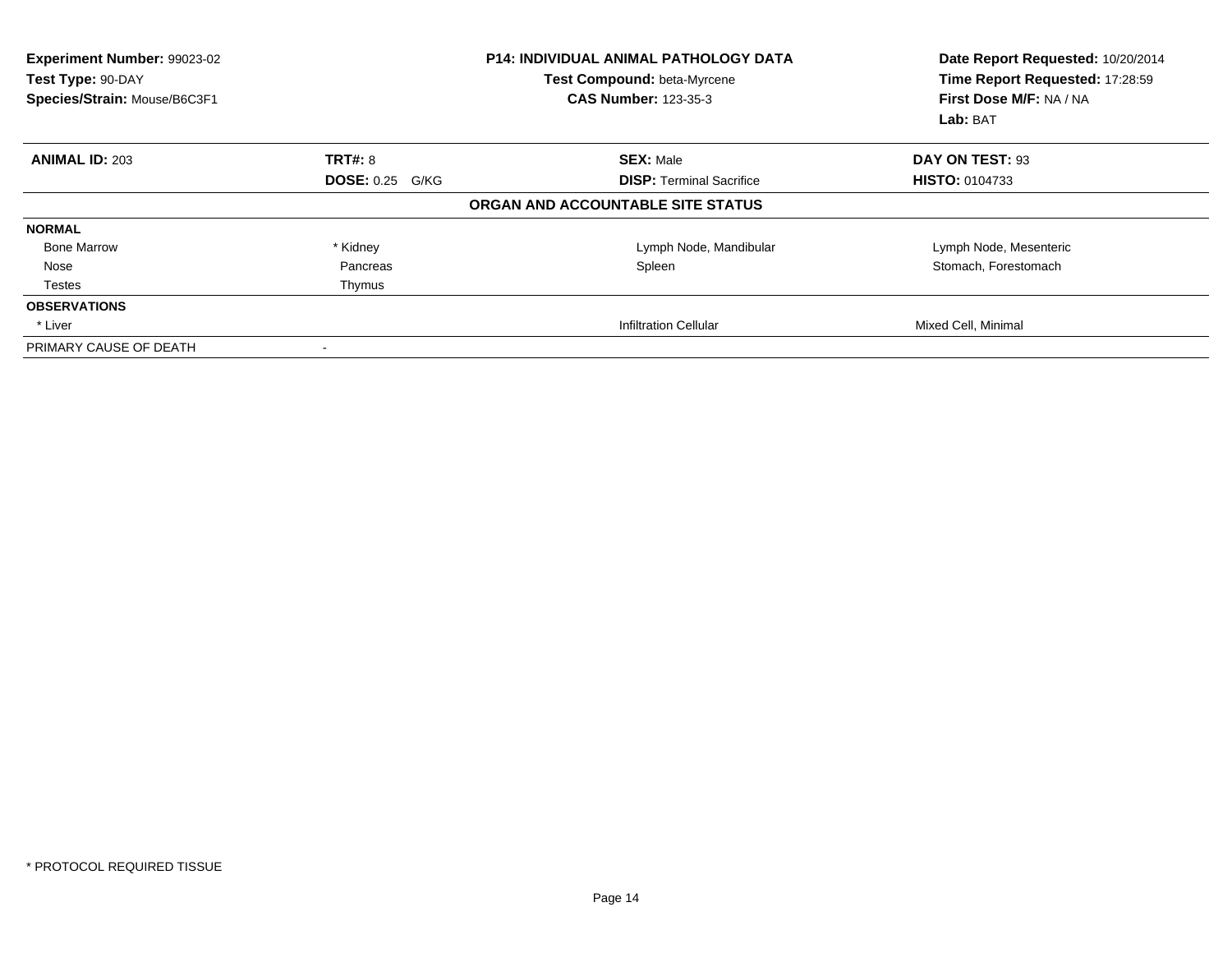| Experiment Number: 99023-02<br>Test Type: 90-DAY<br>Species/Strain: Mouse/B6C3F1 | <b>P14: INDIVIDUAL ANIMAL PATHOLOGY DATA</b><br>Test Compound: beta-Myrcene<br><b>CAS Number: 123-35-3</b> |                                   | Date Report Requested: 10/20/2014<br>Time Report Requested: 17:28:59<br>First Dose M/F: NA / NA<br>Lab: BAT |
|----------------------------------------------------------------------------------|------------------------------------------------------------------------------------------------------------|-----------------------------------|-------------------------------------------------------------------------------------------------------------|
| <b>ANIMAL ID: 204</b>                                                            | <b>TRT#: 8</b>                                                                                             | <b>SEX: Male</b>                  | DAY ON TEST: 93                                                                                             |
|                                                                                  | <b>DOSE: 0.25 G/KG</b>                                                                                     | <b>DISP:</b> Terminal Sacrifice   | <b>HISTO: 0104734</b>                                                                                       |
|                                                                                  |                                                                                                            | ORGAN AND ACCOUNTABLE SITE STATUS |                                                                                                             |
| <b>NORMAL</b>                                                                    |                                                                                                            |                                   |                                                                                                             |
| <b>Bone Marrow</b>                                                               | * Kidney                                                                                                   | * Liver                           | Lymph Node, Mandibular                                                                                      |
| Lymph Node, Mesenteric                                                           | Nose                                                                                                       | Pancreas                          | Spleen                                                                                                      |
| Stomach, Forestomach                                                             | Testes                                                                                                     | Thymus                            |                                                                                                             |
| PRIMARY CAUSE OF DEATH                                                           |                                                                                                            |                                   |                                                                                                             |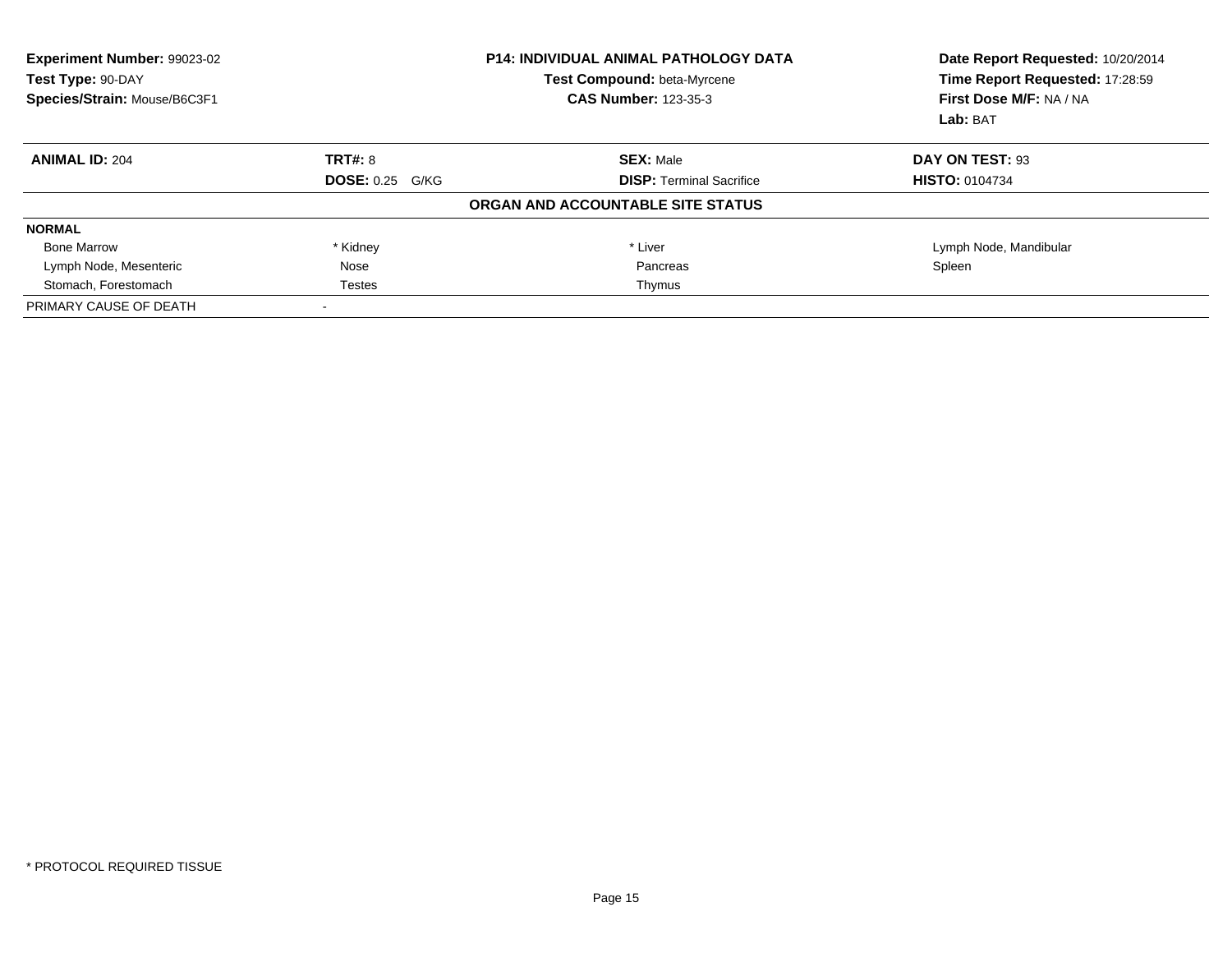| Experiment Number: 99023-02<br>Test Type: 90-DAY<br>Species/Strain: Mouse/B6C3F1 |                        | <b>P14: INDIVIDUAL ANIMAL PATHOLOGY DATA</b><br>Test Compound: beta-Myrcene<br><b>CAS Number: 123-35-3</b> | Date Report Requested: 10/20/2014<br>Time Report Requested: 17:28:59<br>First Dose M/F: NA / NA<br>Lab: BAT |
|----------------------------------------------------------------------------------|------------------------|------------------------------------------------------------------------------------------------------------|-------------------------------------------------------------------------------------------------------------|
| <b>ANIMAL ID: 205</b>                                                            | <b>TRT#: 8</b>         | <b>SEX: Male</b>                                                                                           | DAY ON TEST: 93                                                                                             |
|                                                                                  | <b>DOSE: 0.25 G/KG</b> | <b>DISP: Terminal Sacrifice</b>                                                                            | <b>HISTO: 0104735</b>                                                                                       |
|                                                                                  |                        | ORGAN AND ACCOUNTABLE SITE STATUS                                                                          |                                                                                                             |
| <b>NORMAL</b>                                                                    |                        |                                                                                                            |                                                                                                             |
| <b>Bone Marrow</b>                                                               | * Kidney               | Lymph Node, Mandibular                                                                                     | Lymph Node, Mesenteric                                                                                      |
| Nose                                                                             | Pancreas               | Spleen                                                                                                     | Stomach, Forestomach                                                                                        |
| Testes                                                                           | Thymus                 |                                                                                                            |                                                                                                             |
| <b>OBSERVATIONS</b>                                                              |                        |                                                                                                            |                                                                                                             |
| * Liver                                                                          |                        | <b>Infiltration Cellular</b>                                                                               | Mixed Cell, Minimal                                                                                         |
| PRIMARY CAUSE OF DEATH                                                           | $\blacksquare$         |                                                                                                            |                                                                                                             |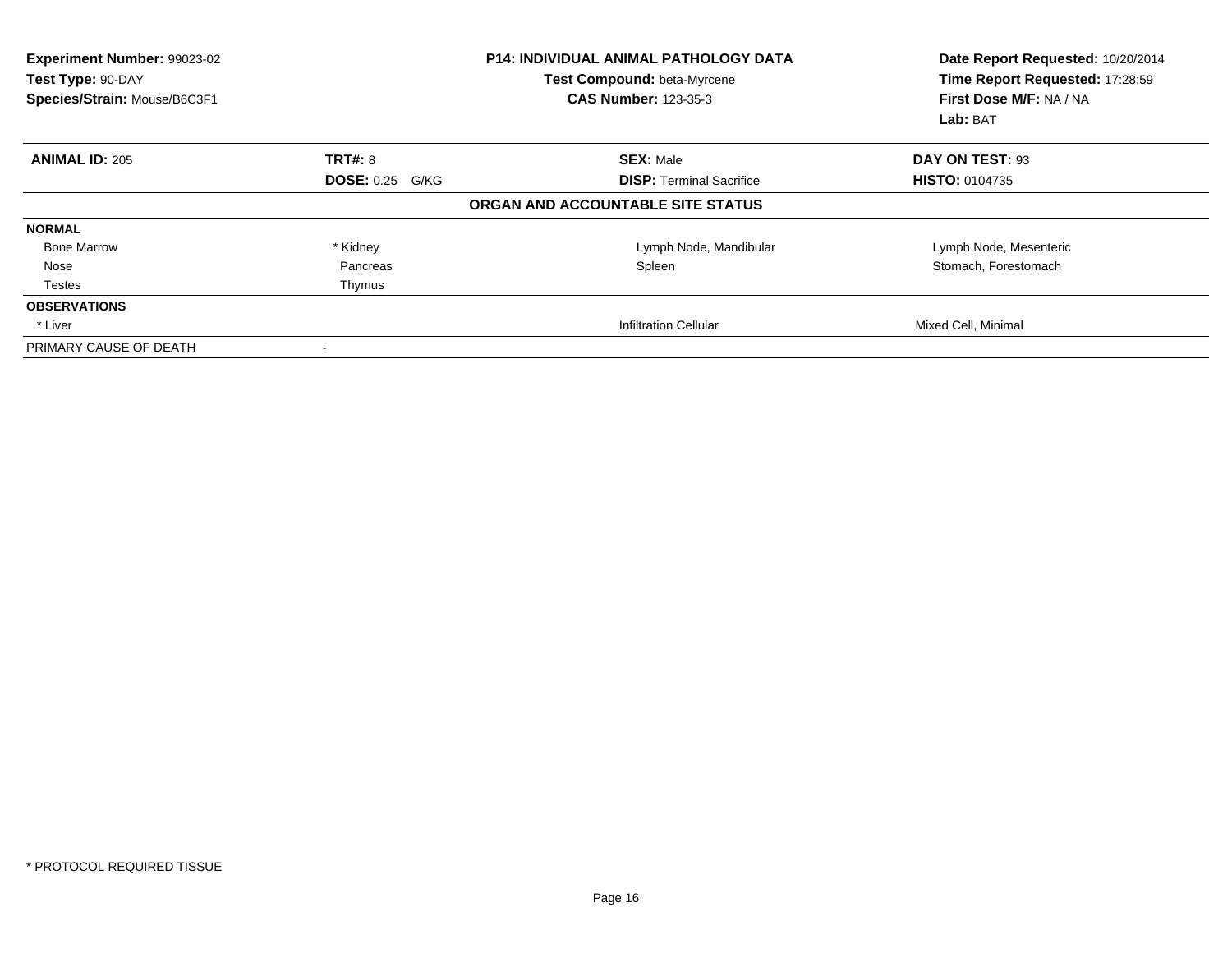| Experiment Number: 99023-02<br>Test Type: 90-DAY<br>Species/Strain: Mouse/B6C3F1 | <b>P14: INDIVIDUAL ANIMAL PATHOLOGY DATA</b><br>Test Compound: beta-Myrcene<br><b>CAS Number: 123-35-3</b> |                                   | Date Report Requested: 10/20/2014<br>Time Report Requested: 17:28:59<br>First Dose M/F: NA / NA<br>Lab: BAT |
|----------------------------------------------------------------------------------|------------------------------------------------------------------------------------------------------------|-----------------------------------|-------------------------------------------------------------------------------------------------------------|
| <b>ANIMAL ID: 206</b>                                                            | <b>TRT#: 8</b>                                                                                             | <b>SEX: Male</b>                  | DAY ON TEST: 93                                                                                             |
|                                                                                  | <b>DOSE: 0.25 G/KG</b>                                                                                     | <b>DISP:</b> Terminal Sacrifice   | <b>HISTO: 0104736</b>                                                                                       |
|                                                                                  |                                                                                                            | ORGAN AND ACCOUNTABLE SITE STATUS |                                                                                                             |
| <b>NORMAL</b>                                                                    |                                                                                                            |                                   |                                                                                                             |
| <b>Bone Marrow</b>                                                               | * Kidney                                                                                                   | * Liver                           | Lymph Node, Mandibular                                                                                      |
| Lymph Node, Mesenteric                                                           | Nose                                                                                                       | Pancreas                          | Spleen                                                                                                      |
| Stomach, Forestomach                                                             | Testes                                                                                                     | Thymus                            |                                                                                                             |
| PRIMARY CAUSE OF DEATH                                                           |                                                                                                            |                                   |                                                                                                             |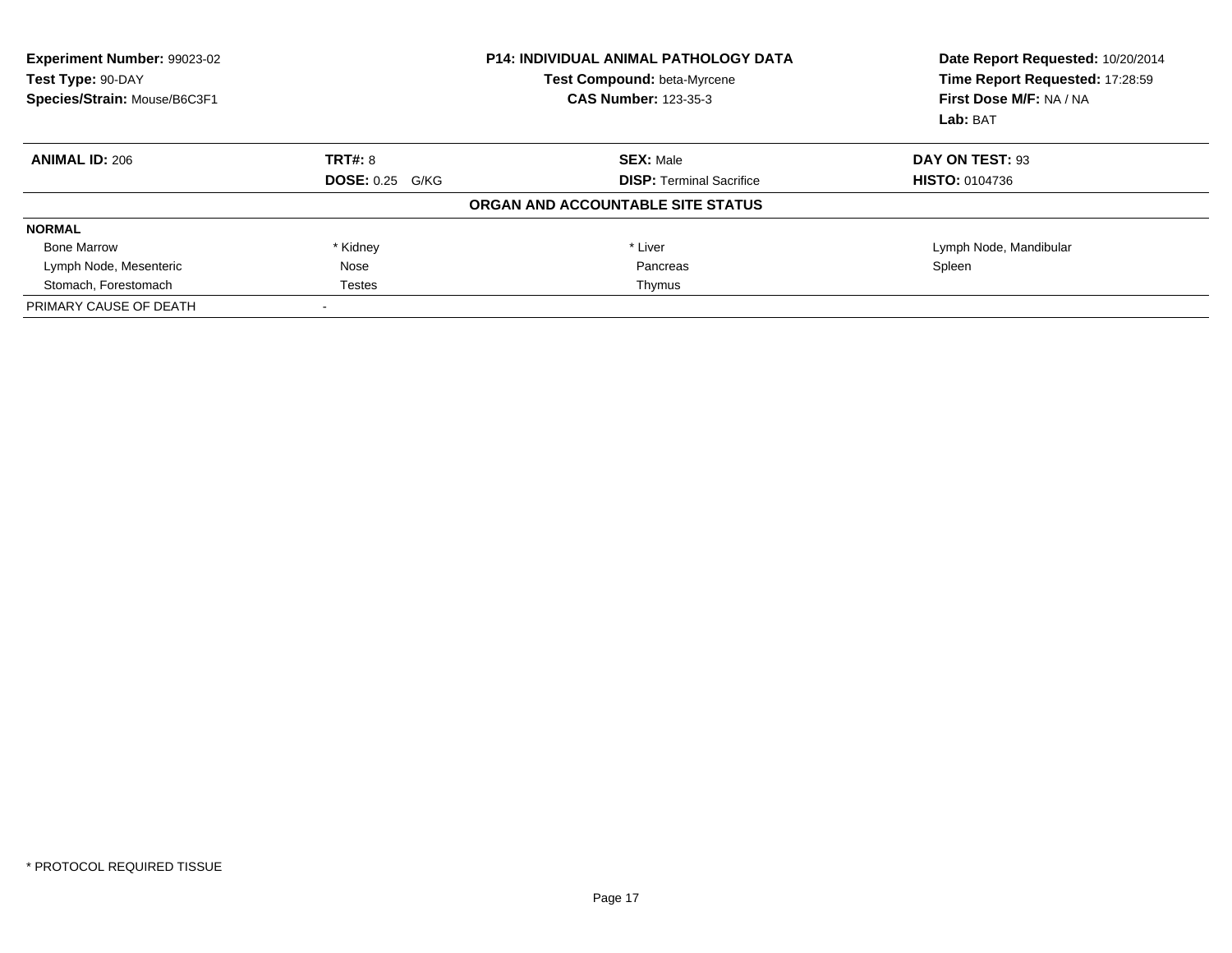| Experiment Number: 99023-02<br>Test Type: 90-DAY<br>Species/Strain: Mouse/B6C3F1 |                        | <b>P14: INDIVIDUAL ANIMAL PATHOLOGY DATA</b><br>Test Compound: beta-Myrcene<br><b>CAS Number: 123-35-3</b> | Date Report Requested: 10/20/2014<br>Time Report Requested: 17:28:59<br>First Dose M/F: NA / NA<br>Lab: BAT |
|----------------------------------------------------------------------------------|------------------------|------------------------------------------------------------------------------------------------------------|-------------------------------------------------------------------------------------------------------------|
| <b>ANIMAL ID: 207</b>                                                            | <b>TRT#: 8</b>         | <b>SEX: Male</b>                                                                                           | DAY ON TEST: 93                                                                                             |
|                                                                                  | <b>DOSE: 0.25 G/KG</b> | <b>DISP: Terminal Sacrifice</b>                                                                            | <b>HISTO: 0104737</b>                                                                                       |
|                                                                                  |                        | ORGAN AND ACCOUNTABLE SITE STATUS                                                                          |                                                                                                             |
| <b>NORMAL</b>                                                                    |                        |                                                                                                            |                                                                                                             |
| <b>Bone Marrow</b>                                                               | * Kidney               | Lymph Node, Mandibular                                                                                     | Lymph Node, Mesenteric                                                                                      |
| Nose                                                                             | Pancreas               | Spleen                                                                                                     | Stomach, Forestomach                                                                                        |
| Testes                                                                           | Thymus                 |                                                                                                            |                                                                                                             |
| <b>OBSERVATIONS</b>                                                              |                        |                                                                                                            |                                                                                                             |
| * Liver                                                                          |                        | <b>Infiltration Cellular</b>                                                                               | Mixed Cell, Minimal                                                                                         |
| PRIMARY CAUSE OF DEATH                                                           | $\blacksquare$         |                                                                                                            |                                                                                                             |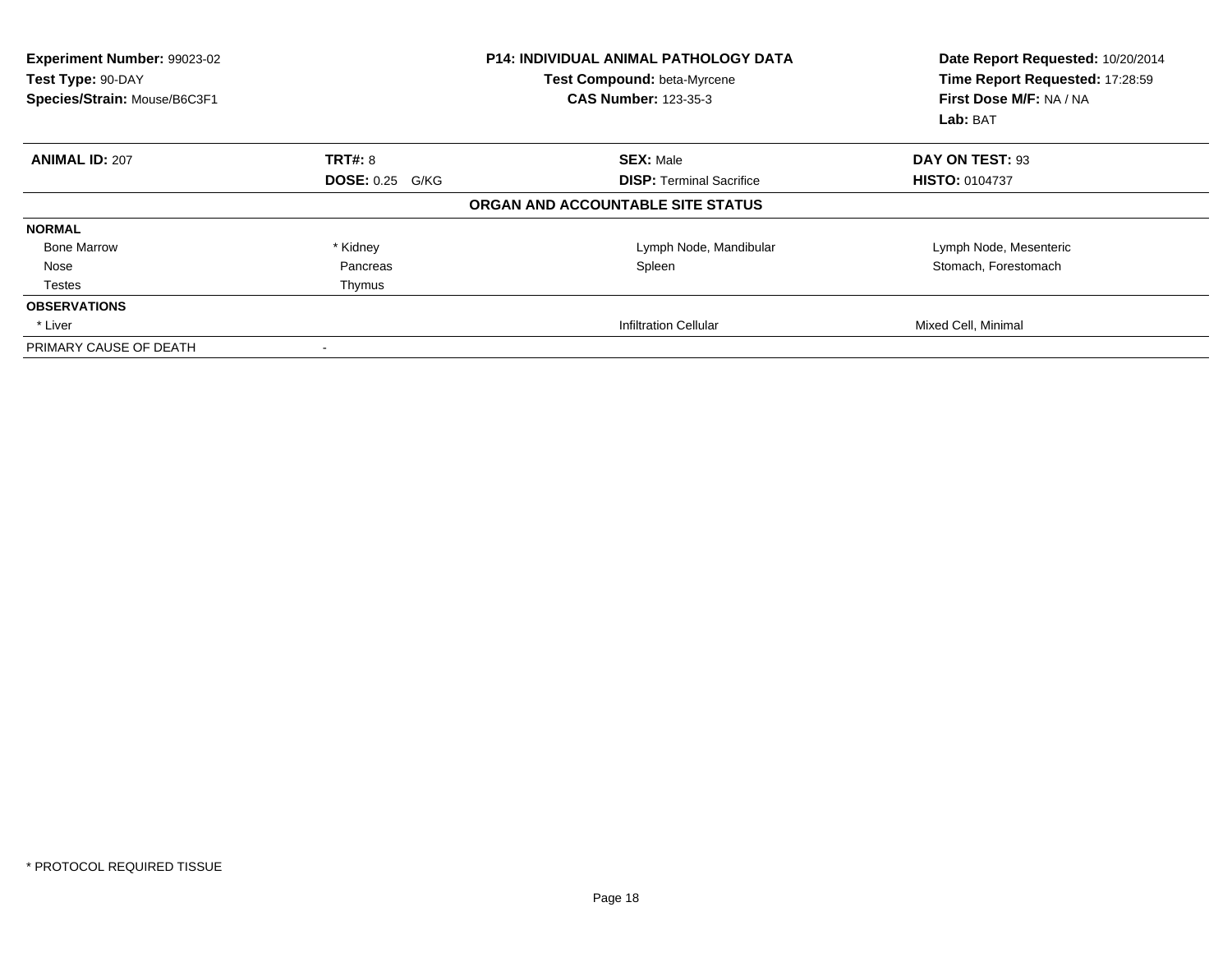| Experiment Number: 99023-02<br>Test Type: 90-DAY<br>Species/Strain: Mouse/B6C3F1 |                        | <b>P14: INDIVIDUAL ANIMAL PATHOLOGY DATA</b><br>Test Compound: beta-Myrcene<br><b>CAS Number: 123-35-3</b> | Date Report Requested: 10/20/2014<br>Time Report Requested: 17:28:59<br>First Dose M/F: NA / NA<br>Lab: BAT |
|----------------------------------------------------------------------------------|------------------------|------------------------------------------------------------------------------------------------------------|-------------------------------------------------------------------------------------------------------------|
| <b>ANIMAL ID: 208</b>                                                            | <b>TRT#: 8</b>         | <b>SEX: Male</b>                                                                                           | DAY ON TEST: 93                                                                                             |
|                                                                                  | <b>DOSE: 0.25 G/KG</b> | <b>DISP: Terminal Sacrifice</b>                                                                            | <b>HISTO: 0104738</b>                                                                                       |
|                                                                                  |                        | ORGAN AND ACCOUNTABLE SITE STATUS                                                                          |                                                                                                             |
| <b>NORMAL</b>                                                                    |                        |                                                                                                            |                                                                                                             |
| <b>Bone Marrow</b>                                                               | * Kidney               | Lymph Node, Mandibular                                                                                     | Lymph Node, Mesenteric                                                                                      |
| Nose                                                                             | Pancreas               | Spleen                                                                                                     | Stomach, Forestomach                                                                                        |
| Testes                                                                           | Thymus                 |                                                                                                            |                                                                                                             |
| <b>OBSERVATIONS</b>                                                              |                        |                                                                                                            |                                                                                                             |
| * Liver                                                                          |                        | <b>Infiltration Cellular</b>                                                                               | Mixed Cell, Minimal                                                                                         |
| PRIMARY CAUSE OF DEATH                                                           | $\blacksquare$         |                                                                                                            |                                                                                                             |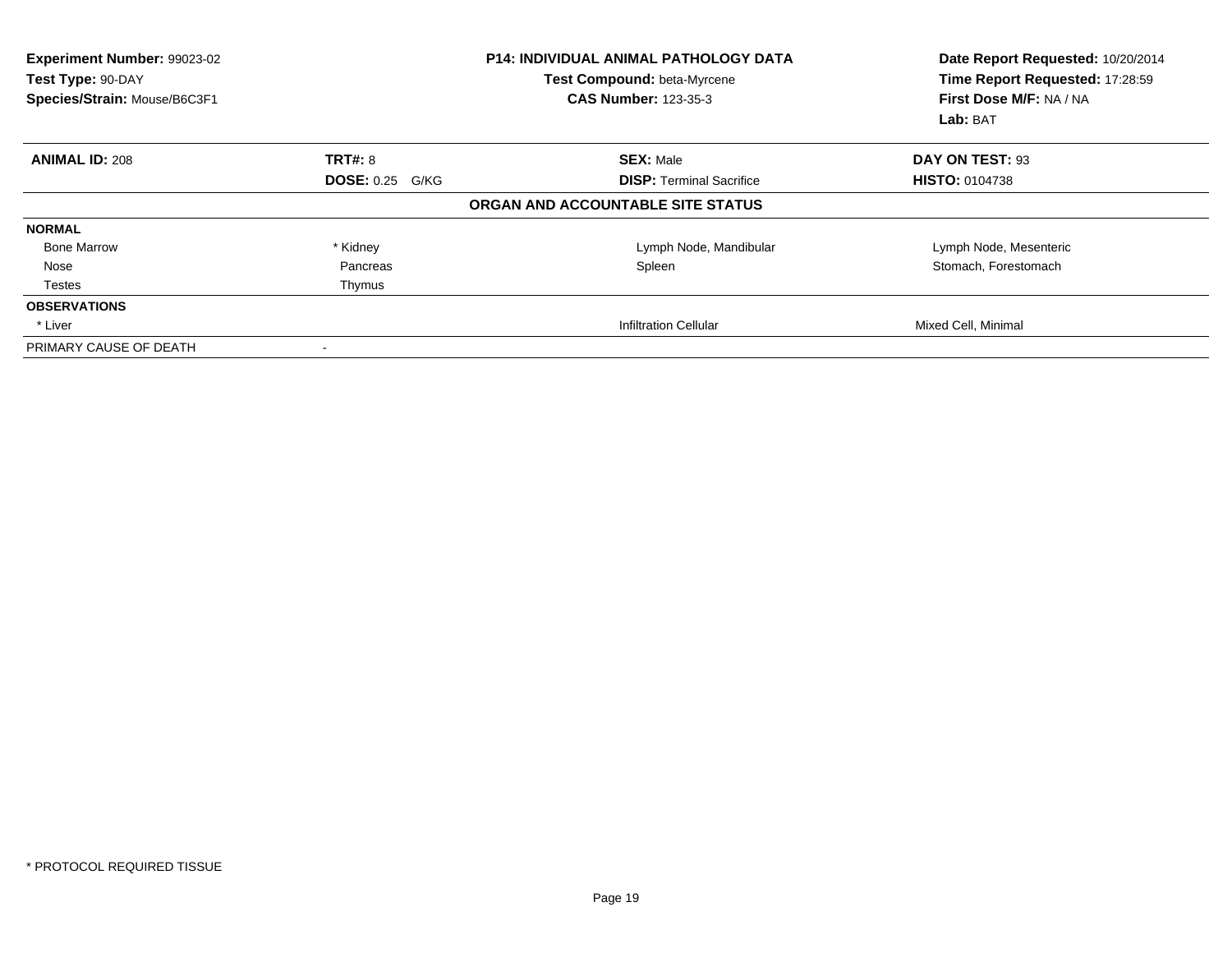| Experiment Number: 99023-02<br>Test Type: 90-DAY<br>Species/Strain: Mouse/B6C3F1 |                        | <b>P14: INDIVIDUAL ANIMAL PATHOLOGY DATA</b><br>Test Compound: beta-Myrcene<br><b>CAS Number: 123-35-3</b> | Date Report Requested: 10/20/2014<br>Time Report Requested: 17:28:59<br>First Dose M/F: NA / NA<br>Lab: BAT |
|----------------------------------------------------------------------------------|------------------------|------------------------------------------------------------------------------------------------------------|-------------------------------------------------------------------------------------------------------------|
| <b>ANIMAL ID: 209</b>                                                            | <b>TRT#: 8</b>         | <b>SEX: Male</b>                                                                                           | DAY ON TEST: 93                                                                                             |
|                                                                                  | <b>DOSE: 0.25 G/KG</b> | <b>DISP: Terminal Sacrifice</b>                                                                            | <b>HISTO: 0104739</b>                                                                                       |
|                                                                                  |                        | ORGAN AND ACCOUNTABLE SITE STATUS                                                                          |                                                                                                             |
| <b>NORMAL</b>                                                                    |                        |                                                                                                            |                                                                                                             |
| <b>Bone Marrow</b>                                                               | Lymph Node, Mandibular | Lymph Node, Mesenteric                                                                                     | Nose                                                                                                        |
| Pancreas                                                                         | Spleen                 | Stomach, Forestomach                                                                                       | Testes                                                                                                      |
| Thymus                                                                           |                        |                                                                                                            |                                                                                                             |
| <b>OBSERVATIONS</b>                                                              |                        |                                                                                                            |                                                                                                             |
| * Kidney                                                                         |                        | Nephropathy                                                                                                | Minimal                                                                                                     |
| * Liver                                                                          |                        | Infiltration Cellular                                                                                      | Mixed Cell, Minimal                                                                                         |
| PRIMARY CAUSE OF DEATH                                                           |                        |                                                                                                            |                                                                                                             |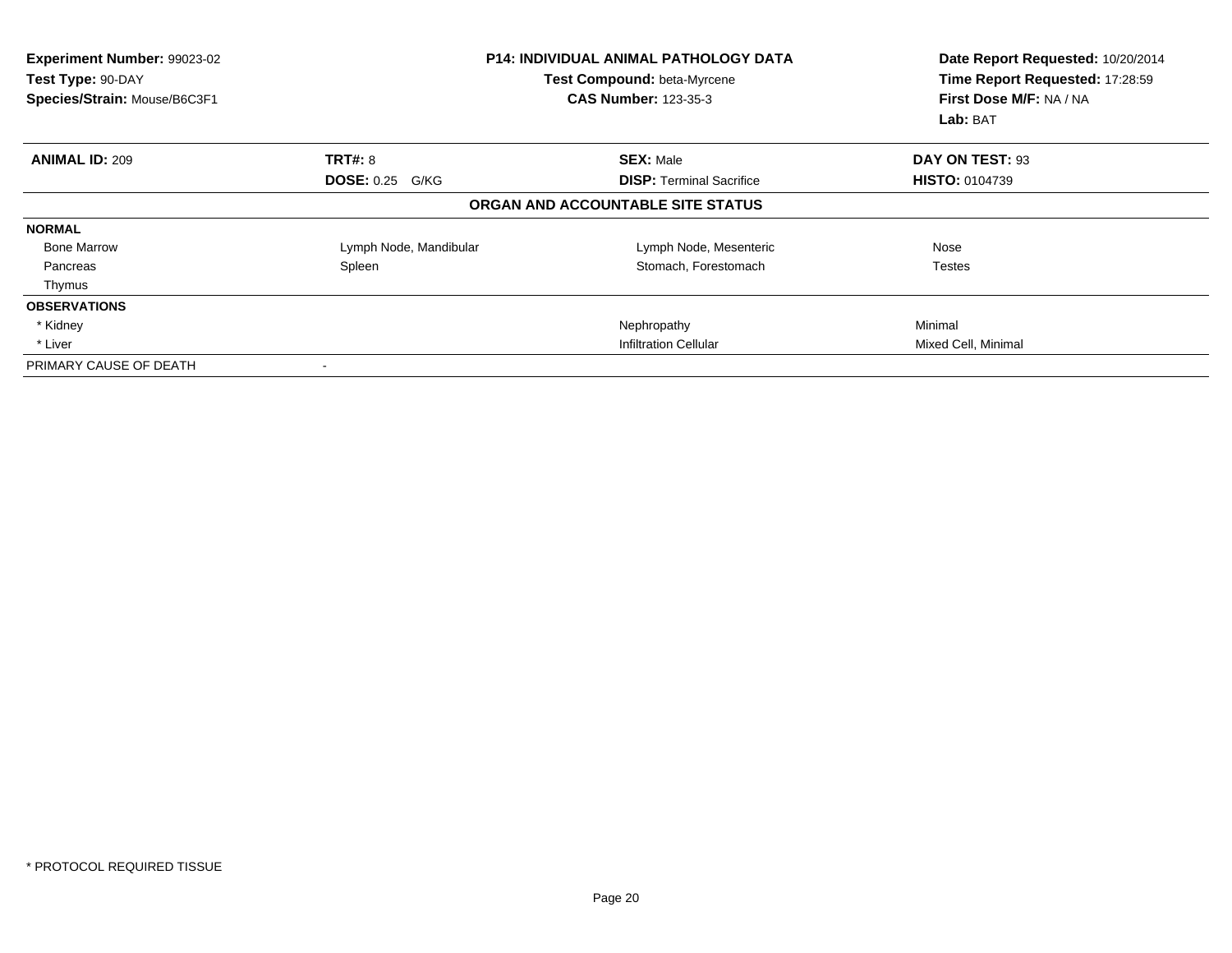| Experiment Number: 99023-02<br>Test Type: 90-DAY<br>Species/Strain: Mouse/B6C3F1 |                        | <b>P14: INDIVIDUAL ANIMAL PATHOLOGY DATA</b><br>Test Compound: beta-Myrcene<br><b>CAS Number: 123-35-3</b> | Date Report Requested: 10/20/2014<br>Time Report Requested: 17:28:59<br>First Dose M/F: NA / NA<br>Lab: BAT |
|----------------------------------------------------------------------------------|------------------------|------------------------------------------------------------------------------------------------------------|-------------------------------------------------------------------------------------------------------------|
| <b>ANIMAL ID: 210</b>                                                            | <b>TRT#: 8</b>         | <b>SEX: Male</b>                                                                                           | DAY ON TEST: 93                                                                                             |
|                                                                                  | <b>DOSE: 0.25 G/KG</b> | <b>DISP:</b> Terminal Sacrifice                                                                            | <b>HISTO: 0104740</b>                                                                                       |
|                                                                                  |                        | ORGAN AND ACCOUNTABLE SITE STATUS                                                                          |                                                                                                             |
| <b>NORMAL</b>                                                                    |                        |                                                                                                            |                                                                                                             |
| <b>Bone Marrow</b>                                                               | Lymph Node, Mandibular | Lymph Node, Mesenteric                                                                                     | Nose                                                                                                        |
| Pancreas                                                                         | Spleen                 | Stomach, Forestomach                                                                                       | <b>Testes</b>                                                                                               |
| Thymus                                                                           |                        |                                                                                                            |                                                                                                             |
| <b>OBSERVATIONS</b>                                                              |                        |                                                                                                            |                                                                                                             |
| * Kidney                                                                         |                        | Nephropathy                                                                                                | Minimal                                                                                                     |
| * Liver                                                                          |                        | <b>Infiltration Cellular</b>                                                                               | Mixed Cell, Minimal                                                                                         |
| PRIMARY CAUSE OF DEATH                                                           |                        |                                                                                                            |                                                                                                             |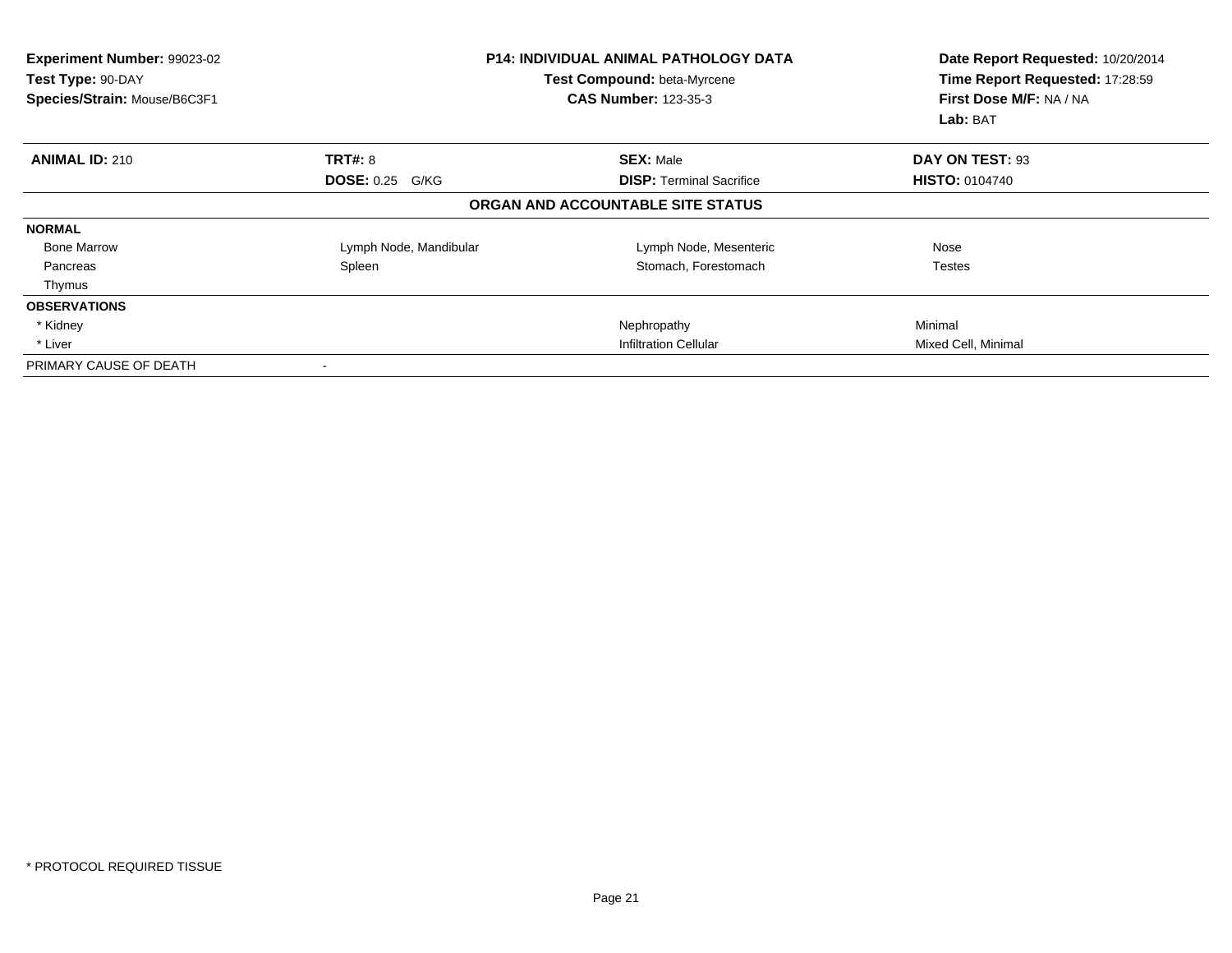| Experiment Number: 99023-02<br>Test Type: 90-DAY<br>Species/Strain: Mouse/B6C3F1 |                          | <b>P14: INDIVIDUAL ANIMAL PATHOLOGY DATA</b><br>Test Compound: beta-Myrcene<br><b>CAS Number: 123-35-3</b> | Date Report Requested: 10/20/2014<br>Time Report Requested: 17:28:59<br>First Dose M/F: NA / NA<br>Lab: BAT |
|----------------------------------------------------------------------------------|--------------------------|------------------------------------------------------------------------------------------------------------|-------------------------------------------------------------------------------------------------------------|
| <b>ANIMAL ID: 301</b>                                                            | <b>TRT#: 9</b>           | <b>SEX: Male</b>                                                                                           | DAY ON TEST: 93                                                                                             |
|                                                                                  | <b>DOSE: 0.5</b><br>G/KG | <b>DISP:</b> Terminal Sacrifice                                                                            | <b>HISTO: 0104741</b>                                                                                       |
|                                                                                  |                          | ORGAN AND ACCOUNTABLE SITE STATUS                                                                          |                                                                                                             |
| <b>NORMAL</b>                                                                    |                          |                                                                                                            |                                                                                                             |
| <b>Bone Marrow</b>                                                               | Lymph Node, Mandibular   | Lymph Node, Mesenteric                                                                                     | Nose                                                                                                        |
| Pancreas                                                                         | Spleen                   | * Stomach, Forestomach                                                                                     | Testes                                                                                                      |
| Thymus                                                                           |                          |                                                                                                            |                                                                                                             |
| <b>OBSERVATIONS</b>                                                              |                          |                                                                                                            |                                                                                                             |
| * Kidney                                                                         | Renal Tubule             | Necrosis                                                                                                   | Minimal                                                                                                     |
| * Liver                                                                          |                          | <b>Infiltration Cellular</b>                                                                               | Mixed Cell, Minimal                                                                                         |
| PRIMARY CAUSE OF DEATH                                                           |                          |                                                                                                            |                                                                                                             |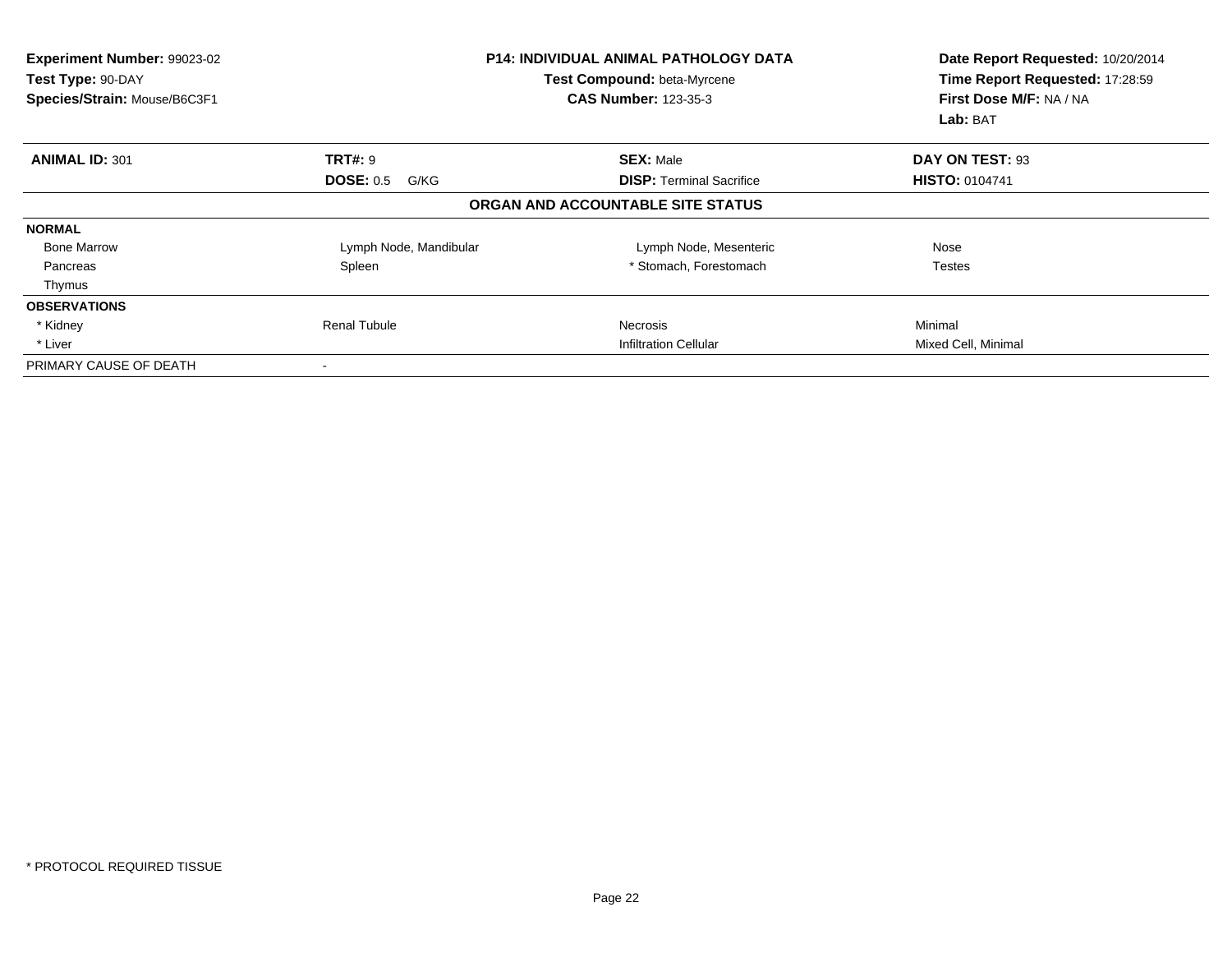| <b>Experiment Number: 99023-02</b><br>Test Type: 90-DAY<br>Species/Strain: Mouse/B6C3F1 |                          | <b>P14: INDIVIDUAL ANIMAL PATHOLOGY DATA</b><br>Test Compound: beta-Myrcene<br><b>CAS Number: 123-35-3</b> | Date Report Requested: 10/20/2014<br>Time Report Requested: 17:28:59<br>First Dose M/F: NA / NA<br>Lab: BAT |
|-----------------------------------------------------------------------------------------|--------------------------|------------------------------------------------------------------------------------------------------------|-------------------------------------------------------------------------------------------------------------|
| <b>ANIMAL ID: 302</b>                                                                   | <b>TRT#: 9</b>           | <b>SEX: Male</b>                                                                                           | DAY ON TEST: 93                                                                                             |
|                                                                                         | <b>DOSE: 0.5</b><br>G/KG | <b>DISP: Terminal Sacrifice</b>                                                                            | <b>HISTO: 0104742</b>                                                                                       |
|                                                                                         |                          | ORGAN AND ACCOUNTABLE SITE STATUS                                                                          |                                                                                                             |
| <b>NORMAL</b>                                                                           |                          |                                                                                                            |                                                                                                             |
| <b>Bone Marrow</b>                                                                      | * Kidney                 | Lymph Node, Mandibular                                                                                     | Lymph Node, Mesenteric                                                                                      |
| Nose                                                                                    | Pancreas                 | Spleen                                                                                                     | * Stomach, Forestomach                                                                                      |
| <b>Testes</b>                                                                           | Thymus                   |                                                                                                            |                                                                                                             |
| <b>OBSERVATIONS</b>                                                                     |                          |                                                                                                            |                                                                                                             |
| * Liver                                                                                 |                          | <b>Infiltration Cellular</b>                                                                               | Mixed Cell, Minimal                                                                                         |
| PRIMARY CAUSE OF DEATH                                                                  |                          |                                                                                                            |                                                                                                             |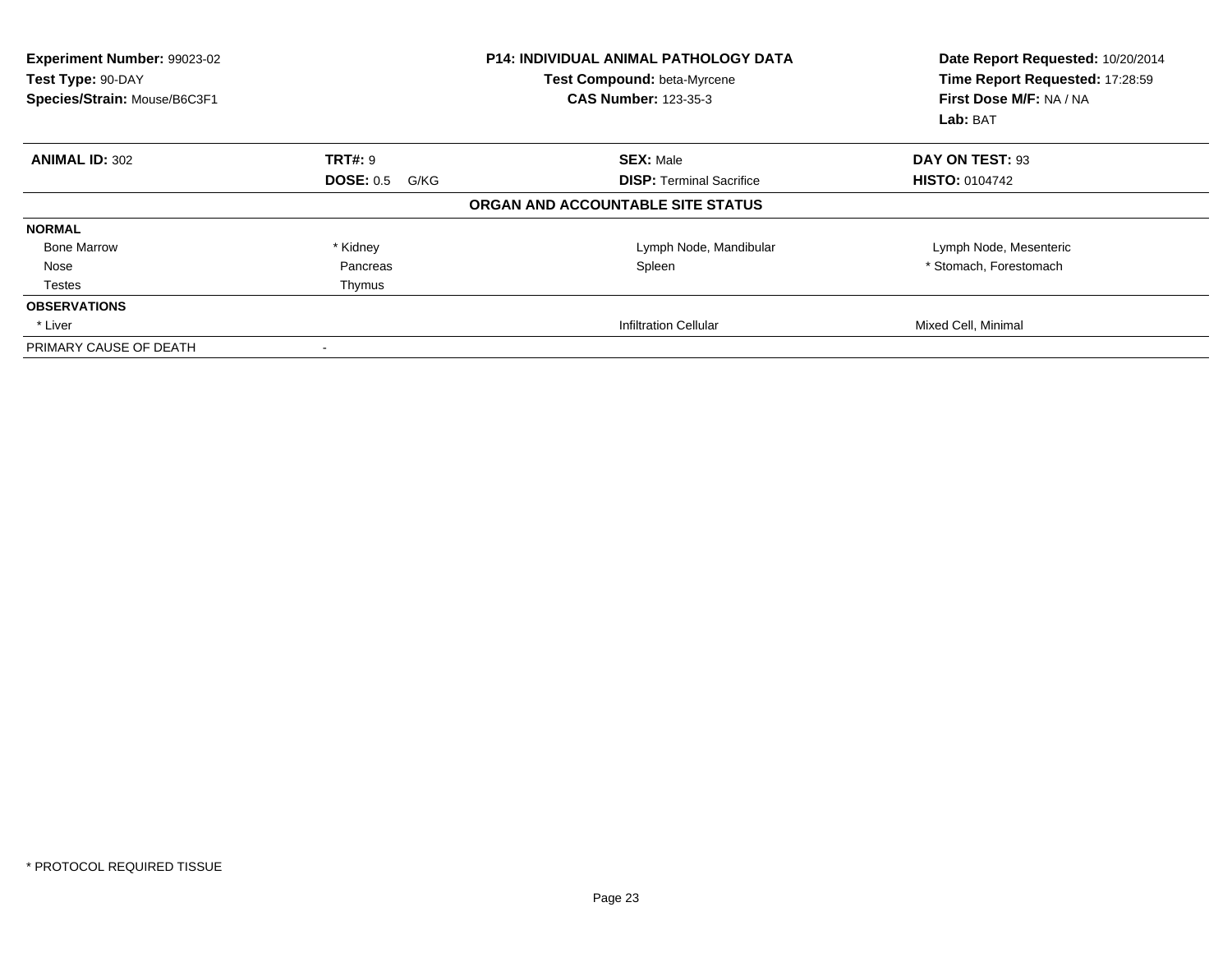| <b>Experiment Number: 99023-02</b><br>Test Type: 90-DAY<br>Species/Strain: Mouse/B6C3F1 | <b>P14: INDIVIDUAL ANIMAL PATHOLOGY DATA</b><br>Test Compound: beta-Myrcene<br><b>CAS Number: 123-35-3</b> |                                   | Date Report Requested: 10/20/2014<br>Time Report Requested: 17:28:59<br>First Dose M/F: NA / NA<br>Lab: BAT |
|-----------------------------------------------------------------------------------------|------------------------------------------------------------------------------------------------------------|-----------------------------------|-------------------------------------------------------------------------------------------------------------|
| <b>ANIMAL ID: 303</b>                                                                   | <b>TRT#: 9</b>                                                                                             | <b>SEX: Male</b>                  | DAY ON TEST: 93                                                                                             |
|                                                                                         | <b>DOSE: 0.5</b><br>G/KG                                                                                   | <b>DISP:</b> Terminal Sacrifice   | <b>HISTO: 0104743</b>                                                                                       |
|                                                                                         |                                                                                                            | ORGAN AND ACCOUNTABLE SITE STATUS |                                                                                                             |
| <b>NORMAL</b>                                                                           |                                                                                                            |                                   |                                                                                                             |
| <b>Bone Marrow</b>                                                                      | * Kidney                                                                                                   | * Liver                           | Lymph Node, Mandibular                                                                                      |
| Lymph Node, Mesenteric                                                                  | Nose                                                                                                       | Pancreas                          | Spleen                                                                                                      |
| * Stomach, Forestomach                                                                  | <b>Testes</b>                                                                                              | Thymus                            |                                                                                                             |
| PRIMARY CAUSE OF DEATH                                                                  |                                                                                                            |                                   |                                                                                                             |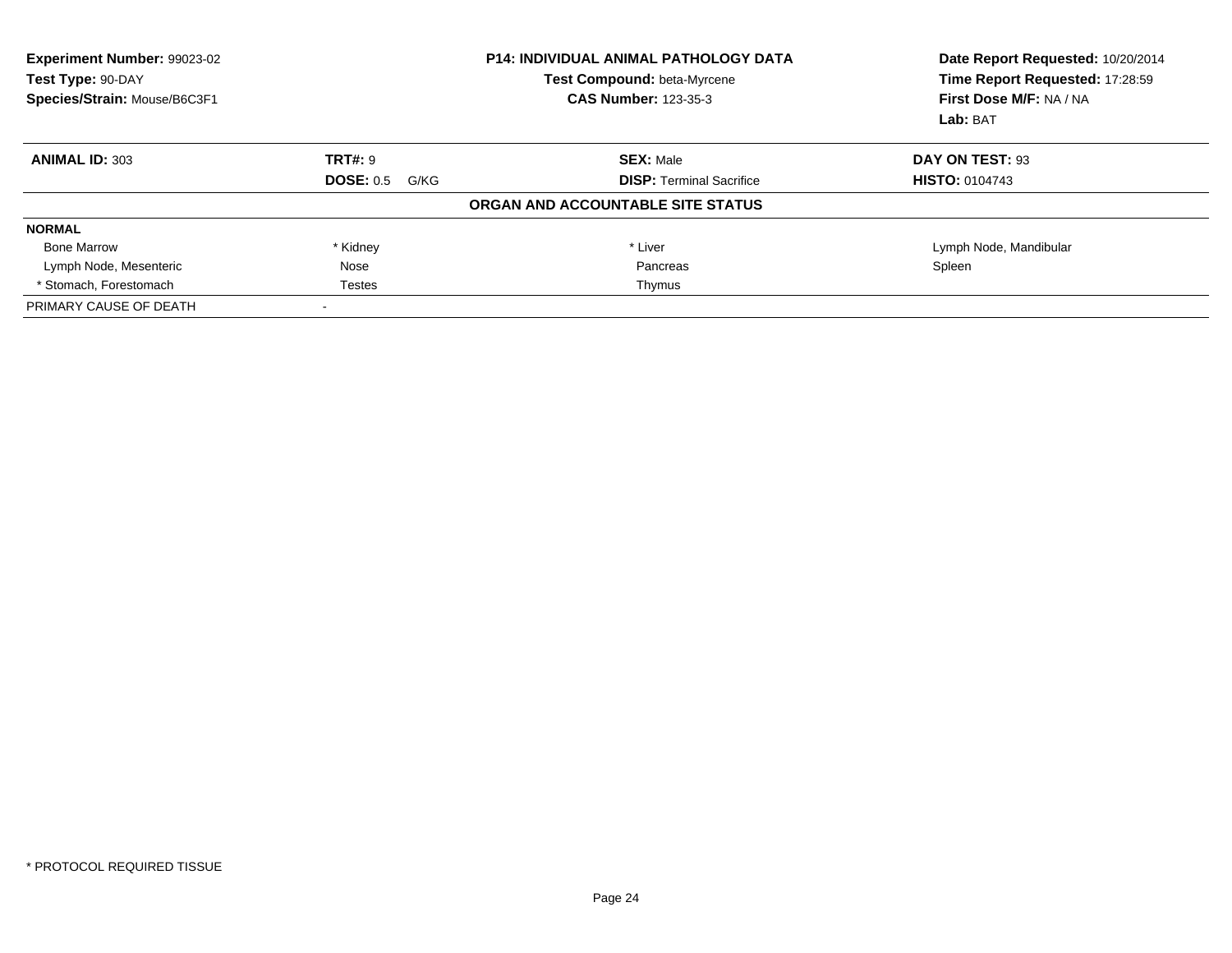| <b>Experiment Number: 99023-02</b><br>Test Type: 90-DAY<br>Species/Strain: Mouse/B6C3F1 |                          | <b>P14: INDIVIDUAL ANIMAL PATHOLOGY DATA</b><br>Test Compound: beta-Myrcene<br><b>CAS Number: 123-35-3</b> | Date Report Requested: 10/20/2014<br>Time Report Requested: 17:28:59<br>First Dose M/F: NA / NA<br>Lab: BAT |
|-----------------------------------------------------------------------------------------|--------------------------|------------------------------------------------------------------------------------------------------------|-------------------------------------------------------------------------------------------------------------|
| <b>ANIMAL ID: 304</b>                                                                   | <b>TRT#: 9</b>           | <b>SEX: Male</b>                                                                                           | DAY ON TEST: 93                                                                                             |
|                                                                                         | <b>DOSE: 0.5</b><br>G/KG | <b>DISP: Terminal Sacrifice</b>                                                                            | <b>HISTO: 0104744</b>                                                                                       |
|                                                                                         |                          | ORGAN AND ACCOUNTABLE SITE STATUS                                                                          |                                                                                                             |
| <b>NORMAL</b>                                                                           |                          |                                                                                                            |                                                                                                             |
| <b>Bone Marrow</b>                                                                      | * Kidney                 | Lymph Node, Mandibular                                                                                     | Lymph Node, Mesenteric                                                                                      |
| Nose                                                                                    | Pancreas                 | Spleen                                                                                                     | * Stomach, Forestomach                                                                                      |
| <b>Testes</b>                                                                           | Thymus                   |                                                                                                            |                                                                                                             |
| <b>OBSERVATIONS</b>                                                                     |                          |                                                                                                            |                                                                                                             |
| * Liver                                                                                 |                          | <b>Infiltration Cellular</b>                                                                               | Mixed Cell, Minimal                                                                                         |
| PRIMARY CAUSE OF DEATH                                                                  |                          |                                                                                                            |                                                                                                             |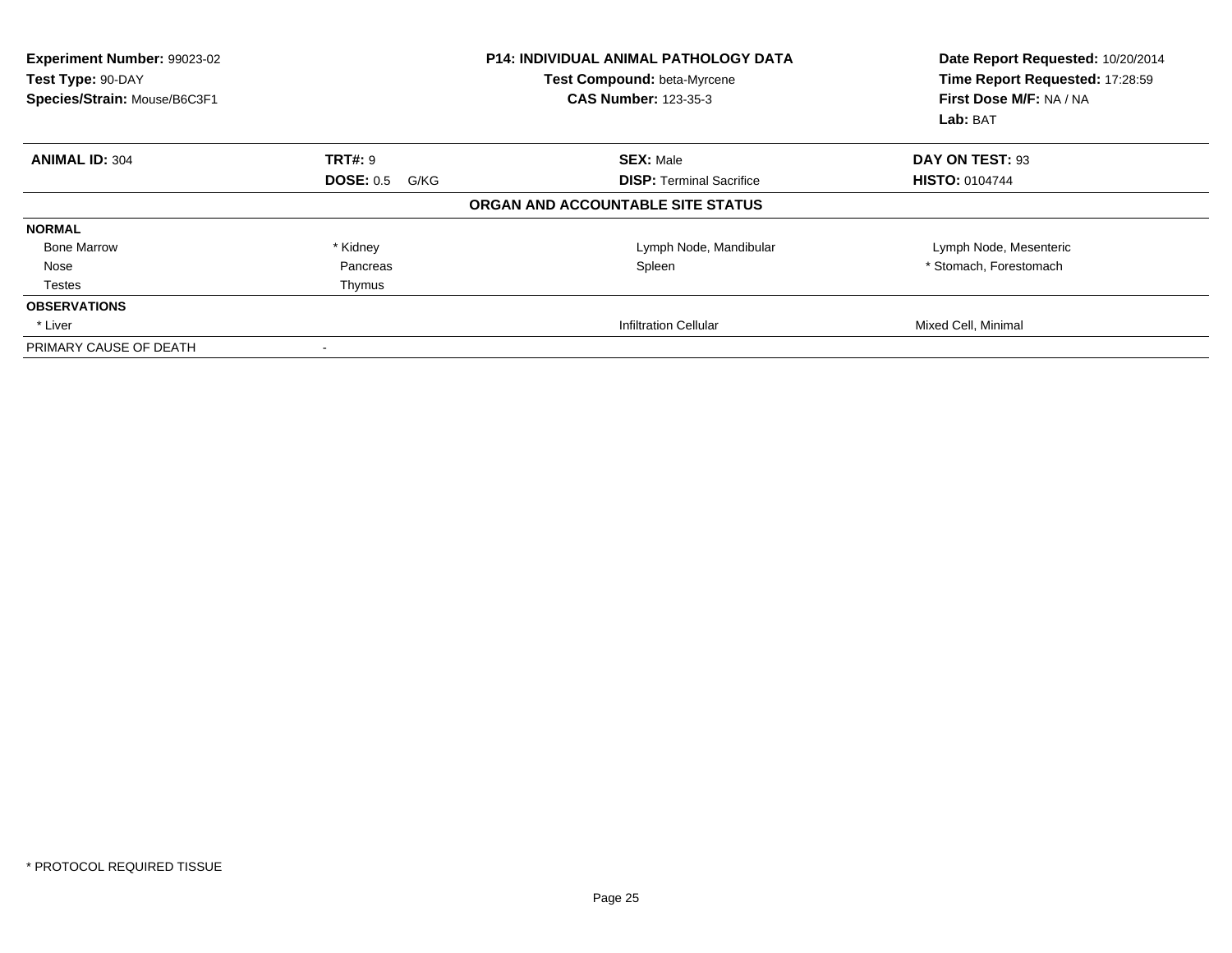| <b>Experiment Number: 99023-02</b><br>Test Type: 90-DAY<br>Species/Strain: Mouse/B6C3F1 | <b>P14: INDIVIDUAL ANIMAL PATHOLOGY DATA</b><br>Test Compound: beta-Myrcene<br><b>CAS Number: 123-35-3</b> |                                   | Date Report Requested: 10/20/2014<br>Time Report Requested: 17:28:59<br>First Dose M/F: NA / NA<br>Lab: BAT |
|-----------------------------------------------------------------------------------------|------------------------------------------------------------------------------------------------------------|-----------------------------------|-------------------------------------------------------------------------------------------------------------|
| <b>ANIMAL ID: 305</b>                                                                   | <b>TRT#: 9</b>                                                                                             | <b>SEX: Male</b>                  | DAY ON TEST: 93                                                                                             |
|                                                                                         | <b>DOSE: 0.5</b><br>G/KG                                                                                   | <b>DISP:</b> Terminal Sacrifice   | <b>HISTO: 0104745</b>                                                                                       |
|                                                                                         |                                                                                                            | ORGAN AND ACCOUNTABLE SITE STATUS |                                                                                                             |
| <b>NORMAL</b>                                                                           |                                                                                                            |                                   |                                                                                                             |
| <b>Bone Marrow</b>                                                                      | * Kidney                                                                                                   | * Liver                           | Lymph Node, Mandibular                                                                                      |
| Lymph Node, Mesenteric                                                                  | Nose                                                                                                       | Pancreas                          | Spleen                                                                                                      |
| * Stomach, Forestomach                                                                  | <b>Testes</b>                                                                                              | Thymus                            |                                                                                                             |
| PRIMARY CAUSE OF DEATH                                                                  |                                                                                                            |                                   |                                                                                                             |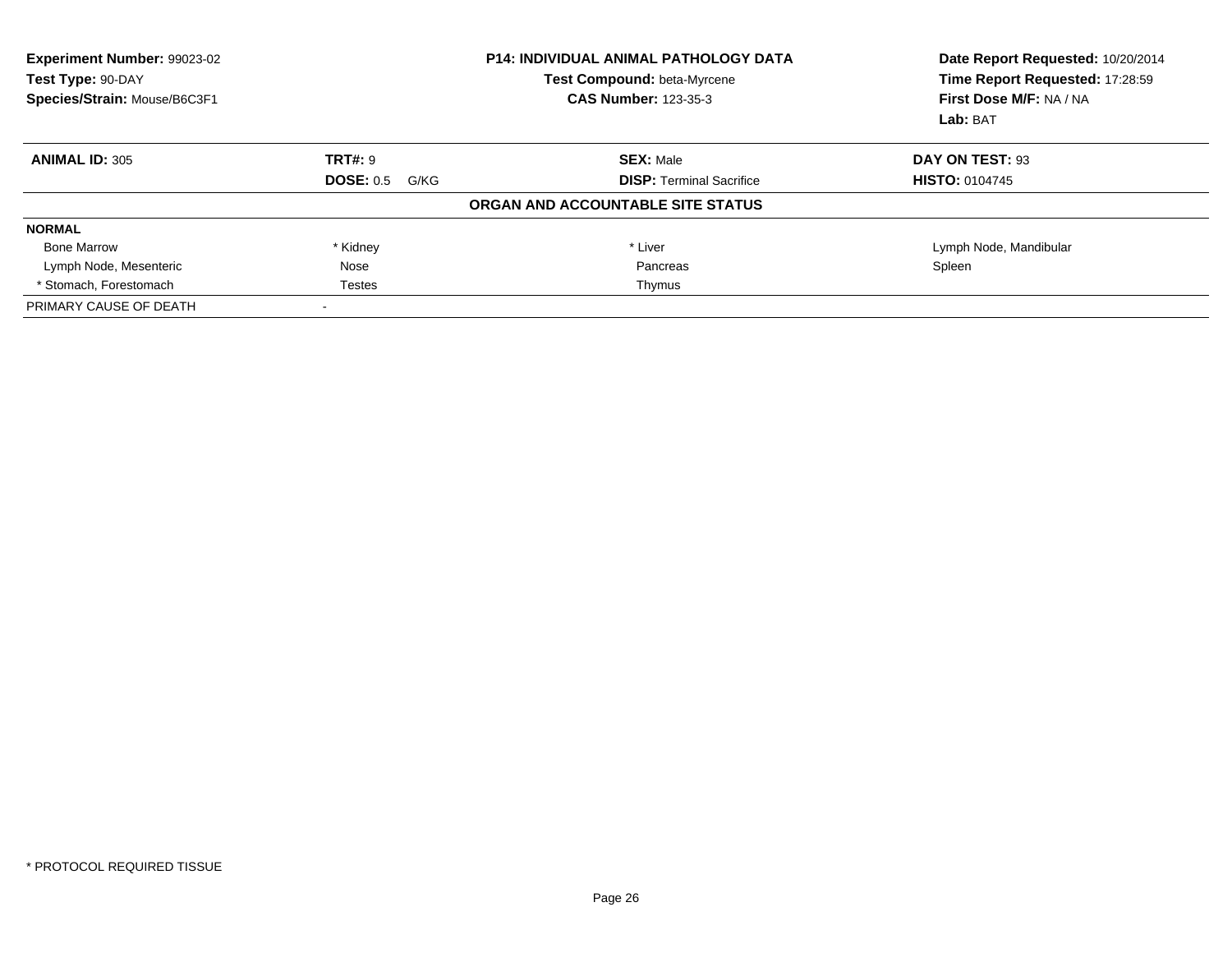| Experiment Number: 99023-02<br>Test Type: 90-DAY<br>Species/Strain: Mouse/B6C3F1 |                          | <b>P14: INDIVIDUAL ANIMAL PATHOLOGY DATA</b><br>Test Compound: beta-Myrcene<br><b>CAS Number: 123-35-3</b> | Date Report Requested: 10/20/2014<br>Time Report Requested: 17:28:59<br>First Dose M/F: NA / NA<br>Lab: BAT |
|----------------------------------------------------------------------------------|--------------------------|------------------------------------------------------------------------------------------------------------|-------------------------------------------------------------------------------------------------------------|
| <b>ANIMAL ID: 306</b>                                                            | <b>TRT#: 9</b>           | <b>SEX: Male</b>                                                                                           | DAY ON TEST: 93                                                                                             |
|                                                                                  | <b>DOSE: 0.5</b><br>G/KG | <b>DISP: Terminal Sacrifice</b>                                                                            | <b>HISTO: 0104746</b>                                                                                       |
|                                                                                  |                          | ORGAN AND ACCOUNTABLE SITE STATUS                                                                          |                                                                                                             |
| <b>NORMAL</b>                                                                    |                          |                                                                                                            |                                                                                                             |
| <b>Bone Marrow</b>                                                               | Lymph Node, Mandibular   | Lymph Node, Mesenteric                                                                                     | Nose                                                                                                        |
| Pancreas                                                                         | Spleen                   | * Stomach, Forestomach                                                                                     | Testes                                                                                                      |
| Thymus                                                                           |                          |                                                                                                            |                                                                                                             |
| <b>OBSERVATIONS</b>                                                              |                          |                                                                                                            |                                                                                                             |
| * Kidney                                                                         | <b>Renal Tubule</b>      | Necrosis                                                                                                   | Minimal                                                                                                     |
| * Liver                                                                          |                          | <b>Infiltration Cellular</b>                                                                               | Mixed Cell, Minimal                                                                                         |
| PRIMARY CAUSE OF DEATH                                                           |                          |                                                                                                            |                                                                                                             |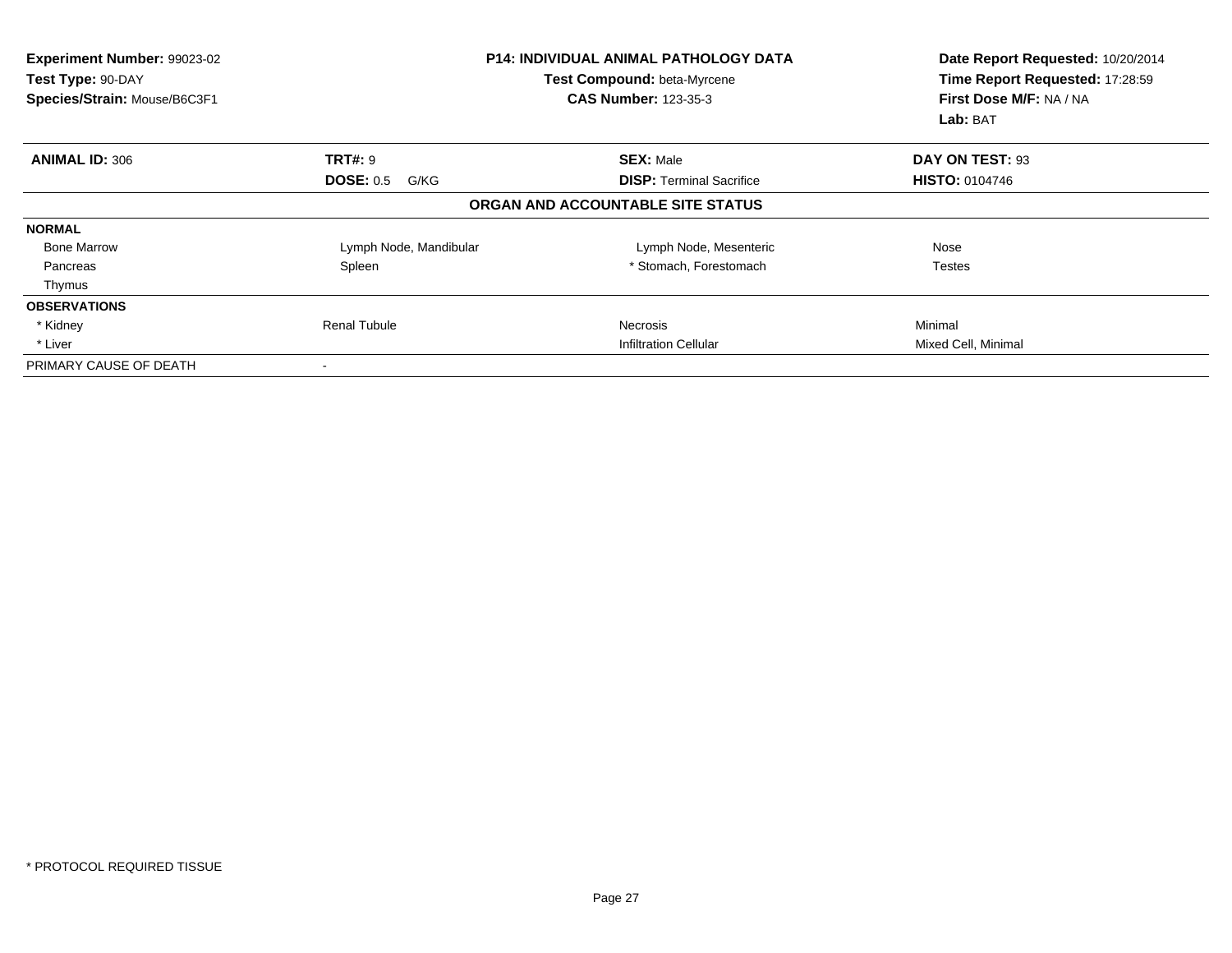| <b>Experiment Number: 99023-02</b><br><b>P14: INDIVIDUAL ANIMAL PATHOLOGY DATA</b><br>Test Compound: beta-Myrcene<br>Test Type: 90-DAY<br>Species/Strain: Mouse/B6C3F1<br><b>CAS Number: 123-35-3</b> |                          | Date Report Requested: 10/20/2014<br>Time Report Requested: 17:28:59<br>First Dose M/F: NA / NA<br>Lab: BAT |                        |
|-------------------------------------------------------------------------------------------------------------------------------------------------------------------------------------------------------|--------------------------|-------------------------------------------------------------------------------------------------------------|------------------------|
| <b>ANIMAL ID: 307</b>                                                                                                                                                                                 | <b>TRT#: 9</b>           | <b>SEX: Male</b>                                                                                            | DAY ON TEST: 93        |
|                                                                                                                                                                                                       | <b>DOSE: 0.5</b><br>G/KG | <b>DISP:</b> Terminal Sacrifice                                                                             | <b>HISTO: 0104747</b>  |
|                                                                                                                                                                                                       |                          | ORGAN AND ACCOUNTABLE SITE STATUS                                                                           |                        |
| <b>NORMAL</b>                                                                                                                                                                                         |                          |                                                                                                             |                        |
| <b>Bone Marrow</b>                                                                                                                                                                                    | * Kidney                 | * Liver                                                                                                     | Lymph Node, Mandibular |
| Lymph Node, Mesenteric                                                                                                                                                                                | Nose                     | Pancreas                                                                                                    | Spleen                 |
| * Stomach, Forestomach                                                                                                                                                                                | <b>Testes</b>            | Thymus                                                                                                      |                        |
| PRIMARY CAUSE OF DEATH                                                                                                                                                                                |                          |                                                                                                             |                        |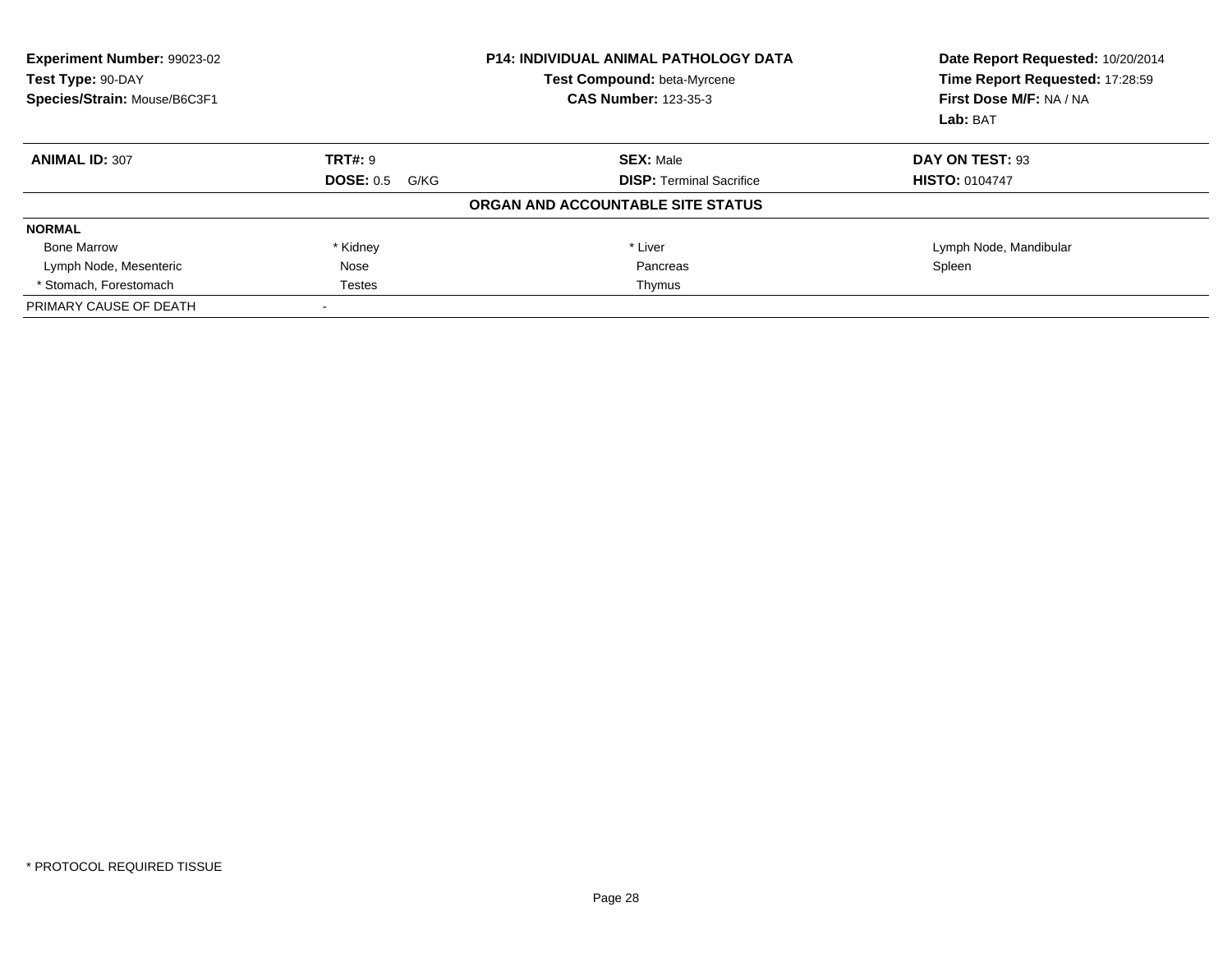| <b>Experiment Number: 99023-02</b><br>Test Type: 90-DAY<br>Species/Strain: Mouse/B6C3F1 | <b>P14: INDIVIDUAL ANIMAL PATHOLOGY DATA</b><br>Test Compound: beta-Myrcene<br><b>CAS Number: 123-35-3</b> |                                   | Date Report Requested: 10/20/2014<br>Time Report Requested: 17:28:59<br>First Dose M/F: NA / NA<br>Lab: BAT |
|-----------------------------------------------------------------------------------------|------------------------------------------------------------------------------------------------------------|-----------------------------------|-------------------------------------------------------------------------------------------------------------|
| <b>ANIMAL ID: 308</b>                                                                   | <b>TRT#: 9</b>                                                                                             | <b>SEX: Male</b>                  | DAY ON TEST: 93                                                                                             |
|                                                                                         | <b>DOSE: 0.5</b><br>G/KG                                                                                   | <b>DISP:</b> Terminal Sacrifice   | <b>HISTO: 0104748</b>                                                                                       |
|                                                                                         |                                                                                                            | ORGAN AND ACCOUNTABLE SITE STATUS |                                                                                                             |
| <b>NORMAL</b>                                                                           |                                                                                                            |                                   |                                                                                                             |
| <b>Bone Marrow</b>                                                                      | * Kidney                                                                                                   | * Liver                           | Lymph Node, Mandibular                                                                                      |
| Lymph Node, Mesenteric                                                                  | Nose                                                                                                       | Pancreas                          | Spleen                                                                                                      |
| * Stomach, Forestomach                                                                  | <b>Testes</b>                                                                                              | Thymus                            |                                                                                                             |
| PRIMARY CAUSE OF DEATH                                                                  |                                                                                                            |                                   |                                                                                                             |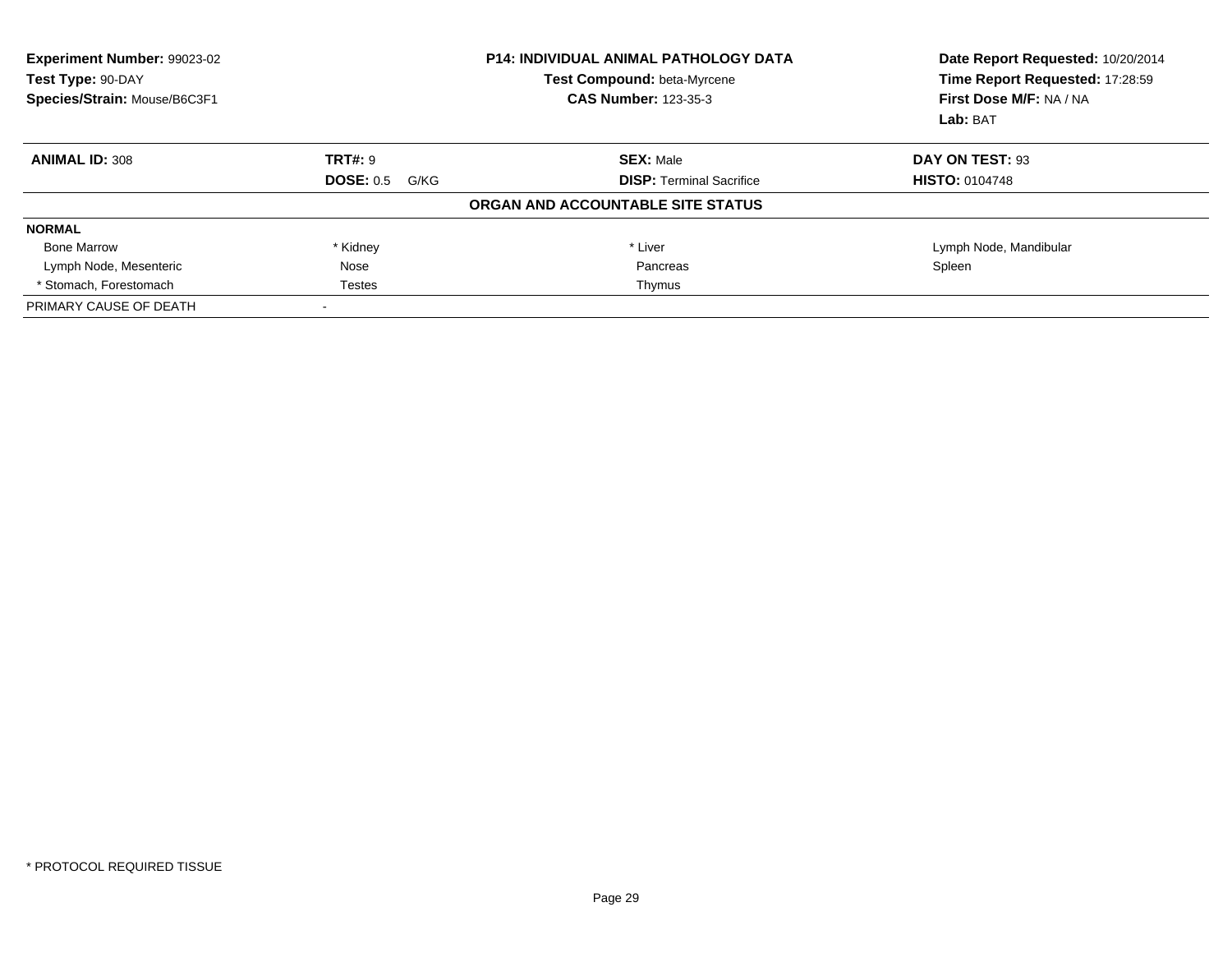| <b>Experiment Number: 99023-02</b><br>Test Type: 90-DAY<br>Species/Strain: Mouse/B6C3F1 | <b>P14: INDIVIDUAL ANIMAL PATHOLOGY DATA</b><br>Test Compound: beta-Myrcene<br><b>CAS Number: 123-35-3</b> |                                   | Date Report Requested: 10/20/2014<br>Time Report Requested: 17:28:59<br>First Dose M/F: NA / NA<br>Lab: BAT |
|-----------------------------------------------------------------------------------------|------------------------------------------------------------------------------------------------------------|-----------------------------------|-------------------------------------------------------------------------------------------------------------|
| <b>ANIMAL ID: 309</b>                                                                   | <b>TRT#: 9</b>                                                                                             | <b>SEX: Male</b>                  | DAY ON TEST: 93                                                                                             |
|                                                                                         | <b>DOSE: 0.5</b><br>G/KG                                                                                   | <b>DISP:</b> Terminal Sacrifice   | <b>HISTO: 0104749</b>                                                                                       |
|                                                                                         |                                                                                                            | ORGAN AND ACCOUNTABLE SITE STATUS |                                                                                                             |
| <b>NORMAL</b>                                                                           |                                                                                                            |                                   |                                                                                                             |
| <b>Bone Marrow</b>                                                                      | * Kidney                                                                                                   | * Liver                           | Lymph Node, Mandibular                                                                                      |
| Lymph Node, Mesenteric                                                                  | Nose                                                                                                       | Pancreas                          | Spleen                                                                                                      |
| * Stomach, Forestomach                                                                  | <b>Testes</b>                                                                                              | Thymus                            |                                                                                                             |
| PRIMARY CAUSE OF DEATH                                                                  |                                                                                                            |                                   |                                                                                                             |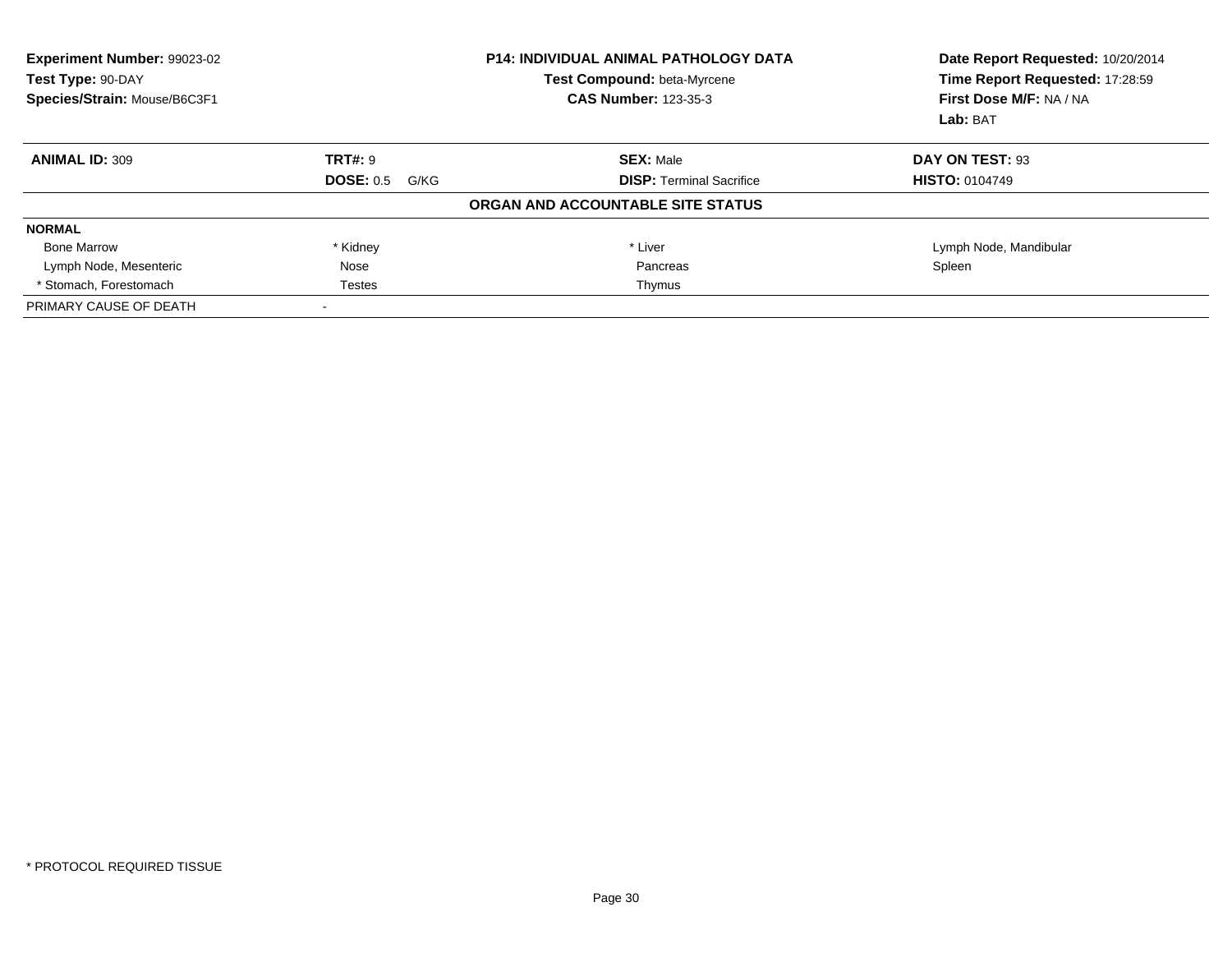| <b>Experiment Number: 99023-02</b><br>Test Type: 90-DAY<br>Species/Strain: Mouse/B6C3F1 |                          | <b>P14: INDIVIDUAL ANIMAL PATHOLOGY DATA</b><br>Test Compound: beta-Myrcene<br><b>CAS Number: 123-35-3</b> | Date Report Requested: 10/20/2014<br>Time Report Requested: 17:28:59<br>First Dose M/F: NA / NA<br>Lab: BAT |
|-----------------------------------------------------------------------------------------|--------------------------|------------------------------------------------------------------------------------------------------------|-------------------------------------------------------------------------------------------------------------|
| <b>ANIMAL ID: 310</b>                                                                   | <b>TRT#: 9</b>           | <b>SEX: Male</b>                                                                                           | DAY ON TEST: 93                                                                                             |
|                                                                                         | <b>DOSE: 0.5</b><br>G/KG | <b>DISP: Terminal Sacrifice</b>                                                                            | <b>HISTO: 0104750</b>                                                                                       |
|                                                                                         |                          | ORGAN AND ACCOUNTABLE SITE STATUS                                                                          |                                                                                                             |
| <b>NORMAL</b>                                                                           |                          |                                                                                                            |                                                                                                             |
| <b>Bone Marrow</b>                                                                      | * Kidney                 | Lymph Node, Mandibular                                                                                     | Lymph Node, Mesenteric                                                                                      |
| Nose                                                                                    | Pancreas                 | Spleen                                                                                                     | * Stomach, Forestomach                                                                                      |
| <b>Testes</b>                                                                           | Thymus                   |                                                                                                            |                                                                                                             |
| <b>OBSERVATIONS</b>                                                                     |                          |                                                                                                            |                                                                                                             |
| * Liver                                                                                 |                          | <b>Infiltration Cellular</b>                                                                               | Mixed Cell, Minimal                                                                                         |
| PRIMARY CAUSE OF DEATH                                                                  |                          |                                                                                                            |                                                                                                             |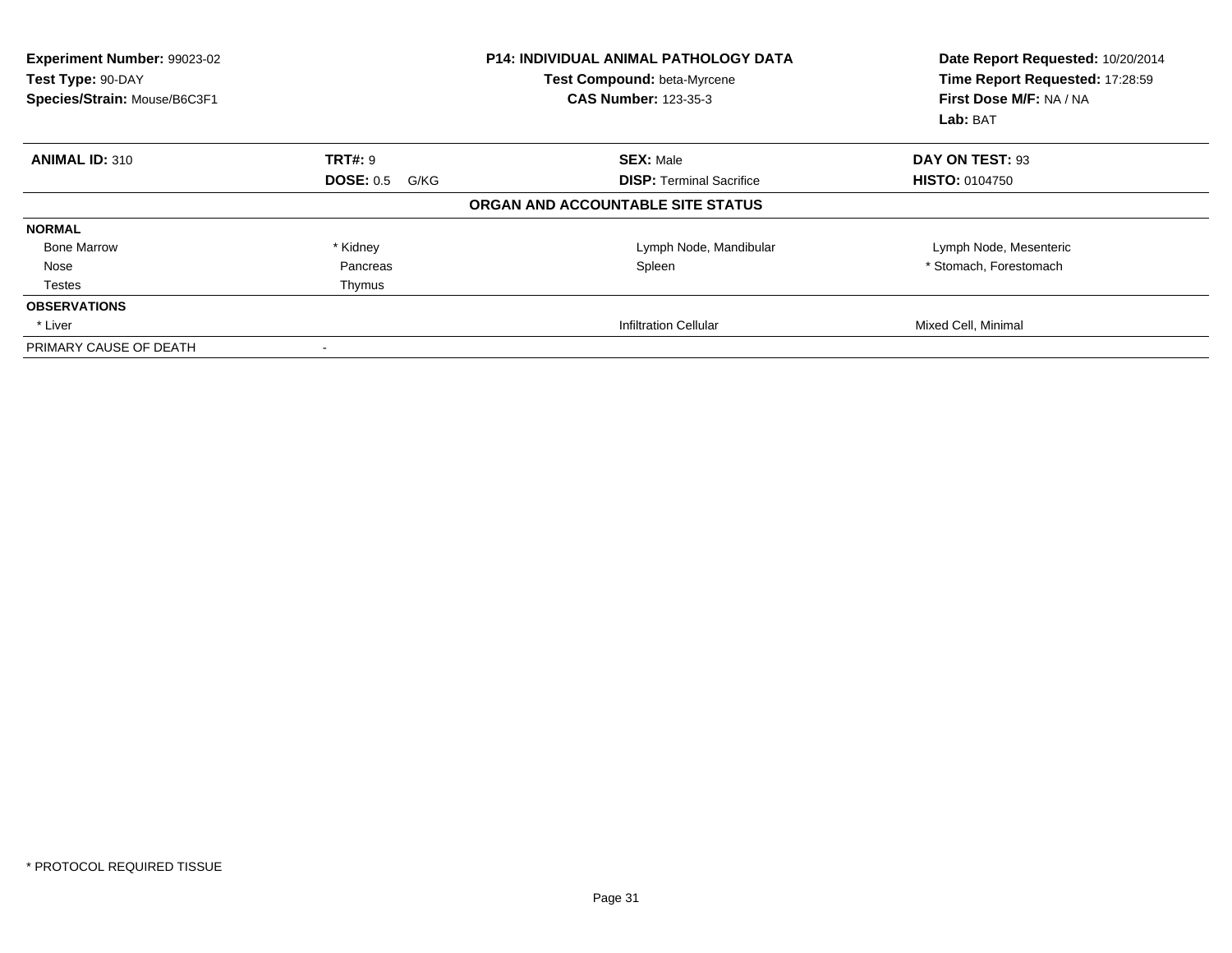| Experiment Number: 99023-02<br>Test Type: 90-DAY<br>Species/Strain: Mouse/B6C3F1 |                            | <b>P14: INDIVIDUAL ANIMAL PATHOLOGY DATA</b><br>Test Compound: beta-Myrcene<br><b>CAS Number: 123-35-3</b> | Date Report Requested: 10/20/2014<br>Time Report Requested: 17:28:59<br>First Dose M/F: NA / NA<br>Lab: BAT |
|----------------------------------------------------------------------------------|----------------------------|------------------------------------------------------------------------------------------------------------|-------------------------------------------------------------------------------------------------------------|
| <b>ANIMAL ID: 401</b>                                                            | <b>TRT#: 10</b>            | <b>SEX: Male</b>                                                                                           | DAY ON TEST: 93                                                                                             |
|                                                                                  | <b>DOSE: 1.0</b><br>G/KG   | <b>DISP: Terminal Sacrifice</b>                                                                            | <b>HISTO: 0104751</b>                                                                                       |
|                                                                                  |                            | ORGAN AND ACCOUNTABLE SITE STATUS                                                                          |                                                                                                             |
| <b>NORMAL</b>                                                                    |                            |                                                                                                            |                                                                                                             |
| * Adrenal Medulla                                                                | * Blood Vessel             | * Bone                                                                                                     | * Bone Marrow                                                                                               |
| * Brain                                                                          | * Coagulating Gland        | * Epididymis                                                                                               | * Esophagus                                                                                                 |
| * Eye                                                                            | * Gallbladder              | * Harderian Gland                                                                                          | * Heart                                                                                                     |
| * Intestine Large, Cecum                                                         | * Intestine Large, Colon   | * Intestine Large, Rectum                                                                                  | * Intestine Small, Duodenum                                                                                 |
| * Intestine Small, Ileum                                                         | * Intestine Small, Jejunum | * Kidney                                                                                                   | * Liver                                                                                                     |
| * Lung                                                                           | * Lymph Node, Mesenteric   | * Nose                                                                                                     | * Oral Mucosa                                                                                               |
| * Pancreas                                                                       | * Parathyroid Gland        | * Pituitary Gland                                                                                          | * Preputial Gland                                                                                           |
| * Prostate                                                                       | * Salivary Glands          | * Seminal Vesicle                                                                                          | * Skin                                                                                                      |
| * Spleen                                                                         | * Stomach, Forestomach     | * Stomach, Glandular                                                                                       | * Testes                                                                                                    |
| * Thymus                                                                         | * Thyroid Gland            | * Trachea                                                                                                  | * Urinary Bladder                                                                                           |
| <b>MISSING</b>                                                                   |                            |                                                                                                            |                                                                                                             |
| * Lymph Node, Mandibular                                                         | * Mammary Gland            |                                                                                                            |                                                                                                             |
| <b>OBSERVATIONS</b>                                                              |                            |                                                                                                            |                                                                                                             |
| * Adrenal Cortex                                                                 | Capsule                    | Hyperplasia                                                                                                | Minimal                                                                                                     |
| PRIMARY CAUSE OF DEATH                                                           |                            |                                                                                                            |                                                                                                             |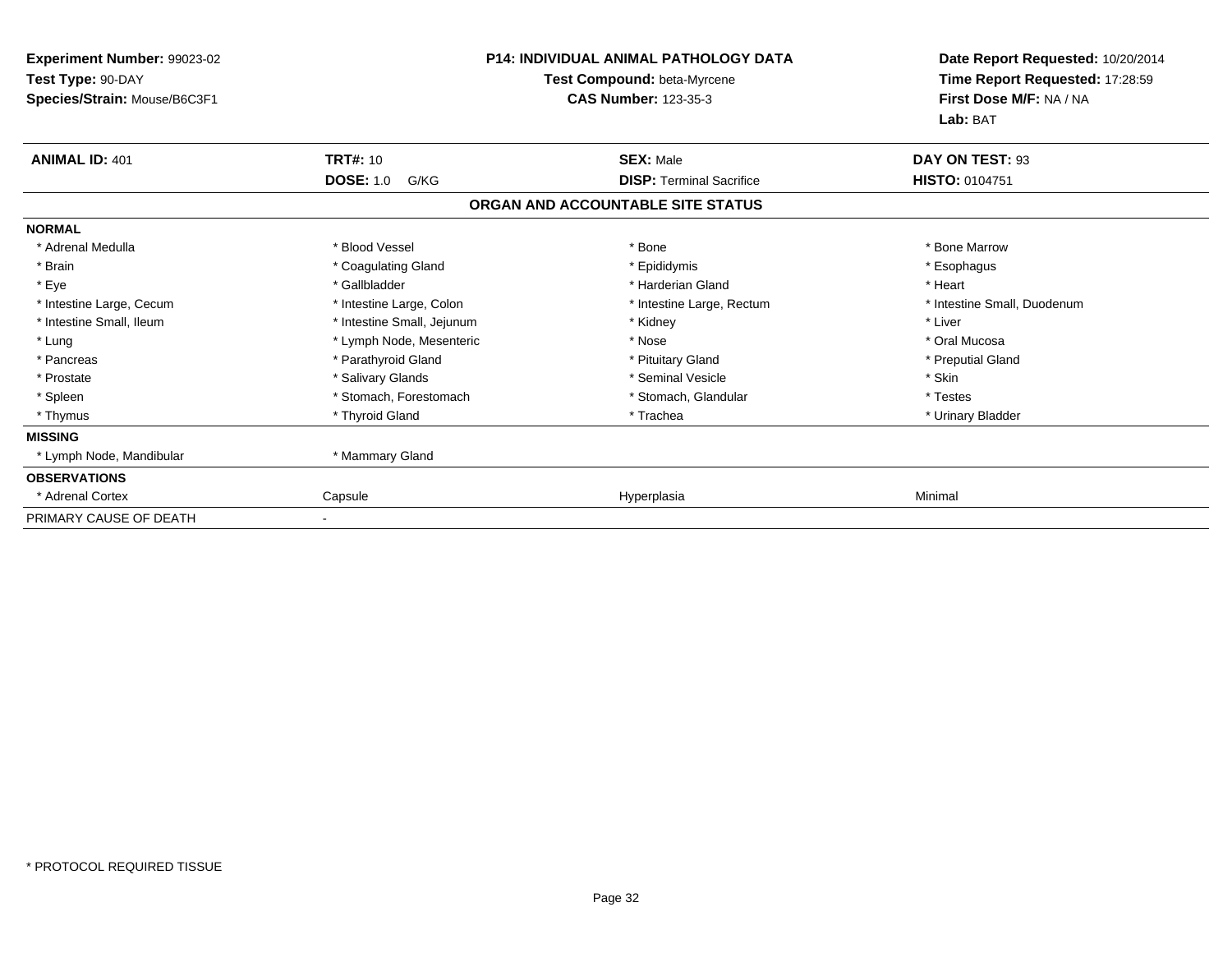| Experiment Number: 99023-02<br>Test Type: 90-DAY<br>Species/Strain: Mouse/B6C3F1 |                          | <b>P14: INDIVIDUAL ANIMAL PATHOLOGY DATA</b><br>Test Compound: beta-Myrcene<br><b>CAS Number: 123-35-3</b> | Date Report Requested: 10/20/2014<br>Time Report Requested: 17:28:59<br>First Dose M/F: NA / NA<br>Lab: BAT |
|----------------------------------------------------------------------------------|--------------------------|------------------------------------------------------------------------------------------------------------|-------------------------------------------------------------------------------------------------------------|
| <b>ANIMAL ID: 402</b>                                                            | <b>TRT#: 10</b>          | <b>SEX: Male</b>                                                                                           | DAY ON TEST: 93                                                                                             |
|                                                                                  | <b>DOSE: 1.0</b><br>G/KG | <b>DISP: Terminal Sacrifice</b>                                                                            | <b>HISTO: 0104752</b>                                                                                       |
|                                                                                  |                          | ORGAN AND ACCOUNTABLE SITE STATUS                                                                          |                                                                                                             |
| <b>NORMAL</b>                                                                    |                          |                                                                                                            |                                                                                                             |
| * Adrenal Cortex                                                                 | * Adrenal Medulla        | * Blood Vessel                                                                                             | * Bone                                                                                                      |
| * Bone Marrow                                                                    | * Brain                  | * Coagulating Gland                                                                                        | * Epididymis                                                                                                |
| * Esophagus                                                                      | * Eye                    | * Gallbladder                                                                                              | * Harderian Gland                                                                                           |
| * Heart                                                                          | * Intestine Large, Cecum | * Intestine Large, Colon                                                                                   | * Intestine Large, Rectum                                                                                   |
| * Intestine Small, Duodenum                                                      | * Intestine Small, Ileum | * Intestine Small, Jejunum                                                                                 | * Kidney                                                                                                    |
| * Lung                                                                           | * Lymph Node, Mandibular | * Lymph Node, Mesenteric                                                                                   | * Oral Mucosa                                                                                               |
| * Pancreas                                                                       | * Parathyroid Gland      | * Pituitary Gland                                                                                          | * Preputial Gland                                                                                           |
| * Prostate                                                                       | * Salivary Glands        | * Seminal Vesicle                                                                                          | * Skin                                                                                                      |
| * Spleen                                                                         | * Stomach, Forestomach   | * Stomach, Glandular                                                                                       | * Testes                                                                                                    |
| * Thymus                                                                         | * Thyroid Gland          | * Trachea                                                                                                  | * Urinary Bladder                                                                                           |
| <b>MISSING</b>                                                                   |                          |                                                                                                            |                                                                                                             |
| * Mammary Gland                                                                  |                          |                                                                                                            |                                                                                                             |
| <b>OBSERVATIONS</b>                                                              |                          |                                                                                                            |                                                                                                             |
| * Liver                                                                          |                          | <b>Infiltration Cellular</b>                                                                               | Mixed Cell, Minimal                                                                                         |
| * Nose                                                                           | <b>Respirat Epith</b>    | Inflammation                                                                                               | Minimal                                                                                                     |
| PRIMARY CAUSE OF DEATH                                                           |                          |                                                                                                            |                                                                                                             |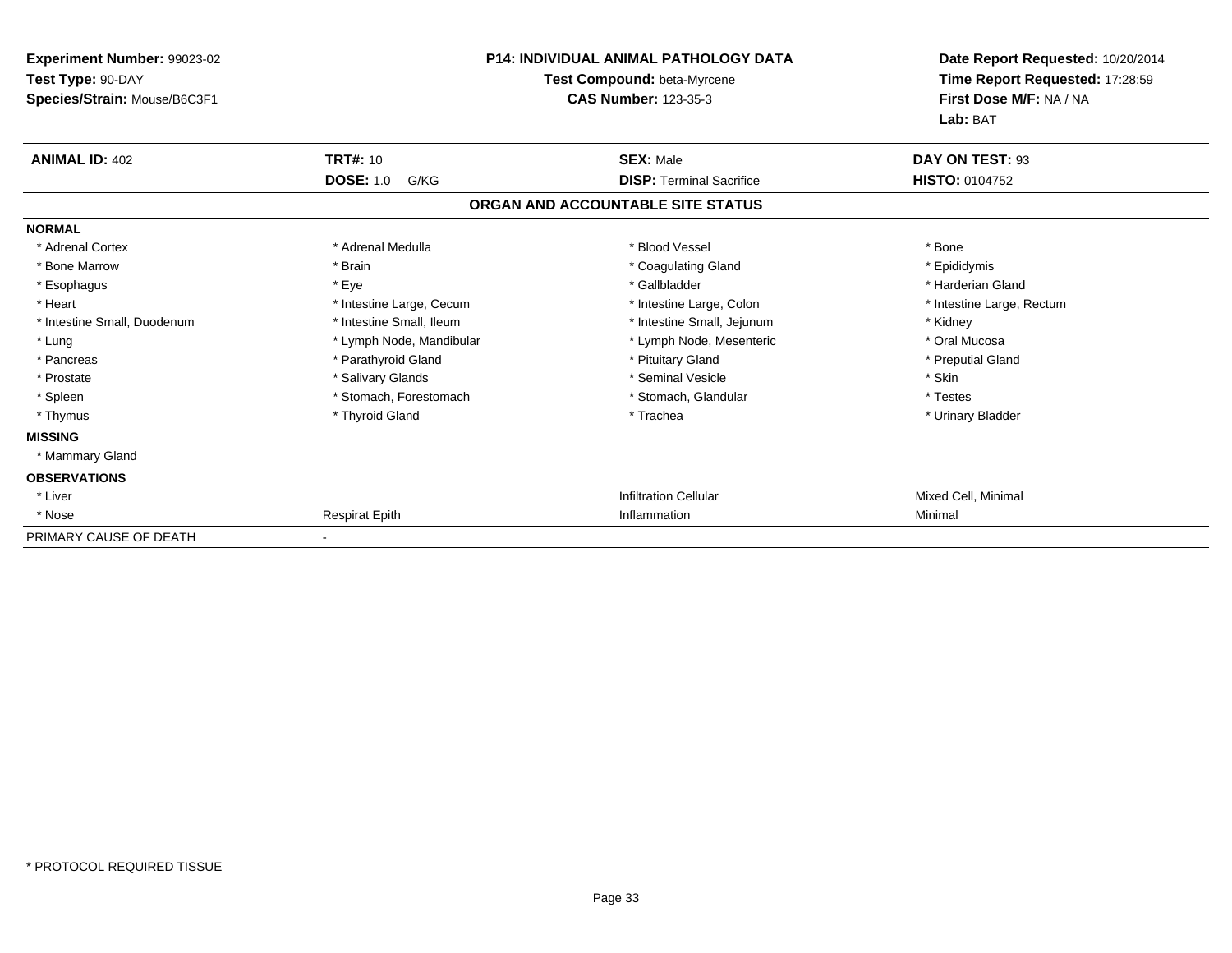| Experiment Number: 99023-02<br>Test Type: 90-DAY<br>Species/Strain: Mouse/B6C3F1 |                          | <b>P14: INDIVIDUAL ANIMAL PATHOLOGY DATA</b><br><b>Test Compound: beta-Myrcene</b><br><b>CAS Number: 123-35-3</b> | Date Report Requested: 10/20/2014<br>Time Report Requested: 17:28:59<br>First Dose M/F: NA / NA<br>Lab: BAT |
|----------------------------------------------------------------------------------|--------------------------|-------------------------------------------------------------------------------------------------------------------|-------------------------------------------------------------------------------------------------------------|
| <b>ANIMAL ID: 403</b>                                                            | <b>TRT#: 10</b>          | <b>SEX: Male</b>                                                                                                  | DAY ON TEST: 93                                                                                             |
|                                                                                  | <b>DOSE: 1.0</b><br>G/KG | <b>DISP: Terminal Sacrifice</b>                                                                                   | <b>HISTO: 0104753</b>                                                                                       |
|                                                                                  |                          | ORGAN AND ACCOUNTABLE SITE STATUS                                                                                 |                                                                                                             |
| <b>NORMAL</b>                                                                    |                          |                                                                                                                   |                                                                                                             |
| * Adrenal Cortex                                                                 | * Adrenal Medulla        | * Blood Vessel                                                                                                    | * Bone                                                                                                      |
| * Bone Marrow                                                                    | * Brain                  | * Coagulating Gland                                                                                               | * Epididymis                                                                                                |
| * Esophagus                                                                      | * Eye                    | * Gallbladder                                                                                                     | * Harderian Gland                                                                                           |
| * Heart                                                                          | * Intestine Large, Cecum | * Intestine Large, Colon                                                                                          | * Intestine Large, Rectum                                                                                   |
| * Intestine Small, Duodenum                                                      | * Intestine Small, Ileum | * Intestine Small, Jejunum                                                                                        | * Kidney                                                                                                    |
| * Lung                                                                           | * Lymph Node, Mandibular | * Lymph Node, Mesenteric                                                                                          | * Nose                                                                                                      |
| * Oral Mucosa                                                                    | * Pancreas               | * Parathyroid Gland                                                                                               | * Pituitary Gland                                                                                           |
| * Preputial Gland                                                                | * Prostate               | * Salivary Glands                                                                                                 | * Seminal Vesicle                                                                                           |
| * Skin                                                                           | * Spleen                 | * Stomach, Forestomach                                                                                            | * Stomach, Glandular                                                                                        |
| * Testes                                                                         | * Thymus                 | * Thyroid Gland                                                                                                   | * Trachea                                                                                                   |
| * Urinary Bladder                                                                |                          |                                                                                                                   |                                                                                                             |
| <b>MISSING</b>                                                                   |                          |                                                                                                                   |                                                                                                             |
| * Mammary Gland                                                                  |                          |                                                                                                                   |                                                                                                             |
| <b>OBSERVATIONS</b>                                                              |                          |                                                                                                                   |                                                                                                             |
| * Liver                                                                          | Centrilobular            | Hypertrophy                                                                                                       | Minimal                                                                                                     |
| PRIMARY CAUSE OF DEATH                                                           |                          |                                                                                                                   |                                                                                                             |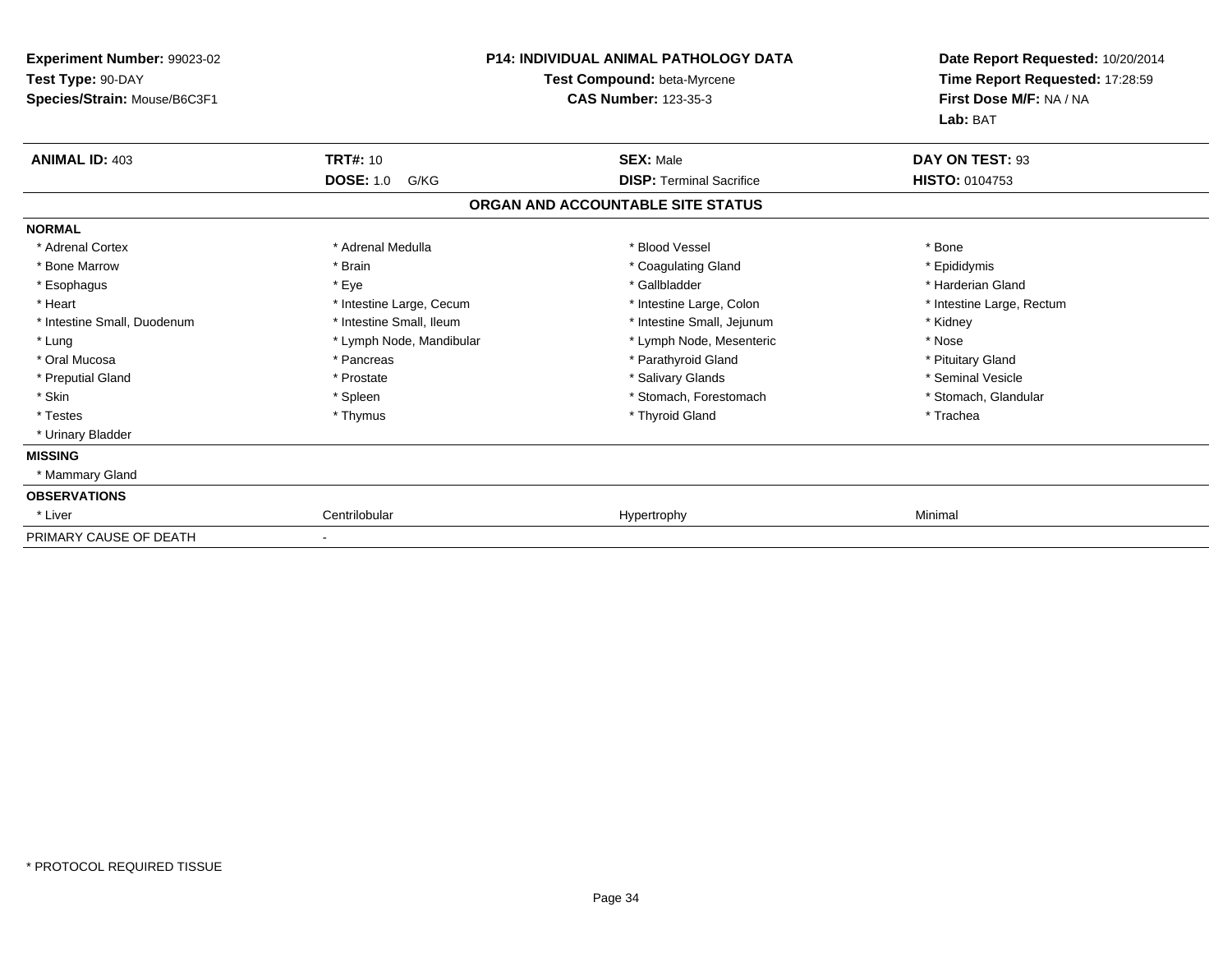| Experiment Number: 99023-02<br>Test Type: 90-DAY<br>Species/Strain: Mouse/B6C3F1 |                            | <b>P14: INDIVIDUAL ANIMAL PATHOLOGY DATA</b><br>Test Compound: beta-Myrcene<br><b>CAS Number: 123-35-3</b> | Date Report Requested: 10/20/2014<br>Time Report Requested: 17:28:59<br>First Dose M/F: NA / NA<br>Lab: BAT |
|----------------------------------------------------------------------------------|----------------------------|------------------------------------------------------------------------------------------------------------|-------------------------------------------------------------------------------------------------------------|
| <b>ANIMAL ID: 404</b>                                                            | <b>TRT#: 10</b>            | <b>SEX: Male</b>                                                                                           | DAY ON TEST: 93                                                                                             |
|                                                                                  | <b>DOSE: 1.0</b><br>G/KG   | <b>DISP: Terminal Sacrifice</b>                                                                            | HISTO: 0104754                                                                                              |
|                                                                                  |                            | ORGAN AND ACCOUNTABLE SITE STATUS                                                                          |                                                                                                             |
| <b>NORMAL</b>                                                                    |                            |                                                                                                            |                                                                                                             |
| * Adrenal Medulla                                                                | * Blood Vessel             | * Bone                                                                                                     | * Bone Marrow                                                                                               |
| * Brain                                                                          | * Coagulating Gland        | * Epididymis                                                                                               | * Esophagus                                                                                                 |
| * Eye                                                                            | * Gallbladder              | * Harderian Gland                                                                                          | * Heart                                                                                                     |
| * Intestine Large, Cecum                                                         | * Intestine Large, Colon   | * Intestine Large, Rectum                                                                                  | * Intestine Small, Duodenum                                                                                 |
| * Intestine Small, Ileum                                                         | * Intestine Small, Jejunum | * Kidney                                                                                                   | * Lung                                                                                                      |
| * Lymph Node, Mandibular                                                         | * Lymph Node, Mesenteric   | * Nose                                                                                                     | * Oral Mucosa                                                                                               |
| * Pancreas                                                                       | * Parathyroid Gland        | * Pituitary Gland                                                                                          | * Preputial Gland                                                                                           |
| * Prostate                                                                       | * Seminal Vesicle          | * Skin                                                                                                     | * Spleen                                                                                                    |
| * Stomach, Forestomach                                                           | * Stomach, Glandular       | * Testes                                                                                                   | * Thymus                                                                                                    |
| * Thyroid Gland                                                                  | * Trachea                  | * Urinary Bladder                                                                                          |                                                                                                             |
| <b>MISSING</b>                                                                   |                            |                                                                                                            |                                                                                                             |
| * Mammary Gland                                                                  |                            |                                                                                                            |                                                                                                             |
| <b>OBSERVATIONS</b>                                                              |                            |                                                                                                            |                                                                                                             |
| * Adrenal Cortex                                                                 | Capsule                    | Hyperplasia                                                                                                | Minimal                                                                                                     |
| * Liver                                                                          | Centrilobular              | Hypertrophy                                                                                                | Minimal                                                                                                     |
| * Salivary Glands                                                                |                            | <b>Infiltration Cellular</b>                                                                               | Mononuclear CI, Minimal                                                                                     |
| PRIMARY CAUSE OF DEATH                                                           |                            |                                                                                                            |                                                                                                             |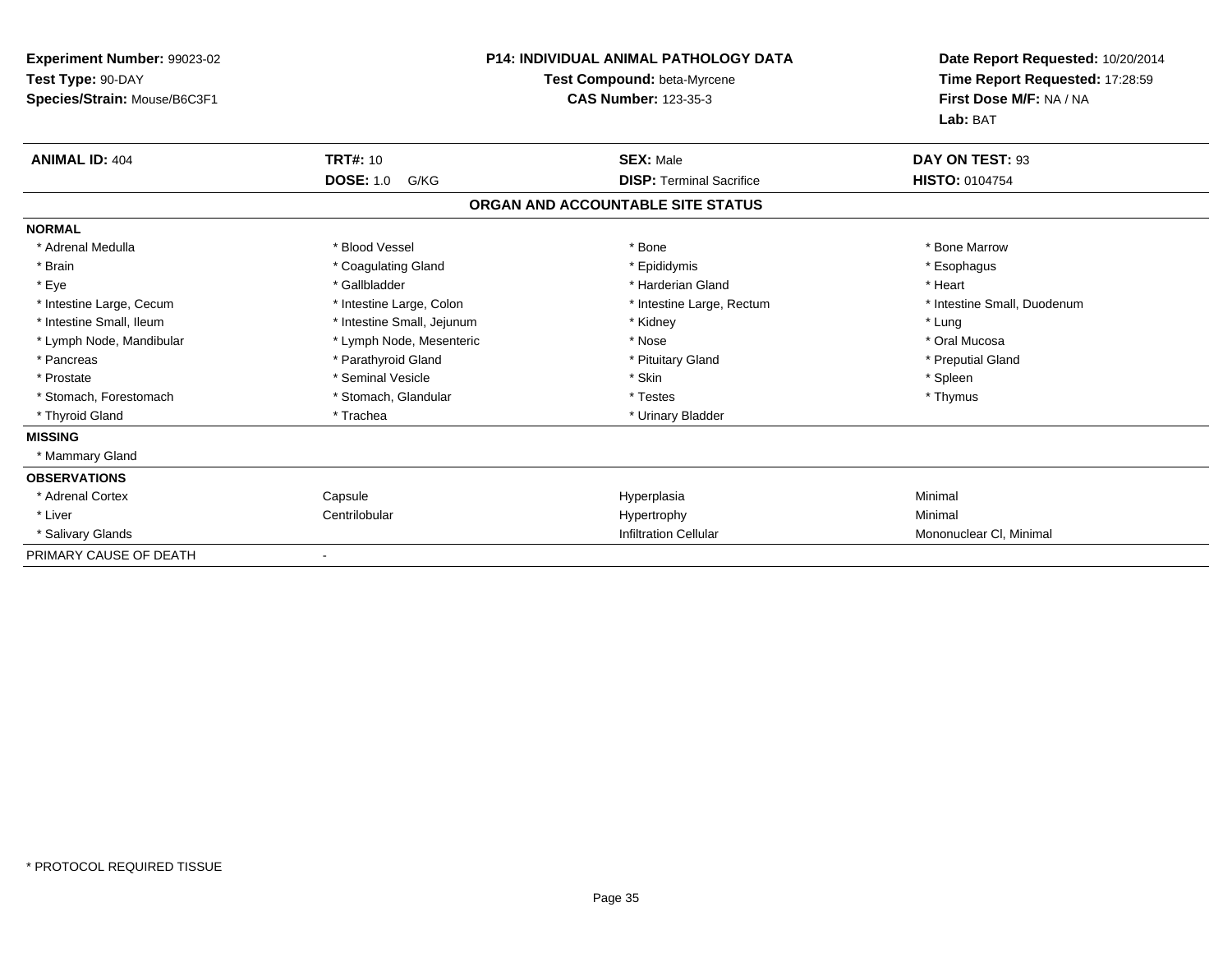| Experiment Number: 99023-02<br>Test Type: 90-DAY<br>Species/Strain: Mouse/B6C3F1 | <b>P14: INDIVIDUAL ANIMAL PATHOLOGY DATA</b><br>Test Compound: beta-Myrcene<br><b>CAS Number: 123-35-3</b> |                                   | Date Report Requested: 10/20/2014<br>Time Report Requested: 17:28:59<br>First Dose M/F: NA / NA<br>Lab: BAT |
|----------------------------------------------------------------------------------|------------------------------------------------------------------------------------------------------------|-----------------------------------|-------------------------------------------------------------------------------------------------------------|
| <b>ANIMAL ID: 405</b>                                                            | <b>TRT#: 10</b>                                                                                            | <b>SEX: Male</b>                  | DAY ON TEST: 93                                                                                             |
|                                                                                  | <b>DOSE: 1.0</b><br>G/KG                                                                                   | <b>DISP: Terminal Sacrifice</b>   | <b>HISTO: 0104755</b>                                                                                       |
|                                                                                  |                                                                                                            | ORGAN AND ACCOUNTABLE SITE STATUS |                                                                                                             |
| <b>NORMAL</b>                                                                    |                                                                                                            |                                   |                                                                                                             |
| * Adrenal Cortex                                                                 | * Adrenal Medulla                                                                                          | * Blood Vessel                    | * Bone                                                                                                      |
| * Bone Marrow                                                                    | * Brain                                                                                                    | * Coagulating Gland               | * Epididymis                                                                                                |
| * Esophagus                                                                      | * Eye                                                                                                      | * Gallbladder                     | * Harderian Gland                                                                                           |
| * Heart                                                                          | * Intestine Large, Cecum                                                                                   | * Intestine Large, Colon          | * Intestine Large, Rectum                                                                                   |
| * Intestine Small, Duodenum                                                      | * Intestine Small, Ileum                                                                                   | * Intestine Small, Jejunum        | * Kidney                                                                                                    |
| * Liver                                                                          | * Lung                                                                                                     | * Lymph Node, Mandibular          | * Lymph Node, Mesenteric                                                                                    |
| * Nose                                                                           | * Oral Mucosa                                                                                              | * Pancreas                        | * Parathyroid Gland                                                                                         |
| * Pituitary Gland                                                                | * Preputial Gland                                                                                          | * Prostate                        | * Salivary Glands                                                                                           |
| * Seminal Vesicle                                                                | * Skin                                                                                                     | * Spleen                          | * Stomach, Forestomach                                                                                      |
| * Stomach, Glandular                                                             | * Testes                                                                                                   | * Thyroid Gland                   | * Trachea                                                                                                   |
| * Urinary Bladder                                                                |                                                                                                            |                                   |                                                                                                             |
| <b>MISSING</b>                                                                   |                                                                                                            |                                   |                                                                                                             |
| * Mammary Gland                                                                  |                                                                                                            |                                   |                                                                                                             |
| <b>OBSERVATIONS</b>                                                              |                                                                                                            |                                   |                                                                                                             |
| * Thymus                                                                         |                                                                                                            | Cyst                              | Minimal                                                                                                     |
| PRIMARY CAUSE OF DEATH                                                           |                                                                                                            |                                   |                                                                                                             |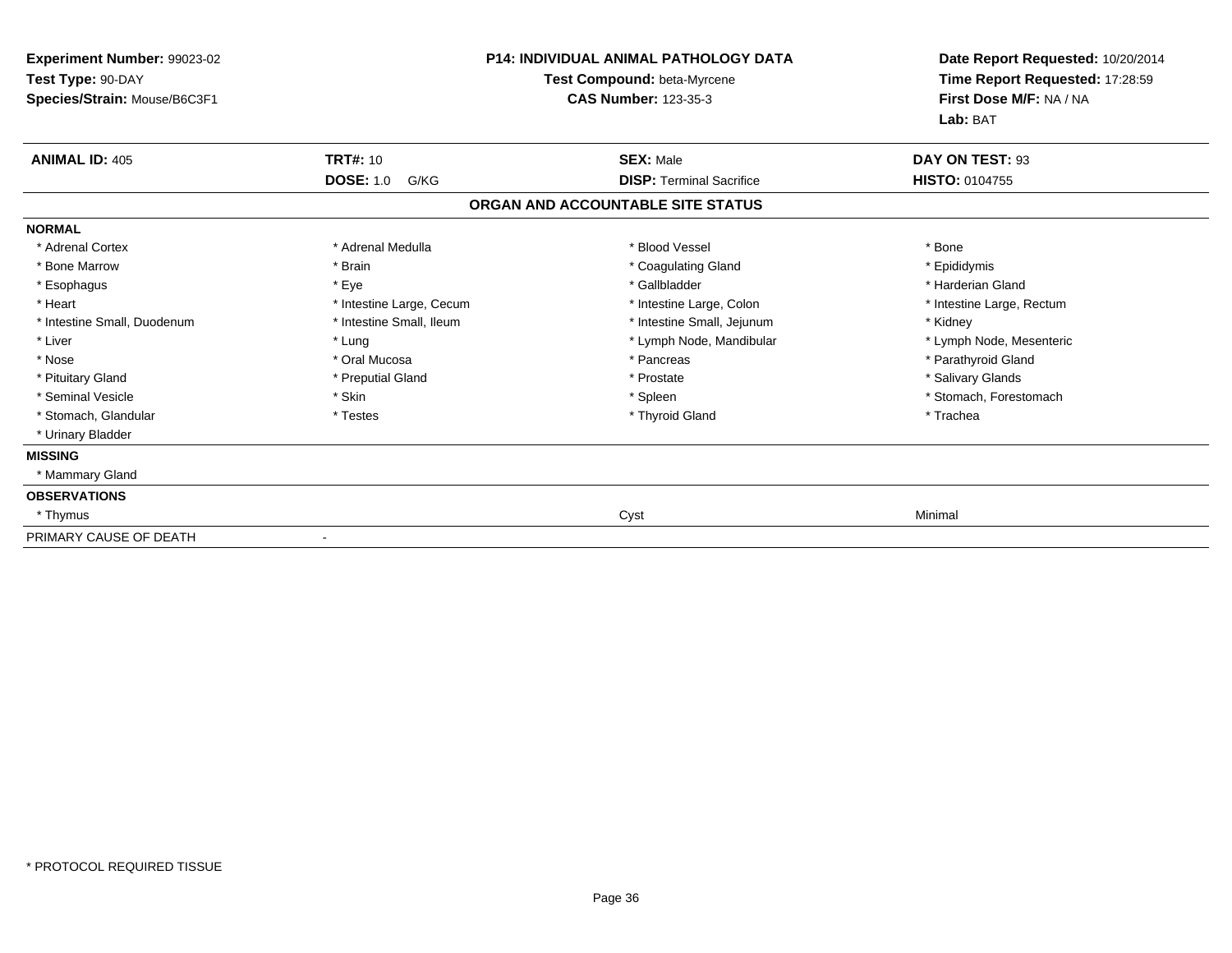| Experiment Number: 99023-02<br>Test Type: 90-DAY<br>Species/Strain: Mouse/B6C3F1 |                          | <b>P14: INDIVIDUAL ANIMAL PATHOLOGY DATA</b><br>Test Compound: beta-Myrcene<br><b>CAS Number: 123-35-3</b> | Date Report Requested: 10/20/2014<br>Time Report Requested: 17:28:59<br>First Dose M/F: NA / NA<br>Lab: BAT |
|----------------------------------------------------------------------------------|--------------------------|------------------------------------------------------------------------------------------------------------|-------------------------------------------------------------------------------------------------------------|
| <b>ANIMAL ID: 406</b>                                                            | <b>TRT#: 10</b>          | <b>SEX: Male</b>                                                                                           | DAY ON TEST: 93                                                                                             |
|                                                                                  | <b>DOSE: 1.0</b><br>G/KG | <b>DISP:</b> Terminal Sacrifice                                                                            | <b>HISTO: 0104756</b>                                                                                       |
|                                                                                  |                          | ORGAN AND ACCOUNTABLE SITE STATUS                                                                          |                                                                                                             |
| <b>NORMAL</b>                                                                    |                          |                                                                                                            |                                                                                                             |
| * Adrenal Cortex                                                                 | * Adrenal Medulla        | * Blood Vessel                                                                                             | * Bone                                                                                                      |
| * Bone Marrow                                                                    | * Brain                  | * Coagulating Gland                                                                                        | * Epididymis                                                                                                |
| * Esophagus                                                                      | * Eye                    | * Gallbladder                                                                                              | * Harderian Gland                                                                                           |
| * Heart                                                                          | * Intestine Large, Cecum | * Intestine Large, Colon                                                                                   | * Intestine Large, Rectum                                                                                   |
| * Intestine Small, Duodenum                                                      | * Intestine Small, Ileum | * Intestine Small, Jejunum                                                                                 | * Kidney                                                                                                    |
| * Lung                                                                           | * Lymph Node, Mandibular | * Lymph Node, Mesenteric                                                                                   | * Nose                                                                                                      |
| * Oral Mucosa                                                                    | * Pancreas               | * Pituitary Gland                                                                                          | * Preputial Gland                                                                                           |
| * Prostate                                                                       | * Salivary Glands        | * Seminal Vesicle                                                                                          | * Skin                                                                                                      |
| * Spleen                                                                         | * Stomach, Forestomach   | * Stomach, Glandular                                                                                       | * Testes                                                                                                    |
| * Thymus                                                                         | * Thyroid Gland          | * Trachea                                                                                                  | * Urinary Bladder                                                                                           |
| <b>MISSING</b>                                                                   |                          |                                                                                                            |                                                                                                             |
| * Mammary Gland                                                                  | * Parathyroid Gland      |                                                                                                            |                                                                                                             |
| <b>OBSERVATIONS</b>                                                              |                          |                                                                                                            |                                                                                                             |
| * Liver                                                                          | Centrilobular            | Hypertrophy                                                                                                | Minimal                                                                                                     |
|                                                                                  |                          | <b>Infiltration Cellular</b>                                                                               | Mixed Cell, Minimal                                                                                         |
| PRIMARY CAUSE OF DEATH                                                           |                          |                                                                                                            |                                                                                                             |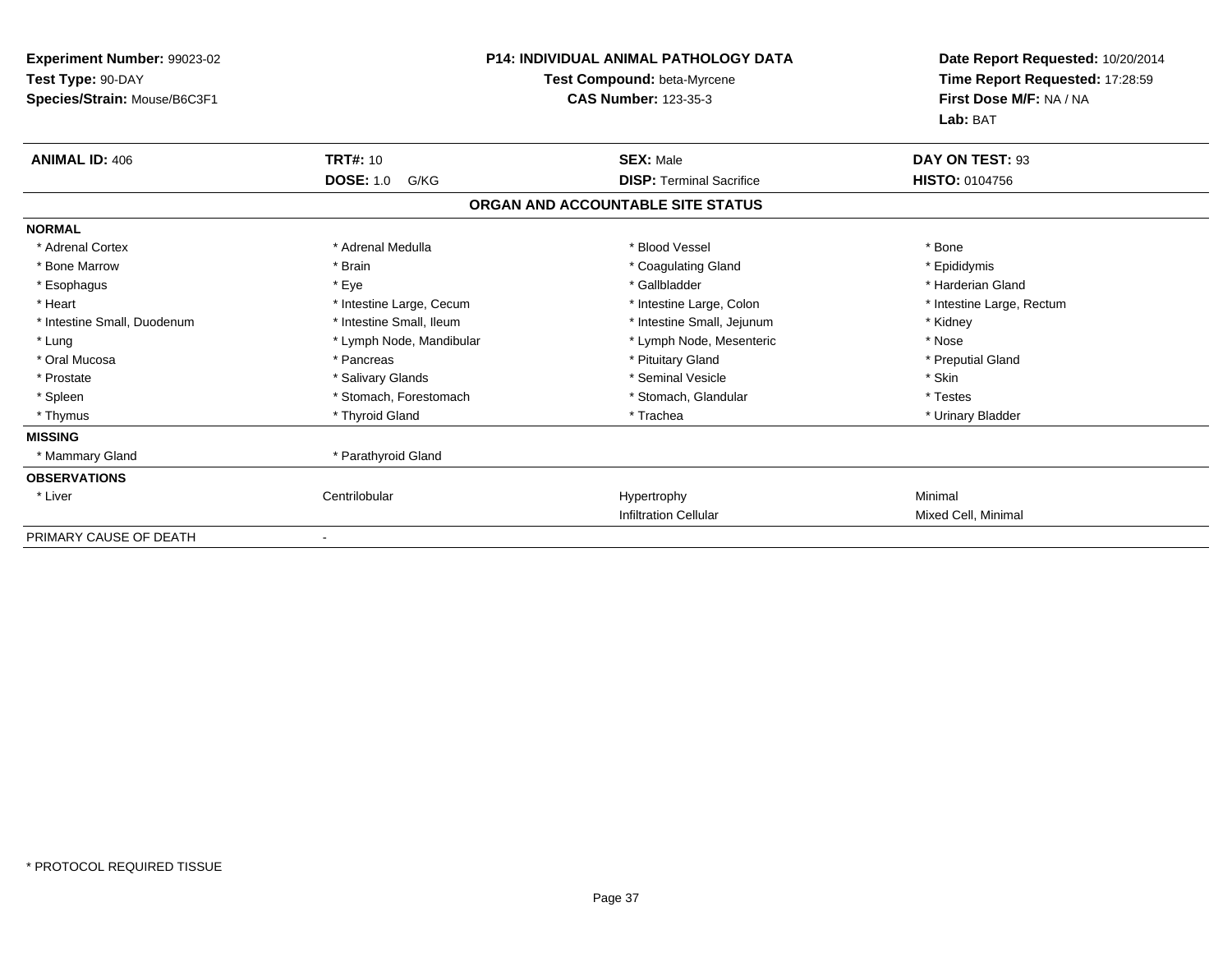| Experiment Number: 99023-02<br>Test Type: 90-DAY<br>Species/Strain: Mouse/B6C3F1 |                            | <b>P14: INDIVIDUAL ANIMAL PATHOLOGY DATA</b><br>Test Compound: beta-Myrcene<br><b>CAS Number: 123-35-3</b> | Date Report Requested: 10/20/2014<br>Time Report Requested: 17:28:59<br>First Dose M/F: NA / NA<br>Lab: BAT |
|----------------------------------------------------------------------------------|----------------------------|------------------------------------------------------------------------------------------------------------|-------------------------------------------------------------------------------------------------------------|
| <b>ANIMAL ID: 407</b>                                                            | <b>TRT#: 10</b>            | <b>SEX: Male</b>                                                                                           | DAY ON TEST: 93                                                                                             |
|                                                                                  | <b>DOSE: 1.0</b><br>G/KG   | <b>DISP: Terminal Sacrifice</b>                                                                            | <b>HISTO: 0104757</b>                                                                                       |
|                                                                                  |                            | ORGAN AND ACCOUNTABLE SITE STATUS                                                                          |                                                                                                             |
| <b>NORMAL</b>                                                                    |                            |                                                                                                            |                                                                                                             |
| * Adrenal Medulla                                                                | * Blood Vessel             | * Bone                                                                                                     | * Bone Marrow                                                                                               |
| * Brain                                                                          | * Coagulating Gland        | * Epididymis                                                                                               | * Esophagus                                                                                                 |
| * Eye                                                                            | * Gallbladder              | * Harderian Gland                                                                                          | * Heart                                                                                                     |
| * Intestine Large, Cecum                                                         | * Intestine Large, Colon   | * Intestine Large, Rectum                                                                                  | * Intestine Small, Duodenum                                                                                 |
| * Intestine Small, Ileum                                                         | * Intestine Small, Jejunum | * Kidney                                                                                                   | * Liver                                                                                                     |
| * Lung                                                                           | * Lymph Node, Mandibular   | * Lymph Node, Mesenteric                                                                                   | * Nose                                                                                                      |
| * Oral Mucosa                                                                    | * Pancreas                 | * Parathyroid Gland                                                                                        | * Pituitary Gland                                                                                           |
| * Preputial Gland                                                                | * Prostate                 | * Salivary Glands                                                                                          | * Seminal Vesicle                                                                                           |
| * Skin                                                                           | * Spleen                   | * Stomach, Forestomach                                                                                     | * Stomach, Glandular                                                                                        |
| * Testes                                                                         | * Thymus                   | * Thyroid Gland                                                                                            | * Trachea                                                                                                   |
| * Urinary Bladder                                                                |                            |                                                                                                            |                                                                                                             |
| <b>MISSING</b>                                                                   |                            |                                                                                                            |                                                                                                             |
| * Mammary Gland                                                                  |                            |                                                                                                            |                                                                                                             |
| <b>OBSERVATIONS</b>                                                              |                            |                                                                                                            |                                                                                                             |
| * Adrenal Cortex                                                                 | Capsule                    | Hyperplasia                                                                                                | Minimal                                                                                                     |
| PRIMARY CAUSE OF DEATH                                                           |                            |                                                                                                            |                                                                                                             |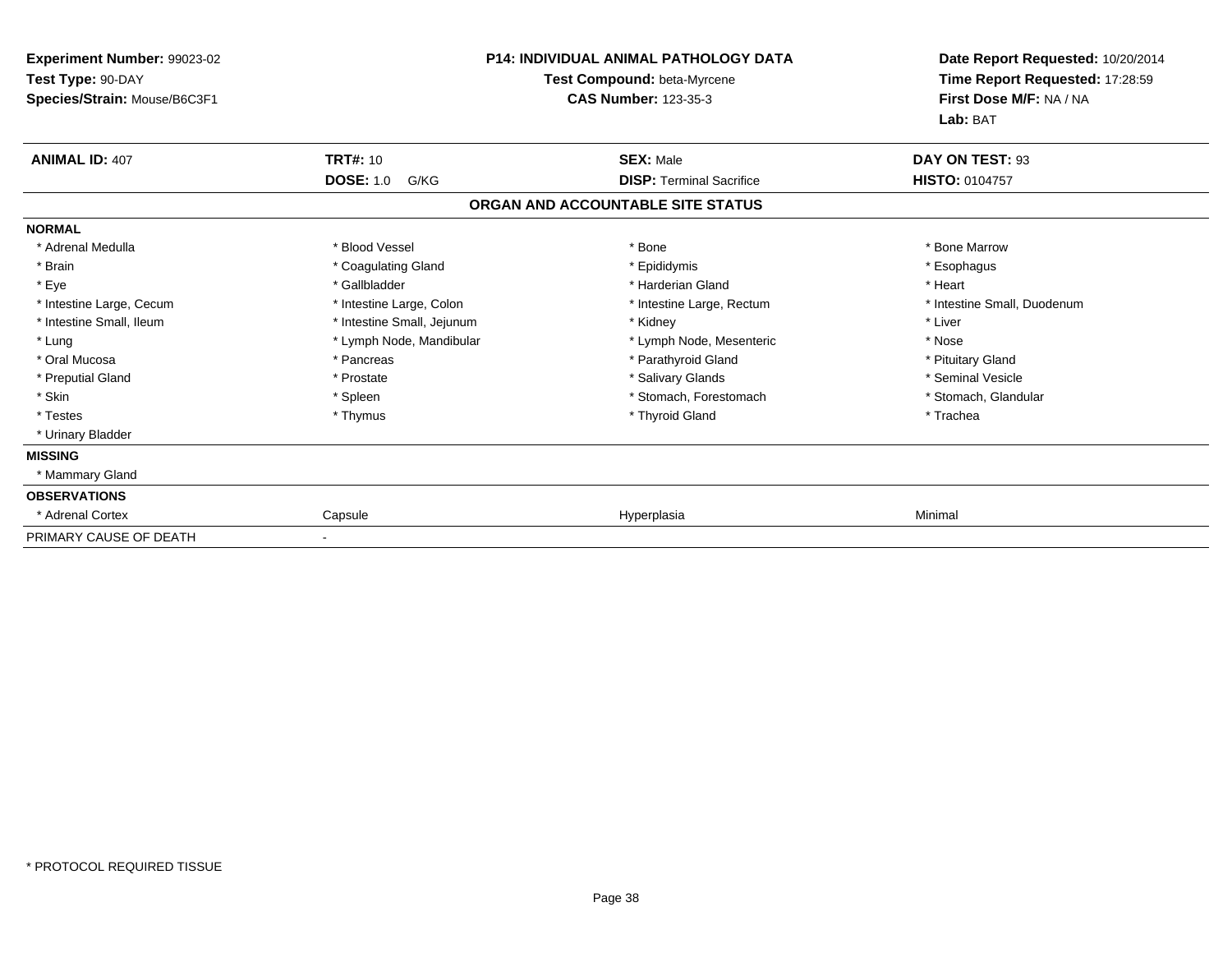| <b>Experiment Number: 99023-02</b><br>Test Type: 90-DAY<br>Species/Strain: Mouse/B6C3F1 |                          | <b>P14: INDIVIDUAL ANIMAL PATHOLOGY DATA</b><br>Test Compound: beta-Myrcene<br><b>CAS Number: 123-35-3</b> | Date Report Requested: 10/20/2014<br>Time Report Requested: 17:28:59<br>First Dose M/F: NA / NA<br>Lab: BAT |
|-----------------------------------------------------------------------------------------|--------------------------|------------------------------------------------------------------------------------------------------------|-------------------------------------------------------------------------------------------------------------|
| <b>ANIMAL ID: 408</b>                                                                   | <b>TRT#: 10</b>          | <b>SEX: Male</b>                                                                                           | DAY ON TEST: 93                                                                                             |
|                                                                                         | <b>DOSE: 1.0</b><br>G/KG | <b>DISP: Terminal Sacrifice</b>                                                                            | <b>HISTO: 0104758</b>                                                                                       |
|                                                                                         |                          | ORGAN AND ACCOUNTABLE SITE STATUS                                                                          |                                                                                                             |
| <b>NORMAL</b>                                                                           |                          |                                                                                                            |                                                                                                             |
| * Adrenal Cortex                                                                        | * Adrenal Medulla        | * Blood Vessel                                                                                             | * Bone                                                                                                      |
| * Bone Marrow                                                                           | * Brain                  | * Coagulating Gland                                                                                        | * Epididymis                                                                                                |
| * Esophagus                                                                             | * Eye                    | * Gallbladder                                                                                              | * Harderian Gland                                                                                           |
| * Heart                                                                                 | * Intestine Large, Cecum | * Intestine Large, Colon                                                                                   | * Intestine Large, Rectum                                                                                   |
| * Intestine Small, Duodenum                                                             | * Intestine Small, Ileum | * Intestine Small, Jejunum                                                                                 | * Kidney                                                                                                    |
| * Lung                                                                                  | * Lymph Node, Mandibular | * Lymph Node, Mesenteric                                                                                   | * Nose                                                                                                      |
| * Oral Mucosa                                                                           | * Pancreas               | * Parathyroid Gland                                                                                        | * Pituitary Gland                                                                                           |
| * Preputial Gland                                                                       | * Prostate               | * Salivary Glands                                                                                          | * Seminal Vesicle                                                                                           |
| * Skin                                                                                  | * Spleen                 | * Stomach. Forestomach                                                                                     | * Stomach, Glandular                                                                                        |
| * Testes                                                                                | * Thymus                 | * Thyroid Gland                                                                                            | * Trachea                                                                                                   |
| * Urinary Bladder                                                                       |                          |                                                                                                            |                                                                                                             |
| <b>MISSING</b>                                                                          |                          |                                                                                                            |                                                                                                             |
| * Mammary Gland                                                                         |                          |                                                                                                            |                                                                                                             |
| <b>OBSERVATIONS</b>                                                                     |                          |                                                                                                            |                                                                                                             |
| * Liver                                                                                 |                          | <b>Infiltration Cellular</b>                                                                               | Mixed Cell, Minimal                                                                                         |
| PRIMARY CAUSE OF DEATH                                                                  |                          |                                                                                                            |                                                                                                             |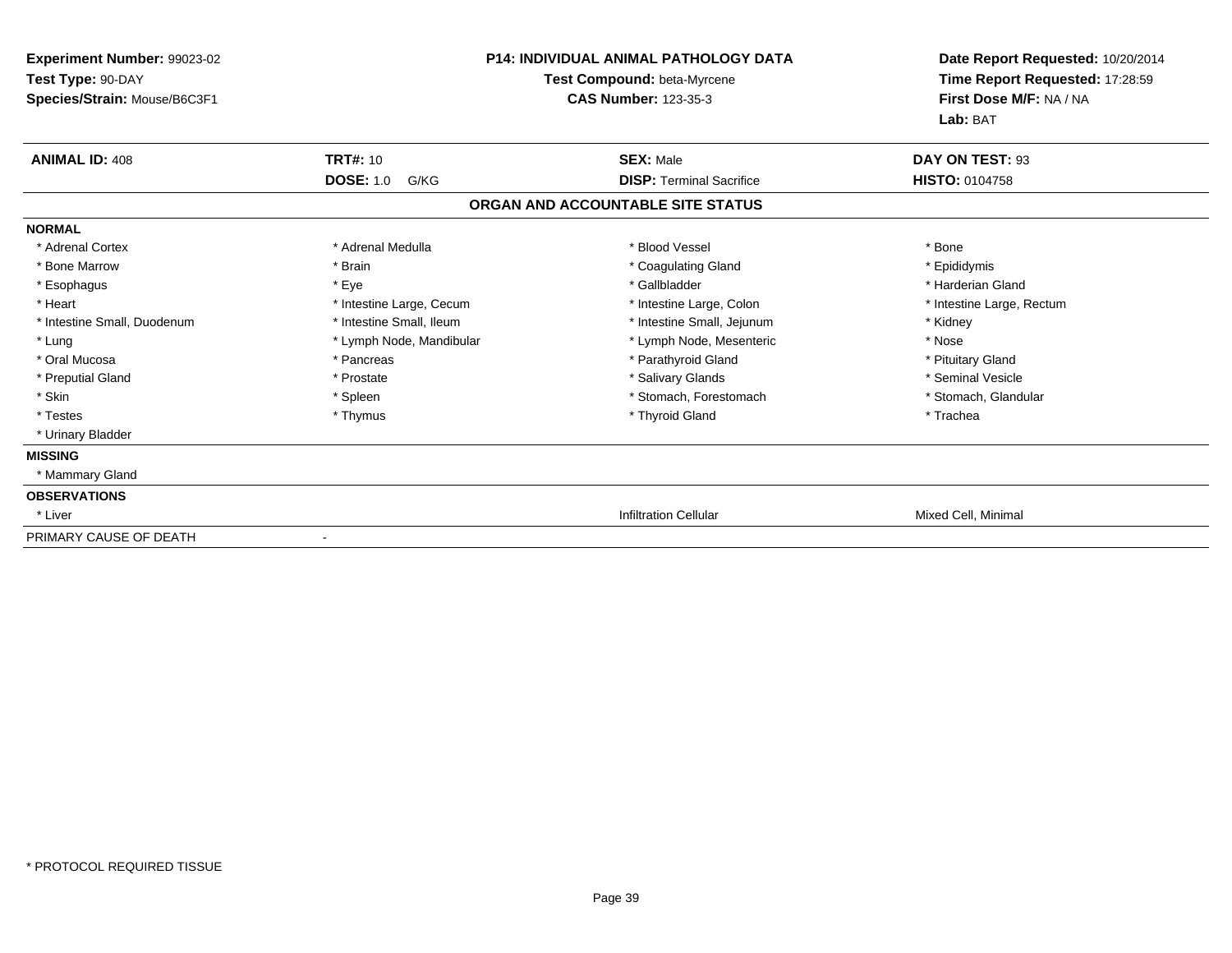| <b>Experiment Number: 99023-02</b><br>Test Type: 90-DAY<br>Species/Strain: Mouse/B6C3F1 |                          | <b>P14: INDIVIDUAL ANIMAL PATHOLOGY DATA</b><br>Test Compound: beta-Myrcene<br><b>CAS Number: 123-35-3</b> | Date Report Requested: 10/20/2014<br>Time Report Requested: 17:28:59<br>First Dose M/F: NA / NA<br>Lab: BAT |
|-----------------------------------------------------------------------------------------|--------------------------|------------------------------------------------------------------------------------------------------------|-------------------------------------------------------------------------------------------------------------|
| <b>ANIMAL ID: 409</b>                                                                   | <b>TRT#: 10</b>          | <b>SEX: Male</b>                                                                                           | DAY ON TEST: 93                                                                                             |
|                                                                                         | <b>DOSE: 1.0</b><br>G/KG | <b>DISP: Terminal Sacrifice</b>                                                                            | <b>HISTO: 0104759</b>                                                                                       |
|                                                                                         |                          | ORGAN AND ACCOUNTABLE SITE STATUS                                                                          |                                                                                                             |
| <b>NORMAL</b>                                                                           |                          |                                                                                                            |                                                                                                             |
| * Adrenal Cortex                                                                        | * Adrenal Medulla        | * Blood Vessel                                                                                             | * Bone                                                                                                      |
| * Bone Marrow                                                                           | * Brain                  | * Coagulating Gland                                                                                        | * Epididymis                                                                                                |
| * Esophagus                                                                             | * Eye                    | * Gallbladder                                                                                              | * Harderian Gland                                                                                           |
| * Heart                                                                                 | * Intestine Large, Cecum | * Intestine Large, Colon                                                                                   | * Intestine Large, Rectum                                                                                   |
| * Intestine Small, Duodenum                                                             | * Intestine Small, Ileum | * Intestine Small, Jejunum                                                                                 | * Liver                                                                                                     |
| * Lung                                                                                  | * Lymph Node, Mandibular | * Lymph Node, Mesenteric                                                                                   | * Nose                                                                                                      |
| * Oral Mucosa                                                                           | * Pancreas               | * Parathyroid Gland                                                                                        | * Pituitary Gland                                                                                           |
| * Preputial Gland                                                                       | * Prostate               | * Salivary Glands                                                                                          | * Seminal Vesicle                                                                                           |
| * Skin                                                                                  | * Spleen                 | * Stomach, Forestomach                                                                                     | * Stomach, Glandular                                                                                        |
| * Testes                                                                                | * Thymus                 | * Thyroid Gland                                                                                            | * Trachea                                                                                                   |
| * Urinary Bladder                                                                       |                          |                                                                                                            |                                                                                                             |
| <b>MISSING</b>                                                                          |                          |                                                                                                            |                                                                                                             |
| * Mammary Gland                                                                         |                          |                                                                                                            |                                                                                                             |
| <b>OBSERVATIONS</b>                                                                     |                          |                                                                                                            |                                                                                                             |
| * Kidney                                                                                |                          | Nephropathy                                                                                                | Minimal                                                                                                     |
| PRIMARY CAUSE OF DEATH                                                                  |                          |                                                                                                            |                                                                                                             |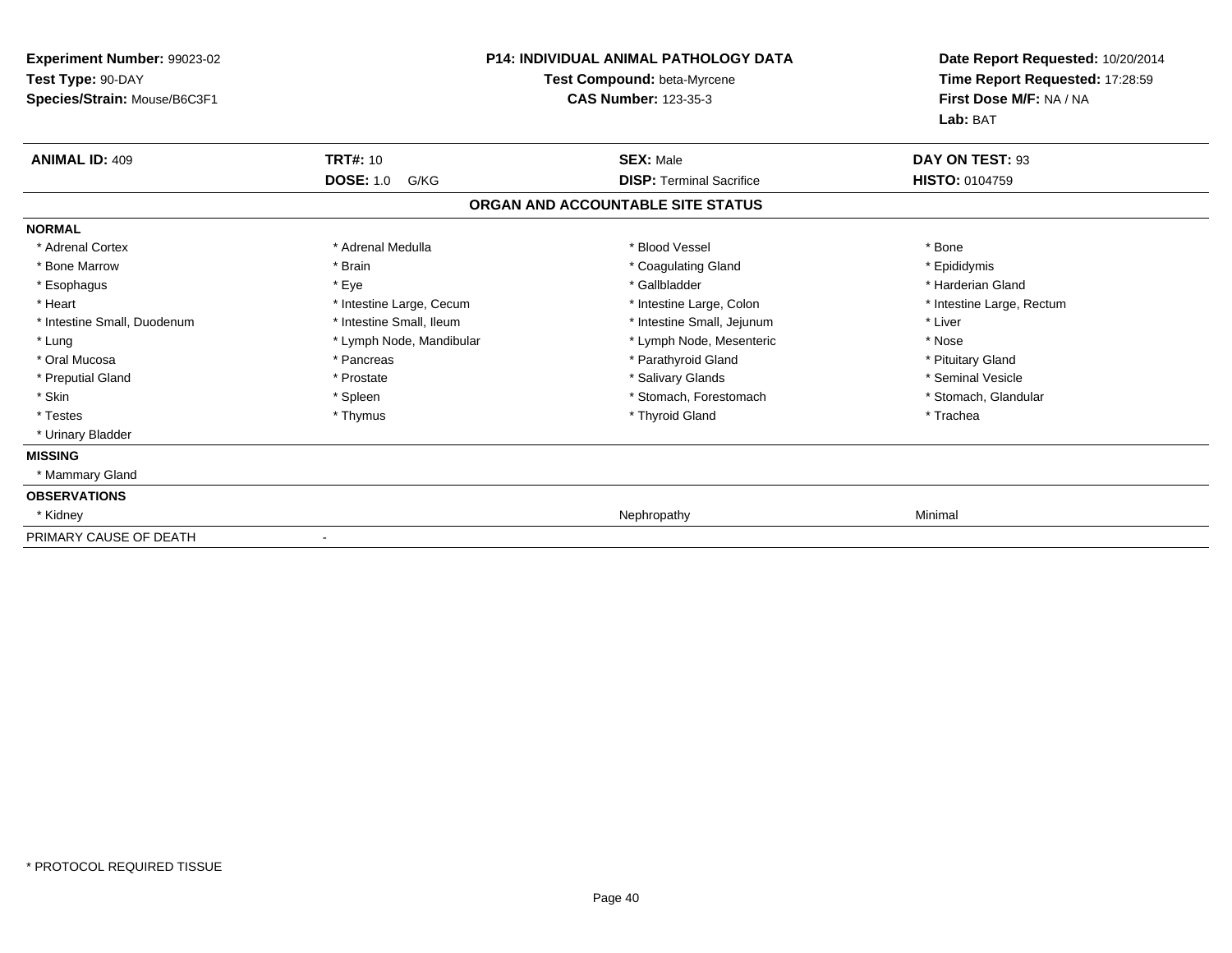| <b>Experiment Number: 99023-02</b><br>Test Type: 90-DAY<br>Species/Strain: Mouse/B6C3F1 |                          | <b>P14: INDIVIDUAL ANIMAL PATHOLOGY DATA</b><br>Test Compound: beta-Myrcene<br><b>CAS Number: 123-35-3</b> | Date Report Requested: 10/20/2014<br>Time Report Requested: 17:28:59<br>First Dose M/F: NA / NA<br>Lab: BAT |
|-----------------------------------------------------------------------------------------|--------------------------|------------------------------------------------------------------------------------------------------------|-------------------------------------------------------------------------------------------------------------|
| <b>ANIMAL ID: 410</b>                                                                   | <b>TRT#: 10</b>          | <b>SEX: Male</b>                                                                                           | DAY ON TEST: 93                                                                                             |
|                                                                                         | <b>DOSE: 1.0</b><br>G/KG | <b>DISP: Terminal Sacrifice</b>                                                                            | <b>HISTO: 0104760</b>                                                                                       |
|                                                                                         |                          | ORGAN AND ACCOUNTABLE SITE STATUS                                                                          |                                                                                                             |
| <b>NORMAL</b>                                                                           |                          |                                                                                                            |                                                                                                             |
| * Adrenal Cortex                                                                        | * Adrenal Medulla        | * Blood Vessel                                                                                             | * Bone                                                                                                      |
| * Bone Marrow                                                                           | * Brain                  | * Coagulating Gland                                                                                        | * Epididymis                                                                                                |
| * Esophagus                                                                             | * Eye                    | * Gallbladder                                                                                              | * Harderian Gland                                                                                           |
| * Heart                                                                                 | * Intestine Large, Cecum | * Intestine Large, Colon                                                                                   | * Intestine Large, Rectum                                                                                   |
| * Intestine Small, Duodenum                                                             | * Intestine Small, Ileum | * Intestine Small, Jejunum                                                                                 | * Liver                                                                                                     |
| * Lung                                                                                  | * Lymph Node, Mandibular | * Lymph Node, Mesenteric                                                                                   | * Nose                                                                                                      |
| * Oral Mucosa                                                                           | * Pancreas               | * Parathyroid Gland                                                                                        | * Pituitary Gland                                                                                           |
| * Preputial Gland                                                                       | * Prostate               | * Salivary Glands                                                                                          | * Seminal Vesicle                                                                                           |
| * Skin                                                                                  | * Spleen                 | * Stomach, Forestomach                                                                                     | * Stomach, Glandular                                                                                        |
| * Testes                                                                                | * Thymus                 | * Thyroid Gland                                                                                            | * Trachea                                                                                                   |
| * Urinary Bladder                                                                       |                          |                                                                                                            |                                                                                                             |
| <b>MISSING</b>                                                                          |                          |                                                                                                            |                                                                                                             |
| * Mammary Gland                                                                         |                          |                                                                                                            |                                                                                                             |
| <b>OBSERVATIONS</b>                                                                     |                          |                                                                                                            |                                                                                                             |
| * Kidney                                                                                |                          | Nephropathy                                                                                                | Minimal                                                                                                     |
| PRIMARY CAUSE OF DEATH                                                                  |                          |                                                                                                            |                                                                                                             |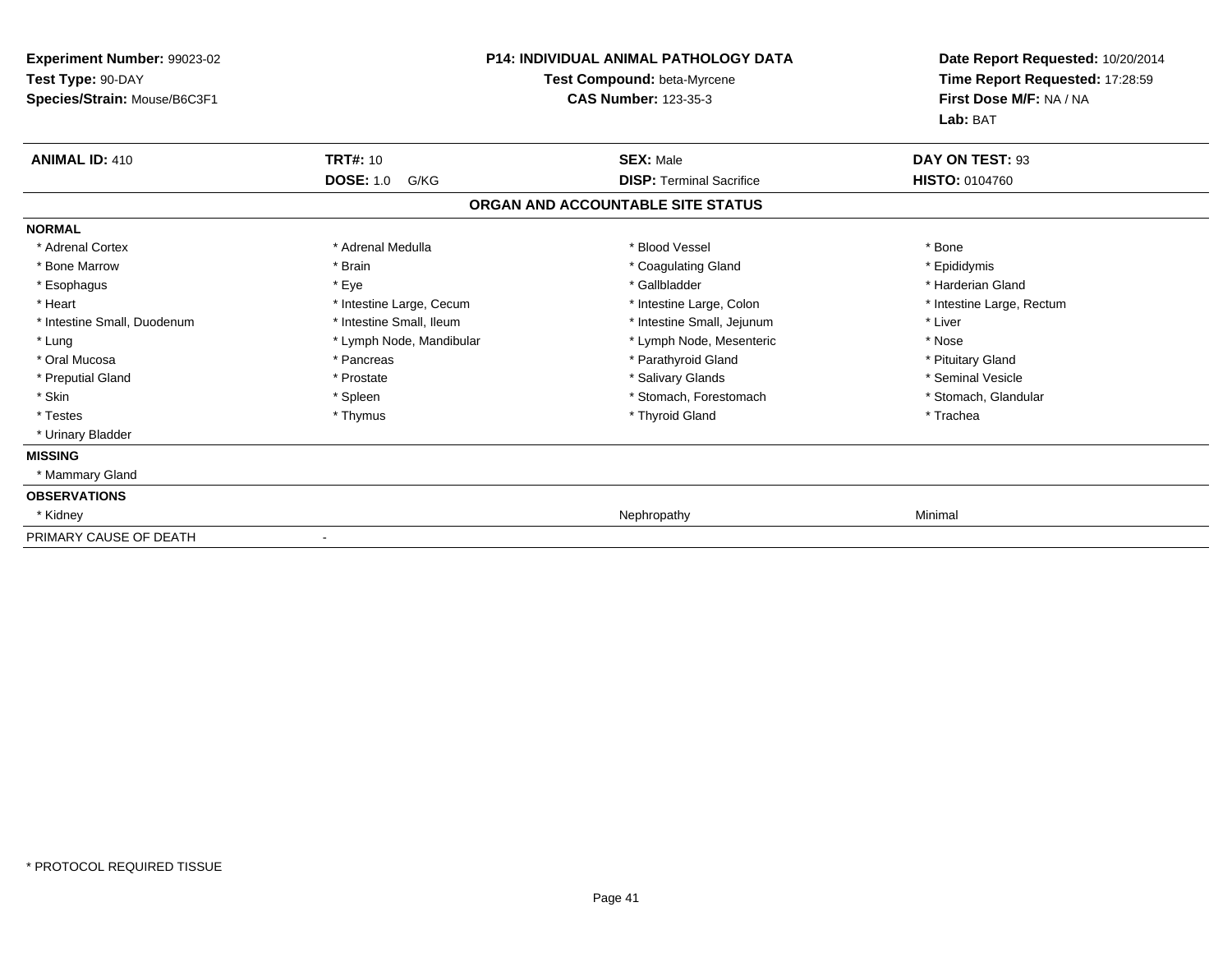| Experiment Number: 99023-02<br>Test Type: 90-DAY<br>Species/Strain: Mouse/B6C3F1 |                                                                                                                          | <b>P14: INDIVIDUAL ANIMAL PATHOLOGY DATA</b><br>Test Compound: beta-Myrcene<br><b>CAS Number: 123-35-3</b> | Date Report Requested: 10/20/2014<br>Time Report Requested: 17:28:59<br>First Dose M/F: NA / NA<br>Lab: BAT |
|----------------------------------------------------------------------------------|--------------------------------------------------------------------------------------------------------------------------|------------------------------------------------------------------------------------------------------------|-------------------------------------------------------------------------------------------------------------|
| <b>ANIMAL ID: 501</b>                                                            | <b>TRT#: 11</b>                                                                                                          | <b>SEX: Male</b>                                                                                           | <b>DAY ON TEST: 8</b>                                                                                       |
|                                                                                  | <b>DOSE: 2.0</b><br>G/KG                                                                                                 | <b>DISP: Natural Death</b>                                                                                 | HISTO: 0104761                                                                                              |
|                                                                                  |                                                                                                                          | ORGAN AND ACCOUNTABLE SITE STATUS                                                                          |                                                                                                             |
| <b>NORMAL</b>                                                                    |                                                                                                                          |                                                                                                            |                                                                                                             |
| * Adrenal Medulla                                                                | * Bone                                                                                                                   | * Bone Marrow                                                                                              | * Brain                                                                                                     |
| * Coagulating Gland                                                              | * Epididymis                                                                                                             | * Esophagus                                                                                                | * Eye                                                                                                       |
| * Gallbladder                                                                    | * Harderian Gland                                                                                                        | * Heart                                                                                                    | * Intestine Large, Cecum                                                                                    |
| * Intestine Large, Colon                                                         | * Intestine Large, Rectum                                                                                                | * Intestine Small, Duodenum                                                                                | * Intestine Small, Ileum                                                                                    |
| * Intestine Small, Jejunum                                                       | * Kidney                                                                                                                 | * Lung                                                                                                     | * Lymph Node, Mandibular                                                                                    |
| * Lymph Node, Mesenteric                                                         | * Nose                                                                                                                   | * Oral Mucosa                                                                                              | * Pancreas                                                                                                  |
| * Pituitary Gland                                                                | * Preputial Gland                                                                                                        | * Prostate                                                                                                 | * Salivary Glands                                                                                           |
| * Seminal Vesicle                                                                | * Skin                                                                                                                   | * Spleen                                                                                                   | * Stomach, Glandular                                                                                        |
| * Testes                                                                         | * Thyroid Gland                                                                                                          | * Trachea                                                                                                  | * Urinary Bladder                                                                                           |
| <b>MISSING</b>                                                                   |                                                                                                                          |                                                                                                            |                                                                                                             |
| * Blood Vessel                                                                   | * Mammary Gland                                                                                                          | * Parathyroid Gland                                                                                        |                                                                                                             |
| <b>OBSERVATIONS</b>                                                              |                                                                                                                          |                                                                                                            |                                                                                                             |
| * Adrenal Cortex                                                                 | Capsule                                                                                                                  | Hyperplasia                                                                                                | Minimal                                                                                                     |
| * Blood Vessel                                                                   |                                                                                                                          |                                                                                                            |                                                                                                             |
| Note: The aorta was missing at trim.                                             |                                                                                                                          |                                                                                                            |                                                                                                             |
| * Liver                                                                          |                                                                                                                          | <b>Infiltration Cellular</b>                                                                               | Mixed Cell, Minimal                                                                                         |
| * Lung                                                                           |                                                                                                                          |                                                                                                            |                                                                                                             |
|                                                                                  | Note: The grossly-observed lung discoloration is because the animal had not been exsanguinated (it was a Natural death). |                                                                                                            |                                                                                                             |
| * Stomach, Forestomach                                                           | Epithelium                                                                                                               | Hyperplasia                                                                                                | Mild                                                                                                        |
|                                                                                  |                                                                                                                          | Inflammation                                                                                               | Mild                                                                                                        |
|                                                                                  |                                                                                                                          | Ulcer                                                                                                      | Mild                                                                                                        |
| [ Hyperplasia TGLS = 2-10 ]                                                      |                                                                                                                          |                                                                                                            |                                                                                                             |
| [ Ulcer TGLS = $2-10$ ]                                                          |                                                                                                                          |                                                                                                            |                                                                                                             |
| * Thymus                                                                         |                                                                                                                          | Necrosis                                                                                                   | Minimal                                                                                                     |
| PRIMARY CAUSE OF DEATH                                                           | - UNCERTAIN                                                                                                              |                                                                                                            |                                                                                                             |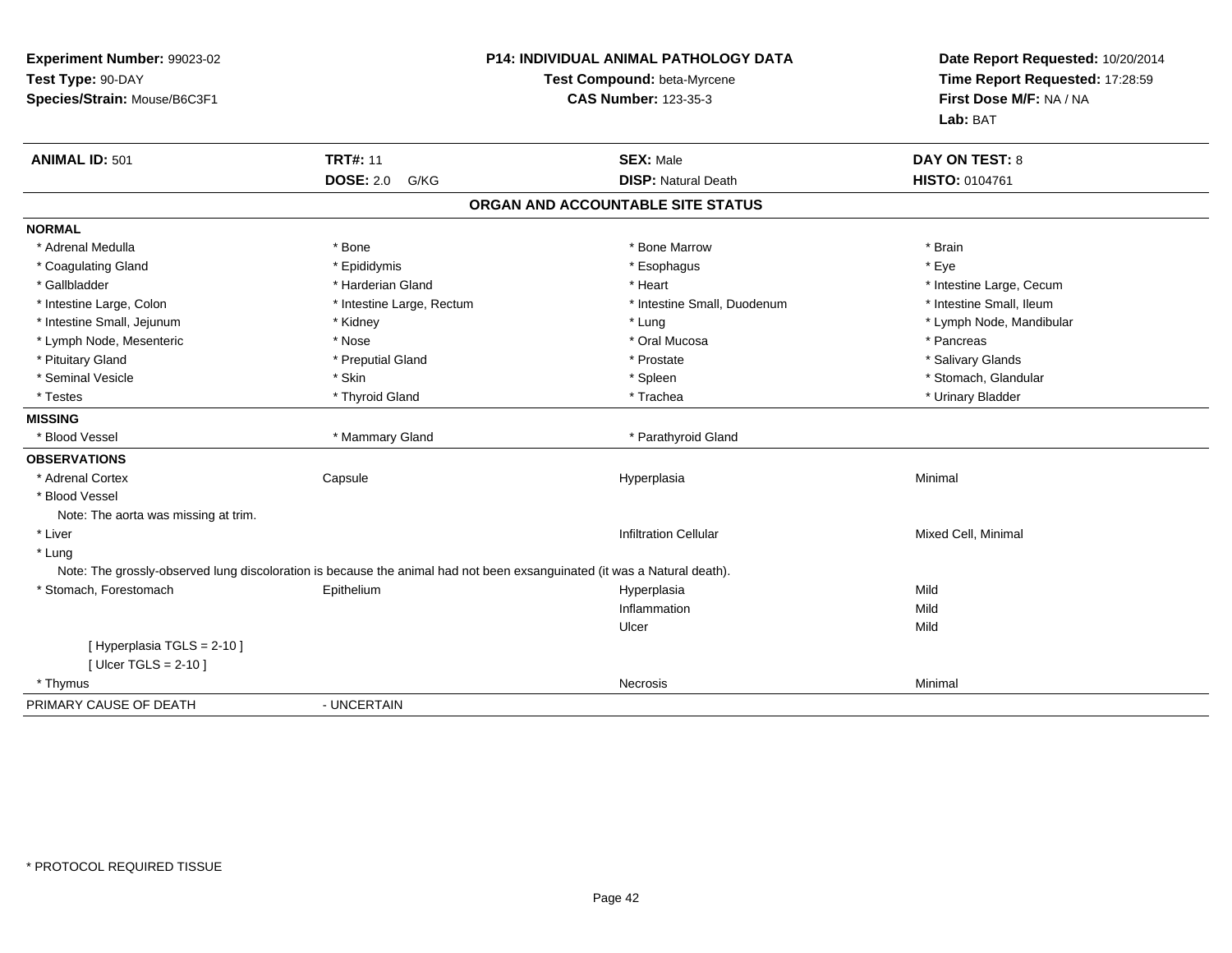| Experiment Number: 99023-02<br>Test Type: 90-DAY<br>Species/Strain: Mouse/B6C3F1 |                            | <b>P14: INDIVIDUAL ANIMAL PATHOLOGY DATA</b><br>Test Compound: beta-Myrcene<br><b>CAS Number: 123-35-3</b> | Date Report Requested: 10/20/2014<br>Time Report Requested: 17:28:59<br>First Dose M/F: NA / NA<br>Lab: BAT |
|----------------------------------------------------------------------------------|----------------------------|------------------------------------------------------------------------------------------------------------|-------------------------------------------------------------------------------------------------------------|
| <b>ANIMAL ID: 502</b>                                                            | <b>TRT#: 11</b>            | <b>SEX: Male</b>                                                                                           | DAY ON TEST: 93                                                                                             |
|                                                                                  | <b>DOSE: 2.0</b><br>G/KG   | <b>DISP: Terminal Sacrifice</b>                                                                            | HISTO: 0104762                                                                                              |
|                                                                                  |                            | ORGAN AND ACCOUNTABLE SITE STATUS                                                                          |                                                                                                             |
| <b>NORMAL</b>                                                                    |                            |                                                                                                            |                                                                                                             |
| * Adrenal Medulla                                                                | * Blood Vessel             | * Bone                                                                                                     | * Bone Marrow                                                                                               |
| * Brain                                                                          | * Coagulating Gland        | * Epididymis                                                                                               | * Esophagus                                                                                                 |
| * Eye                                                                            | * Gallbladder              | * Harderian Gland                                                                                          | * Heart                                                                                                     |
| * Intestine Large, Cecum                                                         | * Intestine Large, Colon   | * Intestine Large, Rectum                                                                                  | * Intestine Small, Duodenum                                                                                 |
| * Intestine Small, Ileum                                                         | * Intestine Small, Jejunum | * Lung                                                                                                     | * Lymph Node, Mandibular                                                                                    |
| * Lymph Node, Mesenteric                                                         | * Nose                     | * Oral Mucosa                                                                                              | * Pancreas                                                                                                  |
| * Pituitary Gland                                                                | * Preputial Gland          | * Prostate                                                                                                 | * Salivary Glands                                                                                           |
| * Seminal Vesicle                                                                | * Skin                     | * Spleen                                                                                                   | * Stomach, Forestomach                                                                                      |
| * Stomach, Glandular                                                             | * Testes                   | * Thyroid Gland                                                                                            | * Trachea                                                                                                   |
| * Urinary Bladder                                                                |                            |                                                                                                            |                                                                                                             |
| <b>MISSING</b>                                                                   |                            |                                                                                                            |                                                                                                             |
| * Mammary Gland                                                                  | * Parathyroid Gland        |                                                                                                            |                                                                                                             |
| <b>OBSERVATIONS</b>                                                              |                            |                                                                                                            |                                                                                                             |
| * Adrenal Cortex                                                                 | Capsule                    | Hyperplasia                                                                                                | Minimal                                                                                                     |
| * Kidney                                                                         |                            | Nephropathy                                                                                                | Minimal                                                                                                     |
| * Liver                                                                          | Centrilobular              | Hypertrophy                                                                                                | Minimal                                                                                                     |
| * Thymus                                                                         |                            | Necrosis                                                                                                   | Minimal                                                                                                     |
| PRIMARY CAUSE OF DEATH                                                           |                            |                                                                                                            |                                                                                                             |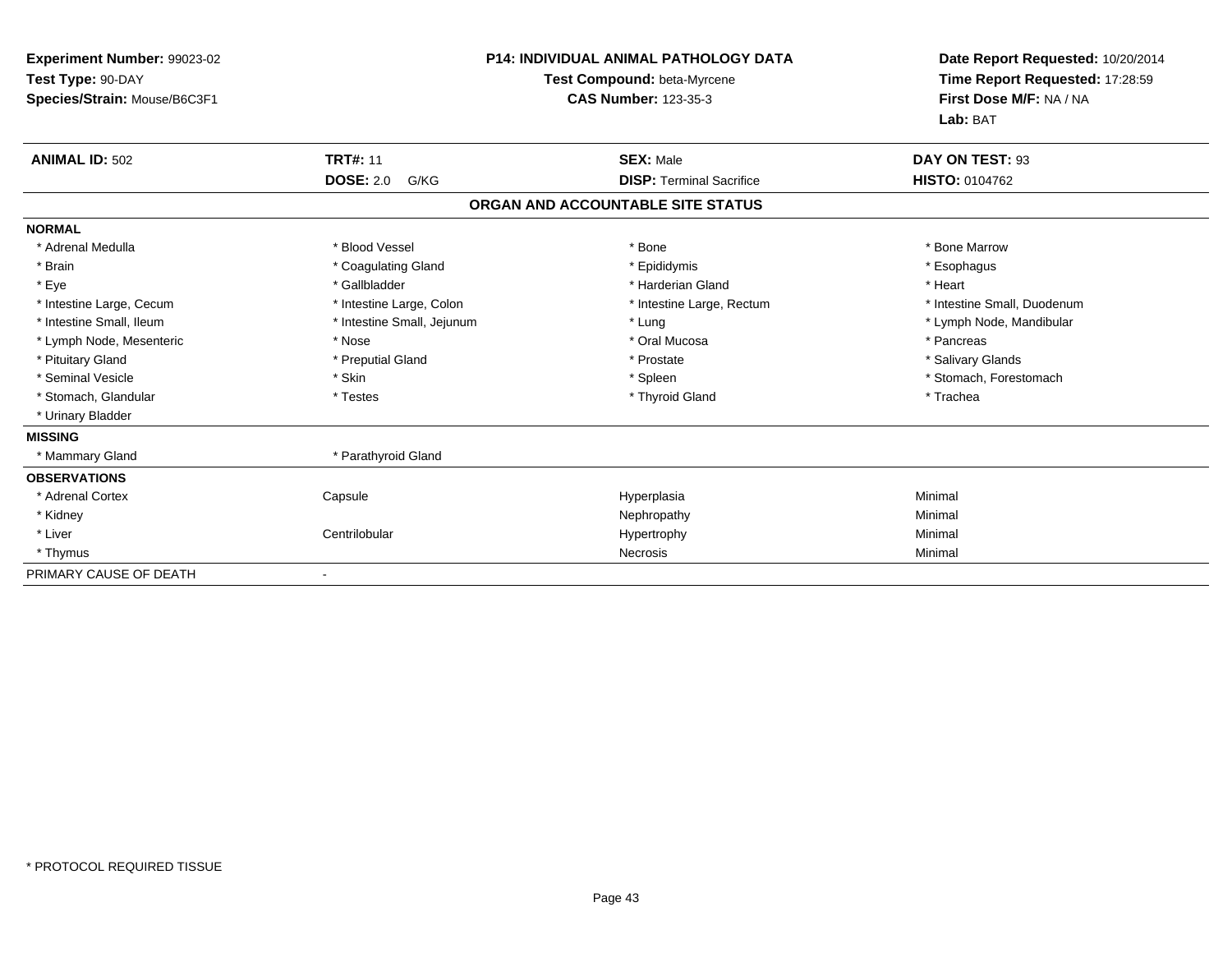| Experiment Number: 99023-02  | <b>P14: INDIVIDUAL ANIMAL PATHOLOGY DATA</b><br>Test Compound: beta-Myrcene<br><b>CAS Number: 123-35-3</b> |                                   | Date Report Requested: 10/20/2014<br>Time Report Requested: 17:28:59<br>First Dose M/F: NA / NA |
|------------------------------|------------------------------------------------------------------------------------------------------------|-----------------------------------|-------------------------------------------------------------------------------------------------|
| Test Type: 90-DAY            |                                                                                                            |                                   |                                                                                                 |
| Species/Strain: Mouse/B6C3F1 |                                                                                                            |                                   |                                                                                                 |
|                              |                                                                                                            |                                   | Lab: BAT                                                                                        |
| <b>ANIMAL ID: 503</b>        | <b>TRT#: 11</b>                                                                                            | <b>SEX: Male</b>                  | <b>DAY ON TEST: 22</b>                                                                          |
|                              | <b>DOSE: 2.0</b><br>G/KG                                                                                   | <b>DISP: Moribund Sacrifice</b>   | HISTO: 0104763                                                                                  |
|                              |                                                                                                            | ORGAN AND ACCOUNTABLE SITE STATUS |                                                                                                 |
| <b>NORMAL</b>                |                                                                                                            |                                   |                                                                                                 |
| * Adrenal Cortex             | * Adrenal Medulla                                                                                          | * Blood Vessel                    | * Bone                                                                                          |
| * Brain                      | * Coagulating Gland                                                                                        | * Epididymis                      | * Esophagus                                                                                     |
| * Eye                        | * Gallbladder                                                                                              | * Harderian Gland                 | * Heart                                                                                         |
| * Intestine Large, Cecum     | * Intestine Large, Colon                                                                                   | * Intestine Large, Rectum         | * Intestine Small, Duodenum                                                                     |
| * Intestine Small. Ileum     | * Intestine Small, Jejunum                                                                                 | * Lung                            | * Nose                                                                                          |
| * Oral Mucosa                | * Parathyroid Gland                                                                                        | * Pituitary Gland                 | * Preputial Gland                                                                               |
| * Prostate                   | * Salivary Glands                                                                                          | * Seminal Vesicle                 | * Skin                                                                                          |
| * Stomach, Glandular         | * Testes                                                                                                   | * Thyroid Gland                   | * Trachea                                                                                       |
| * Urinary Bladder            |                                                                                                            |                                   |                                                                                                 |
| <b>MISSING</b>               |                                                                                                            |                                   |                                                                                                 |
| * Mammary Gland              |                                                                                                            |                                   |                                                                                                 |
| <b>OBSERVATIONS</b>          |                                                                                                            |                                   |                                                                                                 |
| * Bone Marrow                |                                                                                                            | Atrophy                           | Minimal                                                                                         |
| * Kidney                     | <b>Renal Tubule</b>                                                                                        | Necrosis                          | Minimal                                                                                         |
| * Liver                      | Centrilobular                                                                                              | <b>Necrosis</b>                   | Minimal                                                                                         |
| * Lymph Node, Mandibular     |                                                                                                            | Necrosis                          | Moderate                                                                                        |
| * Lymph Node, Mesenteric     |                                                                                                            | Necrosis                          | Moderate                                                                                        |
| * Pancreas                   |                                                                                                            | Degeneration                      | Moderate                                                                                        |
| * Spleen                     | Lymph Follic                                                                                               | Necrosis                          | Moderate                                                                                        |
| * Stomach, Forestomach       | Epithelium                                                                                                 | Hyperplasia                       | Minimal                                                                                         |
|                              |                                                                                                            | Inflammation                      | Mild                                                                                            |
|                              |                                                                                                            | Ulcer                             | Mild                                                                                            |
| * Thymus                     |                                                                                                            | Necrosis                          | Marked                                                                                          |
| PRIMARY CAUSE OF DEATH       | - Stomach, Forestomach<br>Ulcer                                                                            |                                   |                                                                                                 |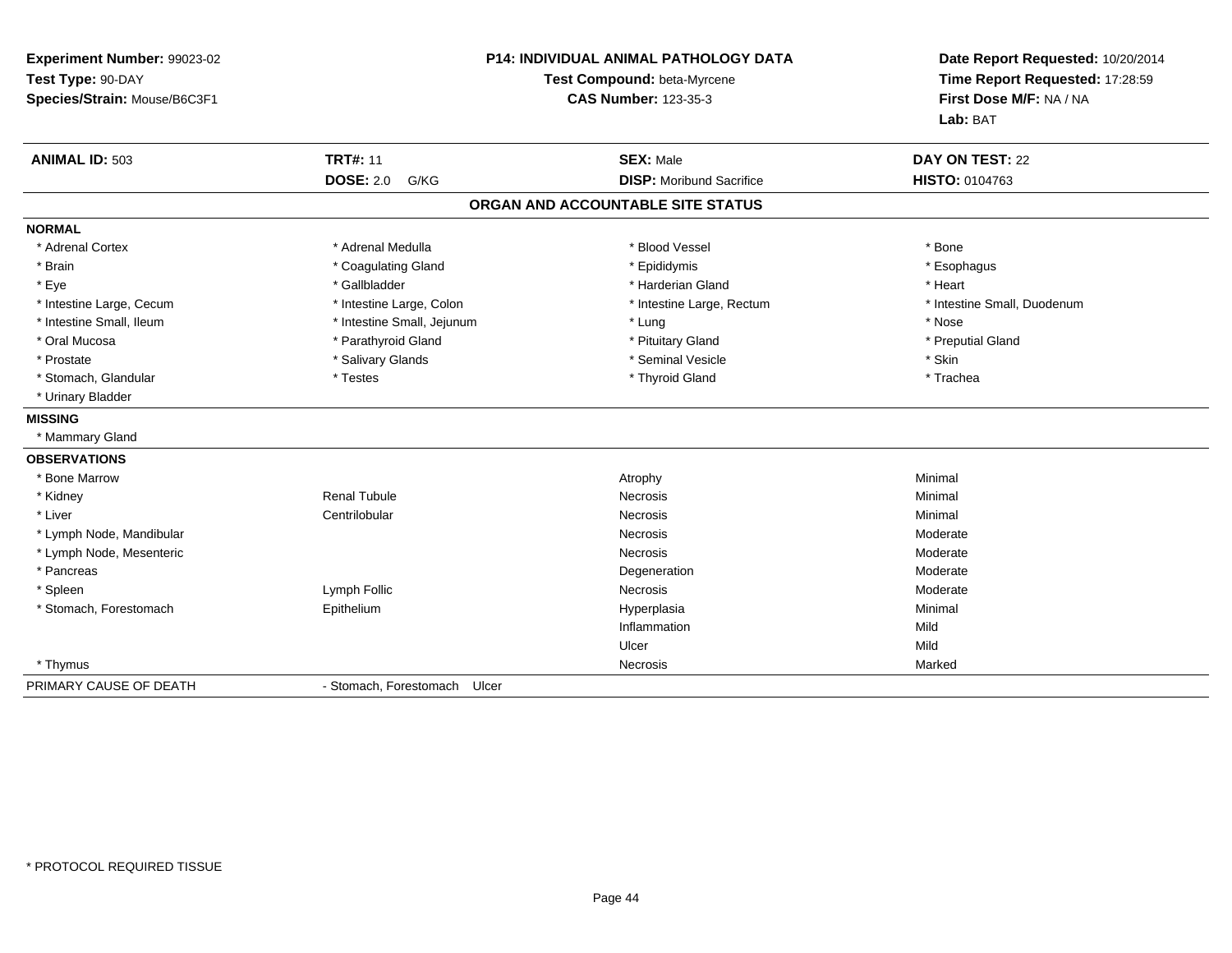| Experiment Number: 99023-02<br>Test Type: 90-DAY<br>Species/Strain: Mouse/B6C3F1 |                                | P14: INDIVIDUAL ANIMAL PATHOLOGY DATA<br>Test Compound: beta-Myrcene<br><b>CAS Number: 123-35-3</b> | Date Report Requested: 10/20/2014<br>Time Report Requested: 17:28:59<br>First Dose M/F: NA / NA<br>Lab: BAT |
|----------------------------------------------------------------------------------|--------------------------------|-----------------------------------------------------------------------------------------------------|-------------------------------------------------------------------------------------------------------------|
| <b>ANIMAL ID: 504</b>                                                            | <b>TRT#: 11</b>                | <b>SEX: Male</b>                                                                                    | DAY ON TEST: 23                                                                                             |
|                                                                                  | <b>DOSE: 2.0</b><br>G/KG       | <b>DISP: Natural Death</b>                                                                          | <b>HISTO: 0104764</b>                                                                                       |
|                                                                                  |                                | ORGAN AND ACCOUNTABLE SITE STATUS                                                                   |                                                                                                             |
| <b>NORMAL</b>                                                                    |                                |                                                                                                     |                                                                                                             |
| * Adrenal Cortex                                                                 | * Adrenal Medulla              | * Blood Vessel                                                                                      | * Bone                                                                                                      |
| * Brain                                                                          | * Coagulating Gland            | * Epididymis                                                                                        | * Esophagus                                                                                                 |
| * Eye                                                                            | * Gallbladder                  | * Harderian Gland                                                                                   | * Heart                                                                                                     |
| * Intestine Large, Cecum                                                         | * Intestine Large, Rectum      | * Intestine Small, Duodenum                                                                         | * Intestine Small. Ileum                                                                                    |
| * Intestine Small, Jejunum                                                       | * Kidney                       | * Lymph Node, Mandibular                                                                            | * Oral Mucosa                                                                                               |
| * Parathyroid Gland                                                              | * Pituitary Gland              | * Preputial Gland                                                                                   | * Prostate                                                                                                  |
| * Salivary Glands                                                                | * Seminal Vesicle              | * Skin                                                                                              | * Stomach, Glandular                                                                                        |
| * Thyroid Gland                                                                  | * Trachea                      | * Urinary Bladder                                                                                   |                                                                                                             |
| <b>MISSING</b>                                                                   |                                |                                                                                                     |                                                                                                             |
| * Mammary Gland                                                                  |                                |                                                                                                     |                                                                                                             |
| <b>INSUFFICIENT TISSUE</b>                                                       |                                |                                                                                                     |                                                                                                             |
| * Intestine Large, Colon                                                         |                                |                                                                                                     |                                                                                                             |
| <b>OBSERVATIONS</b>                                                              |                                |                                                                                                     |                                                                                                             |
| * Bone Marrow                                                                    |                                | Atrophy                                                                                             | Minimal                                                                                                     |
| * Liver                                                                          | Centrilobular                  | <b>Necrosis</b>                                                                                     | Mild                                                                                                        |
| * Lung                                                                           | Arteriole                      | Thrombosis                                                                                          | Minimal                                                                                                     |
| * Lymph Node, Mesenteric                                                         |                                | Necrosis                                                                                            | Mild                                                                                                        |
| * Nose                                                                           | Olfactory Epi                  | Degeneration                                                                                        | Mild                                                                                                        |
| * Pancreas                                                                       |                                | Degeneration                                                                                        | Mild                                                                                                        |
| * Spleen                                                                         | Lymph Follic                   | <b>Necrosis</b>                                                                                     | Moderate                                                                                                    |
| * Stomach, Forestomach                                                           |                                | Inflammation                                                                                        | Mild                                                                                                        |
|                                                                                  |                                | Ulcer                                                                                               | Minimal                                                                                                     |
| * Testes                                                                         | <b>Germinal Epith</b>          | Degeneration                                                                                        | Moderate                                                                                                    |
| * Thymus                                                                         |                                | Necrosis                                                                                            | Marked                                                                                                      |
| PRIMARY CAUSE OF DEATH                                                           | - Liver Centrilobular Necrosis |                                                                                                     |                                                                                                             |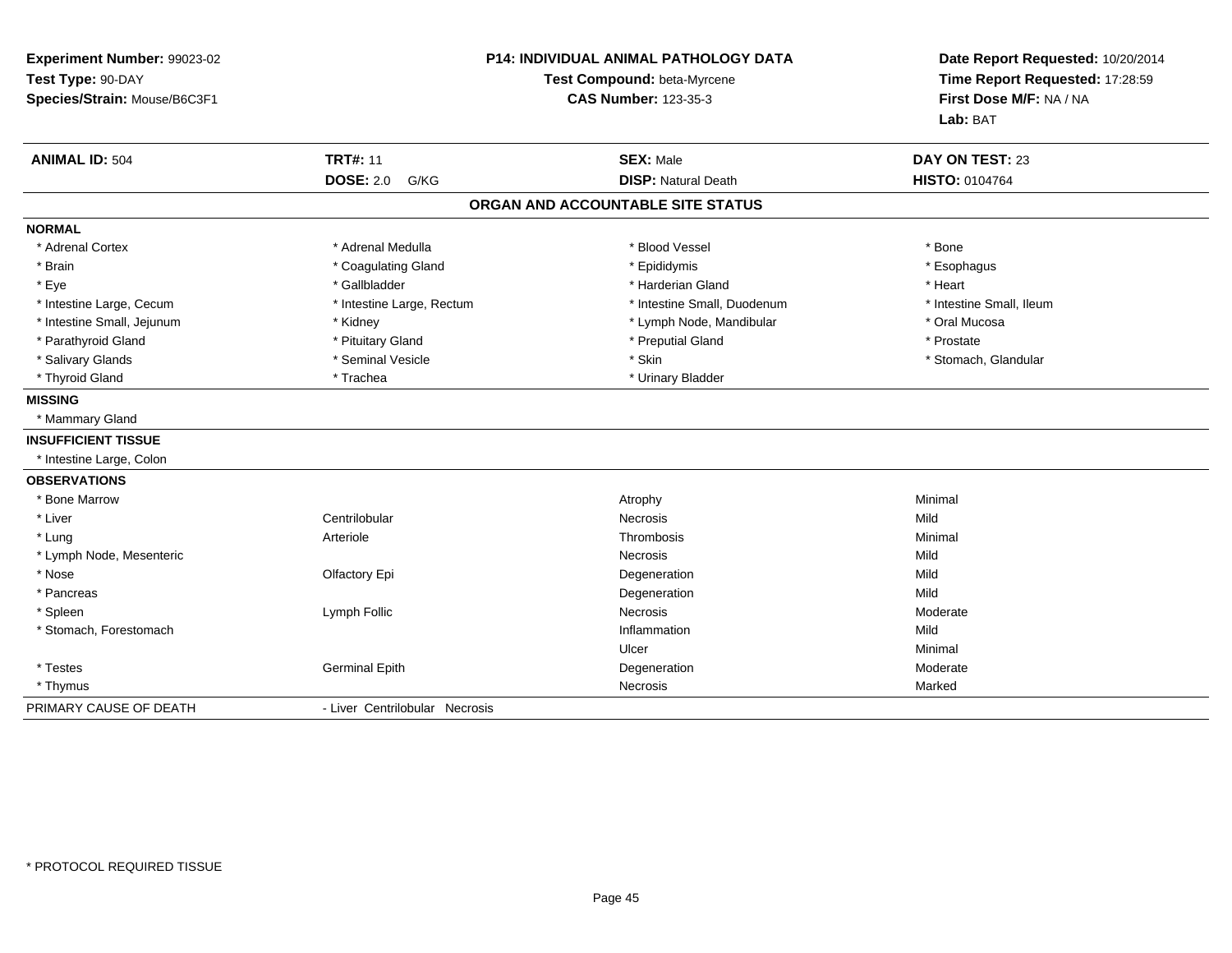| Experiment Number: 99023-02<br>Test Type: 90-DAY<br>Species/Strain: Mouse/B6C3F1 |                           | P14: INDIVIDUAL ANIMAL PATHOLOGY DATA<br>Test Compound: beta-Myrcene<br><b>CAS Number: 123-35-3</b> | Date Report Requested: 10/20/2014<br>Time Report Requested: 17:28:59<br>First Dose M/F: NA / NA<br>Lab: BAT |
|----------------------------------------------------------------------------------|---------------------------|-----------------------------------------------------------------------------------------------------|-------------------------------------------------------------------------------------------------------------|
| <b>ANIMAL ID: 505</b>                                                            | <b>TRT#: 11</b>           | <b>SEX: Male</b>                                                                                    | DAY ON TEST: 21                                                                                             |
|                                                                                  | <b>DOSE: 2.0</b><br>G/KG  | <b>DISP: Natural Death</b>                                                                          | <b>HISTO: 0104765</b>                                                                                       |
|                                                                                  |                           | ORGAN AND ACCOUNTABLE SITE STATUS                                                                   |                                                                                                             |
| <b>NORMAL</b>                                                                    |                           |                                                                                                     |                                                                                                             |
| * Adrenal Cortex                                                                 | * Adrenal Medulla         | * Blood Vessel                                                                                      | * Bone                                                                                                      |
| * Bone Marrow                                                                    | * Brain                   | * Coagulating Gland                                                                                 | * Epididymis                                                                                                |
| * Esophagus                                                                      | * Eye                     | * Harderian Gland                                                                                   | * Heart                                                                                                     |
| * Intestine Large, Cecum                                                         | * Intestine Large, Rectum | * Lung                                                                                              | * Oral Mucosa                                                                                               |
| * Pancreas                                                                       | * Pituitary Gland         | * Preputial Gland                                                                                   | * Prostate                                                                                                  |
| * Salivary Glands                                                                | * Seminal Vesicle         | * Skin                                                                                              | * Stomach, Forestomach                                                                                      |
| * Stomach, Glandular                                                             | * Testes                  | * Thyroid Gland                                                                                     | * Trachea                                                                                                   |
| * Urinary Bladder                                                                |                           |                                                                                                     |                                                                                                             |
| <b>MISSING</b>                                                                   |                           |                                                                                                     |                                                                                                             |
| * Mammary Gland                                                                  | * Parathyroid Gland       |                                                                                                     |                                                                                                             |
| <b>AUTO PRECLUDES DIAG.</b>                                                      |                           |                                                                                                     |                                                                                                             |
| * Gallbladder                                                                    | * Intestine Large, Colon  | * Intestine Small, Duodenum                                                                         | * Intestine Small, Ileum                                                                                    |
| * Intestine Small, Jejunum                                                       |                           |                                                                                                     |                                                                                                             |
| <b>OBSERVATIONS</b>                                                              |                           |                                                                                                     |                                                                                                             |
| * Kidney                                                                         | <b>Renal Tubule</b>       | <b>Necrosis</b>                                                                                     | Minimal                                                                                                     |
| * Liver                                                                          |                           | <b>Infiltration Cellular</b>                                                                        | Mixed Cell, Minimal                                                                                         |
|                                                                                  | Centrilobular             | Necrosis                                                                                            | Minimal                                                                                                     |
| * Lymph Node, Mandibular                                                         |                           | Necrosis                                                                                            | Mild                                                                                                        |
| * Lymph Node, Mesenteric                                                         |                           | <b>Necrosis</b>                                                                                     | Moderate                                                                                                    |
| * Nose                                                                           | Olfactory Epi             | Degeneration                                                                                        | Minimal                                                                                                     |
| * Spleen                                                                         | Lymph Follic              | Necrosis                                                                                            | Moderate                                                                                                    |
| * Thymus                                                                         |                           | Necrosis                                                                                            | Marked                                                                                                      |
| PRIMARY CAUSE OF DEATH                                                           |                           |                                                                                                     |                                                                                                             |
| Animal Note: No cause of death could be determined for this animal.              |                           |                                                                                                     |                                                                                                             |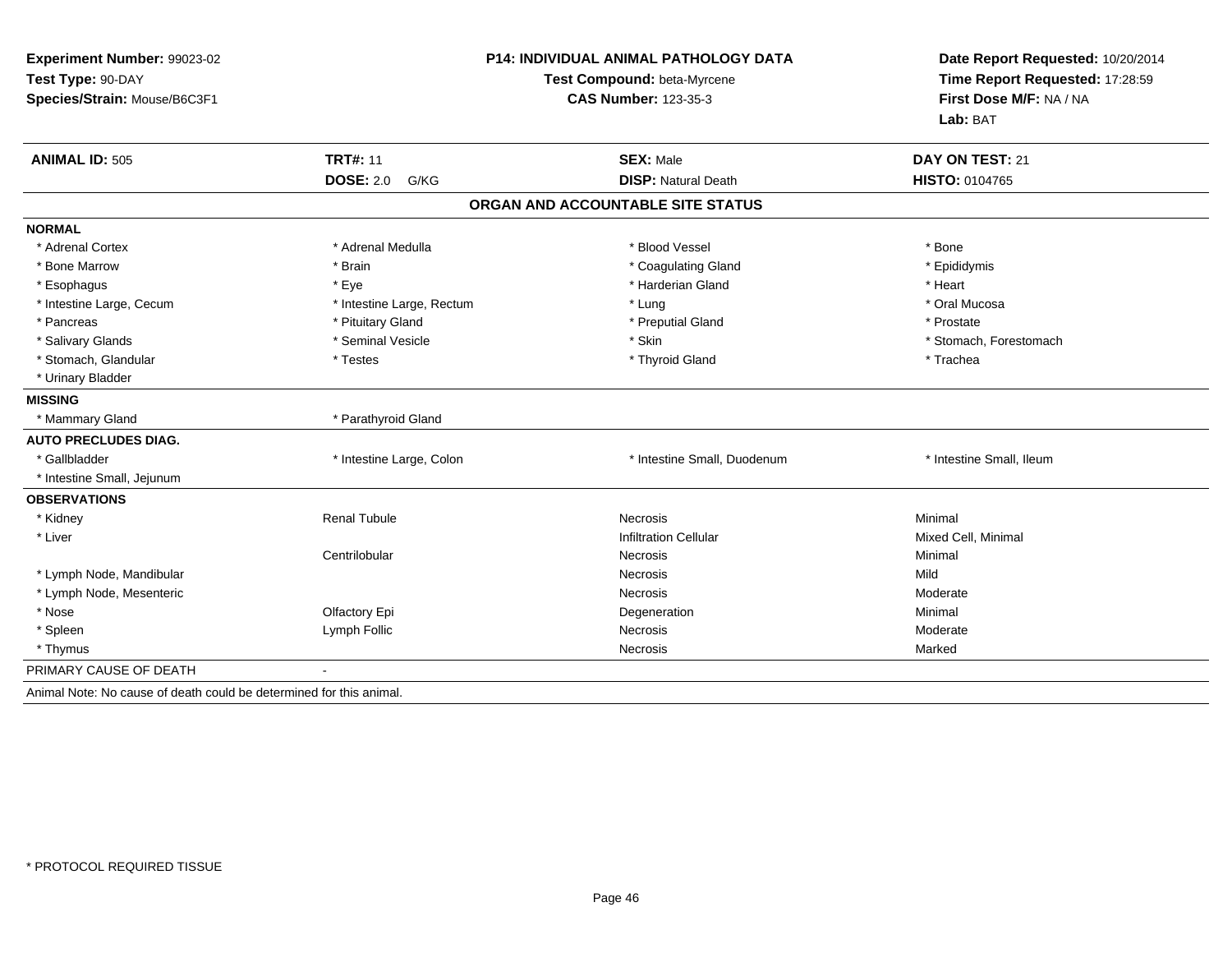| <b>TRT#: 11</b><br><b>ANIMAL ID: 506</b><br><b>SEX: Male</b><br><b>DOSE: 2.0</b><br><b>DISP:</b> Moribund Sacrifice<br>G/KG<br>ORGAN AND ACCOUNTABLE SITE STATUS<br><b>NORMAL</b><br>* Adrenal Medulla<br>* Blood Vessel<br>* Bone<br>* Coagulating Gland<br>* Epididymis<br>* Esophagus<br>* Gallbladder<br>* Harderian Gland<br>* Heart<br>* Intestine Large, Colon<br>* Intestine Small, Duodenum<br>* Intestine Large, Rectum<br>* Intestine Small, Jejunum<br>* Kidney<br>* Lung<br>* Parathyroid Gland<br>* Pituitary Gland<br>* Preputial Gland<br>* Salivary Glands<br>* Seminal Vesicle<br>* Skin<br>* Urinary Bladder<br>* Trachea<br><b>MISSING</b><br>* Mammary Gland<br><b>OBSERVATIONS</b><br>* Adrenal Cortex<br>Capsule<br>Hyperplasia |                          |
|--------------------------------------------------------------------------------------------------------------------------------------------------------------------------------------------------------------------------------------------------------------------------------------------------------------------------------------------------------------------------------------------------------------------------------------------------------------------------------------------------------------------------------------------------------------------------------------------------------------------------------------------------------------------------------------------------------------------------------------------------------|--------------------------|
|                                                                                                                                                                                                                                                                                                                                                                                                                                                                                                                                                                                                                                                                                                                                                        | DAY ON TEST: 23          |
|                                                                                                                                                                                                                                                                                                                                                                                                                                                                                                                                                                                                                                                                                                                                                        | <b>HISTO: 0104766</b>    |
|                                                                                                                                                                                                                                                                                                                                                                                                                                                                                                                                                                                                                                                                                                                                                        |                          |
|                                                                                                                                                                                                                                                                                                                                                                                                                                                                                                                                                                                                                                                                                                                                                        |                          |
|                                                                                                                                                                                                                                                                                                                                                                                                                                                                                                                                                                                                                                                                                                                                                        | * Brain                  |
|                                                                                                                                                                                                                                                                                                                                                                                                                                                                                                                                                                                                                                                                                                                                                        | * Eye                    |
|                                                                                                                                                                                                                                                                                                                                                                                                                                                                                                                                                                                                                                                                                                                                                        | * Intestine Large, Cecum |
|                                                                                                                                                                                                                                                                                                                                                                                                                                                                                                                                                                                                                                                                                                                                                        | * Intestine Small, Ileum |
|                                                                                                                                                                                                                                                                                                                                                                                                                                                                                                                                                                                                                                                                                                                                                        | * Oral Mucosa            |
|                                                                                                                                                                                                                                                                                                                                                                                                                                                                                                                                                                                                                                                                                                                                                        | * Prostate               |
|                                                                                                                                                                                                                                                                                                                                                                                                                                                                                                                                                                                                                                                                                                                                                        | * Thyroid Gland          |
|                                                                                                                                                                                                                                                                                                                                                                                                                                                                                                                                                                                                                                                                                                                                                        |                          |
|                                                                                                                                                                                                                                                                                                                                                                                                                                                                                                                                                                                                                                                                                                                                                        |                          |
|                                                                                                                                                                                                                                                                                                                                                                                                                                                                                                                                                                                                                                                                                                                                                        |                          |
|                                                                                                                                                                                                                                                                                                                                                                                                                                                                                                                                                                                                                                                                                                                                                        |                          |
|                                                                                                                                                                                                                                                                                                                                                                                                                                                                                                                                                                                                                                                                                                                                                        | Minimal                  |
| * Bone Marrow<br>Atrophy                                                                                                                                                                                                                                                                                                                                                                                                                                                                                                                                                                                                                                                                                                                               | Minimal                  |
| Centrilobular<br>* Liver<br>Hypertrophy                                                                                                                                                                                                                                                                                                                                                                                                                                                                                                                                                                                                                                                                                                                | Minimal                  |
| Centrilobular<br><b>Necrosis</b>                                                                                                                                                                                                                                                                                                                                                                                                                                                                                                                                                                                                                                                                                                                       | Minimal                  |
| * Lymph Node, Mandibular<br><b>Necrosis</b><br>Mild                                                                                                                                                                                                                                                                                                                                                                                                                                                                                                                                                                                                                                                                                                    |                          |
| * Lymph Node, Mesenteric<br>Necrosis                                                                                                                                                                                                                                                                                                                                                                                                                                                                                                                                                                                                                                                                                                                   | Moderate                 |
| * Nose<br>Olfactory Epi<br>Mild<br>Degeneration                                                                                                                                                                                                                                                                                                                                                                                                                                                                                                                                                                                                                                                                                                        |                          |
| * Pancreas<br>Mild<br>Degeneration                                                                                                                                                                                                                                                                                                                                                                                                                                                                                                                                                                                                                                                                                                                     |                          |
| * Spleen<br>Mild<br>Lymph Follic<br>Necrosis                                                                                                                                                                                                                                                                                                                                                                                                                                                                                                                                                                                                                                                                                                           |                          |
| Mild<br>* Stomach, Forestomach<br>Epithelium<br>Hyperplasia                                                                                                                                                                                                                                                                                                                                                                                                                                                                                                                                                                                                                                                                                            |                          |
| Inflammation<br>Mild                                                                                                                                                                                                                                                                                                                                                                                                                                                                                                                                                                                                                                                                                                                                   |                          |
| Ulcer                                                                                                                                                                                                                                                                                                                                                                                                                                                                                                                                                                                                                                                                                                                                                  | Minimal                  |
| * Stomach, Glandular<br>Inflammation                                                                                                                                                                                                                                                                                                                                                                                                                                                                                                                                                                                                                                                                                                                   | Minimal                  |
| * Testes<br><b>Germinal Epith</b><br>Degeneration                                                                                                                                                                                                                                                                                                                                                                                                                                                                                                                                                                                                                                                                                                      | Moderate                 |
| * Thymus<br>Necrosis                                                                                                                                                                                                                                                                                                                                                                                                                                                                                                                                                                                                                                                                                                                                   | Marked                   |
| PRIMARY CAUSE OF DEATH<br>$\blacksquare$                                                                                                                                                                                                                                                                                                                                                                                                                                                                                                                                                                                                                                                                                                               |                          |

Animal Note: The cause of death could not be determined for this animal.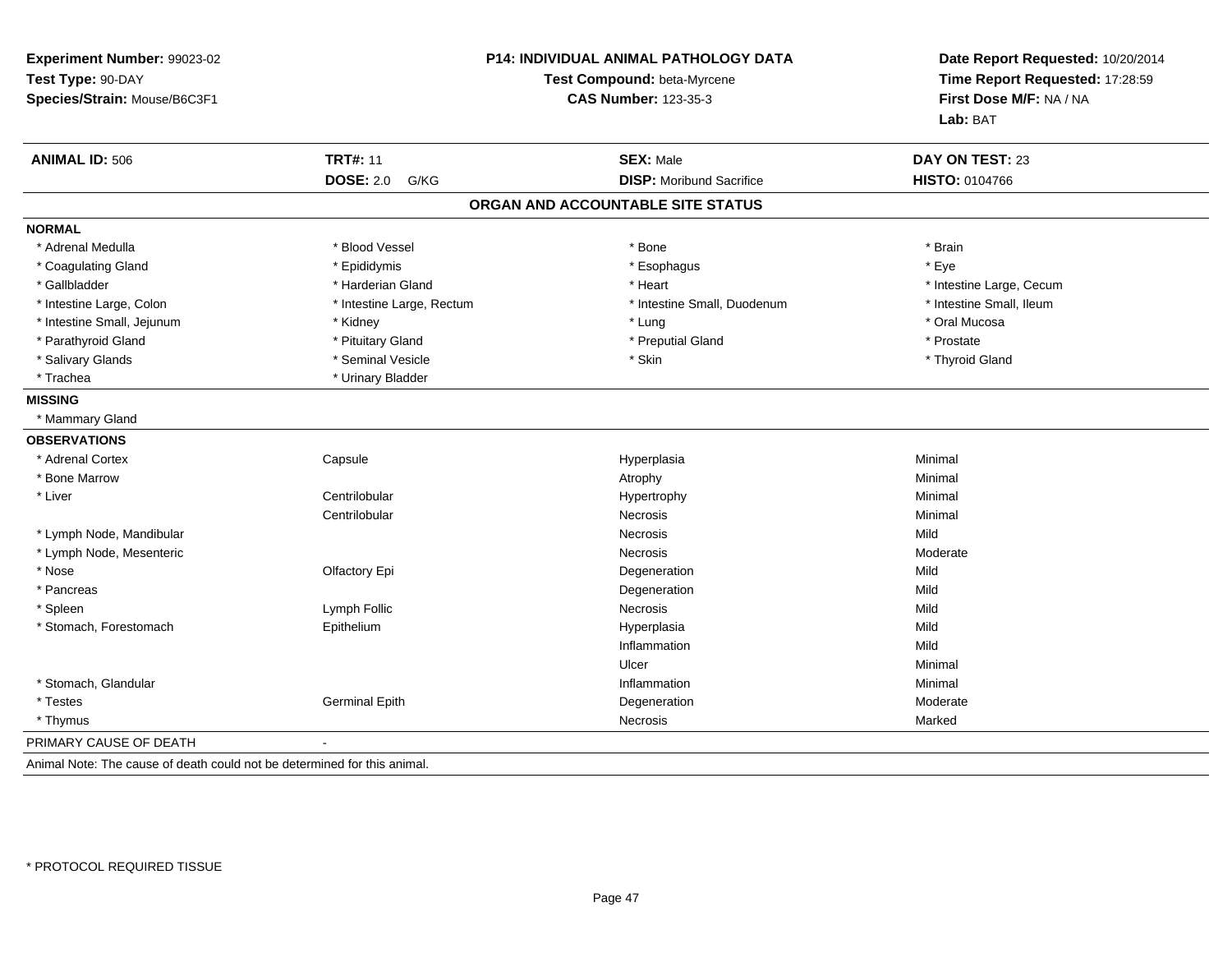| Experiment Number: 99023-02<br>Test Type: 90-DAY<br>Species/Strain: Mouse/B6C3F1 |                           | P14: INDIVIDUAL ANIMAL PATHOLOGY DATA<br>Test Compound: beta-Myrcene<br><b>CAS Number: 123-35-3</b> | Date Report Requested: 10/20/2014<br>Time Report Requested: 17:28:59<br>First Dose M/F: NA / NA<br>Lab: BAT |
|----------------------------------------------------------------------------------|---------------------------|-----------------------------------------------------------------------------------------------------|-------------------------------------------------------------------------------------------------------------|
| <b>ANIMAL ID: 507</b>                                                            | <b>TRT#: 11</b>           | <b>SEX: Male</b>                                                                                    | DAY ON TEST: 24                                                                                             |
|                                                                                  | <b>DOSE: 2.0</b><br>G/KG  | <b>DISP:</b> Moribund Sacrifice                                                                     | HISTO: 0104767                                                                                              |
|                                                                                  |                           | ORGAN AND ACCOUNTABLE SITE STATUS                                                                   |                                                                                                             |
| <b>NORMAL</b>                                                                    |                           |                                                                                                     |                                                                                                             |
| * Adrenal Cortex                                                                 | * Adrenal Medulla         | * Blood Vessel                                                                                      | * Bone                                                                                                      |
| * Coagulating Gland                                                              | * Epididymis              | * Esophagus                                                                                         | * Eve                                                                                                       |
| * Gallbladder                                                                    | * Harderian Gland         | * Heart                                                                                             | * Intestine Large, Cecum                                                                                    |
| * Intestine Large, Colon                                                         | * Intestine Large, Rectum | * Intestine Small, Duodenum                                                                         | * Intestine Small, Ileum                                                                                    |
| * Intestine Small, Jejunum                                                       | * Lung                    | * Oral Mucosa                                                                                       | * Parathyroid Gland                                                                                         |
| * Pituitary Gland                                                                | * Preputial Gland         | * Prostate                                                                                          | * Salivary Glands                                                                                           |
| * Seminal Vesicle                                                                | * Skin                    | * Stomach, Glandular                                                                                | * Testes                                                                                                    |
| * Thyroid Gland                                                                  | * Trachea                 | * Urinary Bladder                                                                                   |                                                                                                             |
| <b>MISSING</b>                                                                   |                           |                                                                                                     |                                                                                                             |
| * Lymph Node, Mandibular                                                         | * Mammary Gland           |                                                                                                     |                                                                                                             |
| <b>OBSERVATIONS</b>                                                              |                           |                                                                                                     |                                                                                                             |
| * Bone Marrow                                                                    |                           | Atrophy                                                                                             | Minimal                                                                                                     |
| * Brain                                                                          | Ventricle                 | Hydrocephalus                                                                                       | Mild                                                                                                        |
| * Kidney                                                                         | <b>Renal Tubule</b>       | Necrosis                                                                                            | Minimal                                                                                                     |
| * Liver                                                                          | Centrilobular             | Hypertrophy                                                                                         | Mild                                                                                                        |
| * Lymph Node, Mesenteric                                                         |                           | <b>Necrosis</b>                                                                                     | Moderate                                                                                                    |
| * Nose                                                                           | Olfactory Epi             | Degeneration                                                                                        | Minimal                                                                                                     |
| * Pancreas                                                                       |                           | Degeneration                                                                                        | Minimal                                                                                                     |
| * Spleen                                                                         | Lymph Follic              | Necrosis                                                                                            | Moderate                                                                                                    |
| * Stomach, Forestomach                                                           | Epithelium                | Hyperplasia                                                                                         | Mild                                                                                                        |
|                                                                                  |                           | Inflammation                                                                                        | Minimal                                                                                                     |
|                                                                                  |                           | Ulcer                                                                                               | Minimal                                                                                                     |
| * Thymus                                                                         |                           | Necrosis                                                                                            | Marked                                                                                                      |
| PRIMARY CAUSE OF DEATH                                                           | - UNCERTAIN               |                                                                                                     |                                                                                                             |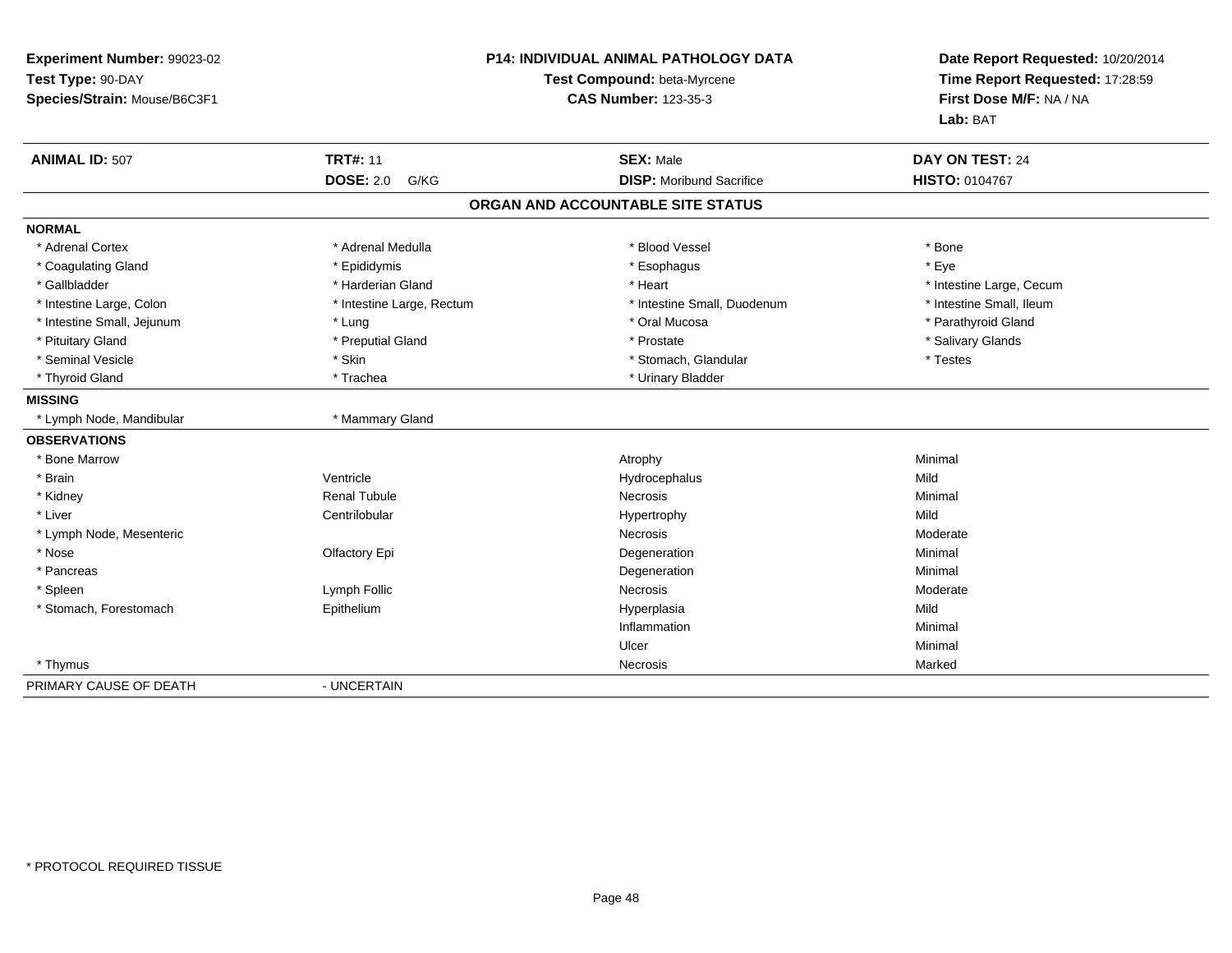| Experiment Number: 99023-02  |                                | <b>P14: INDIVIDUAL ANIMAL PATHOLOGY DATA</b>               | Date Report Requested: 10/20/2014 |
|------------------------------|--------------------------------|------------------------------------------------------------|-----------------------------------|
| Test Type: 90-DAY            |                                | Test Compound: beta-Myrcene<br><b>CAS Number: 123-35-3</b> |                                   |
| Species/Strain: Mouse/B6C3F1 |                                |                                                            |                                   |
|                              |                                |                                                            | Lab: BAT                          |
| <b>ANIMAL ID: 508</b>        | <b>TRT#: 11</b>                | <b>SEX: Male</b>                                           | DAY ON TEST: 7                    |
|                              | <b>DOSE: 2.0</b><br>G/KG       | <b>DISP: Moribund Sacrifice</b>                            | HISTO: 0104768                    |
|                              |                                | ORGAN AND ACCOUNTABLE SITE STATUS                          |                                   |
| <b>NORMAL</b>                |                                |                                                            |                                   |
| * Adrenal Cortex             | * Adrenal Medulla              | * Blood Vessel                                             | * Bone                            |
| * Bone Marrow                | * Brain                        | * Coagulating Gland                                        | * Epididymis                      |
| * Esophagus                  | * Eye                          | * Gallbladder                                              | * Harderian Gland                 |
| * Heart                      | * Intestine Large, Cecum       | * Intestine Large, Colon                                   | * Intestine Large, Rectum         |
| * Intestine Small. Duodenum  | * Intestine Small, Ileum       | * Intestine Small, Jejunum                                 | * Lung                            |
| * Oral Mucosa                | * Parathyroid Gland            | * Pituitary Gland                                          | * Preputial Gland                 |
| * Prostate                   | * Salivary Glands              | * Seminal Vesicle                                          | * Skin                            |
| * Stomach, Glandular         | * Testes                       | * Thyroid Gland                                            | * Trachea                         |
| * Urinary Bladder            |                                |                                                            |                                   |
| <b>MISSING</b>               |                                |                                                            |                                   |
| * Mammary Gland              |                                |                                                            |                                   |
| <b>OBSERVATIONS</b>          |                                |                                                            |                                   |
| * Kidney                     | <b>Renal Tubule</b>            | Necrosis                                                   | Moderate                          |
| * Liver                      | Centrilobular                  | Hypertrophy                                                | Mild                              |
| * Lymph Node, Mandibular     |                                | <b>Necrosis</b>                                            | Mild                              |
| * Lymph Node, Mesenteric     |                                | Necrosis                                                   | Moderate                          |
| * Nose                       | Olfactory Epi                  | Degeneration                                               | Minimal                           |
| * Pancreas                   |                                | Degeneration                                               | Mild                              |
| * Spleen                     | Lymph Follic                   | Necrosis                                                   | Moderate                          |
| * Stomach, Forestomach       | Epithelium                     | Hyperplasia                                                | Moderate                          |
|                              |                                | Inflammation                                               | Moderate                          |
|                              |                                | Ulcer                                                      | Mild                              |
| * Thymus                     |                                | Necrosis                                                   | Marked                            |
| PRIMARY CAUSE OF DEATH       | - Kidney Renal Tubule Necrosis |                                                            |                                   |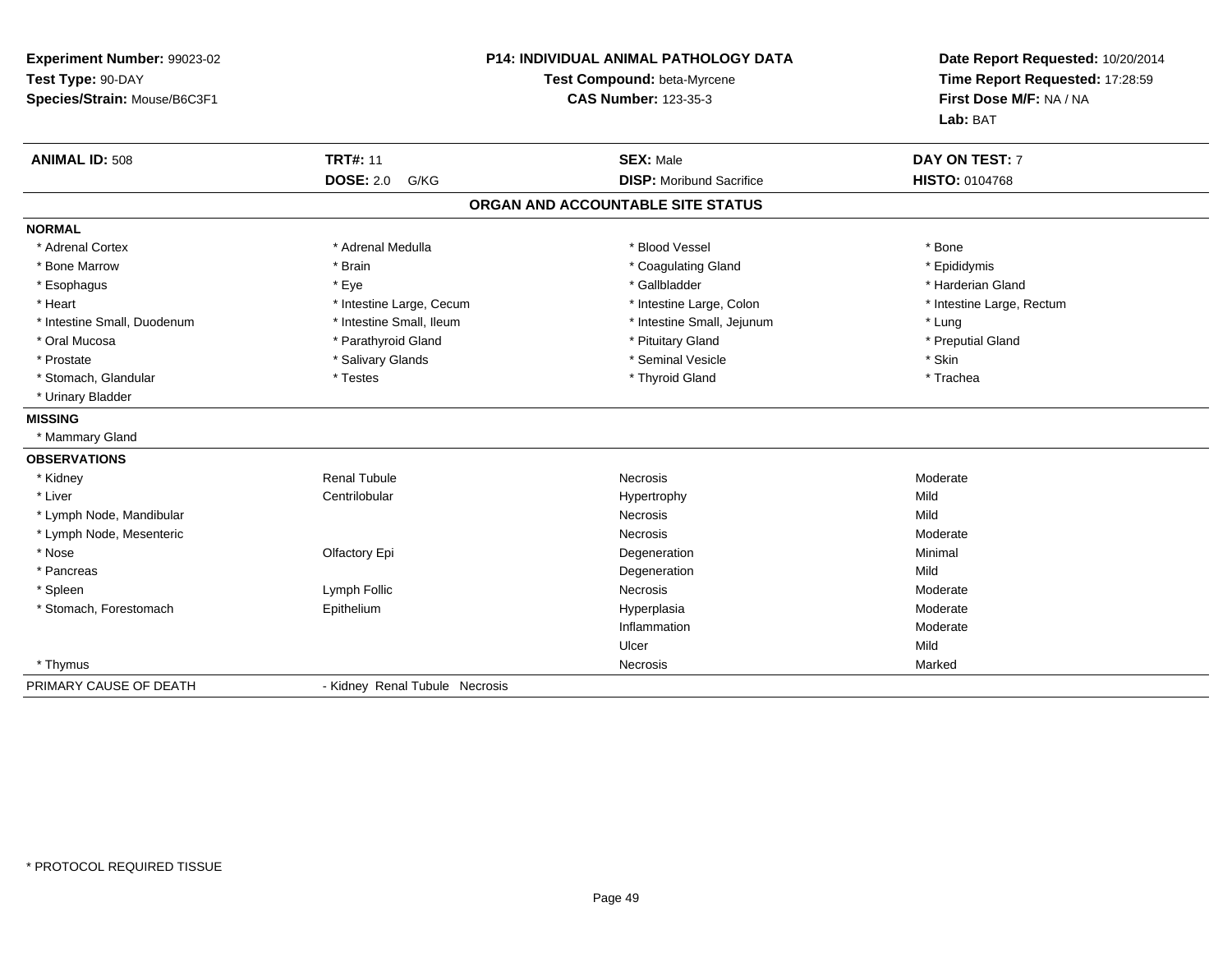| Experiment Number: 99023-02<br>Test Type: 90-DAY<br>Species/Strain: Mouse/B6C3F1 | <b>P14: INDIVIDUAL ANIMAL PATHOLOGY DATA</b><br>Test Compound: beta-Myrcene<br><b>CAS Number: 123-35-3</b>           |                                   | Date Report Requested: 10/20/2014<br>Time Report Requested: 17:28:59<br>First Dose M/F: NA / NA<br>Lab: BAT |  |
|----------------------------------------------------------------------------------|----------------------------------------------------------------------------------------------------------------------|-----------------------------------|-------------------------------------------------------------------------------------------------------------|--|
| <b>ANIMAL ID: 509</b>                                                            | <b>TRT#: 11</b>                                                                                                      | <b>SEX: Male</b>                  | DAY ON TEST: 22                                                                                             |  |
|                                                                                  | <b>DOSE: 2.0</b><br>G/KG                                                                                             | <b>DISP:</b> Moribund Sacrifice   | HISTO: 0104769                                                                                              |  |
|                                                                                  |                                                                                                                      | ORGAN AND ACCOUNTABLE SITE STATUS |                                                                                                             |  |
| <b>NORMAL</b>                                                                    |                                                                                                                      |                                   |                                                                                                             |  |
| * Adrenal Cortex                                                                 | * Adrenal Medulla                                                                                                    | * Blood Vessel                    | * Bone                                                                                                      |  |
| * Brain                                                                          | * Coagulating Gland                                                                                                  | * Epididymis                      | * Esophagus                                                                                                 |  |
| * Eye                                                                            | * Gallbladder                                                                                                        | * Harderian Gland                 | * Heart                                                                                                     |  |
| * Intestine Large, Cecum                                                         | * Intestine Large, Colon                                                                                             | * Intestine Large, Rectum         | * Intestine Small, Duodenum                                                                                 |  |
| * Intestine Small, Ileum                                                         | * Intestine Small, Jejunum                                                                                           | * Lung                            | * Oral Mucosa                                                                                               |  |
| * Parathyroid Gland                                                              | * Pituitary Gland                                                                                                    | * Preputial Gland                 | * Prostate                                                                                                  |  |
| * Salivary Glands                                                                | * Seminal Vesicle                                                                                                    | * Skin                            | * Stomach, Forestomach                                                                                      |  |
| * Testes                                                                         | * Thyroid Gland                                                                                                      | * Trachea                         | * Urinary Bladder                                                                                           |  |
| <b>MISSING</b>                                                                   |                                                                                                                      |                                   |                                                                                                             |  |
| * Mammary Gland                                                                  |                                                                                                                      |                                   |                                                                                                             |  |
| <b>OBSERVATIONS</b>                                                              |                                                                                                                      |                                   |                                                                                                             |  |
| * Bone Marrow                                                                    |                                                                                                                      | Atrophy                           | Minimal                                                                                                     |  |
| * Kidney                                                                         | <b>Renal Tubule</b>                                                                                                  | <b>Necrosis</b>                   | Minimal                                                                                                     |  |
| * Liver                                                                          | Centrilobular                                                                                                        | Hypertrophy                       | Minimal                                                                                                     |  |
|                                                                                  | Centrilobular                                                                                                        | Necrosis                          | Minimal                                                                                                     |  |
|                                                                                  | Note: Foci of necrosis appear more randomly-distributed with regard to the architecture of the lobules in this case. |                                   |                                                                                                             |  |
| * Lymph Node, Mandibular                                                         |                                                                                                                      | Necrosis                          | Moderate                                                                                                    |  |
| * Lymph Node, Mesenteric                                                         |                                                                                                                      | <b>Necrosis</b>                   | Moderate                                                                                                    |  |
| * Nose                                                                           | Olfactory Epi                                                                                                        | Degeneration                      | Minimal                                                                                                     |  |
| * Pancreas                                                                       |                                                                                                                      | Degeneration                      | Mild                                                                                                        |  |
| * Spleen                                                                         | Lymph Follic                                                                                                         | Necrosis                          | Moderate                                                                                                    |  |
| * Stomach, Glandular                                                             |                                                                                                                      | Ulcer                             | Minimal                                                                                                     |  |
| * Thymus                                                                         |                                                                                                                      | Necrosis                          | Marked                                                                                                      |  |
| PRIMARY CAUSE OF DEATH                                                           | - UNCERTAIN                                                                                                          |                                   |                                                                                                             |  |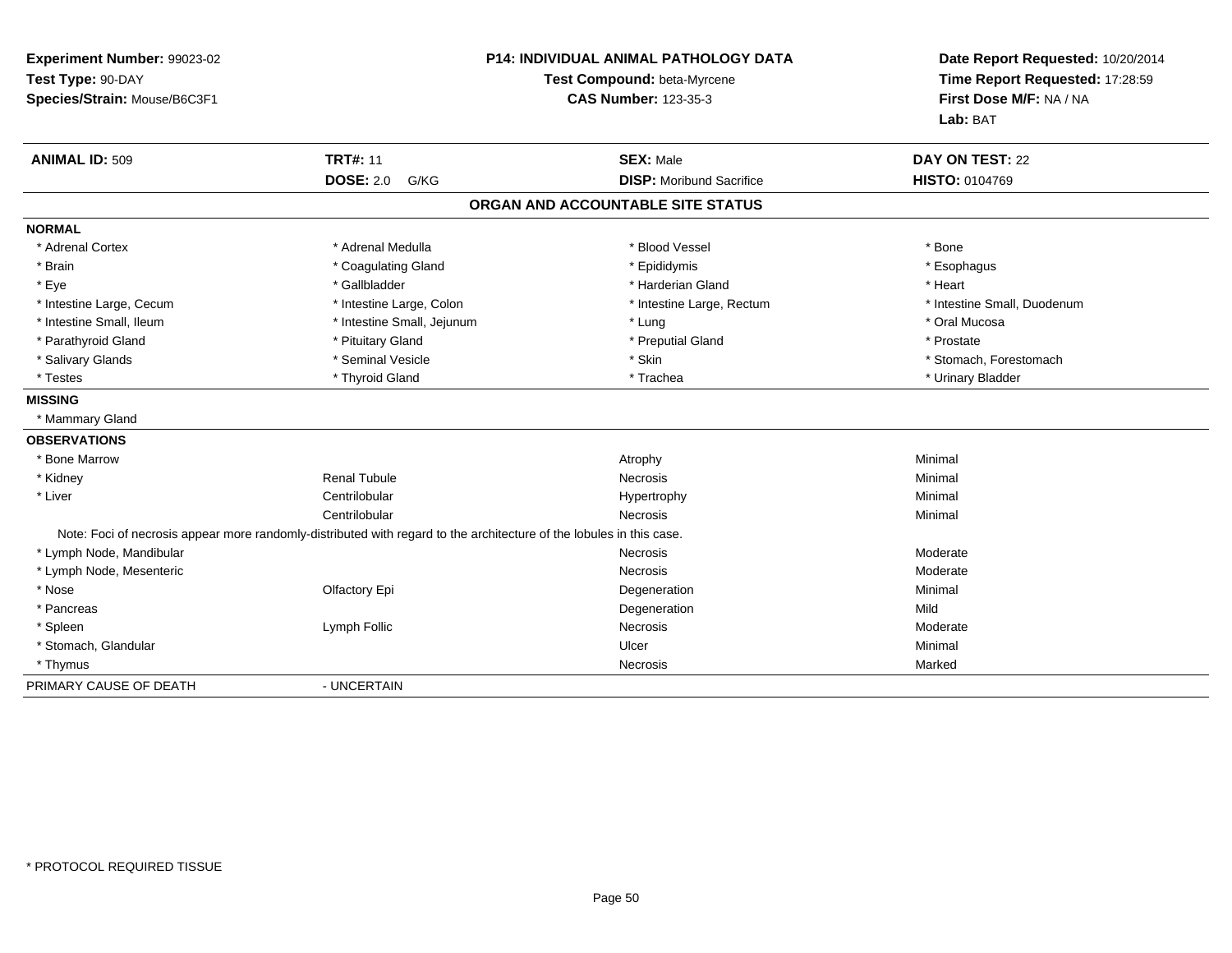| Experiment Number: 99023-02<br>Test Type: 90-DAY<br>Species/Strain: Mouse/B6C3F1 |                                | P14: INDIVIDUAL ANIMAL PATHOLOGY DATA<br>Test Compound: beta-Myrcene<br><b>CAS Number: 123-35-3</b> |                          |
|----------------------------------------------------------------------------------|--------------------------------|-----------------------------------------------------------------------------------------------------|--------------------------|
| <b>ANIMAL ID: 510</b>                                                            | <b>TRT#: 11</b>                | <b>SEX: Male</b>                                                                                    | DAY ON TEST: 21          |
|                                                                                  | <b>DOSE: 2.0</b><br>G/KG       | <b>DISP: Natural Death</b>                                                                          | <b>HISTO: 0104770</b>    |
|                                                                                  |                                | ORGAN AND ACCOUNTABLE SITE STATUS                                                                   |                          |
| <b>NORMAL</b>                                                                    |                                |                                                                                                     |                          |
| * Adrenal Medulla                                                                | * Blood Vessel                 | * Bone                                                                                              | * Brain                  |
| * Epididymis                                                                     | * Esophagus                    | * Eye                                                                                               | * Gallbladder            |
| * Harderian Gland                                                                | * Heart                        | * Intestine Large, Cecum                                                                            | * Intestine Large, Colon |
| * Intestine Large, Rectum                                                        | * Intestine Small, Duodenum    | * Intestine Small, Ileum                                                                            | * Lung                   |
| * Lymph Node, Mandibular                                                         | * Lymph Node, Mesenteric       | * Oral Mucosa                                                                                       | * Parathyroid Gland      |
| * Pituitary Gland                                                                | * Preputial Gland              | * Prostate                                                                                          | * Salivary Glands        |
| * Seminal Vesicle                                                                | * Skin                         | * Stomach, Forestomach                                                                              | * Stomach, Glandular     |
| * Testes                                                                         | * Thyroid Gland                | * Trachea                                                                                           | * Urinary Bladder        |
| <b>MISSING</b>                                                                   |                                |                                                                                                     |                          |
| * Coagulating Gland                                                              | * Mammary Gland                |                                                                                                     |                          |
| <b>AUTO PRECLUDES DIAG.</b>                                                      |                                |                                                                                                     |                          |
| * Intestine Small, Jejunum                                                       |                                |                                                                                                     |                          |
| <b>OBSERVATIONS</b>                                                              |                                |                                                                                                     |                          |
| * Adrenal Cortex                                                                 | Capsule                        | Hyperplasia                                                                                         | Minimal                  |
| * Bone Marrow                                                                    |                                | Atrophy                                                                                             | Minimal                  |
| * Kidney                                                                         | <b>Renal Tubule</b>            | <b>Necrosis</b>                                                                                     | Minimal                  |
| * Liver                                                                          | Centrilobular                  | <b>Necrosis</b>                                                                                     | Mild                     |
| * Nose                                                                           | Olfactory Epi                  | Degeneration                                                                                        | Minimal                  |
| * Pancreas                                                                       |                                | Degeneration                                                                                        | Mild                     |
| * Spleen                                                                         | Lymph Follic                   | Necrosis                                                                                            | Moderate                 |
| * Thymus                                                                         |                                | Necrosis                                                                                            | Marked                   |
| PRIMARY CAUSE OF DEATH                                                           | - Liver Centrilobular Necrosis |                                                                                                     |                          |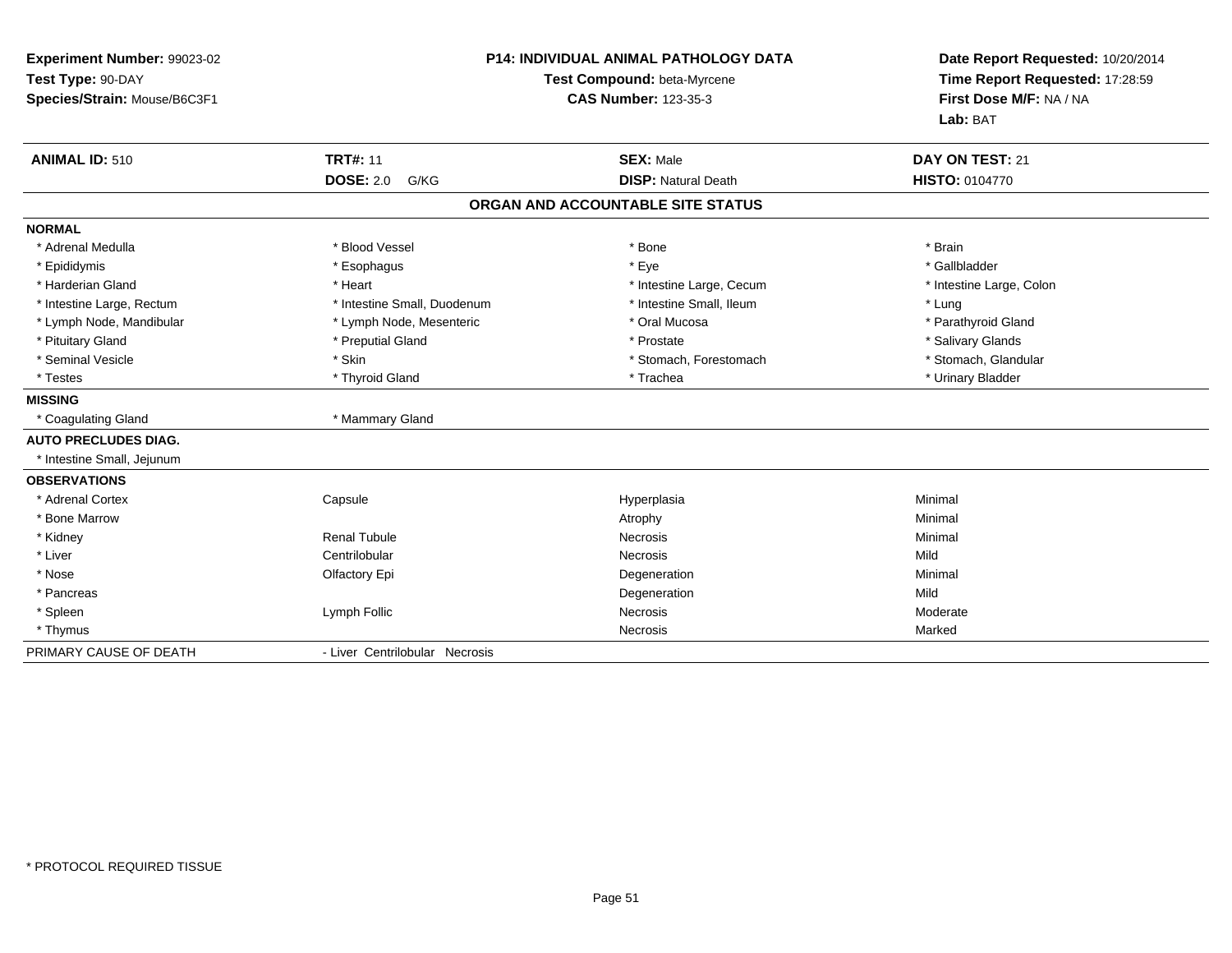| Experiment Number: 99023-02<br>Test Type: 90-DAY<br>Species/Strain: Mouse/B6C3F1 |                                | <b>P14: INDIVIDUAL ANIMAL PATHOLOGY DATA</b><br>Test Compound: beta-Myrcene<br><b>CAS Number: 123-35-3</b> | Date Report Requested: 10/20/2014<br>Time Report Requested: 17:28:59<br>First Dose M/F: NA / NA<br>Lab: BAT |
|----------------------------------------------------------------------------------|--------------------------------|------------------------------------------------------------------------------------------------------------|-------------------------------------------------------------------------------------------------------------|
| ANIMAL ID: 601                                                                   | <b>TRT#: 12</b>                | <b>SEX: Male</b>                                                                                           | <b>DAY ON TEST: 3</b>                                                                                       |
|                                                                                  | <b>DOSE: 4.0</b><br>G/KG       | <b>DISP: Natural Death</b>                                                                                 | HISTO: 0104771                                                                                              |
|                                                                                  |                                | ORGAN AND ACCOUNTABLE SITE STATUS                                                                          |                                                                                                             |
| <b>NORMAL</b>                                                                    |                                |                                                                                                            |                                                                                                             |
| * Adrenal Cortex                                                                 | * Adrenal Medulla              | * Blood Vessel                                                                                             | * Bone                                                                                                      |
| * Brain                                                                          | * Coagulating Gland            | * Epididymis                                                                                               | * Esophagus                                                                                                 |
| * Eye                                                                            | * Gallbladder                  | * Harderian Gland                                                                                          | * Heart                                                                                                     |
| * Intestine Large, Cecum                                                         | * Intestine Large, Colon       | * Intestine Large, Rectum                                                                                  | * Intestine Small, Duodenum                                                                                 |
| * Intestine Small, Ileum                                                         | * Intestine Small, Jejunum     | * Oral Mucosa                                                                                              | * Parathyroid Gland                                                                                         |
| * Pituitary Gland                                                                | * Preputial Gland              | * Prostate                                                                                                 | * Salivary Glands                                                                                           |
| * Seminal Vesicle                                                                | * Skin                         | * Stomach, Forestomach                                                                                     | * Stomach, Glandular                                                                                        |
| * Testes                                                                         | * Thyroid Gland                | * Trachea                                                                                                  | * Urinary Bladder                                                                                           |
| <b>MISSING</b>                                                                   |                                |                                                                                                            |                                                                                                             |
| * Mammary Gland                                                                  |                                |                                                                                                            |                                                                                                             |
| <b>OBSERVATIONS</b>                                                              |                                |                                                                                                            |                                                                                                             |
| * Bone Marrow                                                                    |                                | Atrophy                                                                                                    | Moderate                                                                                                    |
| * Kidney                                                                         | <b>Renal Tubule</b>            | <b>Necrosis</b>                                                                                            | Moderate                                                                                                    |
| * Liver                                                                          | Centrilobular                  | Necrosis                                                                                                   | Marked                                                                                                      |
| [Necrosis TGLS = $1-4+5$ ]                                                       |                                |                                                                                                            |                                                                                                             |
| * Lung                                                                           |                                | Congestion                                                                                                 | Minimal                                                                                                     |
| * Lymph Node, Mandibular                                                         |                                | <b>Necrosis</b>                                                                                            | Mild                                                                                                        |
| * Lymph Node, Mesenteric                                                         |                                | Necrosis                                                                                                   | Moderate                                                                                                    |
| * Nose                                                                           | Olfactory Epi                  | Degeneration                                                                                               | Minimal                                                                                                     |
| * Pancreas                                                                       |                                | Degeneration                                                                                               | Minimal                                                                                                     |
| * Spleen                                                                         | Lymph Follic                   | Necrosis                                                                                                   | Moderate                                                                                                    |
| * Thymus                                                                         |                                | Necrosis                                                                                                   | Moderate                                                                                                    |
| PRIMARY CAUSE OF DEATH                                                           | - Liver Centrilobular Necrosis |                                                                                                            |                                                                                                             |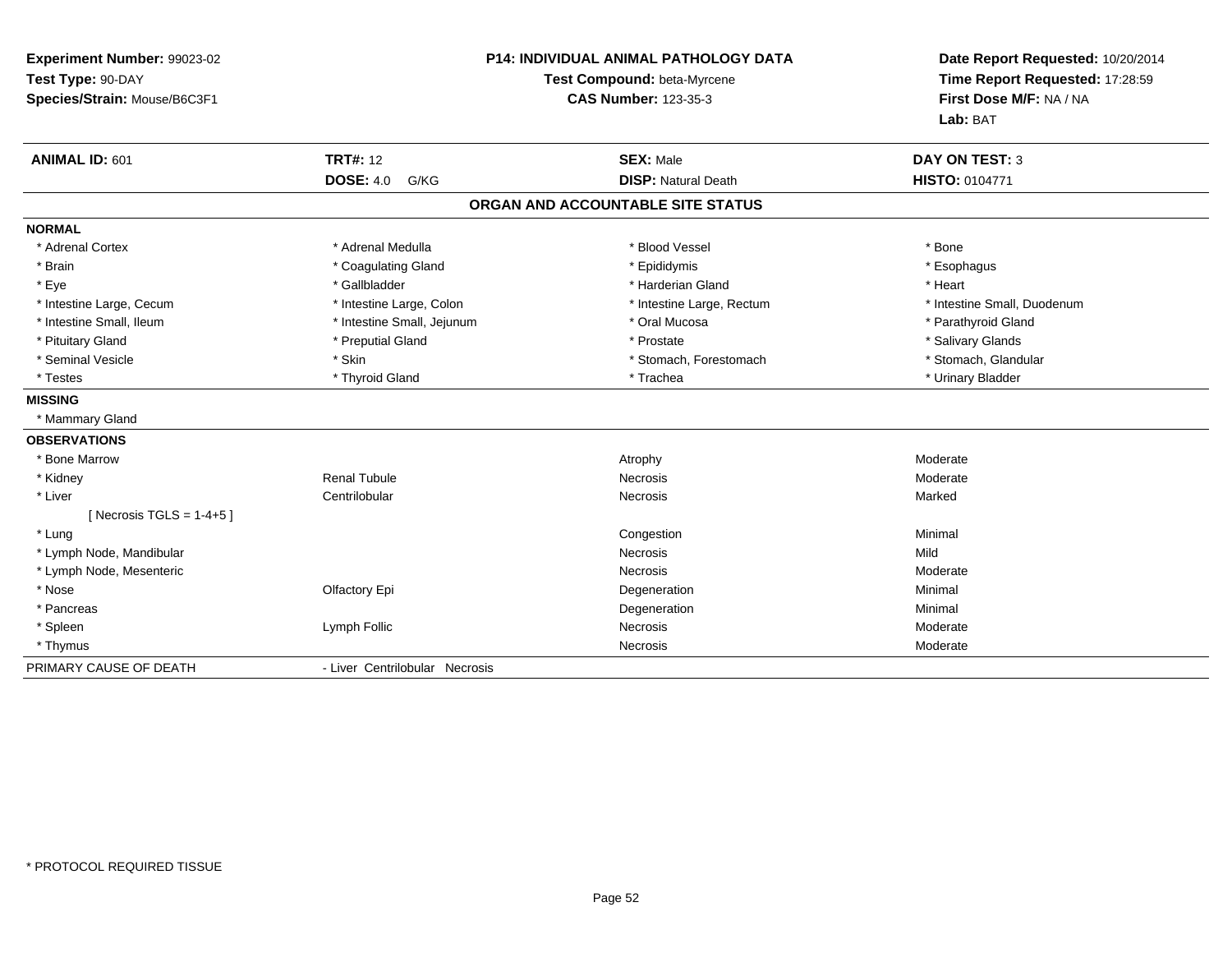| Experiment Number: 99023-02  | <b>P14: INDIVIDUAL ANIMAL PATHOLOGY DATA</b><br>Test Compound: beta-Myrcene |                                   | Date Report Requested: 10/20/2014<br>Time Report Requested: 17:28:59 |
|------------------------------|-----------------------------------------------------------------------------|-----------------------------------|----------------------------------------------------------------------|
| Test Type: 90-DAY            |                                                                             |                                   |                                                                      |
| Species/Strain: Mouse/B6C3F1 |                                                                             | <b>CAS Number: 123-35-3</b>       | First Dose M/F: NA / NA                                              |
|                              |                                                                             |                                   | Lab: BAT                                                             |
| <b>ANIMAL ID: 602</b>        | <b>TRT#: 12</b>                                                             | <b>SEX: Male</b>                  | DAY ON TEST: 2                                                       |
|                              | <b>DOSE: 4.0</b><br>G/KG                                                    | <b>DISP: Moribund Sacrifice</b>   | HISTO: 0104772                                                       |
|                              |                                                                             | ORGAN AND ACCOUNTABLE SITE STATUS |                                                                      |
| <b>NORMAL</b>                |                                                                             |                                   |                                                                      |
| * Adrenal Cortex             | * Adrenal Medulla                                                           | * Blood Vessel                    | * Bone                                                               |
| * Bone Marrow                | * Brain                                                                     | * Coagulating Gland               | * Epididymis                                                         |
| * Esophagus                  | * Eye                                                                       | * Gallbladder                     | * Harderian Gland                                                    |
| * Heart                      | * Intestine Large, Cecum                                                    | * Intestine Large, Colon          | * Intestine Large, Rectum                                            |
| * Intestine Small, Duodenum  | * Intestine Small, Ileum                                                    | * Intestine Small, Jejunum        | * Lung                                                               |
| * Nose                       | * Oral Mucosa                                                               | * Pituitary Gland                 | * Preputial Gland                                                    |
| * Prostate                   | * Salivary Glands                                                           | * Seminal Vesicle                 | * Skin                                                               |
| * Stomach, Glandular         | * Testes                                                                    | * Thyroid Gland                   | * Trachea                                                            |
| * Urinary Bladder            |                                                                             |                                   |                                                                      |
| <b>MISSING</b>               |                                                                             |                                   |                                                                      |
| * Mammary Gland              | * Parathyroid Gland                                                         |                                   |                                                                      |
| <b>OBSERVATIONS</b>          |                                                                             |                                   |                                                                      |
| * Kidney                     | <b>Renal Tubule</b>                                                         | Necrosis                          | Minimal                                                              |
| * Liver                      | Centrilobular                                                               | Necrosis                          | Moderate                                                             |
| * Lymph Node, Mandibular     |                                                                             | <b>Necrosis</b>                   | Minimal                                                              |
| * Lymph Node, Mesenteric     |                                                                             | <b>Necrosis</b>                   | Mild                                                                 |
| * Pancreas                   |                                                                             | Degeneration                      | Mild                                                                 |
| * Spleen                     | Lymph Follic                                                                | <b>Necrosis</b>                   | Minimal                                                              |
| * Stomach, Forestomach       |                                                                             | Inflammation                      | Moderate                                                             |
|                              |                                                                             | Ulcer                             | Moderate                                                             |
| * Thymus                     |                                                                             | Necrosis                          | Moderate                                                             |
| PRIMARY CAUSE OF DEATH       | - Liver Centrilobular Necrosis                                              |                                   |                                                                      |
| CONTRIBUTORY CAUSE OF DEATH  | - Stomach; Forestomach Ulcer                                                |                                   |                                                                      |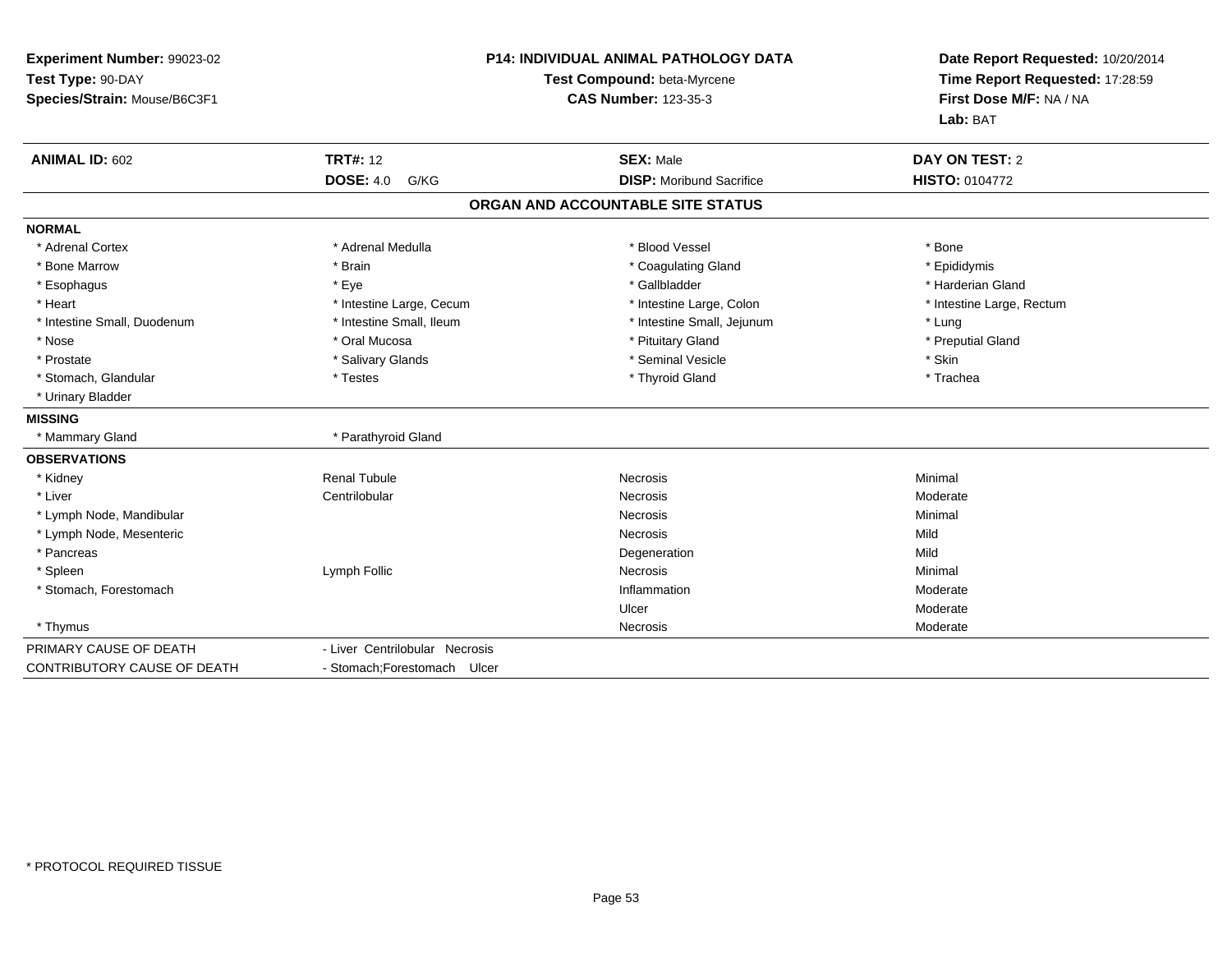| Experiment Number: 99023-02  | P14: INDIVIDUAL ANIMAL PATHOLOGY DATA |                                   | Date Report Requested: 10/20/2014                          |
|------------------------------|---------------------------------------|-----------------------------------|------------------------------------------------------------|
| Test Type: 90-DAY            |                                       | Test Compound: beta-Myrcene       |                                                            |
| Species/Strain: Mouse/B6C3F1 |                                       | <b>CAS Number: 123-35-3</b>       | Time Report Requested: 17:28:59<br>First Dose M/F: NA / NA |
|                              |                                       |                                   | Lab: BAT                                                   |
| ANIMAL ID: 603               | <b>TRT#: 12</b>                       | <b>SEX: Male</b>                  | <b>DAY ON TEST: 3</b>                                      |
|                              | <b>DOSE: 4.0</b><br>G/KG              | <b>DISP: Natural Death</b>        | <b>HISTO: 0104773</b>                                      |
|                              |                                       | ORGAN AND ACCOUNTABLE SITE STATUS |                                                            |
| <b>NORMAL</b>                |                                       |                                   |                                                            |
| * Adrenal Cortex             | * Adrenal Medulla                     | * Blood Vessel                    | * Bone                                                     |
| * Brain                      | * Coagulating Gland                   | * Epididymis                      | * Esophagus                                                |
| * Eye                        | * Gallbladder                         | * Harderian Gland                 | * Heart                                                    |
| * Intestine Large, Cecum     | * Intestine Large, Colon              | * Intestine Large, Rectum         | * Intestine Small, Duodenum                                |
| * Intestine Small, Ileum     | * Intestine Small, Jejunum            | * Lung                            | * Oral Mucosa                                              |
| * Parathyroid Gland          | * Pituitary Gland                     | * Preputial Gland                 | * Prostate                                                 |
| * Salivary Glands            | * Seminal Vesicle                     | * Skin                            | * Stomach, Forestomach                                     |
| * Stomach, Glandular         | * Testes                              | * Thyroid Gland                   | * Trachea                                                  |
| * Urinary Bladder            |                                       |                                   |                                                            |
| <b>MISSING</b>               |                                       |                                   |                                                            |
| * Mammary Gland              |                                       |                                   |                                                            |
| <b>OBSERVATIONS</b>          |                                       |                                   |                                                            |
| * Bone Marrow                |                                       | Atrophy                           | Mild                                                       |
| * Kidney                     | Renal Tubule                          | <b>Necrosis</b>                   | Moderate                                                   |
| * Liver                      | Centrilobular                         | Necrosis                          | Moderate                                                   |
| * Lymph Node, Mandibular     |                                       | Necrosis                          | Mild                                                       |
| * Lymph Node, Mesenteric     |                                       | <b>Necrosis</b>                   | Mild                                                       |
| * Nose                       | Olfactory Epi                         | Degeneration                      | Mild                                                       |
| * Pancreas                   |                                       | Degeneration                      | Mild                                                       |
| * Spleen                     | Lymph Follic                          | Necrosis                          | Moderate                                                   |
| * Thymus                     |                                       | Necrosis                          | Marked                                                     |
| PRIMARY CAUSE OF DEATH       | - Liver Centrilobular Necrosis        |                                   |                                                            |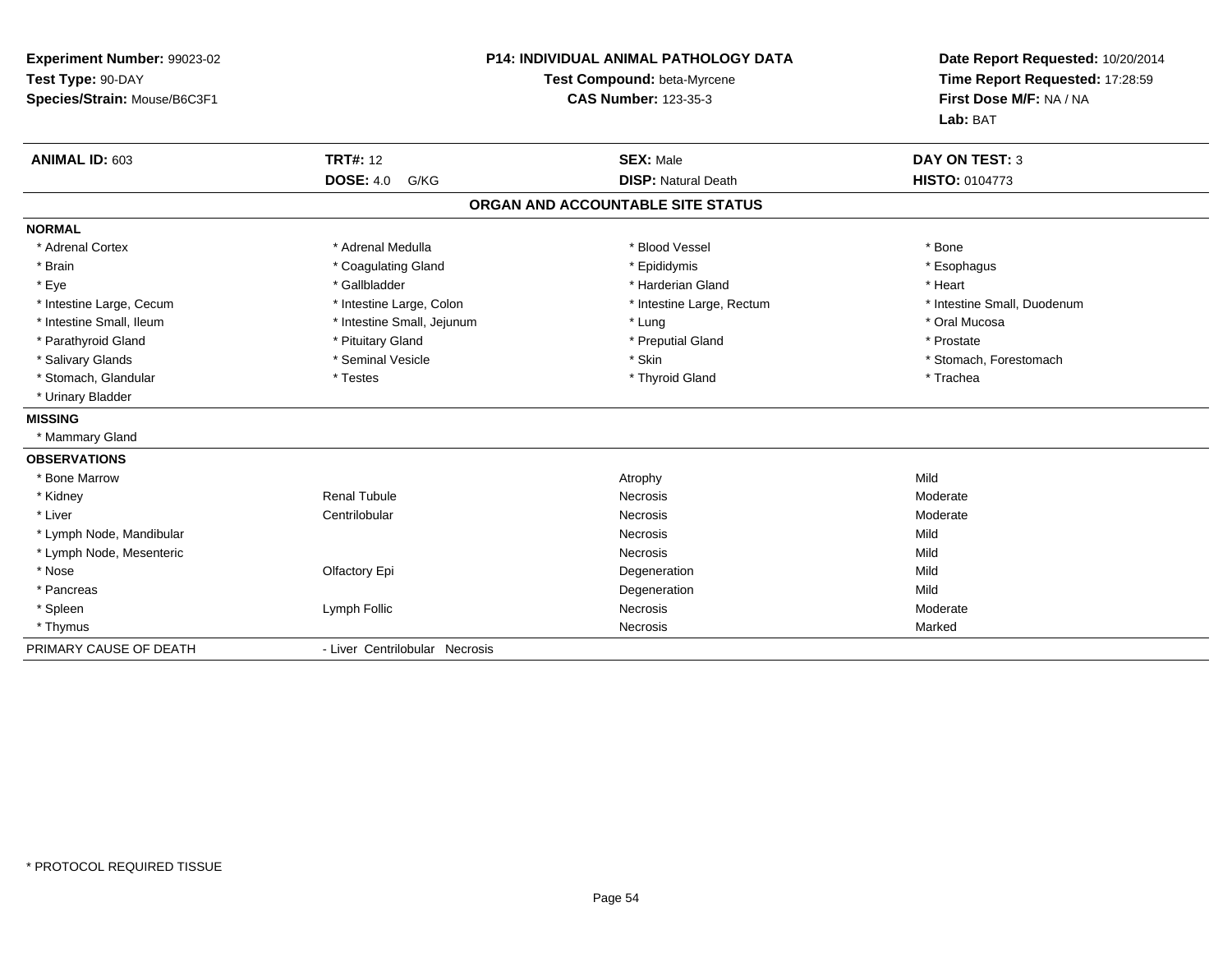| Experiment Number: 99023-02<br>Test Type: 90-DAY<br>Species/Strain: Mouse/B6C3F1 |                                | <b>P14: INDIVIDUAL ANIMAL PATHOLOGY DATA</b><br>Test Compound: beta-Myrcene<br><b>CAS Number: 123-35-3</b> | Date Report Requested: 10/20/2014<br>Time Report Requested: 17:28:59<br>First Dose M/F: NA / NA<br>Lab: BAT |
|----------------------------------------------------------------------------------|--------------------------------|------------------------------------------------------------------------------------------------------------|-------------------------------------------------------------------------------------------------------------|
| <b>ANIMAL ID: 604</b>                                                            | <b>TRT#: 12</b>                | <b>SEX: Male</b>                                                                                           | <b>DAY ON TEST: 3</b>                                                                                       |
|                                                                                  | <b>DOSE: 4.0</b><br>G/KG       | <b>DISP: Natural Death</b>                                                                                 | <b>HISTO: 0104774</b>                                                                                       |
|                                                                                  |                                | ORGAN AND ACCOUNTABLE SITE STATUS                                                                          |                                                                                                             |
| <b>NORMAL</b>                                                                    |                                |                                                                                                            |                                                                                                             |
| * Adrenal Medulla                                                                | * Blood Vessel                 | * Bone                                                                                                     | * Bone Marrow                                                                                               |
| * Brain                                                                          | * Coagulating Gland            | * Epididymis                                                                                               | * Esophagus                                                                                                 |
| * Eye                                                                            | * Gallbladder                  | * Harderian Gland                                                                                          | * Heart                                                                                                     |
| * Intestine Large, Cecum                                                         | * Intestine Large, Colon       | * Lung                                                                                                     | * Nose                                                                                                      |
| * Oral Mucosa                                                                    | * Pituitary Gland              | * Preputial Gland                                                                                          | * Prostate                                                                                                  |
| * Salivary Glands                                                                | * Seminal Vesicle              | * Skin                                                                                                     | * Stomach, Glandular                                                                                        |
| * Testes                                                                         | * Thyroid Gland                | * Trachea                                                                                                  | * Urinary Bladder                                                                                           |
| <b>MISSING</b>                                                                   |                                |                                                                                                            |                                                                                                             |
| * Mammary Gland                                                                  | * Parathyroid Gland            |                                                                                                            |                                                                                                             |
| <b>AUTO PRECLUDES DIAG.</b>                                                      |                                |                                                                                                            |                                                                                                             |
| * Intestine Large, Rectum                                                        | * Intestine Small, Duodenum    | * Intestine Small, Ileum                                                                                   | * Intestine Small, Jejunum                                                                                  |
| <b>OBSERVATIONS</b>                                                              |                                |                                                                                                            |                                                                                                             |
| * Adrenal Cortex                                                                 | Capsule                        | Hyperplasia                                                                                                | Minimal                                                                                                     |
| * Kidney                                                                         | <b>Renal Tubule</b>            | Necrosis                                                                                                   | Mild                                                                                                        |
| * Liver                                                                          | Centrilobular                  | <b>Necrosis</b>                                                                                            | Mild                                                                                                        |
| * Lymph Node, Mandibular                                                         |                                | Necrosis                                                                                                   | Mild                                                                                                        |
| * Lymph Node, Mesenteric                                                         |                                | <b>Necrosis</b>                                                                                            | Moderate                                                                                                    |
| * Pancreas                                                                       |                                | Degeneration                                                                                               | Mild                                                                                                        |
| * Spleen                                                                         |                                | Congestion                                                                                                 | Mild                                                                                                        |
|                                                                                  | Lymph Follic                   | <b>Necrosis</b>                                                                                            | Mild                                                                                                        |
| * Stomach, Forestomach                                                           |                                | Inflammation                                                                                               | Minimal                                                                                                     |
|                                                                                  |                                | Ulcer                                                                                                      | Minimal                                                                                                     |
| * Thymus                                                                         |                                | Necrosis                                                                                                   | Moderate                                                                                                    |
| PRIMARY CAUSE OF DEATH                                                           | - Liver Centrilobular Necrosis |                                                                                                            |                                                                                                             |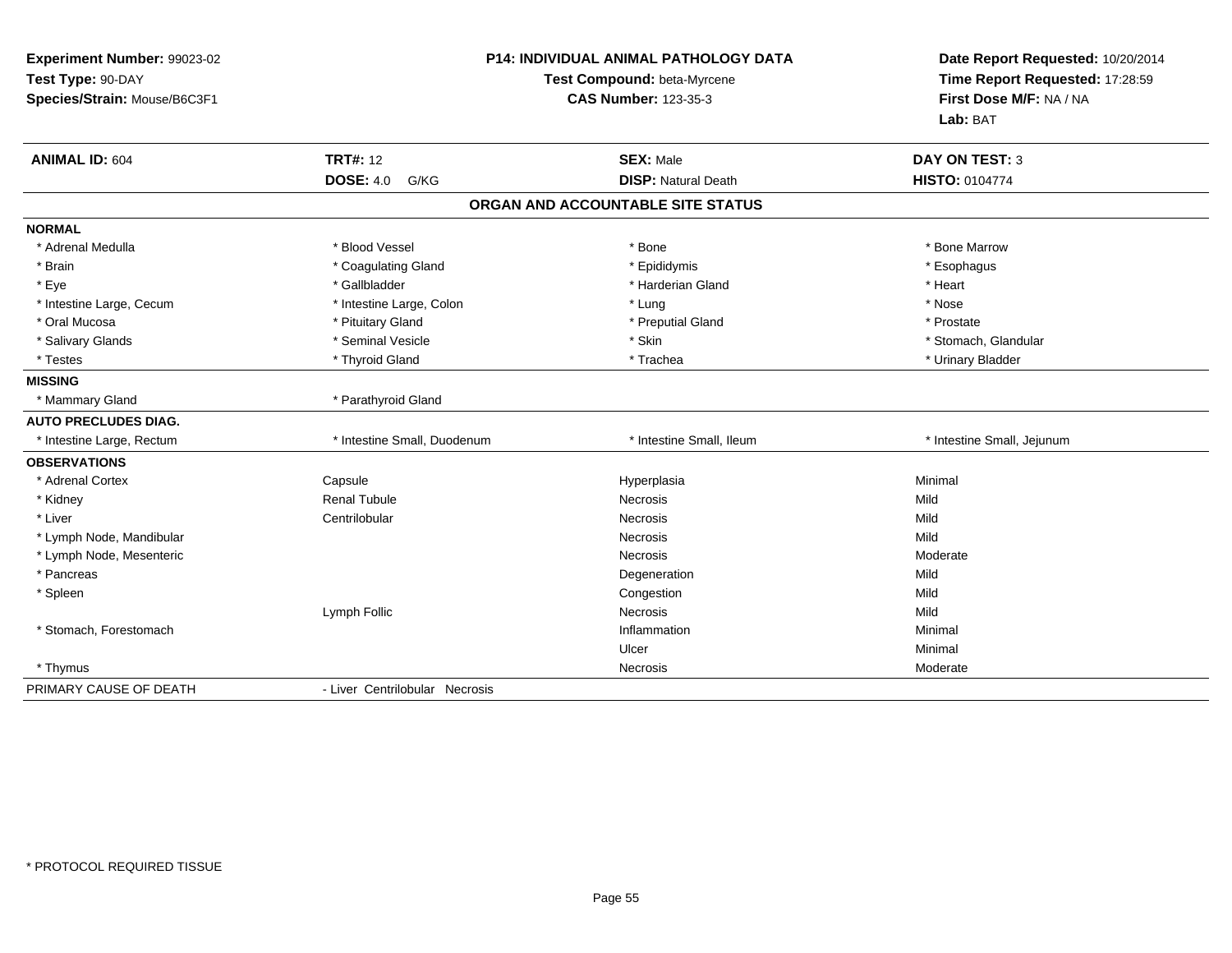| Experiment Number: 99023-02  |                                                            | <b>P14: INDIVIDUAL ANIMAL PATHOLOGY DATA</b> | Date Report Requested: 10/20/2014                          |
|------------------------------|------------------------------------------------------------|----------------------------------------------|------------------------------------------------------------|
| Test Type: 90-DAY            | Test Compound: beta-Myrcene<br><b>CAS Number: 123-35-3</b> |                                              | Time Report Requested: 17:28:59<br>First Dose M/F: NA / NA |
| Species/Strain: Mouse/B6C3F1 |                                                            |                                              |                                                            |
|                              |                                                            |                                              | Lab: BAT                                                   |
| <b>ANIMAL ID: 605</b>        | <b>TRT#: 12</b>                                            | <b>SEX: Male</b>                             | <b>DAY ON TEST: 3</b>                                      |
|                              | <b>DOSE: 4.0</b><br>G/KG                                   | <b>DISP: Natural Death</b>                   | HISTO: 0104775                                             |
|                              |                                                            | ORGAN AND ACCOUNTABLE SITE STATUS            |                                                            |
| <b>NORMAL</b>                |                                                            |                                              |                                                            |
| * Adrenal Cortex             | * Adrenal Medulla                                          | * Blood Vessel                               | * Bone                                                     |
| * Bone Marrow                | * Brain                                                    | * Coagulating Gland                          | * Epididymis                                               |
| * Esophagus                  | * Eye                                                      | * Gallbladder                                | * Harderian Gland                                          |
| * Heart                      | * Intestine Large, Cecum                                   | * Intestine Large, Colon                     | * Intestine Large, Rectum                                  |
| * Intestine Small, Duodenum  | * Intestine Small, Ileum                                   | * Intestine Small, Jejunum                   | * Oral Mucosa                                              |
| * Parathyroid Gland          | * Pituitary Gland                                          | * Preputial Gland                            | * Prostate                                                 |
| * Salivary Glands            | * Seminal Vesicle                                          | * Skin                                       | * Stomach, Glandular                                       |
| * Testes                     | * Thyroid Gland                                            | * Trachea                                    | * Urinary Bladder                                          |
| <b>MISSING</b>               |                                                            |                                              |                                                            |
| * Mammary Gland              |                                                            |                                              |                                                            |
| <b>OBSERVATIONS</b>          |                                                            |                                              |                                                            |
| * Kidney                     | <b>Renal Tubule</b>                                        | <b>Necrosis</b>                              | Minimal                                                    |
| * Liver                      | Centrilobular                                              | Necrosis                                     | Mild                                                       |
| [Necrosis TGLS = $1-3+4+5$ ] |                                                            |                                              |                                                            |
| * Lung                       |                                                            | Congestion                                   | Mild                                                       |
| * Lymph Node, Mandibular     |                                                            | Necrosis                                     | Minimal                                                    |
| * Lymph Node, Mesenteric     |                                                            | Necrosis                                     | Mild                                                       |
| * Nose                       | Olfactory Epi                                              | Degeneration                                 | Mild                                                       |
| * Pancreas                   |                                                            | Degeneration                                 | Minimal                                                    |
| * Spleen                     |                                                            | Congestion                                   | Mild                                                       |
|                              | Lymph Follic                                               | <b>Necrosis</b>                              | Mild                                                       |
| * Stomach, Forestomach       |                                                            | Inflammation                                 | Minimal                                                    |
|                              |                                                            | Ulcer                                        | Minimal                                                    |
| * Thymus                     |                                                            | Necrosis                                     | Mild                                                       |
| PRIMARY CAUSE OF DEATH       | - Liver Centrilobular Necrosis                             |                                              |                                                            |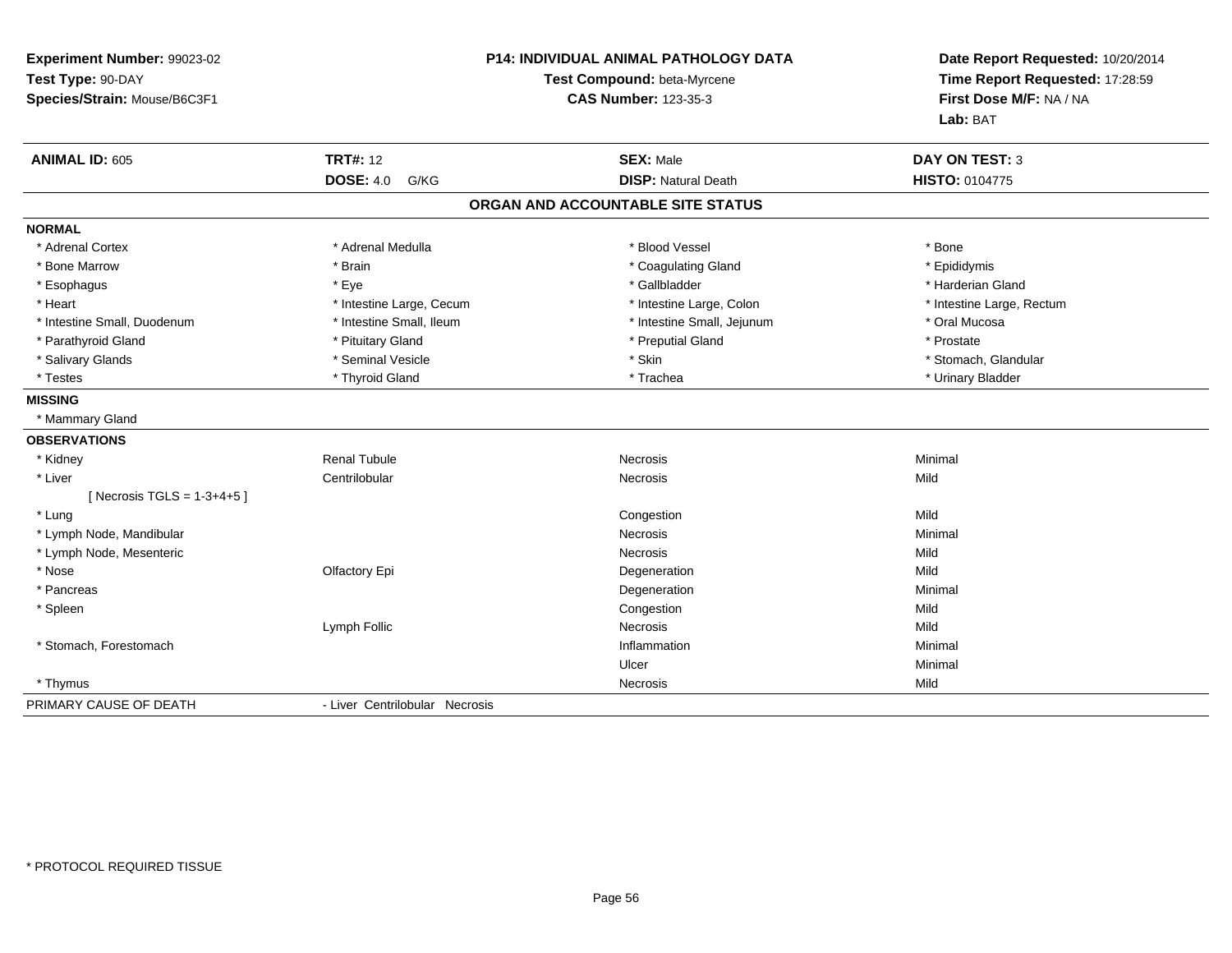| Experiment Number: 99023-02<br>Test Type: 90-DAY |                                | <b>P14: INDIVIDUAL ANIMAL PATHOLOGY DATA</b><br>Test Compound: beta-Myrcene | Date Report Requested: 10/20/2014<br>Time Report Requested: 17:28:59<br>First Dose M/F: NA / NA |
|--------------------------------------------------|--------------------------------|-----------------------------------------------------------------------------|-------------------------------------------------------------------------------------------------|
| Species/Strain: Mouse/B6C3F1                     |                                | <b>CAS Number: 123-35-3</b>                                                 |                                                                                                 |
|                                                  |                                |                                                                             | Lab: BAT                                                                                        |
| <b>ANIMAL ID: 606</b>                            | <b>TRT#: 12</b>                | <b>SEX: Male</b>                                                            | <b>DAY ON TEST: 2</b>                                                                           |
|                                                  | <b>DOSE: 4.0</b><br>G/KG       | <b>DISP:</b> Moribund Sacrifice                                             | <b>HISTO: 0104776</b>                                                                           |
|                                                  |                                | ORGAN AND ACCOUNTABLE SITE STATUS                                           |                                                                                                 |
| <b>NORMAL</b>                                    |                                |                                                                             |                                                                                                 |
| * Adrenal Cortex                                 | * Adrenal Medulla              | * Blood Vessel                                                              | * Bone                                                                                          |
| * Bone Marrow                                    | * Brain                        | * Coagulating Gland                                                         | * Epididymis                                                                                    |
| * Esophagus                                      | * Eye                          | * Gallbladder                                                               | * Harderian Gland                                                                               |
| * Heart                                          | * Intestine Large, Cecum       | * Intestine Large, Colon                                                    | * Intestine Large, Rectum                                                                       |
| * Intestine Small, Duodenum                      | * Intestine Small, Ileum       | * Intestine Small, Jejunum                                                  | * Lung                                                                                          |
| * Nose                                           | * Oral Mucosa                  | * Pituitary Gland                                                           | * Preputial Gland                                                                               |
| * Prostate                                       | * Salivary Glands              | * Seminal Vesicle                                                           | * Skin                                                                                          |
| * Stomach, Glandular                             | * Testes                       | * Thyroid Gland                                                             | * Trachea                                                                                       |
| * Urinary Bladder                                |                                |                                                                             |                                                                                                 |
| <b>MISSING</b>                                   |                                |                                                                             |                                                                                                 |
| * Mammary Gland                                  | * Parathyroid Gland            |                                                                             |                                                                                                 |
| <b>OBSERVATIONS</b>                              |                                |                                                                             |                                                                                                 |
| * Kidney                                         | <b>Renal Tubule</b>            | Necrosis                                                                    | Mild                                                                                            |
| * Liver                                          | Centrilobular                  | Necrosis                                                                    | Minimal                                                                                         |
| * Lymph Node, Mandibular                         |                                | Necrosis                                                                    | Minimal                                                                                         |
| * Lymph Node, Mesenteric                         |                                | Necrosis                                                                    | Mild                                                                                            |
| * Pancreas                                       |                                | Degeneration                                                                | Mild                                                                                            |
| * Spleen                                         | Lymph Follic                   | Necrosis                                                                    | Minimal                                                                                         |
| * Stomach, Forestomach                           |                                | Inflammation                                                                | Minimal                                                                                         |
|                                                  |                                | Mineralization                                                              | Minimal                                                                                         |
| * Thymus                                         |                                | Necrosis                                                                    | Mild                                                                                            |
| PRIMARY CAUSE OF DEATH                           | - Liver Centrilobular Necrosis |                                                                             |                                                                                                 |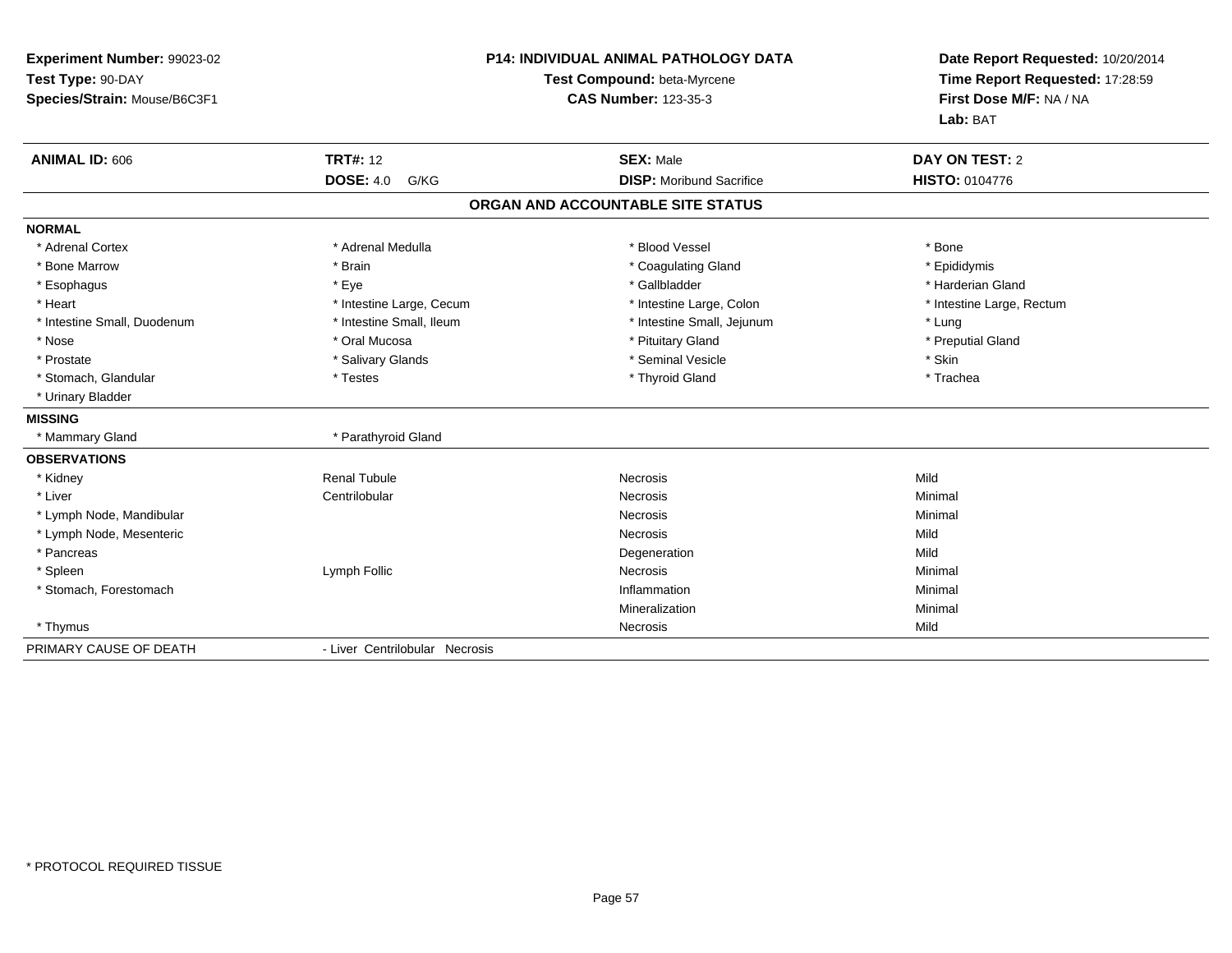| Experiment Number: 99023-02   |                                                            | P14: INDIVIDUAL ANIMAL PATHOLOGY DATA | Date Report Requested: 10/20/2014 |  |
|-------------------------------|------------------------------------------------------------|---------------------------------------|-----------------------------------|--|
| Test Type: 90-DAY             | Test Compound: beta-Myrcene<br><b>CAS Number: 123-35-3</b> |                                       | Time Report Requested: 17:28:59   |  |
| Species/Strain: Mouse/B6C3F1  |                                                            |                                       | First Dose M/F: NA / NA           |  |
|                               |                                                            |                                       | Lab: BAT                          |  |
| <b>ANIMAL ID: 607</b>         | <b>TRT#: 12</b>                                            | <b>SEX: Male</b>                      | <b>DAY ON TEST: 3</b>             |  |
|                               | <b>DOSE: 4.0</b><br>G/KG                                   | <b>DISP: Natural Death</b>            | <b>HISTO: 0104777</b>             |  |
|                               |                                                            | ORGAN AND ACCOUNTABLE SITE STATUS     |                                   |  |
| <b>NORMAL</b>                 |                                                            |                                       |                                   |  |
| * Adrenal Cortex              | * Adrenal Medulla                                          | * Blood Vessel                        | * Bone                            |  |
| * Bone Marrow                 | * Brain                                                    | * Coagulating Gland                   | * Epididymis                      |  |
| * Esophagus                   | * Eye                                                      | * Gallbladder                         | * Harderian Gland                 |  |
| * Heart                       | * Intestine Large, Cecum                                   | * Intestine Large, Colon              | * Intestine Large, Rectum         |  |
| * Intestine Small, Duodenum   | * Intestine Small, Ileum                                   | * Intestine Small, Jejunum            | * Lung                            |  |
| * Lymph Node, Mandibular      | * Oral Mucosa                                              | * Parathyroid Gland                   | * Pituitary Gland                 |  |
| * Preputial Gland             | * Prostate                                                 | * Salivary Glands                     | * Seminal Vesicle                 |  |
| * Skin                        | * Stomach, Glandular                                       | * Testes                              | * Thyroid Gland                   |  |
| * Trachea                     | * Urinary Bladder                                          |                                       |                                   |  |
| <b>MISSING</b>                |                                                            |                                       |                                   |  |
| * Mammary Gland               |                                                            |                                       |                                   |  |
| <b>OBSERVATIONS</b>           |                                                            |                                       |                                   |  |
| * Kidney                      | <b>Renal Tubule</b>                                        | <b>Necrosis</b>                       | Moderate                          |  |
| * Liver                       |                                                            | Inflammation                          | Acute, Minimal                    |  |
|                               | Centrilobular                                              | Mineralization                        | Minimal                           |  |
|                               | Centrilobular                                              | <b>Necrosis</b>                       | Mild                              |  |
| [ Necrosis TGLS = $1-3+4+5$ ] |                                                            |                                       |                                   |  |
| * Lymph Node, Mesenteric      |                                                            | <b>Necrosis</b>                       | Mild                              |  |
| * Nose                        | Olfactory Epi                                              | Degeneration                          | Minimal                           |  |
| * Pancreas                    |                                                            | Degeneration                          | Mild                              |  |
| * Spleen                      | Lymph Follic                                               | Necrosis                              | Mild                              |  |
| * Stomach, Forestomach        |                                                            | Inflammation                          | Marked                            |  |
|                               |                                                            | Ulcer                                 | Moderate                          |  |
| * Thymus                      |                                                            | Necrosis                              | Mild                              |  |
| PRIMARY CAUSE OF DEATH        | - Liver Centrilobular Necrosis                             |                                       |                                   |  |
| CONTRIBUTORY CAUSE OF DEATH   | - Kidney Renal Tubule Necrosis                             |                                       |                                   |  |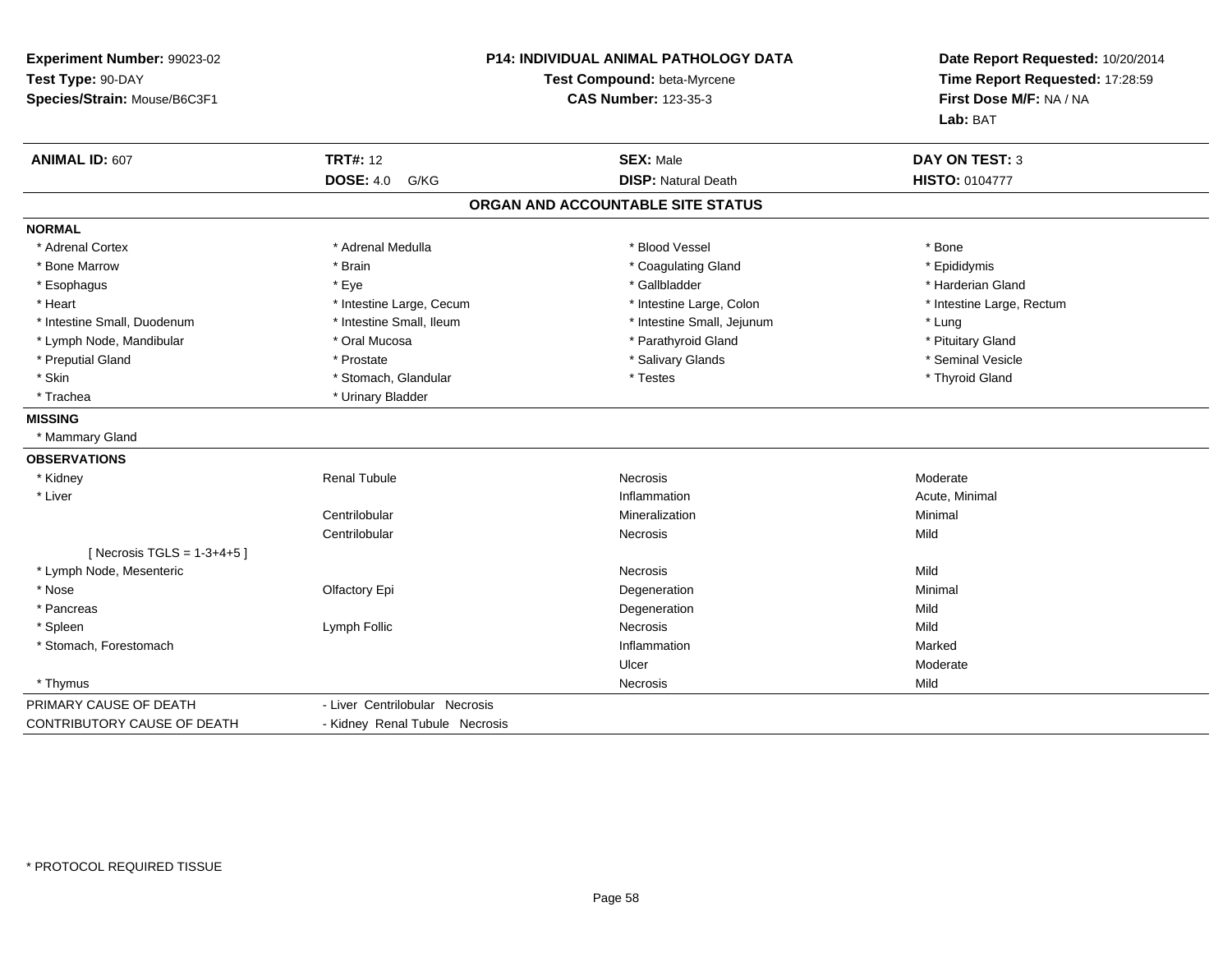| Experiment Number: 99023-02<br>Test Type: 90-DAY<br>Species/Strain: Mouse/B6C3F1 |                                 | <b>P14: INDIVIDUAL ANIMAL PATHOLOGY DATA</b><br>Test Compound: beta-Myrcene<br><b>CAS Number: 123-35-3</b> | Date Report Requested: 10/20/2014<br>Time Report Requested: 17:28:59<br>First Dose M/F: NA / NA<br>Lab: BAT |
|----------------------------------------------------------------------------------|---------------------------------|------------------------------------------------------------------------------------------------------------|-------------------------------------------------------------------------------------------------------------|
| <b>ANIMAL ID: 608</b>                                                            | <b>TRT#: 12</b>                 | <b>SEX: Male</b>                                                                                           | <b>DAY ON TEST: 3</b>                                                                                       |
|                                                                                  | <b>DOSE: 4.0</b><br>G/KG        | <b>DISP: Natural Death</b>                                                                                 | <b>HISTO: 0104778</b>                                                                                       |
|                                                                                  |                                 | ORGAN AND ACCOUNTABLE SITE STATUS                                                                          |                                                                                                             |
| <b>NORMAL</b>                                                                    |                                 |                                                                                                            |                                                                                                             |
| * Adrenal Cortex                                                                 | * Adrenal Medulla               | * Blood Vessel                                                                                             | * Bone                                                                                                      |
| * Bone Marrow                                                                    | * Brain                         | * Coagulating Gland                                                                                        | * Epididymis                                                                                                |
| * Esophagus                                                                      | * Eve                           | * Gallbladder                                                                                              | * Harderian Gland                                                                                           |
| * Heart                                                                          | * Intestine Large, Cecum        | * Intestine Large, Colon                                                                                   | * Intestine Large, Rectum                                                                                   |
| * Intestine Small, Ileum                                                         | * Lung                          | * Lymph Node, Mandibular                                                                                   | * Oral Mucosa                                                                                               |
| * Pituitary Gland                                                                | * Preputial Gland               | * Prostate                                                                                                 | * Salivary Glands                                                                                           |
| * Seminal Vesicle                                                                | * Skin                          | * Stomach, Glandular                                                                                       | * Testes                                                                                                    |
| * Thyroid Gland                                                                  | * Trachea                       | * Urinary Bladder                                                                                          |                                                                                                             |
| <b>MISSING</b>                                                                   |                                 |                                                                                                            |                                                                                                             |
| * Mammary Gland                                                                  | * Parathyroid Gland             |                                                                                                            |                                                                                                             |
| <b>AUTO PRECLUDES DIAG.</b>                                                      |                                 |                                                                                                            |                                                                                                             |
| * Intestine Small, Duodenum                                                      | * Intestine Small, Jejunum      |                                                                                                            |                                                                                                             |
| <b>OBSERVATIONS</b>                                                              |                                 |                                                                                                            |                                                                                                             |
| * Kidney                                                                         | <b>Renal Tubule</b>             | <b>Necrosis</b>                                                                                            | Minimal                                                                                                     |
| * Liver                                                                          | Centrilobular                   | Necrosis                                                                                                   | Mild                                                                                                        |
| * Lymph Node, Mesenteric                                                         |                                 | <b>Necrosis</b>                                                                                            | Mild                                                                                                        |
| * Nose                                                                           | Olfactory Epi                   | Degeneration                                                                                               | Minimal                                                                                                     |
| * Pancreas                                                                       |                                 | Degeneration                                                                                               | Minimal                                                                                                     |
| * Spleen                                                                         | Lymph Follic                    | Necrosis                                                                                                   | Mild                                                                                                        |
| * Stomach, Forestomach                                                           |                                 | Inflammation                                                                                               | Moderate                                                                                                    |
|                                                                                  |                                 | Ulcer                                                                                                      | Marked                                                                                                      |
| * Thymus                                                                         |                                 | Necrosis                                                                                                   | Marked                                                                                                      |
| PRIMARY CAUSE OF DEATH                                                           | - Stomach, Forestomach<br>Ulcer |                                                                                                            |                                                                                                             |
| CONTRIBUTORY CAUSE OF DEATH                                                      | - Liver Centrilobular Necrosis  |                                                                                                            |                                                                                                             |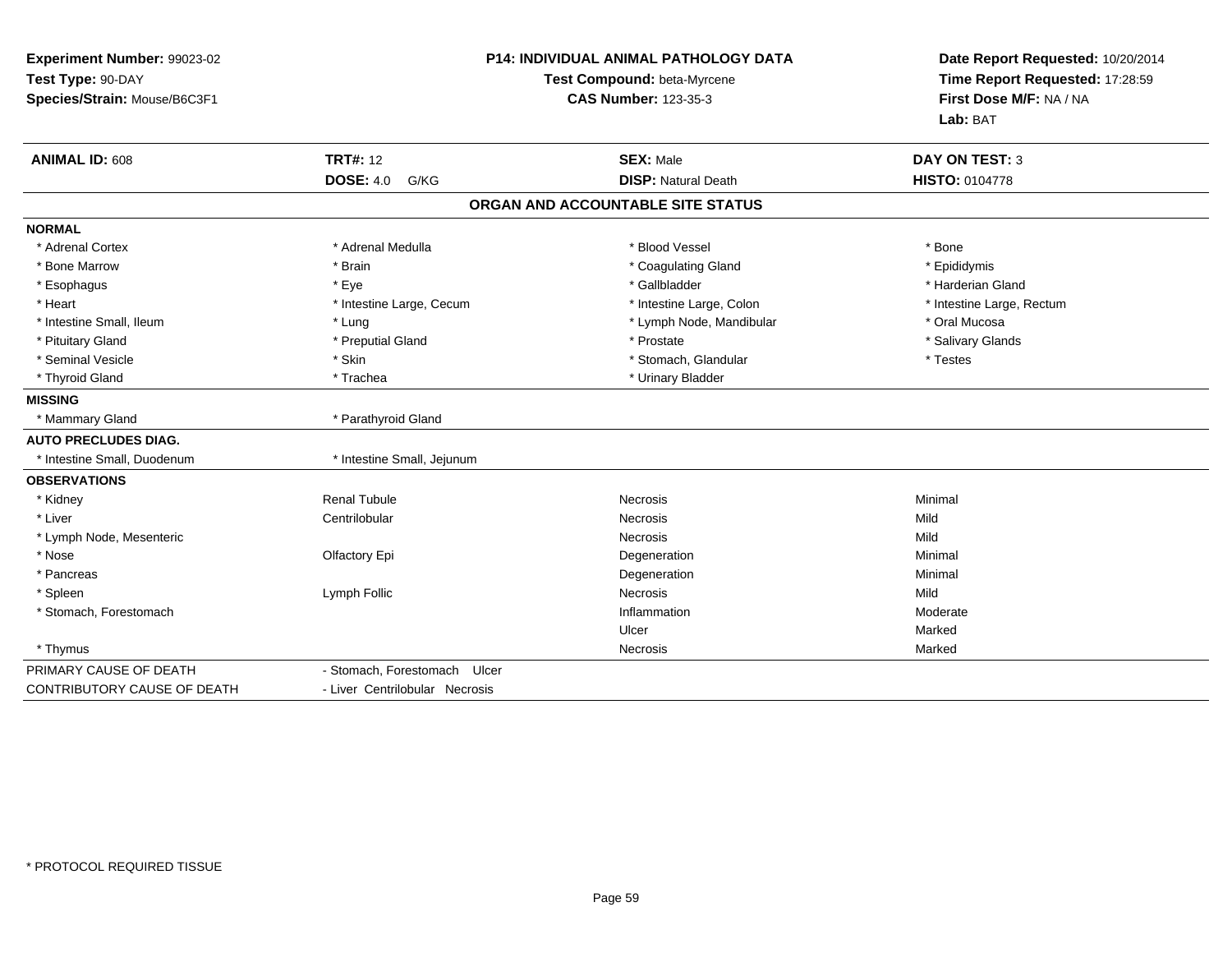| Experiment Number: 99023-02<br>Test Type: 90-DAY<br>Species/Strain: Mouse/B6C3F1 |                                | <b>P14: INDIVIDUAL ANIMAL PATHOLOGY DATA</b><br>Test Compound: beta-Myrcene<br><b>CAS Number: 123-35-3</b> | Date Report Requested: 10/20/2014<br>Time Report Requested: 17:28:59<br>First Dose M/F: NA / NA<br>Lab: BAT |
|----------------------------------------------------------------------------------|--------------------------------|------------------------------------------------------------------------------------------------------------|-------------------------------------------------------------------------------------------------------------|
| ANIMAL ID: 609                                                                   | <b>TRT#: 12</b>                | <b>SEX: Male</b>                                                                                           | <b>DAY ON TEST: 3</b>                                                                                       |
|                                                                                  | <b>DOSE: 4.0</b><br>G/KG       | <b>DISP: Natural Death</b>                                                                                 | HISTO: 0104779                                                                                              |
|                                                                                  |                                | ORGAN AND ACCOUNTABLE SITE STATUS                                                                          |                                                                                                             |
| <b>NORMAL</b>                                                                    |                                |                                                                                                            |                                                                                                             |
| * Adrenal Medulla                                                                | * Blood Vessel                 | * Bone                                                                                                     | * Bone Marrow                                                                                               |
| * Brain                                                                          | * Coagulating Gland            | * Epididymis                                                                                               | * Esophagus                                                                                                 |
| * Eye                                                                            | * Harderian Gland              | * Heart                                                                                                    | * Intestine Large, Cecum                                                                                    |
| * Intestine Large, Rectum                                                        | * Oral Mucosa                  | * Parathyroid Gland                                                                                        | * Pituitary Gland                                                                                           |
| * Preputial Gland                                                                | * Prostate                     | * Salivary Glands                                                                                          | * Seminal Vesicle                                                                                           |
| * Skin                                                                           | * Stomach, Glandular           | * Testes                                                                                                   | * Thyroid Gland                                                                                             |
| * Trachea                                                                        | * Urinary Bladder              |                                                                                                            |                                                                                                             |
| <b>MISSING</b>                                                                   |                                |                                                                                                            |                                                                                                             |
| * Mammary Gland                                                                  |                                |                                                                                                            |                                                                                                             |
| <b>AUTO PRECLUDES DIAG.</b>                                                      |                                |                                                                                                            |                                                                                                             |
| * Gallbladder                                                                    | * Intestine Large, Colon       | * Intestine Small, Duodenum                                                                                | * Intestine Small, Ileum                                                                                    |
| * Intestine Small, Jejunum                                                       |                                |                                                                                                            |                                                                                                             |
| <b>OBSERVATIONS</b>                                                              |                                |                                                                                                            |                                                                                                             |
| * Adrenal Cortex                                                                 | Capsule                        | Hyperplasia                                                                                                | Minimal                                                                                                     |
| * Kidney                                                                         | <b>Renal Tubule</b>            | <b>Necrosis</b>                                                                                            | Mild                                                                                                        |
| * Liver                                                                          | Centrilobular                  | <b>Necrosis</b>                                                                                            | Moderate                                                                                                    |
| * Lung                                                                           |                                | Inflammation                                                                                               | Suppurative, Minimal                                                                                        |
| * Lymph Node, Mandibular                                                         |                                | Necrosis                                                                                                   | Mild                                                                                                        |
| * Lymph Node, Mesenteric                                                         |                                | Necrosis                                                                                                   | Mild                                                                                                        |
| * Nose                                                                           | Olfactory Epi                  | Degeneration                                                                                               | Minimal                                                                                                     |
| * Pancreas                                                                       |                                | Degeneration                                                                                               | Mild                                                                                                        |
| * Spleen                                                                         | Lymph Follic                   | Necrosis                                                                                                   | Mild                                                                                                        |
| * Stomach, Forestomach                                                           |                                | Inflammation                                                                                               | Minimal                                                                                                     |
| * Thymus                                                                         |                                | Necrosis                                                                                                   | Marked                                                                                                      |
| PRIMARY CAUSE OF DEATH                                                           | - Liver Centrilobular Necrosis |                                                                                                            |                                                                                                             |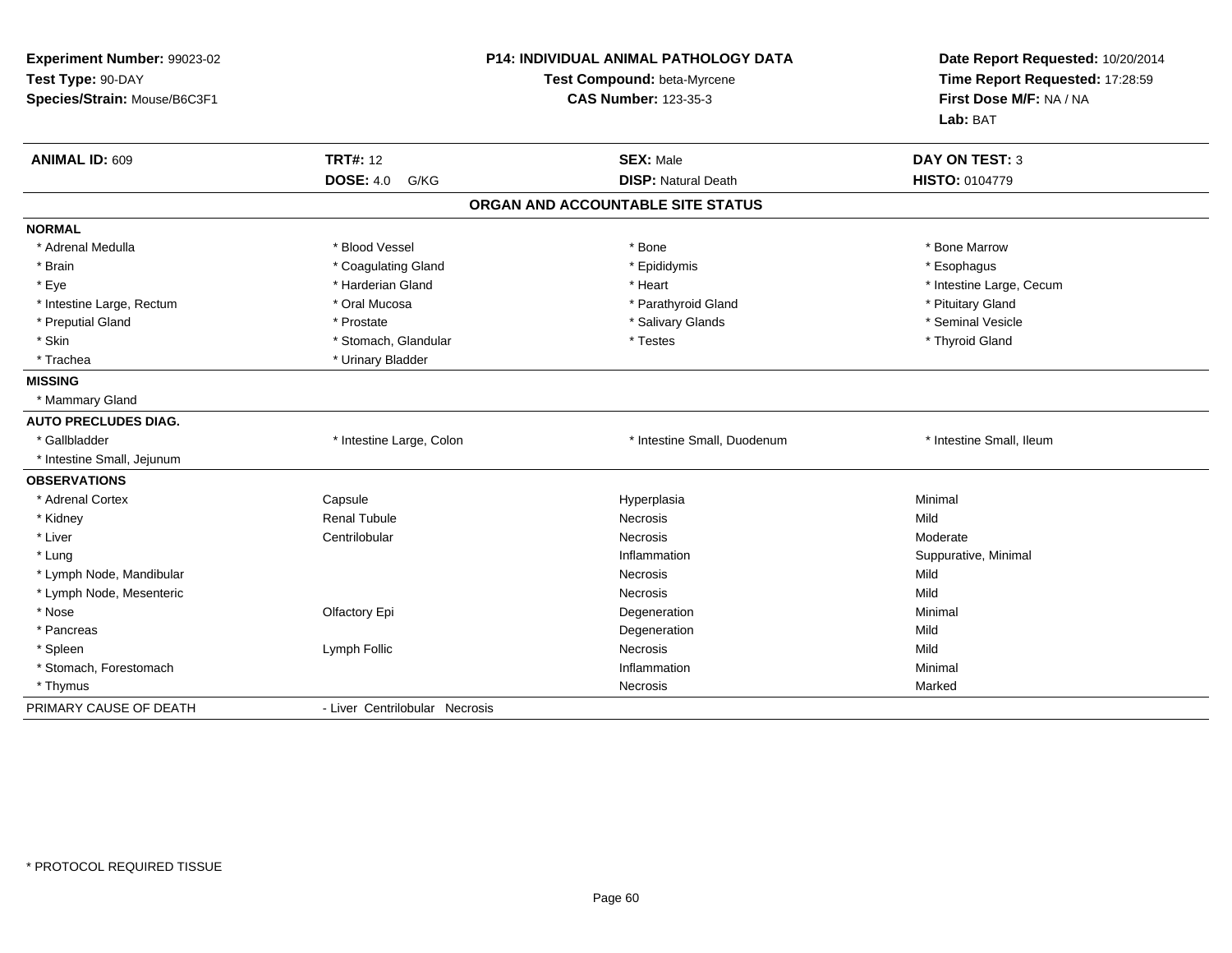| Experiment Number: 99023-02<br>Test Type: 90-DAY<br>Species/Strain: Mouse/B6C3F1 |                                | <b>P14: INDIVIDUAL ANIMAL PATHOLOGY DATA</b><br>Test Compound: beta-Myrcene<br><b>CAS Number: 123-35-3</b> | Date Report Requested: 10/20/2014<br>Time Report Requested: 17:28:59<br>First Dose M/F: NA / NA<br>Lab: BAT |
|----------------------------------------------------------------------------------|--------------------------------|------------------------------------------------------------------------------------------------------------|-------------------------------------------------------------------------------------------------------------|
| ANIMAL ID: 610                                                                   | <b>TRT#: 12</b>                | <b>SEX: Male</b>                                                                                           | <b>DAY ON TEST: 3</b>                                                                                       |
|                                                                                  | <b>DOSE: 4.0</b><br>G/KG       | <b>DISP: Natural Death</b>                                                                                 | HISTO: 0104780                                                                                              |
|                                                                                  |                                | ORGAN AND ACCOUNTABLE SITE STATUS                                                                          |                                                                                                             |
| <b>NORMAL</b>                                                                    |                                |                                                                                                            |                                                                                                             |
| * Adrenal Cortex                                                                 | * Adrenal Medulla              | * Blood Vessel                                                                                             | * Bone                                                                                                      |
| * Bone Marrow                                                                    | * Brain                        | * Coagulating Gland                                                                                        | * Epididymis                                                                                                |
| * Esophagus                                                                      | * Eye                          | * Harderian Gland                                                                                          | * Heart                                                                                                     |
| * Intestine Large, Rectum                                                        | * Lung                         | * Oral Mucosa                                                                                              | * Parathyroid Gland                                                                                         |
| * Pituitary Gland                                                                | * Preputial Gland              | * Prostate                                                                                                 | * Salivary Glands                                                                                           |
| * Seminal Vesicle                                                                | * Skin                         | * Stomach, Glandular                                                                                       | * Testes                                                                                                    |
| * Thyroid Gland                                                                  | * Trachea                      | * Urinary Bladder                                                                                          |                                                                                                             |
| <b>MISSING</b>                                                                   |                                |                                                                                                            |                                                                                                             |
| * Mammary Gland                                                                  |                                |                                                                                                            |                                                                                                             |
| <b>AUTO PRECLUDES DIAG.</b>                                                      |                                |                                                                                                            |                                                                                                             |
| * Gallbladder                                                                    | * Intestine Large, Cecum       | * Intestine Large, Colon                                                                                   | * Intestine Small, Duodenum                                                                                 |
| * Intestine Small. Ileum                                                         | * Intestine Small, Jejunum     |                                                                                                            |                                                                                                             |
| <b>OBSERVATIONS</b>                                                              |                                |                                                                                                            |                                                                                                             |
| * Kidney                                                                         | <b>Renal Tubule</b>            | Necrosis                                                                                                   | Mild                                                                                                        |
| * Liver                                                                          | Centrilobular                  | Necrosis                                                                                                   | Mild                                                                                                        |
| [ Necrosis TGLS = $1-3+4+5$ ]                                                    |                                |                                                                                                            |                                                                                                             |
| * Lymph Node, Mandibular                                                         |                                | Necrosis                                                                                                   | Mild                                                                                                        |
| * Lymph Node, Mesenteric                                                         |                                | Necrosis                                                                                                   | Mild                                                                                                        |
| * Nose                                                                           | Olfactory Epi                  | Degeneration                                                                                               | Mild                                                                                                        |
| * Pancreas                                                                       |                                | Degeneration                                                                                               | Mild                                                                                                        |
| * Spleen                                                                         | Lymph Follic                   | Necrosis                                                                                                   | Mild                                                                                                        |
| * Stomach, Forestomach                                                           |                                | Inflammation                                                                                               | Marked                                                                                                      |
|                                                                                  |                                | Ulcer                                                                                                      | Mild                                                                                                        |
| * Thymus                                                                         |                                | Necrosis                                                                                                   | Moderate                                                                                                    |
| PRIMARY CAUSE OF DEATH                                                           | - Liver Centrilobular Necrosis |                                                                                                            |                                                                                                             |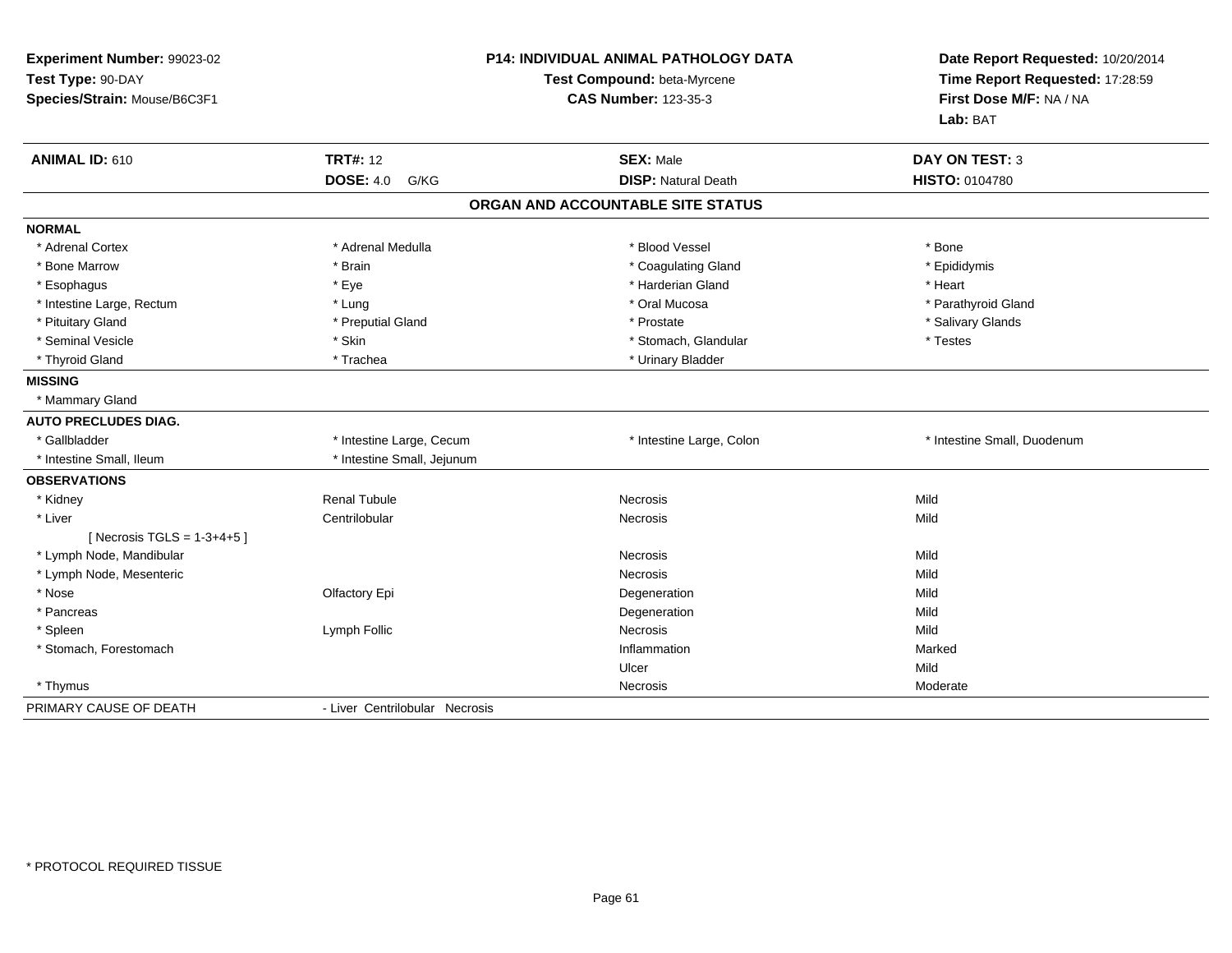| <b>Experiment Number: 99023-02</b><br>Test Type: 90-DAY<br>Species/Strain: Mouse/B6C3F1 |                           | <b>P14: INDIVIDUAL ANIMAL PATHOLOGY DATA</b><br>Test Compound: beta-Myrcene<br><b>CAS Number: 123-35-3</b> | Date Report Requested: 10/20/2014<br>Time Report Requested: 17:28:59<br>First Dose M/F: NA / NA<br>Lab: BAT |
|-----------------------------------------------------------------------------------------|---------------------------|------------------------------------------------------------------------------------------------------------|-------------------------------------------------------------------------------------------------------------|
| <b>ANIMAL ID: 151</b>                                                                   | <b>TRT#: 1</b>            | <b>SEX: Female</b>                                                                                         | DAY ON TEST: 93                                                                                             |
|                                                                                         | DOSE: 0 G/KG              | <b>DISP: Terminal Sacrifice</b>                                                                            | <b>HISTO: 0104781</b>                                                                                       |
|                                                                                         |                           | ORGAN AND ACCOUNTABLE SITE STATUS                                                                          |                                                                                                             |
| <b>NORMAL</b>                                                                           |                           |                                                                                                            |                                                                                                             |
| * Adrenal Medulla                                                                       | * Blood Vessel            | * Bone                                                                                                     | * Bone Marrow                                                                                               |
| * Brain                                                                                 | * Clitoral Gland          | * Esophagus                                                                                                | * Eye                                                                                                       |
| * Gallbladder                                                                           | * Harderian Gland         | * Heart                                                                                                    | * Intestine Large, Cecum                                                                                    |
| * Intestine Large, Colon                                                                | * Intestine Large, Rectum | * Intestine Small, Duodenum                                                                                | * Intestine Small, Ileum                                                                                    |
| * Intestine Small, Jejunum                                                              | * Lymph Node, Mandibular  | * Lymph Node, Mesenteric                                                                                   | * Mammary Gland                                                                                             |
| * Oral Mucosa                                                                           | * Ovary                   | * Pancreas                                                                                                 | * Parathyroid Gland                                                                                         |
| * Pituitary Gland                                                                       | * Salivary Glands         | * Skin                                                                                                     | * Spleen                                                                                                    |
| * Stomach, Forestomach                                                                  | * Stomach, Glandular      | * Thyroid Gland                                                                                            | * Trachea                                                                                                   |
| * Urinary Bladder                                                                       | * Uterus                  |                                                                                                            |                                                                                                             |
| <b>OBSERVATIONS</b>                                                                     |                           |                                                                                                            |                                                                                                             |
| * Adrenal Cortex                                                                        | Capsule                   | Hyperplasia                                                                                                | Minimal                                                                                                     |
| * Kidney                                                                                |                           | Inflammation                                                                                               | Chronic, Minimal                                                                                            |
| * Liver                                                                                 |                           | <b>Infiltration Cellular</b>                                                                               | Mixed Cell, Minimal                                                                                         |
| * Lung                                                                                  | Arteriole                 | Inflammation                                                                                               | Chronic, Minimal                                                                                            |
| * Nose                                                                                  | Olfactory Epi             | Degeneration                                                                                               | Minimal                                                                                                     |
| * Thymus                                                                                |                           | Cyst                                                                                                       | Minimal                                                                                                     |
| PRIMARY CAUSE OF DEATH                                                                  |                           |                                                                                                            |                                                                                                             |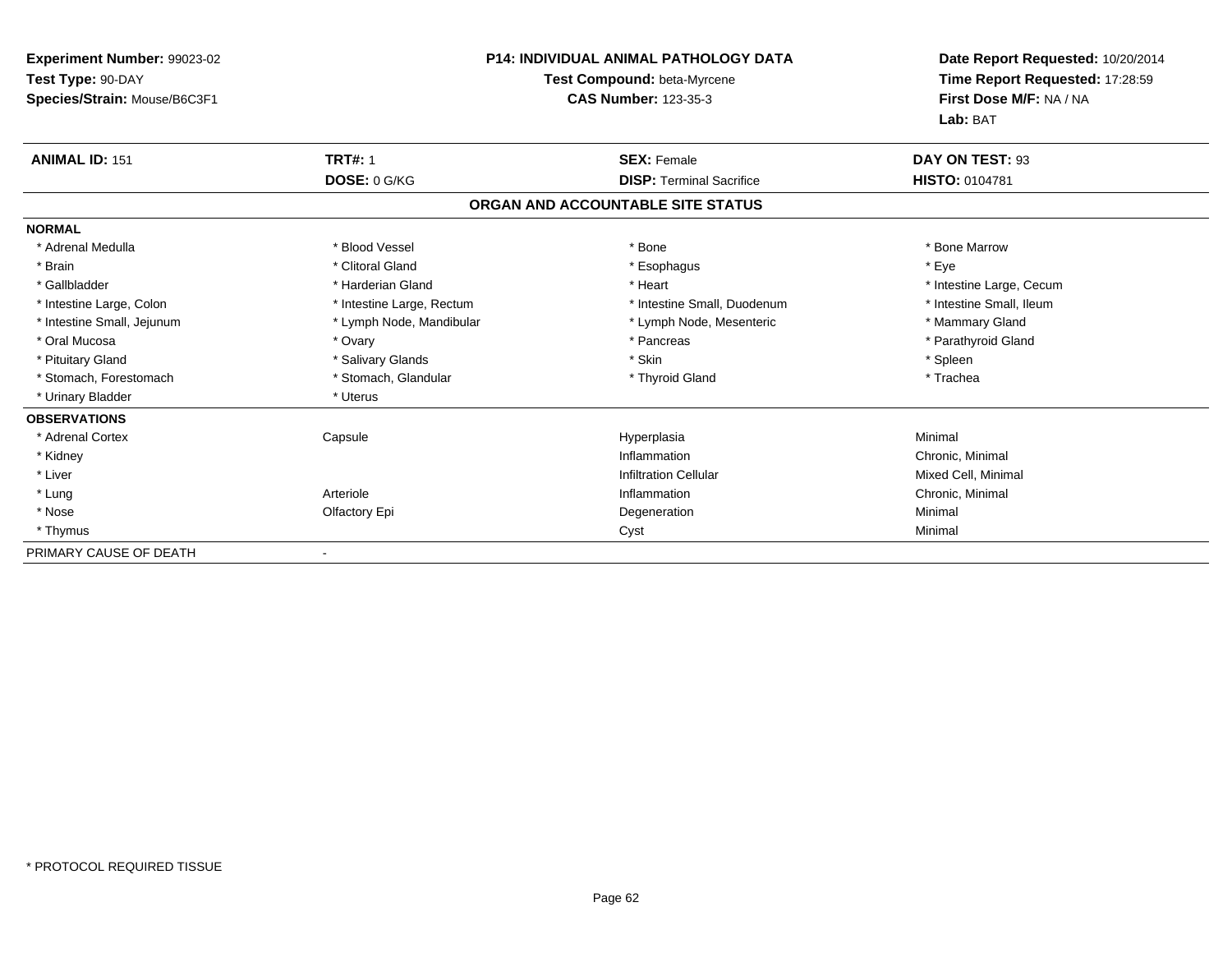| Experiment Number: 99023-02<br>Test Type: 90-DAY<br>Species/Strain: Mouse/B6C3F1 |                            | <b>P14: INDIVIDUAL ANIMAL PATHOLOGY DATA</b><br>Test Compound: beta-Myrcene<br><b>CAS Number: 123-35-3</b> | Date Report Requested: 10/20/2014<br>Time Report Requested: 17:28:59<br>First Dose M/F: NA / NA<br>Lab: BAT |
|----------------------------------------------------------------------------------|----------------------------|------------------------------------------------------------------------------------------------------------|-------------------------------------------------------------------------------------------------------------|
| <b>ANIMAL ID: 152</b>                                                            | <b>TRT#: 1</b>             | <b>SEX: Female</b>                                                                                         | DAY ON TEST: 93                                                                                             |
|                                                                                  | DOSE: 0 G/KG               | <b>DISP: Terminal Sacrifice</b>                                                                            | HISTO: 0104782                                                                                              |
|                                                                                  |                            | ORGAN AND ACCOUNTABLE SITE STATUS                                                                          |                                                                                                             |
| <b>NORMAL</b>                                                                    |                            |                                                                                                            |                                                                                                             |
| * Adrenal Medulla                                                                | * Blood Vessel             | * Bone                                                                                                     | * Bone Marrow                                                                                               |
| * Brain                                                                          | * Clitoral Gland           | Ear                                                                                                        | * Esophagus                                                                                                 |
| * Eye                                                                            | * Gallbladder              | * Harderian Gland                                                                                          | * Heart                                                                                                     |
| * Intestine Large, Cecum                                                         | * Intestine Large, Colon   | * Intestine Large, Rectum                                                                                  | * Intestine Small, Duodenum                                                                                 |
| * Intestine Small, Ileum                                                         | * Intestine Small, Jejunum | * Kidney                                                                                                   | * Lung                                                                                                      |
| * Lymph Node, Mandibular                                                         | * Lymph Node, Mesenteric   | * Mammary Gland                                                                                            | * Nose                                                                                                      |
| * Oral Mucosa                                                                    | * Ovary                    | * Pancreas                                                                                                 | * Parathyroid Gland                                                                                         |
| * Pituitary Gland                                                                | * Salivary Glands          | * Skin                                                                                                     | * Spleen                                                                                                    |
| * Stomach, Forestomach                                                           | * Stomach, Glandular       | * Thymus                                                                                                   | * Thyroid Gland                                                                                             |
| * Trachea                                                                        | * Urinary Bladder          | * Uterus                                                                                                   |                                                                                                             |
| <b>OBSERVATIONS</b>                                                              |                            |                                                                                                            |                                                                                                             |
| * Adrenal Cortex                                                                 | Capsule                    | Hyperplasia                                                                                                | Mild                                                                                                        |
| * Liver                                                                          |                            | <b>Infiltration Cellular</b>                                                                               | Mixed Cell, Minimal                                                                                         |
| PRIMARY CAUSE OF DEATH                                                           |                            |                                                                                                            |                                                                                                             |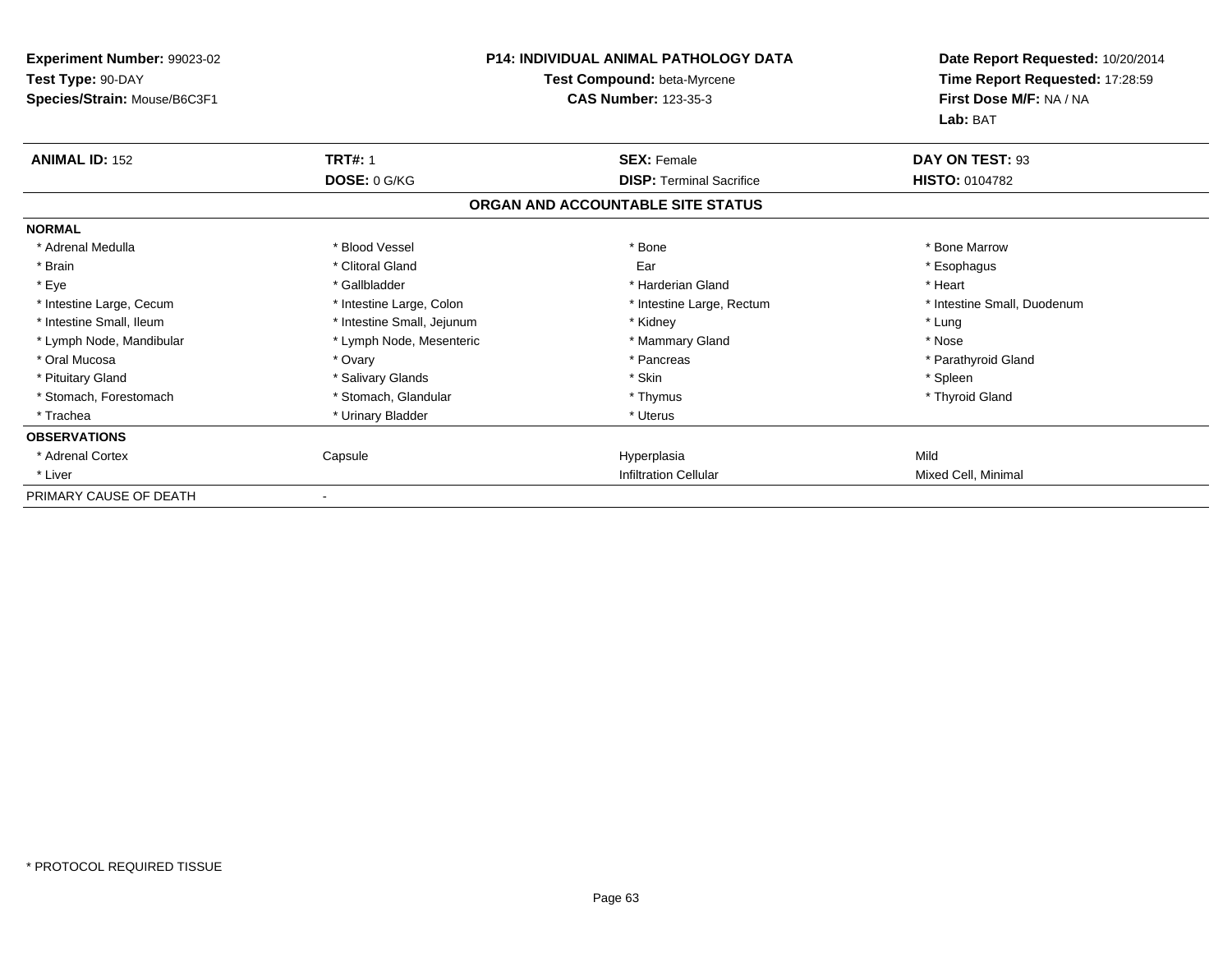| Experiment Number: 99023-02<br>Test Type: 90-DAY<br>Species/Strain: Mouse/B6C3F1 |                                | <b>P14: INDIVIDUAL ANIMAL PATHOLOGY DATA</b><br>Test Compound: beta-Myrcene<br><b>CAS Number: 123-35-3</b> | Date Report Requested: 10/20/2014<br>Time Report Requested: 17:28:59<br>First Dose M/F: NA / NA<br>Lab: BAT |
|----------------------------------------------------------------------------------|--------------------------------|------------------------------------------------------------------------------------------------------------|-------------------------------------------------------------------------------------------------------------|
| <b>ANIMAL ID: 153</b>                                                            | <b>TRT#: 1</b><br>DOSE: 0 G/KG | <b>SEX: Female</b><br><b>DISP:</b> Terminal Sacrifice                                                      | DAY ON TEST: 93<br>HISTO: 0104783                                                                           |
|                                                                                  |                                | ORGAN AND ACCOUNTABLE SITE STATUS                                                                          |                                                                                                             |
| <b>NORMAL</b>                                                                    |                                |                                                                                                            |                                                                                                             |
| * Adrenal Medulla                                                                | * Blood Vessel                 | * Bone                                                                                                     | * Bone Marrow                                                                                               |
| * Brain                                                                          | * Clitoral Gland               | * Esophagus                                                                                                | * Eye                                                                                                       |
| * Gallbladder                                                                    | * Harderian Gland              | * Heart                                                                                                    | * Intestine Large, Cecum                                                                                    |
| * Intestine Large, Colon                                                         | * Intestine Large, Rectum      | * Intestine Small, Duodenum                                                                                | * Intestine Small, Ileum                                                                                    |
| * Intestine Small, Jejunum                                                       | * Kidney                       | * Lung                                                                                                     | * Lymph Node, Mandibular                                                                                    |
| * Lymph Node, Mesenteric                                                         | * Mammary Gland                | * Nose                                                                                                     | * Oral Mucosa                                                                                               |
| * Ovary                                                                          | * Pancreas                     | * Parathyroid Gland                                                                                        | * Pituitary Gland                                                                                           |
| * Salivary Glands                                                                | * Skin                         | * Spleen                                                                                                   | * Stomach, Forestomach                                                                                      |
| * Stomach, Glandular                                                             | * Thymus                       | * Thyroid Gland                                                                                            | * Trachea                                                                                                   |
| * Urinary Bladder                                                                | * Uterus                       |                                                                                                            |                                                                                                             |
| <b>OBSERVATIONS</b>                                                              |                                |                                                                                                            |                                                                                                             |
| * Adrenal Cortex                                                                 | Capsule                        | Hyperplasia                                                                                                | Minimal                                                                                                     |
| * Liver                                                                          |                                | <b>Infiltration Cellular</b>                                                                               | Mixed Cell, Mild                                                                                            |
| PRIMARY CAUSE OF DEATH                                                           |                                |                                                                                                            |                                                                                                             |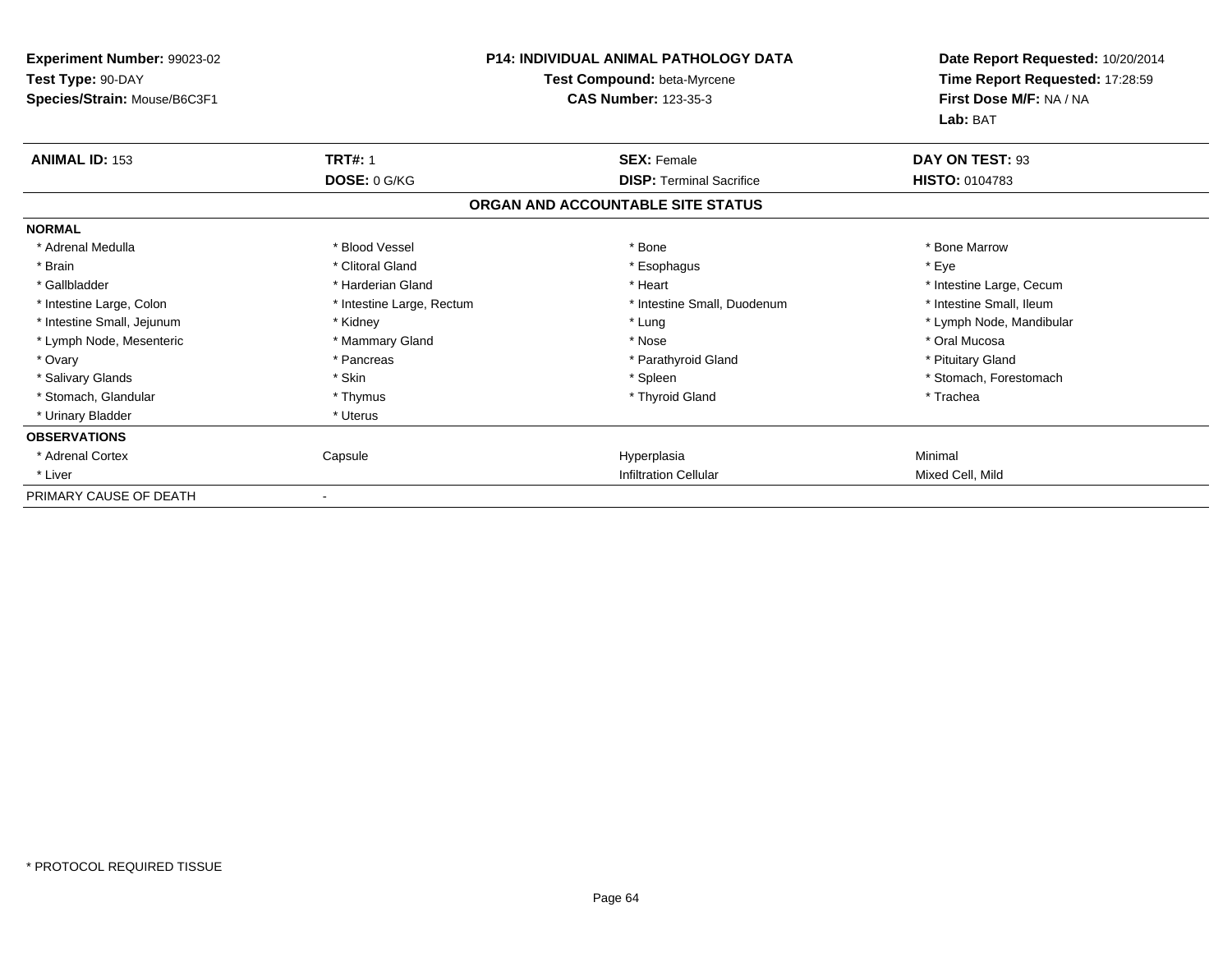| <b>Experiment Number: 99023-02</b><br>Test Type: 90-DAY<br>Species/Strain: Mouse/B6C3F1 |                            | <b>P14: INDIVIDUAL ANIMAL PATHOLOGY DATA</b><br>Test Compound: beta-Myrcene<br><b>CAS Number: 123-35-3</b> | Date Report Requested: 10/20/2014<br>Time Report Requested: 17:28:59<br>First Dose M/F: NA / NA |
|-----------------------------------------------------------------------------------------|----------------------------|------------------------------------------------------------------------------------------------------------|-------------------------------------------------------------------------------------------------|
| <b>ANIMAL ID: 154</b>                                                                   | <b>TRT#: 1</b>             | <b>SEX: Female</b>                                                                                         | Lab: BAT<br>DAY ON TEST: 93                                                                     |
|                                                                                         | DOSE: 0 G/KG               | <b>DISP:</b> Terminal Sacrifice                                                                            | <b>HISTO: 0104784</b>                                                                           |
|                                                                                         |                            | ORGAN AND ACCOUNTABLE SITE STATUS                                                                          |                                                                                                 |
| <b>NORMAL</b>                                                                           |                            |                                                                                                            |                                                                                                 |
| * Adrenal Medulla                                                                       | * Blood Vessel             | * Bone                                                                                                     | * Bone Marrow                                                                                   |
| * Brain                                                                                 | * Clitoral Gland           | Ear                                                                                                        | * Esophagus                                                                                     |
| * Eye                                                                                   | * Gallbladder              | * Harderian Gland                                                                                          | * Heart                                                                                         |
| * Intestine Large, Cecum                                                                | * Intestine Large, Colon   | * Intestine Large, Rectum                                                                                  | * Intestine Small, Duodenum                                                                     |
| * Intestine Small, Ileum                                                                | * Intestine Small, Jejunum | * Kidney                                                                                                   | * Liver                                                                                         |
| * Lung                                                                                  | * Lymph Node, Mandibular   | * Lymph Node, Mesenteric                                                                                   | * Mammary Gland                                                                                 |
| * Nose                                                                                  | * Oral Mucosa              | * Ovary                                                                                                    | * Pancreas                                                                                      |
| * Parathyroid Gland                                                                     | Peripheral Nerve           | * Pituitary Gland                                                                                          | * Salivary Glands                                                                               |
| * Skin                                                                                  | * Spleen                   | * Stomach, Forestomach                                                                                     | * Stomach, Glandular                                                                            |
| * Thymus                                                                                | * Thyroid Gland            | * Trachea                                                                                                  | * Urinary Bladder                                                                               |
| * Uterus                                                                                |                            |                                                                                                            |                                                                                                 |
| <b>OBSERVATIONS</b>                                                                     |                            |                                                                                                            |                                                                                                 |
| * Adrenal Cortex                                                                        | Capsule                    | Hyperplasia                                                                                                | Mild                                                                                            |
| PRIMARY CAUSE OF DEATH                                                                  |                            |                                                                                                            |                                                                                                 |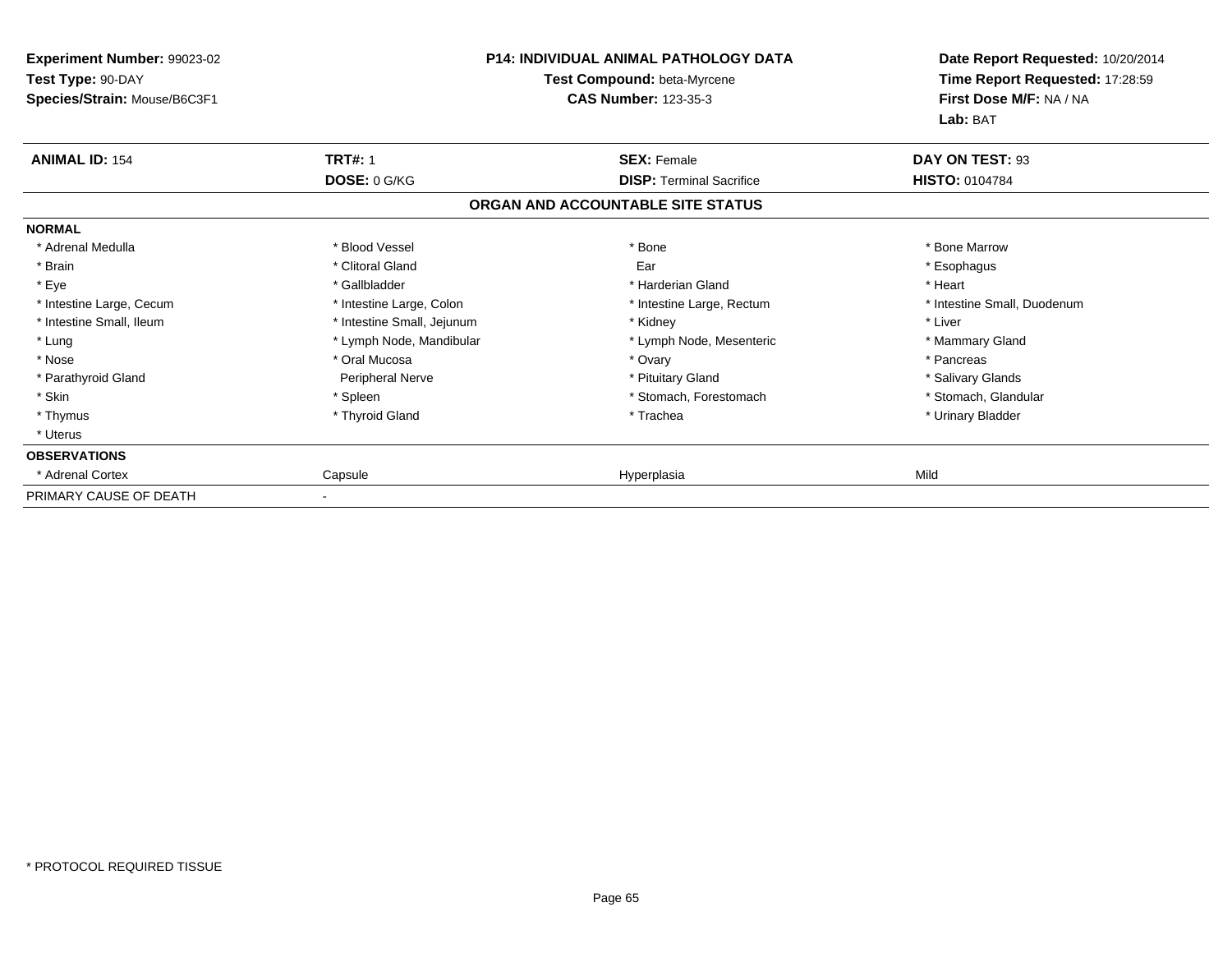| <b>Experiment Number: 99023-02</b><br>Test Type: 90-DAY<br>Species/Strain: Mouse/B6C3F1 |                           | <b>P14: INDIVIDUAL ANIMAL PATHOLOGY DATA</b><br>Test Compound: beta-Myrcene<br><b>CAS Number: 123-35-3</b> | Date Report Requested: 10/20/2014<br>Time Report Requested: 17:28:59<br>First Dose M/F: NA / NA<br>Lab: BAT |
|-----------------------------------------------------------------------------------------|---------------------------|------------------------------------------------------------------------------------------------------------|-------------------------------------------------------------------------------------------------------------|
| <b>ANIMAL ID: 155</b>                                                                   | <b>TRT#: 1</b>            | <b>SEX: Female</b>                                                                                         | DAY ON TEST: 93                                                                                             |
|                                                                                         | DOSE: 0 G/KG              | <b>DISP: Terminal Sacrifice</b>                                                                            | <b>HISTO: 0104785</b>                                                                                       |
|                                                                                         |                           | ORGAN AND ACCOUNTABLE SITE STATUS                                                                          |                                                                                                             |
| <b>NORMAL</b>                                                                           |                           |                                                                                                            |                                                                                                             |
| * Adrenal Medulla                                                                       | * Blood Vessel            | * Bone                                                                                                     | * Bone Marrow                                                                                               |
| * Brain                                                                                 | * Clitoral Gland          | * Esophagus                                                                                                | * Eve                                                                                                       |
| * Gallbladder                                                                           | * Harderian Gland         | * Heart                                                                                                    | * Intestine Large, Cecum                                                                                    |
| * Intestine Large, Colon                                                                | * Intestine Large, Rectum | * Intestine Small, Duodenum                                                                                | * Intestine Small. Ileum                                                                                    |
| * Intestine Small, Jejunum                                                              | * Kidney                  | * Lung                                                                                                     | * Lymph Node, Mandibular                                                                                    |
| * Lymph Node, Mesenteric                                                                | * Mammary Gland           | * Nose                                                                                                     | * Oral Mucosa                                                                                               |
| * Ovary                                                                                 | * Pancreas                | * Parathyroid Gland                                                                                        | * Pituitary Gland                                                                                           |
| * Salivary Glands                                                                       | * Skin                    | * Spleen                                                                                                   | * Stomach, Forestomach                                                                                      |
| * Stomach, Glandular                                                                    | * Thymus                  | * Thyroid Gland                                                                                            | * Trachea                                                                                                   |
| * Urinary Bladder                                                                       | * Uterus                  |                                                                                                            |                                                                                                             |
| <b>OBSERVATIONS</b>                                                                     |                           |                                                                                                            |                                                                                                             |
| * Adrenal Cortex                                                                        | Capsule                   | Hyperplasia                                                                                                | Mild                                                                                                        |
| * Liver                                                                                 |                           | <b>Infiltration Cellular</b>                                                                               | Mixed Cell, Minimal                                                                                         |
| <b>Tissue NOS</b>                                                                       |                           |                                                                                                            |                                                                                                             |
| Note: One thyroid gland is missing.                                                     |                           |                                                                                                            |                                                                                                             |
| PRIMARY CAUSE OF DEATH                                                                  | $\blacksquare$            |                                                                                                            |                                                                                                             |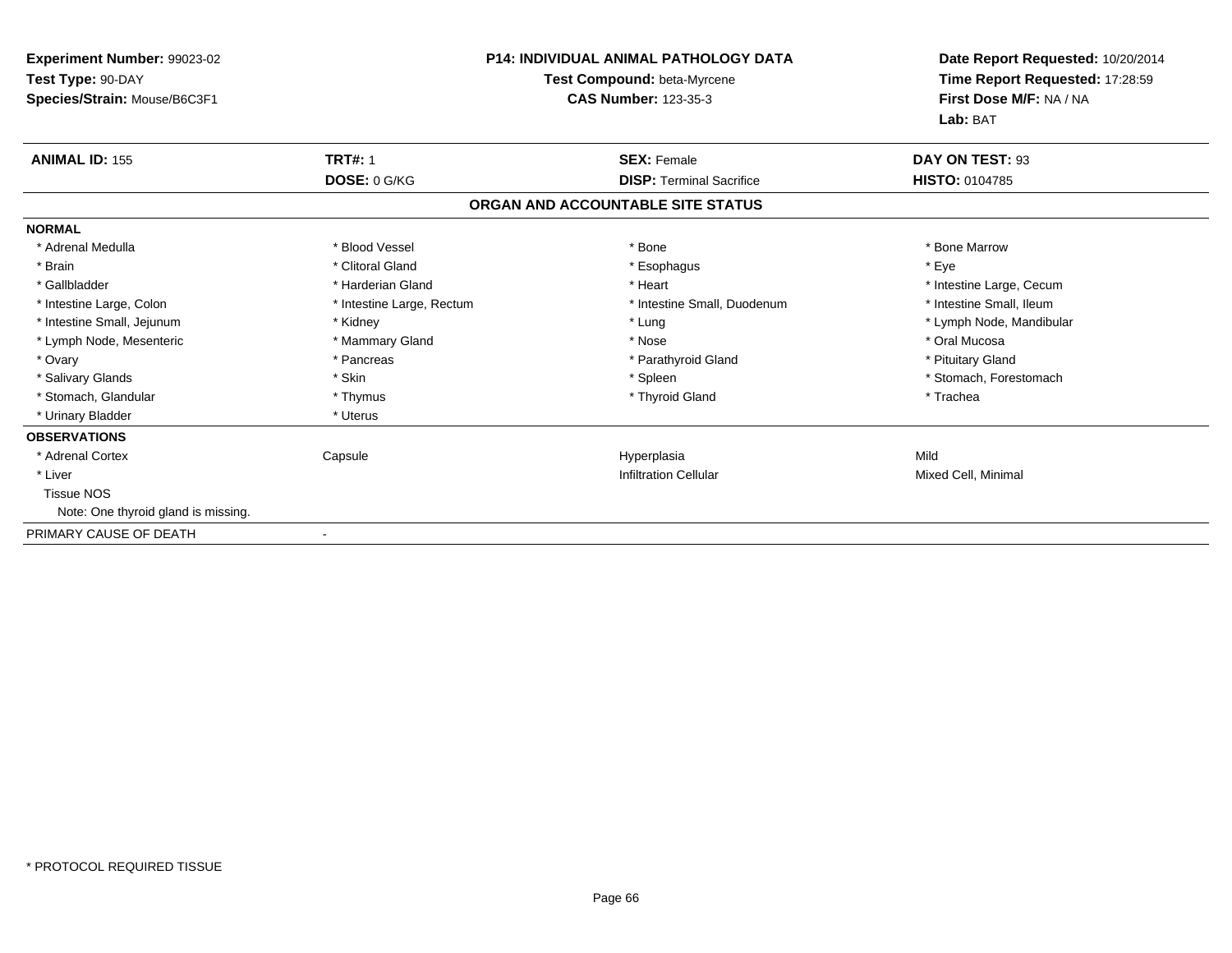| Experiment Number: 99023-02<br>Test Type: 90-DAY<br>Species/Strain: Mouse/B6C3F1 |                           | <b>P14: INDIVIDUAL ANIMAL PATHOLOGY DATA</b><br>Test Compound: beta-Myrcene<br><b>CAS Number: 123-35-3</b> | Date Report Requested: 10/20/2014<br>Time Report Requested: 17:28:59<br>First Dose M/F: NA / NA<br>Lab: BAT |
|----------------------------------------------------------------------------------|---------------------------|------------------------------------------------------------------------------------------------------------|-------------------------------------------------------------------------------------------------------------|
| <b>ANIMAL ID: 156</b>                                                            | <b>TRT#: 1</b>            | <b>SEX: Female</b>                                                                                         | DAY ON TEST: 93                                                                                             |
|                                                                                  | DOSE: 0 G/KG              | <b>DISP: Terminal Sacrifice</b>                                                                            | HISTO: 0104786                                                                                              |
|                                                                                  |                           | ORGAN AND ACCOUNTABLE SITE STATUS                                                                          |                                                                                                             |
| <b>NORMAL</b>                                                                    |                           |                                                                                                            |                                                                                                             |
| * Adrenal Medulla                                                                | * Blood Vessel            | * Bone                                                                                                     | * Bone Marrow                                                                                               |
| * Brain                                                                          | * Clitoral Gland          | * Esophagus                                                                                                | * Eye                                                                                                       |
| * Gallbladder                                                                    | * Harderian Gland         | * Heart                                                                                                    | * Intestine Large, Cecum                                                                                    |
| * Intestine Large, Colon                                                         | * Intestine Large, Rectum | * Intestine Small, Duodenum                                                                                | * Intestine Small, Ileum                                                                                    |
| * Intestine Small, Jejunum                                                       | * Kidney                  | * Lung                                                                                                     | * Lymph Node, Mandibular                                                                                    |
| * Lymph Node, Mesenteric                                                         | * Mammary Gland           | * Nose                                                                                                     | * Oral Mucosa                                                                                               |
| * Ovary                                                                          | * Pancreas                | * Parathyroid Gland                                                                                        | * Pituitary Gland                                                                                           |
| * Salivary Glands                                                                | * Skin                    | * Spleen                                                                                                   | * Stomach, Forestomach                                                                                      |
| * Stomach, Glandular                                                             | * Thymus                  | * Thyroid Gland                                                                                            | * Trachea                                                                                                   |
| * Urinary Bladder                                                                | * Uterus                  |                                                                                                            |                                                                                                             |
| <b>OBSERVATIONS</b>                                                              |                           |                                                                                                            |                                                                                                             |
| * Adrenal Cortex                                                                 | Capsule                   | Hyperplasia                                                                                                | Mild                                                                                                        |
| * Liver                                                                          |                           | <b>Infiltration Cellular</b>                                                                               | Mixed Cell, Minimal                                                                                         |
| PRIMARY CAUSE OF DEATH                                                           |                           |                                                                                                            |                                                                                                             |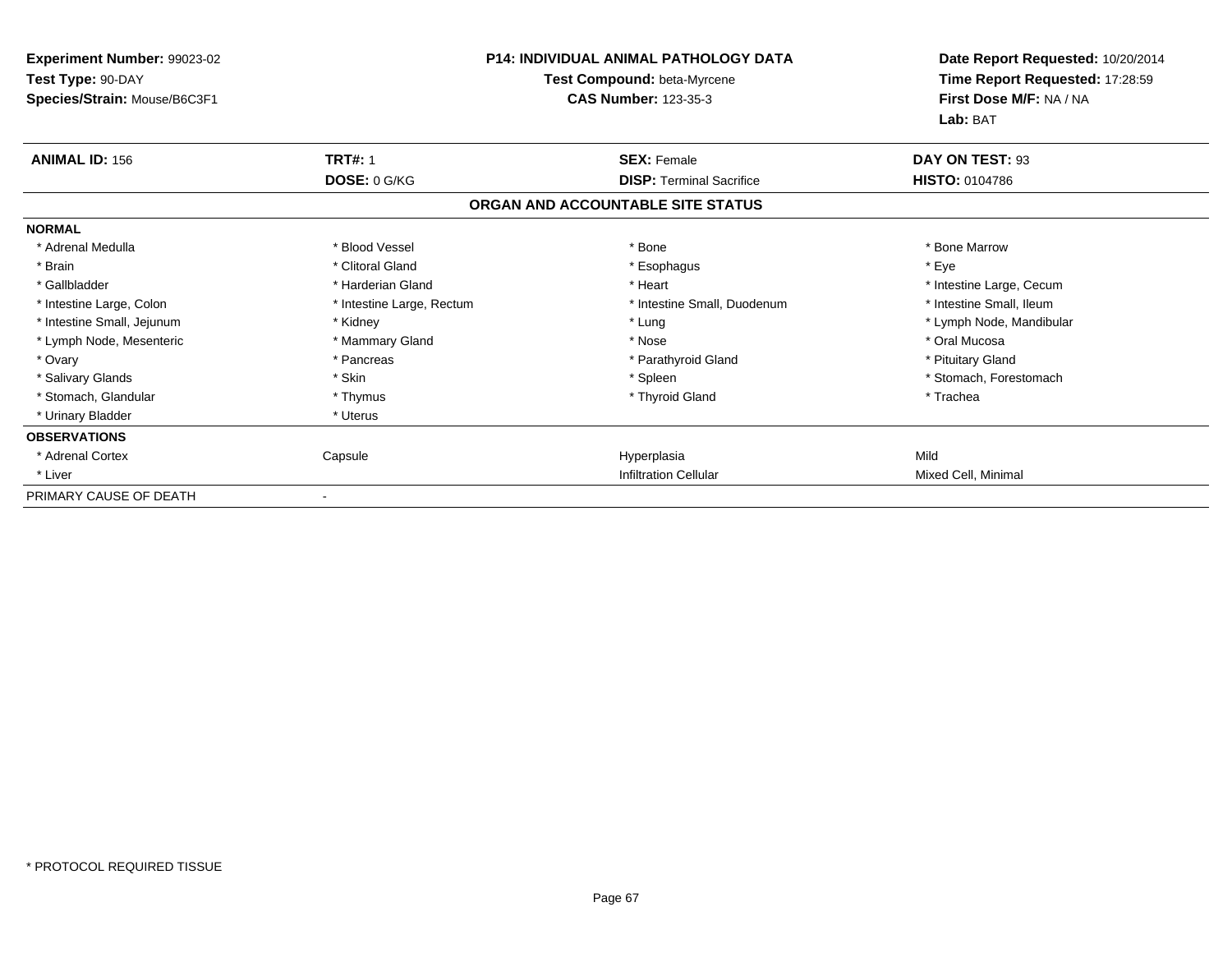| Experiment Number: 99023-02<br>Test Type: 90-DAY<br>Species/Strain: Mouse/B6C3F1 |                           | P14: INDIVIDUAL ANIMAL PATHOLOGY DATA<br>Test Compound: beta-Myrcene<br><b>CAS Number: 123-35-3</b> | Date Report Requested: 10/20/2014<br>Time Report Requested: 17:28:59<br>First Dose M/F: NA / NA<br>Lab: BAT |
|----------------------------------------------------------------------------------|---------------------------|-----------------------------------------------------------------------------------------------------|-------------------------------------------------------------------------------------------------------------|
| <b>ANIMAL ID: 157</b>                                                            | <b>TRT#: 1</b>            | <b>SEX: Female</b>                                                                                  | DAY ON TEST: 93                                                                                             |
|                                                                                  | DOSE: 0 G/KG              | <b>DISP: Terminal Sacrifice</b>                                                                     | HISTO: 0104787                                                                                              |
|                                                                                  |                           | ORGAN AND ACCOUNTABLE SITE STATUS                                                                   |                                                                                                             |
| <b>NORMAL</b>                                                                    |                           |                                                                                                     |                                                                                                             |
| * Adrenal Medulla                                                                | * Blood Vessel            | * Bone                                                                                              | * Bone Marrow                                                                                               |
| * Brain                                                                          | * Clitoral Gland          | * Esophagus                                                                                         | * Eye                                                                                                       |
| * Gallbladder                                                                    | * Harderian Gland         | * Heart                                                                                             | * Intestine Large, Cecum                                                                                    |
| * Intestine Large, Colon                                                         | * Intestine Large, Rectum | * Intestine Small, Duodenum                                                                         | * Intestine Small, Ileum                                                                                    |
| * Intestine Small, Jejunum                                                       | * Kidney                  | * Lung                                                                                              | * Lymph Node, Mandibular                                                                                    |
| * Lymph Node, Mesenteric                                                         | * Mammary Gland           | * Nose                                                                                              | * Oral Mucosa                                                                                               |
| * Ovary                                                                          | * Pancreas                | * Parathyroid Gland                                                                                 | * Pituitary Gland                                                                                           |
| * Salivary Glands                                                                | * Skin                    | * Spleen                                                                                            | * Stomach, Forestomach                                                                                      |
| * Stomach, Glandular                                                             | * Thymus                  | * Thyroid Gland                                                                                     | * Trachea                                                                                                   |
| * Urinary Bladder                                                                | * Uterus                  |                                                                                                     |                                                                                                             |
| <b>OBSERVATIONS</b>                                                              |                           |                                                                                                     |                                                                                                             |
| * Adrenal Cortex                                                                 | Capsule                   | Hyperplasia                                                                                         | Minimal                                                                                                     |
| * Liver                                                                          |                           | <b>Infiltration Cellular</b>                                                                        | Mixed Cell, Mild                                                                                            |
| PRIMARY CAUSE OF DEATH                                                           |                           |                                                                                                     |                                                                                                             |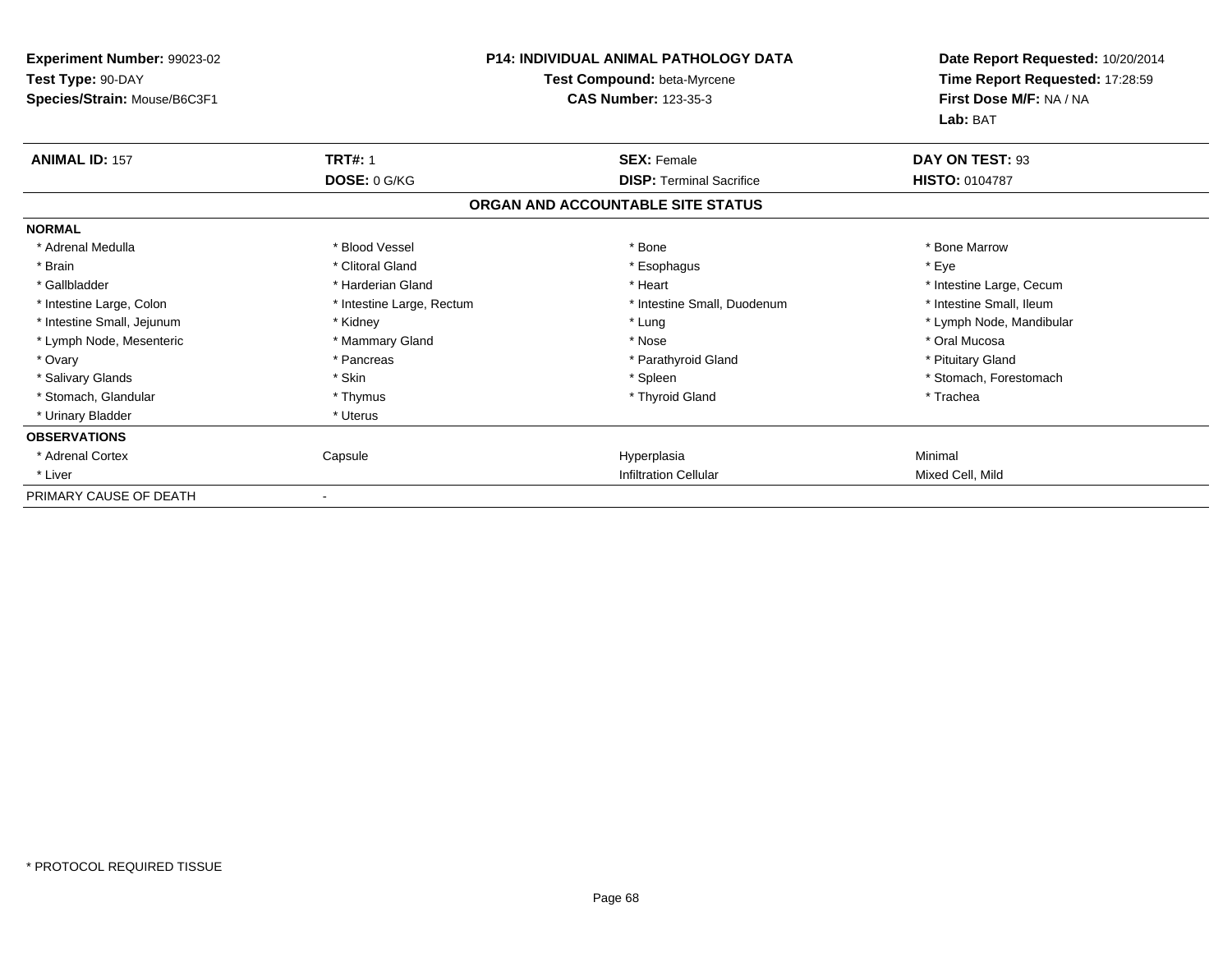| <b>Experiment Number: 99023-02</b><br>Test Type: 90-DAY<br>Species/Strain: Mouse/B6C3F1 |                           | <b>P14: INDIVIDUAL ANIMAL PATHOLOGY DATA</b><br>Test Compound: beta-Myrcene<br><b>CAS Number: 123-35-3</b> | Date Report Requested: 10/20/2014<br>Time Report Requested: 17:29:00<br>First Dose M/F: NA / NA<br>Lab: BAT |
|-----------------------------------------------------------------------------------------|---------------------------|------------------------------------------------------------------------------------------------------------|-------------------------------------------------------------------------------------------------------------|
| <b>ANIMAL ID: 158</b>                                                                   | <b>TRT#: 1</b>            | <b>SEX: Female</b>                                                                                         | DAY ON TEST: 93                                                                                             |
|                                                                                         | DOSE: 0 G/KG              | <b>DISP:</b> Terminal Sacrifice                                                                            | HISTO: 0104788                                                                                              |
|                                                                                         |                           | ORGAN AND ACCOUNTABLE SITE STATUS                                                                          |                                                                                                             |
| <b>NORMAL</b>                                                                           |                           |                                                                                                            |                                                                                                             |
| * Adrenal Medulla                                                                       | * Blood Vessel            | * Bone                                                                                                     | * Bone Marrow                                                                                               |
| * Brain                                                                                 | * Clitoral Gland          | * Esophagus                                                                                                | * Eye                                                                                                       |
| * Gallbladder                                                                           | * Harderian Gland         | * Heart                                                                                                    | * Intestine Large, Cecum                                                                                    |
| * Intestine Large, Colon                                                                | * Intestine Large, Rectum | * Intestine Small, Duodenum                                                                                | * Intestine Small, Ileum                                                                                    |
| * Intestine Small, Jejunum                                                              | * Kidney                  | * Lung                                                                                                     | * Lymph Node, Mandibular                                                                                    |
| * Lymph Node, Mesenteric                                                                | * Mammary Gland           | * Nose                                                                                                     | * Oral Mucosa                                                                                               |
| * Ovary                                                                                 | * Pancreas                | * Parathyroid Gland                                                                                        | * Pituitary Gland                                                                                           |
| * Salivary Glands                                                                       | * Skin                    | * Spleen                                                                                                   | * Stomach, Forestomach                                                                                      |
| * Stomach, Glandular                                                                    | * Thymus                  | * Thyroid Gland                                                                                            | * Trachea                                                                                                   |
| * Urinary Bladder                                                                       | * Uterus                  |                                                                                                            |                                                                                                             |
| <b>OBSERVATIONS</b>                                                                     |                           |                                                                                                            |                                                                                                             |
| * Adrenal Cortex                                                                        | Capsule                   | Hyperplasia                                                                                                | Mild                                                                                                        |
| * Liver                                                                                 |                           | <b>Infiltration Cellular</b>                                                                               | Mixed Cell, Mild                                                                                            |
| PRIMARY CAUSE OF DEATH                                                                  |                           |                                                                                                            |                                                                                                             |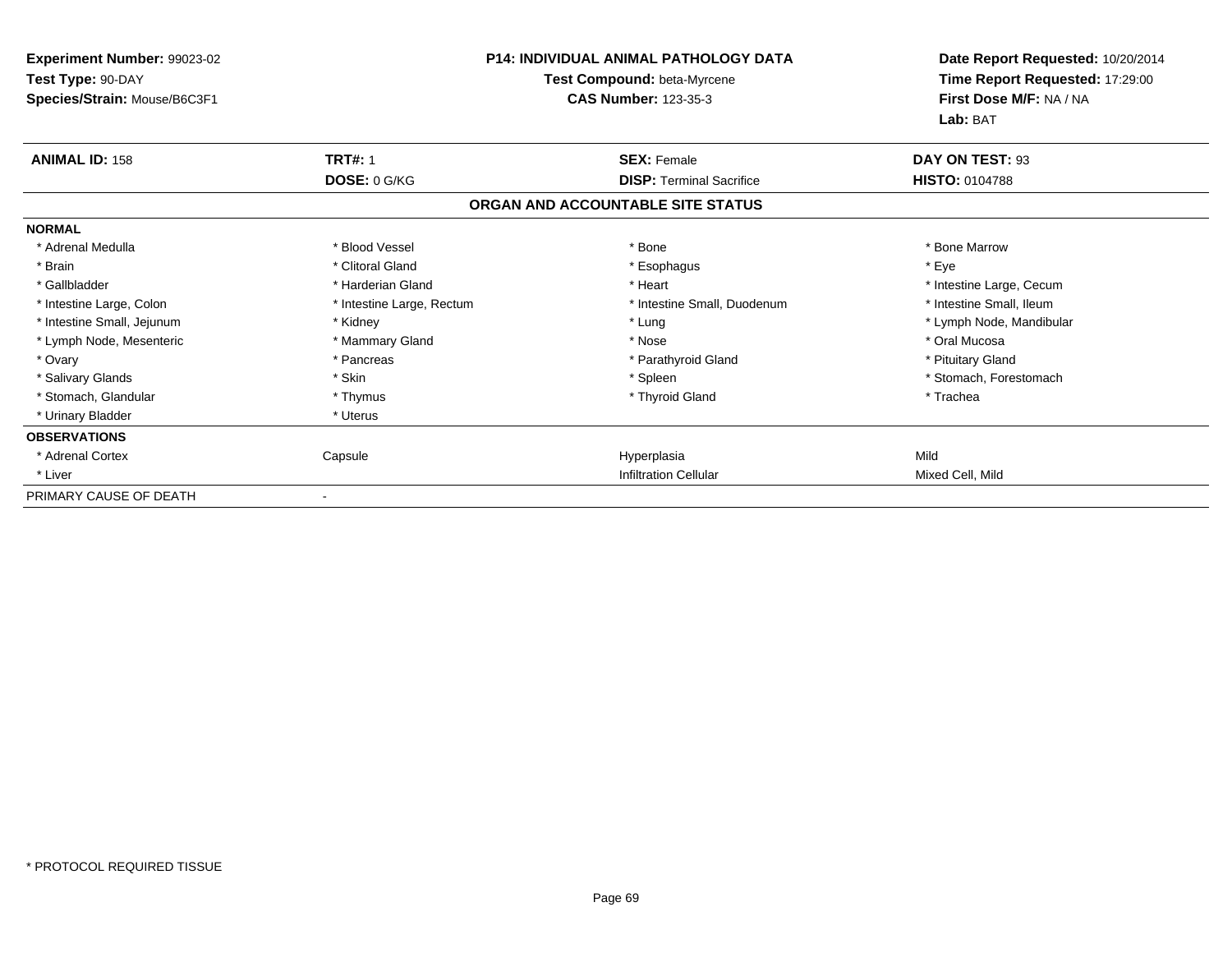| <b>Experiment Number: 99023-02</b>                |                           | <b>P14: INDIVIDUAL ANIMAL PATHOLOGY DATA</b>               | Date Report Requested: 10/20/2014<br>Time Report Requested: 17:29:00 |
|---------------------------------------------------|---------------------------|------------------------------------------------------------|----------------------------------------------------------------------|
| Test Type: 90-DAY<br>Species/Strain: Mouse/B6C3F1 |                           | Test Compound: beta-Myrcene<br><b>CAS Number: 123-35-3</b> | First Dose M/F: NA / NA<br>Lab: BAT                                  |
| <b>ANIMAL ID: 159</b>                             | <b>TRT#: 1</b>            | <b>SEX: Female</b>                                         | DAY ON TEST: 93                                                      |
|                                                   | DOSE: 0 G/KG              | <b>DISP: Terminal Sacrifice</b>                            | <b>HISTO: 0104789</b>                                                |
|                                                   |                           | ORGAN AND ACCOUNTABLE SITE STATUS                          |                                                                      |
| <b>NORMAL</b>                                     |                           |                                                            |                                                                      |
| * Adrenal Medulla                                 | * Blood Vessel            | * Bone                                                     | * Bone Marrow                                                        |
| * Brain                                           | * Clitoral Gland          | * Esophagus                                                | * Eye                                                                |
| * Gallbladder                                     | * Harderian Gland         | * Heart                                                    | * Intestine Large, Cecum                                             |
| * Intestine Large, Colon                          | * Intestine Large, Rectum | * Intestine Small, Duodenum                                | * Intestine Small, Ileum                                             |
| * Intestine Small, Jejunum                        | * Kidney                  | * Lung                                                     | * Lymph Node, Mandibular                                             |
| * Lymph Node, Mesenteric                          | * Mammary Gland           | * Nose                                                     | * Oral Mucosa                                                        |
| * Ovary                                           | * Pancreas                | * Parathyroid Gland                                        | * Pituitary Gland                                                    |
| * Skin                                            | * Spleen                  | * Stomach, Forestomach                                     | * Stomach, Glandular                                                 |
| * Thymus                                          | * Thyroid Gland           | * Trachea                                                  | * Urinary Bladder                                                    |
| * Uterus                                          |                           |                                                            |                                                                      |
| <b>OBSERVATIONS</b>                               |                           |                                                            |                                                                      |
| * Adrenal Cortex                                  | Capsule                   | Hyperplasia                                                | Minimal                                                              |
| * Liver                                           |                           | <b>Infiltration Cellular</b>                               | Mixed Cell, Minimal                                                  |
| * Salivary Glands                                 |                           | <b>Infiltration Cellular</b>                               | Mononuclear CI, Minimal                                              |
| PRIMARY CAUSE OF DEATH                            | $\overline{\phantom{a}}$  |                                                            |                                                                      |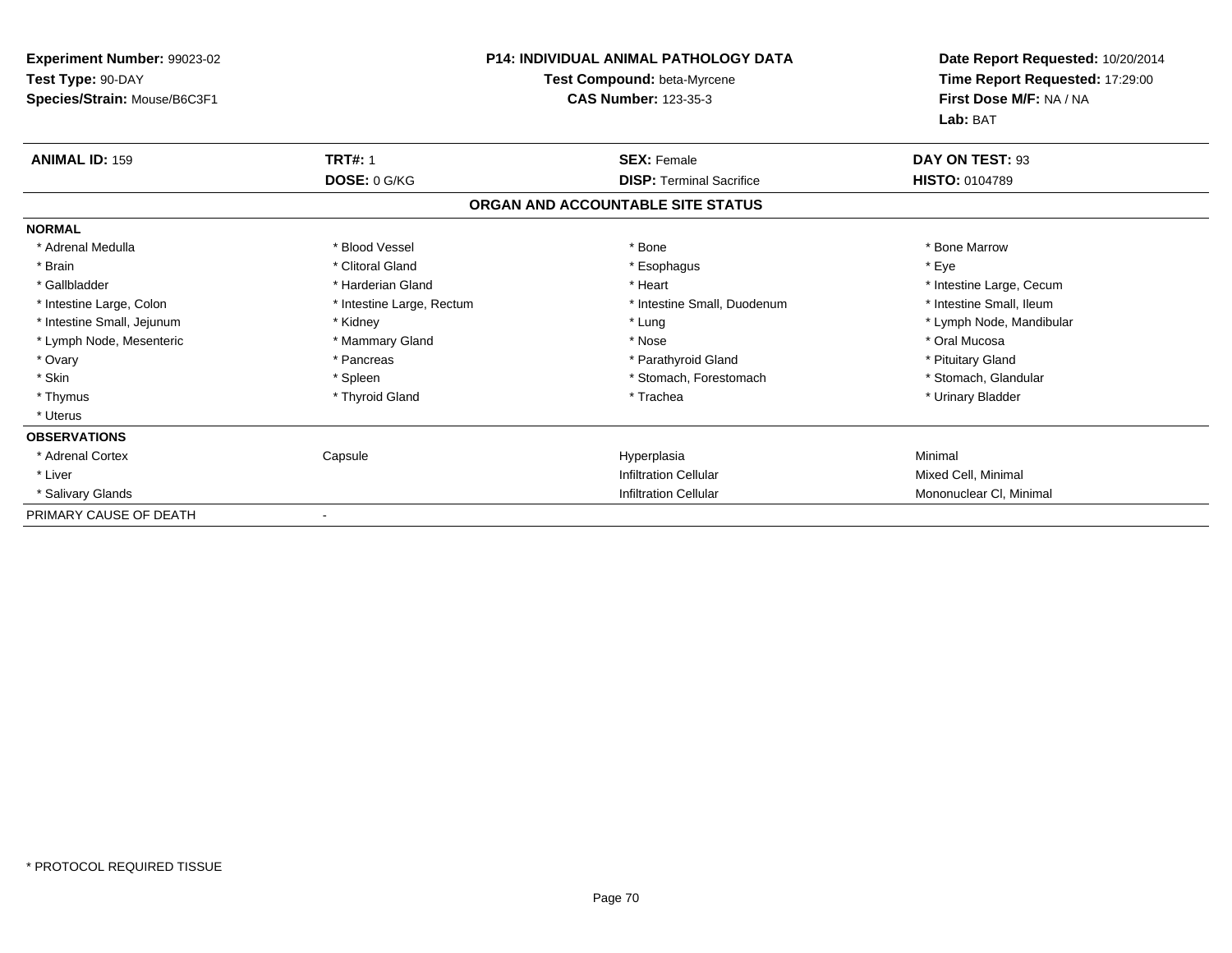| Experiment Number: 99023-02<br>Test Type: 90-DAY<br>Species/Strain: Mouse/B6C3F1 |                                | <b>P14: INDIVIDUAL ANIMAL PATHOLOGY DATA</b><br>Test Compound: beta-Myrcene<br><b>CAS Number: 123-35-3</b> | Date Report Requested: 10/20/2014<br>Time Report Requested: 17:29:00<br>First Dose M/F: NA / NA<br>Lab: BAT |
|----------------------------------------------------------------------------------|--------------------------------|------------------------------------------------------------------------------------------------------------|-------------------------------------------------------------------------------------------------------------|
| <b>ANIMAL ID: 160</b>                                                            | <b>TRT#: 1</b><br>DOSE: 0 G/KG | <b>SEX: Female</b><br><b>DISP:</b> Terminal Sacrifice                                                      | DAY ON TEST: 93<br><b>HISTO: 0104790</b>                                                                    |
|                                                                                  |                                | ORGAN AND ACCOUNTABLE SITE STATUS                                                                          |                                                                                                             |
| <b>NORMAL</b>                                                                    |                                |                                                                                                            |                                                                                                             |
| * Adrenal Medulla                                                                | * Blood Vessel                 | * Bone                                                                                                     | * Bone Marrow                                                                                               |
| * Brain                                                                          | * Clitoral Gland               | * Esophagus                                                                                                | * Eye                                                                                                       |
| * Gallbladder                                                                    | * Harderian Gland              | * Heart                                                                                                    | * Intestine Large, Cecum                                                                                    |
| * Intestine Large, Colon                                                         | * Intestine Large, Rectum      | * Intestine Small, Duodenum                                                                                | * Intestine Small, Ileum                                                                                    |
| * Intestine Small, Jejunum                                                       | * Kidney                       | * Lung                                                                                                     | * Lymph Node, Mandibular                                                                                    |
| * Lymph Node, Mesenteric                                                         | * Mammary Gland                | * Nose                                                                                                     | * Oral Mucosa                                                                                               |
| * Ovary                                                                          | * Pancreas                     | * Parathyroid Gland                                                                                        | * Pituitary Gland                                                                                           |
| * Salivary Glands                                                                | * Skin                         | * Spleen                                                                                                   | * Stomach, Forestomach                                                                                      |
| * Stomach, Glandular                                                             | * Thymus                       | * Thyroid Gland                                                                                            | * Trachea                                                                                                   |
| * Urinary Bladder                                                                | * Uterus                       |                                                                                                            |                                                                                                             |
| <b>OBSERVATIONS</b>                                                              |                                |                                                                                                            |                                                                                                             |
| * Adrenal Cortex                                                                 | Capsule                        | Hyperplasia                                                                                                | Minimal                                                                                                     |
| * Liver                                                                          |                                | <b>Infiltration Cellular</b>                                                                               | Mixed Cell, Minimal                                                                                         |
| PRIMARY CAUSE OF DEATH                                                           |                                |                                                                                                            |                                                                                                             |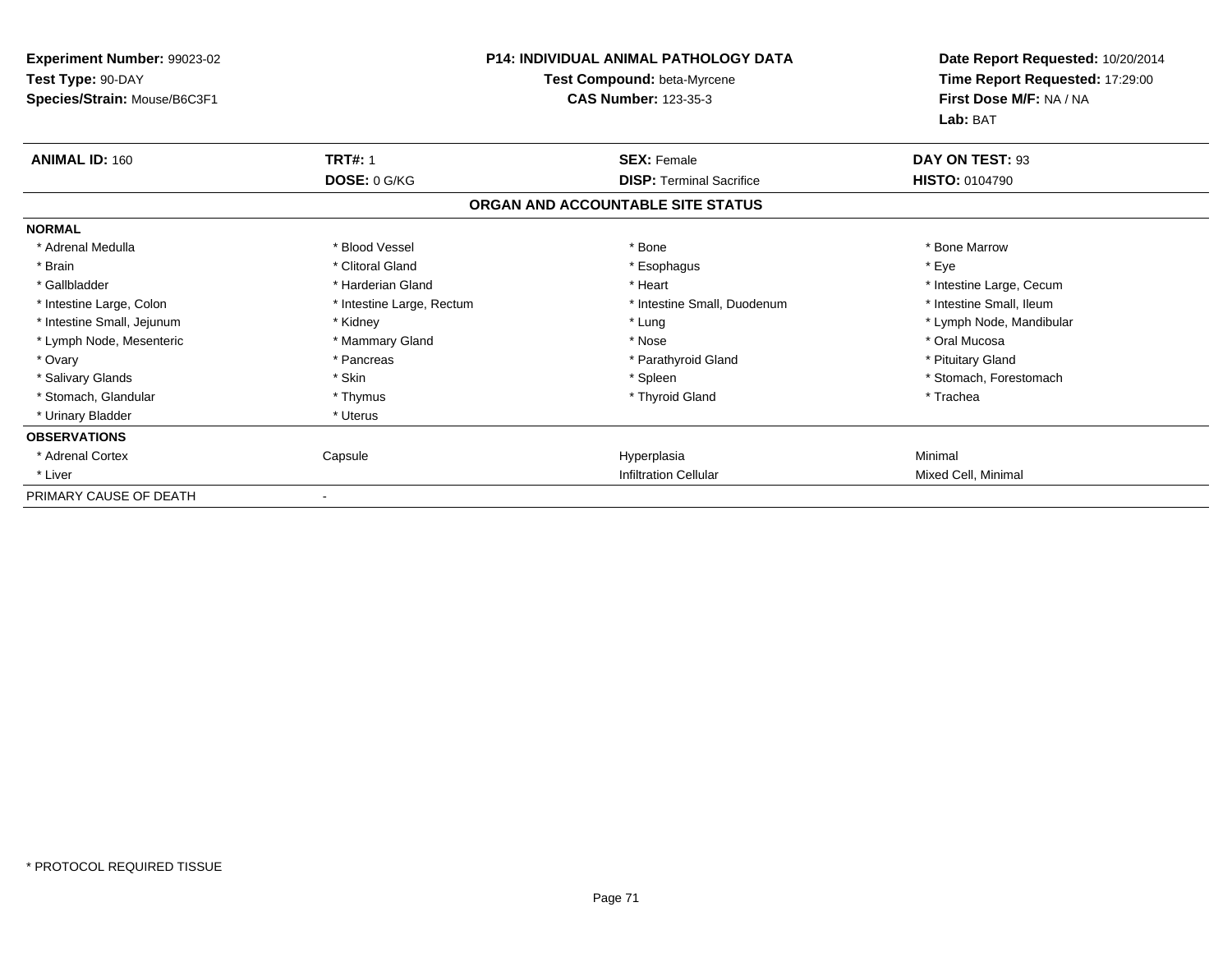| Experiment Number: 99023-02<br>Test Type: 90-DAY<br>Species/Strain: Mouse/B6C3F1 | <b>P14: INDIVIDUAL ANIMAL PATHOLOGY DATA</b><br>Test Compound: beta-Myrcene<br><b>CAS Number: 123-35-3</b> |                                   | Date Report Requested: 10/20/2014<br>Time Report Requested: 17:29:00<br>First Dose M/F: NA / NA<br>Lab: BAT |
|----------------------------------------------------------------------------------|------------------------------------------------------------------------------------------------------------|-----------------------------------|-------------------------------------------------------------------------------------------------------------|
| <b>ANIMAL ID: 251</b>                                                            | TRT#: 2                                                                                                    | <b>SEX: Female</b>                | DAY ON TEST: 93                                                                                             |
|                                                                                  | <b>DOSE: 0.25 G/KG</b>                                                                                     | <b>DISP:</b> Terminal Sacrifice   | <b>HISTO: 0104791</b>                                                                                       |
|                                                                                  |                                                                                                            | ORGAN AND ACCOUNTABLE SITE STATUS |                                                                                                             |
| <b>NORMAL</b>                                                                    |                                                                                                            |                                   |                                                                                                             |
| <b>Bone Marrow</b>                                                               | Kidney                                                                                                     | Liver                             | Lymph Node, Mandibular                                                                                      |
| Lymph Node, Mesenteric                                                           | Nose                                                                                                       | Pancreas                          | Spleen                                                                                                      |
| * Stomach. Forestomach                                                           | Thymus                                                                                                     |                                   |                                                                                                             |
| PRIMARY CAUSE OF DEATH                                                           |                                                                                                            |                                   |                                                                                                             |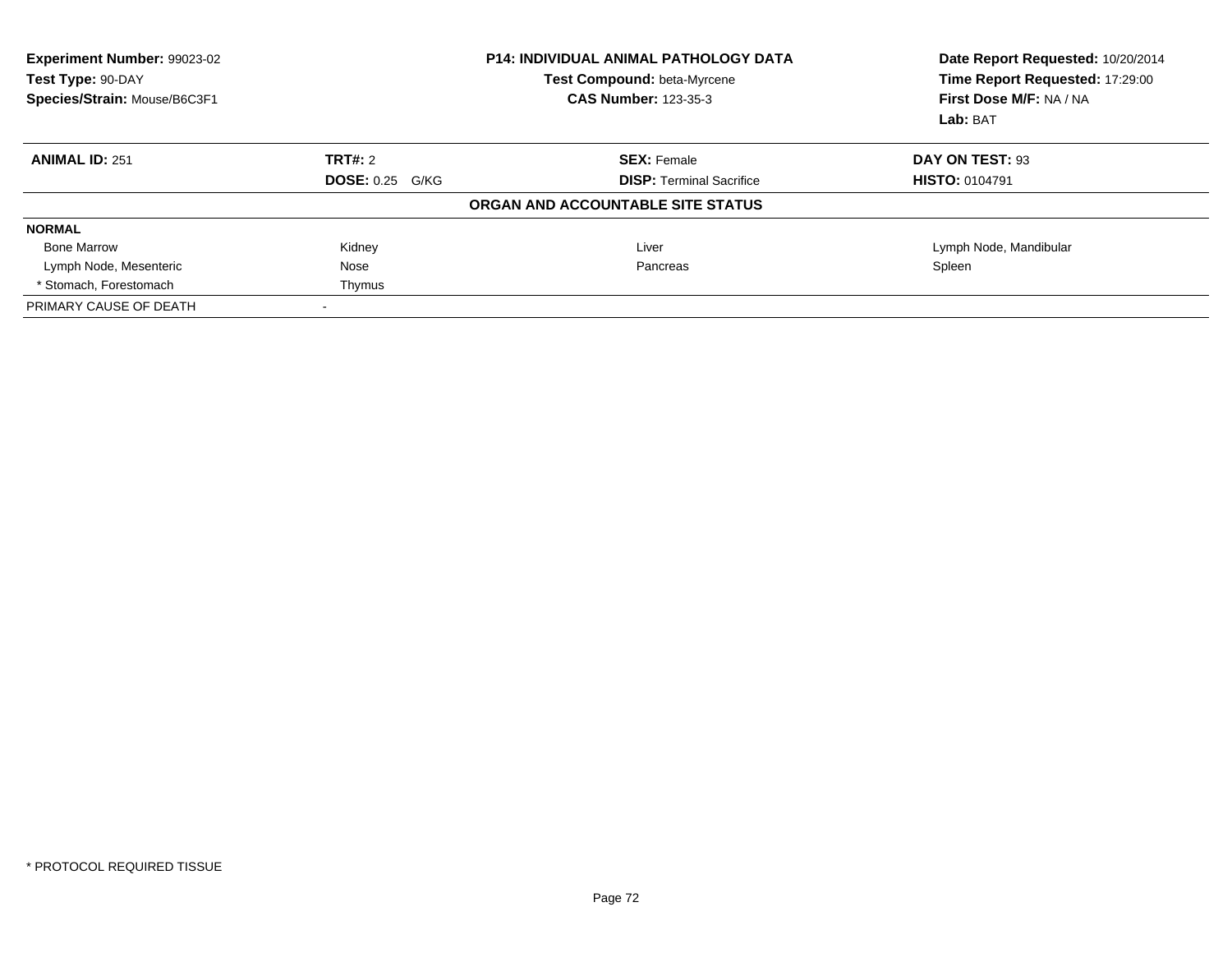| Experiment Number: 99023-02<br>Test Type: 90-DAY<br>Species/Strain: Mouse/B6C3F1 |                        | <b>P14: INDIVIDUAL ANIMAL PATHOLOGY DATA</b><br>Test Compound: beta-Myrcene<br><b>CAS Number: 123-35-3</b> | Date Report Requested: 10/20/2014<br>Time Report Requested: 17:29:00<br>First Dose M/F: NA / NA<br>Lab: BAT |
|----------------------------------------------------------------------------------|------------------------|------------------------------------------------------------------------------------------------------------|-------------------------------------------------------------------------------------------------------------|
| <b>ANIMAL ID: 252</b>                                                            | TRT#: 2                | <b>SEX: Female</b>                                                                                         | DAY ON TEST: 93                                                                                             |
|                                                                                  | <b>DOSE: 0.25 G/KG</b> | <b>DISP:</b> Terminal Sacrifice                                                                            | <b>HISTO: 0104792</b>                                                                                       |
|                                                                                  |                        | ORGAN AND ACCOUNTABLE SITE STATUS                                                                          |                                                                                                             |
| <b>NORMAL</b>                                                                    |                        |                                                                                                            |                                                                                                             |
| <b>Bone Marrow</b>                                                               | Kidney                 | Liver                                                                                                      | Lymph Node, Mandibular                                                                                      |
| Lymph Node, Mesenteric                                                           | Nose                   | Pancreas                                                                                                   | Spleen                                                                                                      |
| * Stomach. Forestomach                                                           | Thymus                 |                                                                                                            |                                                                                                             |
| PRIMARY CAUSE OF DEATH                                                           |                        |                                                                                                            |                                                                                                             |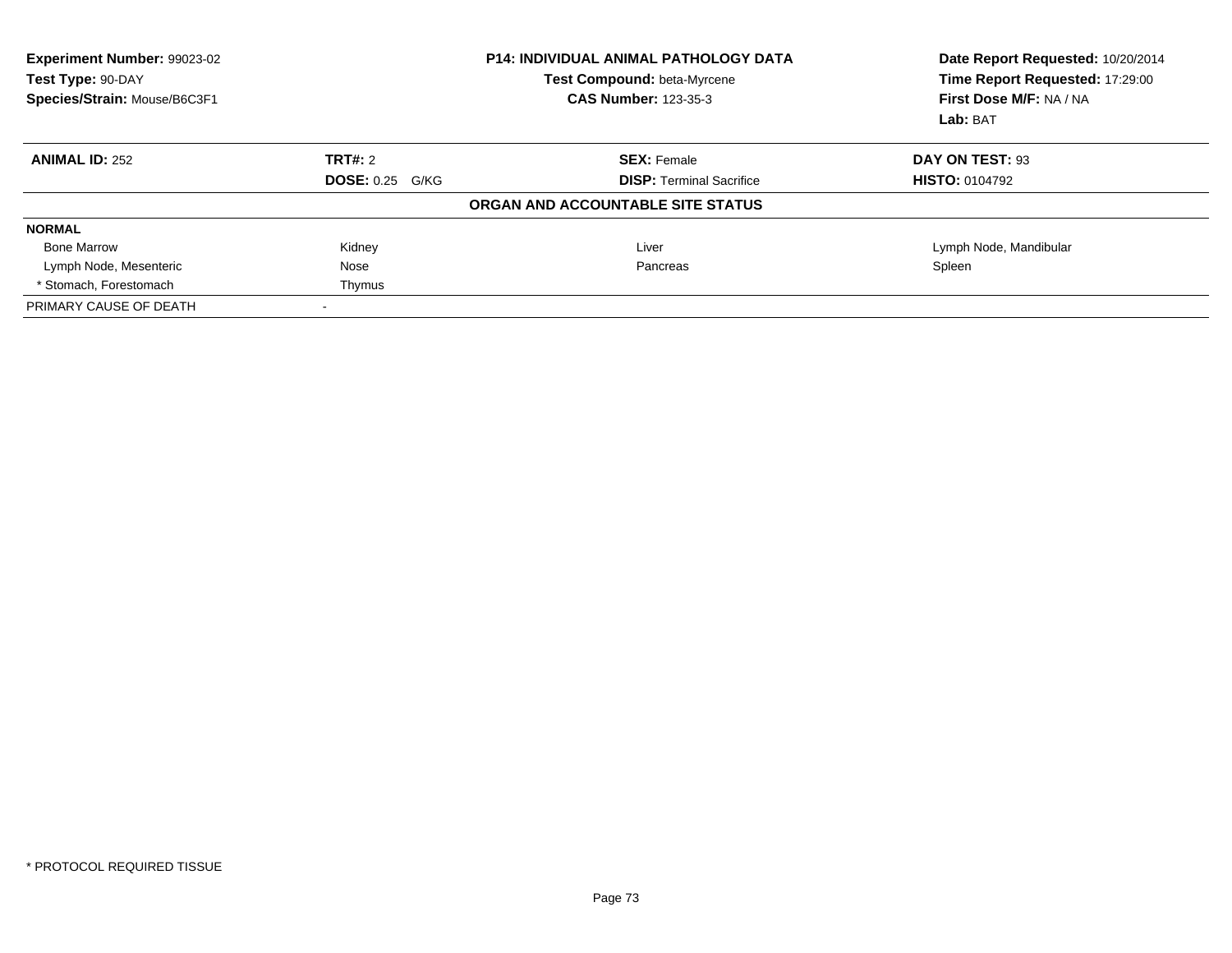| Experiment Number: 99023-02<br>Test Type: 90-DAY<br>Species/Strain: Mouse/B6C3F1 |                        | <b>P14: INDIVIDUAL ANIMAL PATHOLOGY DATA</b><br>Test Compound: beta-Myrcene<br><b>CAS Number: 123-35-3</b> | Date Report Requested: 10/20/2014<br>Time Report Requested: 17:29:00<br>First Dose M/F: NA / NA<br>Lab: BAT |
|----------------------------------------------------------------------------------|------------------------|------------------------------------------------------------------------------------------------------------|-------------------------------------------------------------------------------------------------------------|
| <b>ANIMAL ID: 253</b>                                                            | TRT#: 2                | <b>SEX: Female</b>                                                                                         | DAY ON TEST: 93                                                                                             |
|                                                                                  | <b>DOSE: 0.25 G/KG</b> | <b>DISP:</b> Terminal Sacrifice                                                                            | <b>HISTO: 0104793</b>                                                                                       |
|                                                                                  |                        | ORGAN AND ACCOUNTABLE SITE STATUS                                                                          |                                                                                                             |
| <b>NORMAL</b>                                                                    |                        |                                                                                                            |                                                                                                             |
| <b>Bone Marrow</b>                                                               | Kidney                 | Liver                                                                                                      | Lymph Node, Mandibular                                                                                      |
| Lymph Node, Mesenteric                                                           | Nose                   | Pancreas                                                                                                   | Spleen                                                                                                      |
| * Stomach. Forestomach                                                           | Thymus                 |                                                                                                            |                                                                                                             |
| PRIMARY CAUSE OF DEATH                                                           |                        |                                                                                                            |                                                                                                             |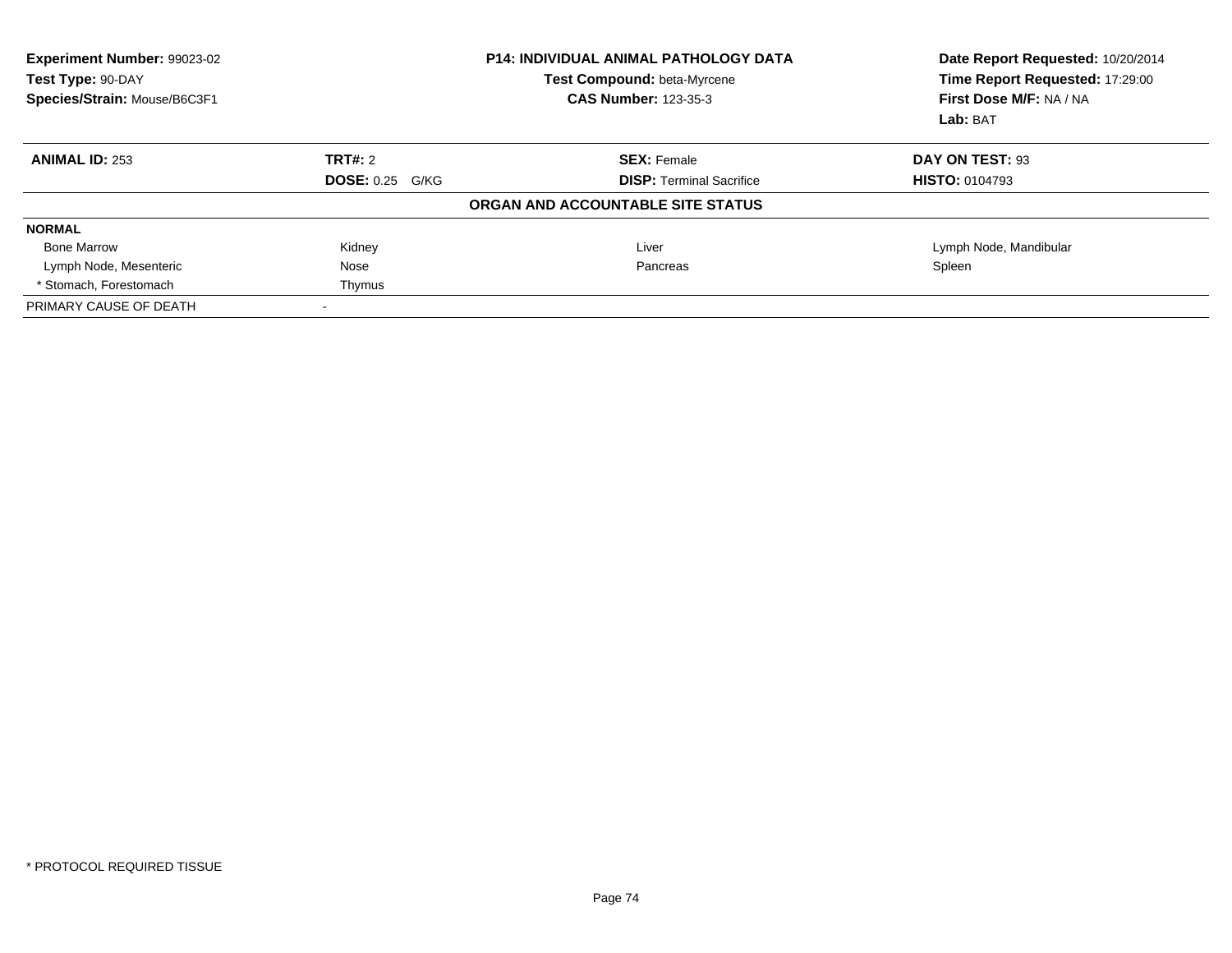| Experiment Number: 99023-02<br>Test Type: 90-DAY<br>Species/Strain: Mouse/B6C3F1 |                        | <b>P14: INDIVIDUAL ANIMAL PATHOLOGY DATA</b><br>Test Compound: beta-Myrcene<br><b>CAS Number: 123-35-3</b> | Date Report Requested: 10/20/2014<br>Time Report Requested: 17:29:00<br>First Dose M/F: NA / NA<br>Lab: BAT |
|----------------------------------------------------------------------------------|------------------------|------------------------------------------------------------------------------------------------------------|-------------------------------------------------------------------------------------------------------------|
| <b>ANIMAL ID: 254</b>                                                            | TRT#: 2                | <b>SEX: Female</b>                                                                                         | DAY ON TEST: 93                                                                                             |
|                                                                                  | <b>DOSE: 0.25 G/KG</b> | <b>DISP:</b> Terminal Sacrifice                                                                            | <b>HISTO: 0104794</b>                                                                                       |
|                                                                                  |                        | ORGAN AND ACCOUNTABLE SITE STATUS                                                                          |                                                                                                             |
| <b>NORMAL</b>                                                                    |                        |                                                                                                            |                                                                                                             |
| <b>Bone Marrow</b>                                                               | Kidney                 | Liver                                                                                                      | Lymph Node, Mandibular                                                                                      |
| Lymph Node, Mesenteric                                                           | Nose                   | Pancreas                                                                                                   | Spleen                                                                                                      |
| * Stomach. Forestomach                                                           | Thymus                 |                                                                                                            |                                                                                                             |
| PRIMARY CAUSE OF DEATH                                                           |                        |                                                                                                            |                                                                                                             |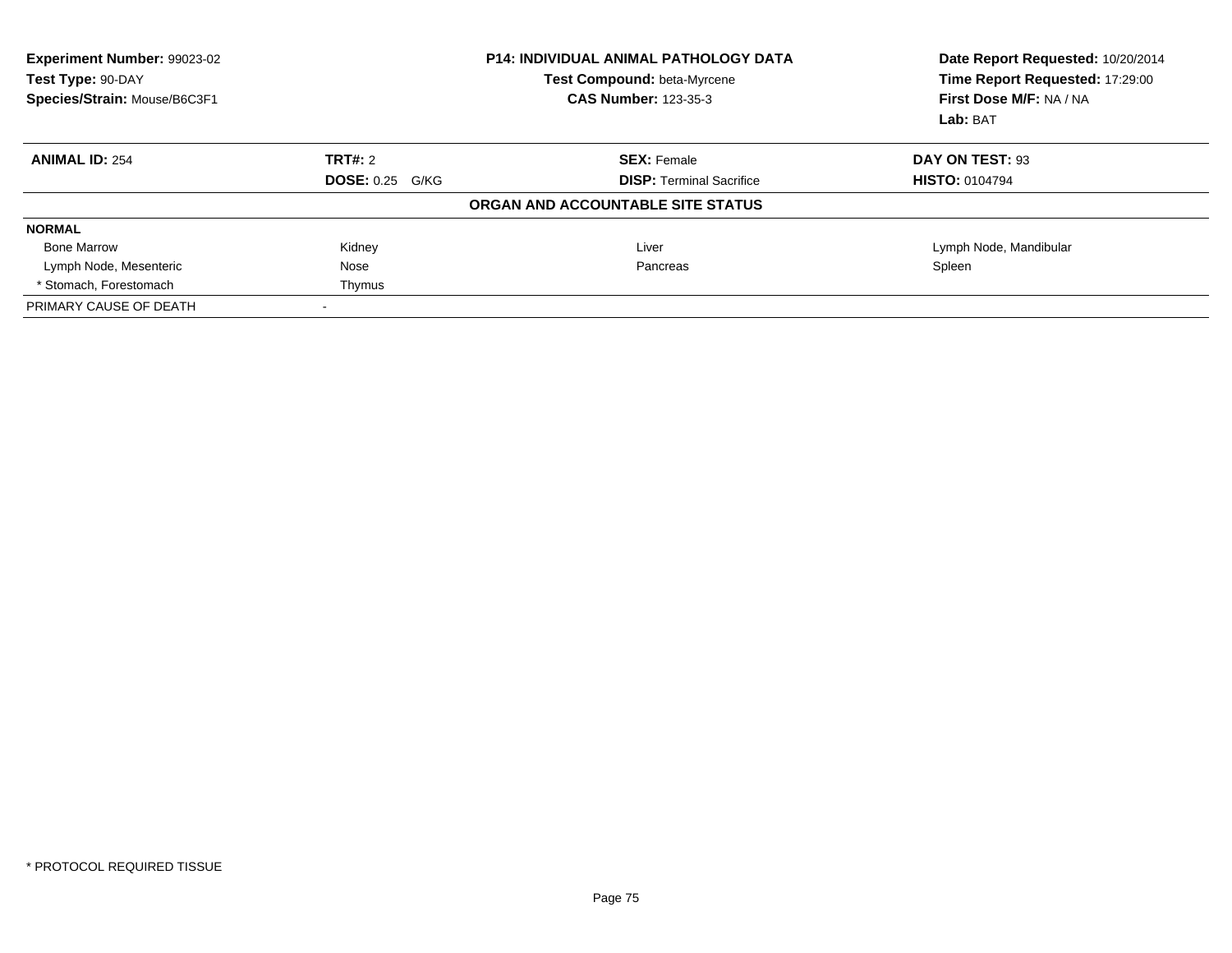| Experiment Number: 99023-02<br>Test Type: 90-DAY<br>Species/Strain: Mouse/B6C3F1 |                        | <b>P14: INDIVIDUAL ANIMAL PATHOLOGY DATA</b><br>Test Compound: beta-Myrcene<br><b>CAS Number: 123-35-3</b> | Date Report Requested: 10/20/2014<br>Time Report Requested: 17:29:00<br>First Dose M/F: NA / NA<br>Lab: BAT |
|----------------------------------------------------------------------------------|------------------------|------------------------------------------------------------------------------------------------------------|-------------------------------------------------------------------------------------------------------------|
| <b>ANIMAL ID: 255</b>                                                            | TRT#: 2                | <b>SEX: Female</b>                                                                                         | DAY ON TEST: 93                                                                                             |
|                                                                                  | <b>DOSE: 0.25 G/KG</b> | <b>DISP:</b> Terminal Sacrifice                                                                            | <b>HISTO: 0104795</b>                                                                                       |
|                                                                                  |                        | ORGAN AND ACCOUNTABLE SITE STATUS                                                                          |                                                                                                             |
| <b>NORMAL</b>                                                                    |                        |                                                                                                            |                                                                                                             |
| <b>Bone Marrow</b>                                                               | Kidney                 | Liver                                                                                                      | Lymph Node, Mandibular                                                                                      |
| Lymph Node, Mesenteric                                                           | Nose                   | Pancreas                                                                                                   | Spleen                                                                                                      |
| * Stomach. Forestomach                                                           | Thymus                 |                                                                                                            |                                                                                                             |
| PRIMARY CAUSE OF DEATH                                                           |                        |                                                                                                            |                                                                                                             |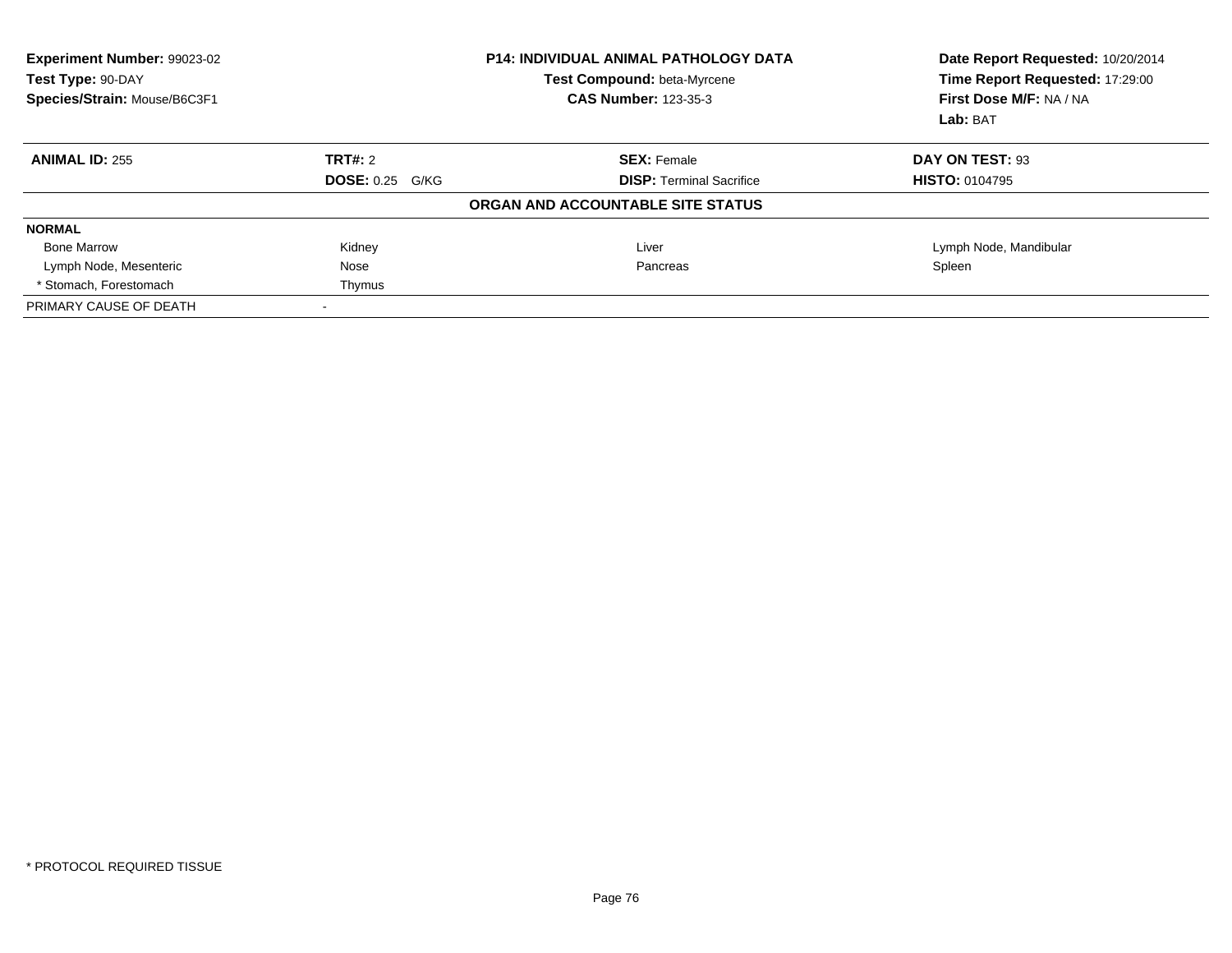| Experiment Number: 99023-02<br>Test Type: 90-DAY<br>Species/Strain: Mouse/B6C3F1 |                        | <b>P14: INDIVIDUAL ANIMAL PATHOLOGY DATA</b><br>Test Compound: beta-Myrcene<br><b>CAS Number: 123-35-3</b> | Date Report Requested: 10/20/2014<br>Time Report Requested: 17:29:00<br>First Dose M/F: NA / NA<br>Lab: BAT |
|----------------------------------------------------------------------------------|------------------------|------------------------------------------------------------------------------------------------------------|-------------------------------------------------------------------------------------------------------------|
| <b>ANIMAL ID: 256</b>                                                            | TRT#: 2                | <b>SEX: Female</b>                                                                                         | DAY ON TEST: 93                                                                                             |
|                                                                                  | <b>DOSE: 0.25 G/KG</b> | <b>DISP:</b> Terminal Sacrifice                                                                            | <b>HISTO: 0104796</b>                                                                                       |
|                                                                                  |                        | ORGAN AND ACCOUNTABLE SITE STATUS                                                                          |                                                                                                             |
| <b>NORMAL</b>                                                                    |                        |                                                                                                            |                                                                                                             |
| <b>Bone Marrow</b>                                                               | Kidney                 | Liver                                                                                                      | Lymph Node, Mandibular                                                                                      |
| Lymph Node, Mesenteric                                                           | Nose                   | Pancreas                                                                                                   | Spleen                                                                                                      |
| * Stomach. Forestomach                                                           | Thymus                 |                                                                                                            |                                                                                                             |
| PRIMARY CAUSE OF DEATH                                                           |                        |                                                                                                            |                                                                                                             |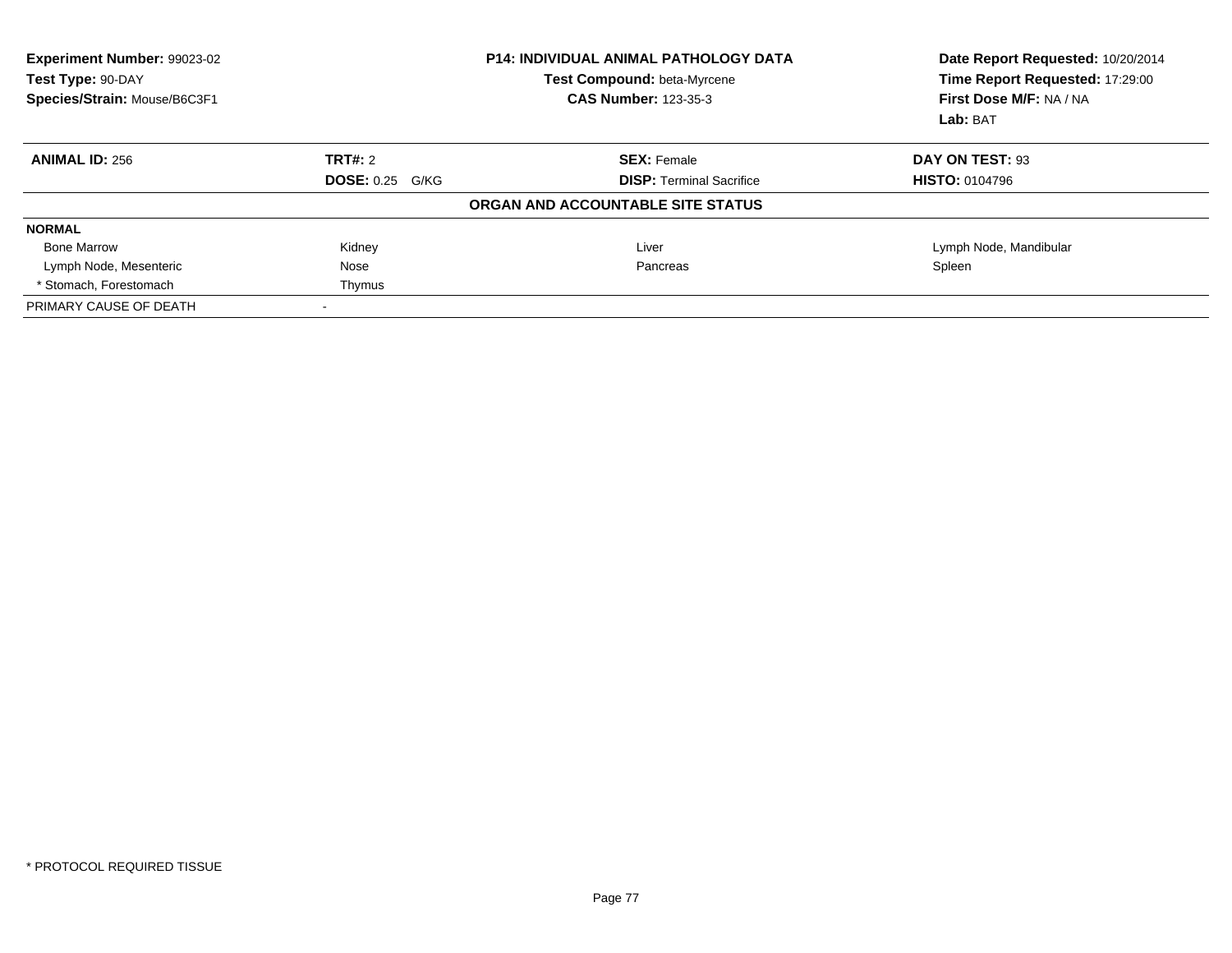| Experiment Number: 99023-02<br>Test Type: 90-DAY<br>Species/Strain: Mouse/B6C3F1 |                        | <b>P14: INDIVIDUAL ANIMAL PATHOLOGY DATA</b><br>Test Compound: beta-Myrcene<br><b>CAS Number: 123-35-3</b> | Date Report Requested: 10/20/2014<br>Time Report Requested: 17:29:00<br>First Dose M/F: NA / NA<br>Lab: BAT |
|----------------------------------------------------------------------------------|------------------------|------------------------------------------------------------------------------------------------------------|-------------------------------------------------------------------------------------------------------------|
| <b>ANIMAL ID: 257</b>                                                            | TRT#: 2                | <b>SEX: Female</b>                                                                                         | DAY ON TEST: 93                                                                                             |
|                                                                                  | <b>DOSE: 0.25 G/KG</b> | <b>DISP:</b> Terminal Sacrifice                                                                            | <b>HISTO: 0104797</b>                                                                                       |
|                                                                                  |                        | ORGAN AND ACCOUNTABLE SITE STATUS                                                                          |                                                                                                             |
| <b>NORMAL</b>                                                                    |                        |                                                                                                            |                                                                                                             |
| <b>Bone Marrow</b>                                                               | Kidney                 | Liver                                                                                                      | Lymph Node, Mandibular                                                                                      |
| Lymph Node, Mesenteric                                                           | Nose                   | Pancreas                                                                                                   | Spleen                                                                                                      |
| * Stomach. Forestomach                                                           | Thymus                 |                                                                                                            |                                                                                                             |
| PRIMARY CAUSE OF DEATH                                                           |                        |                                                                                                            |                                                                                                             |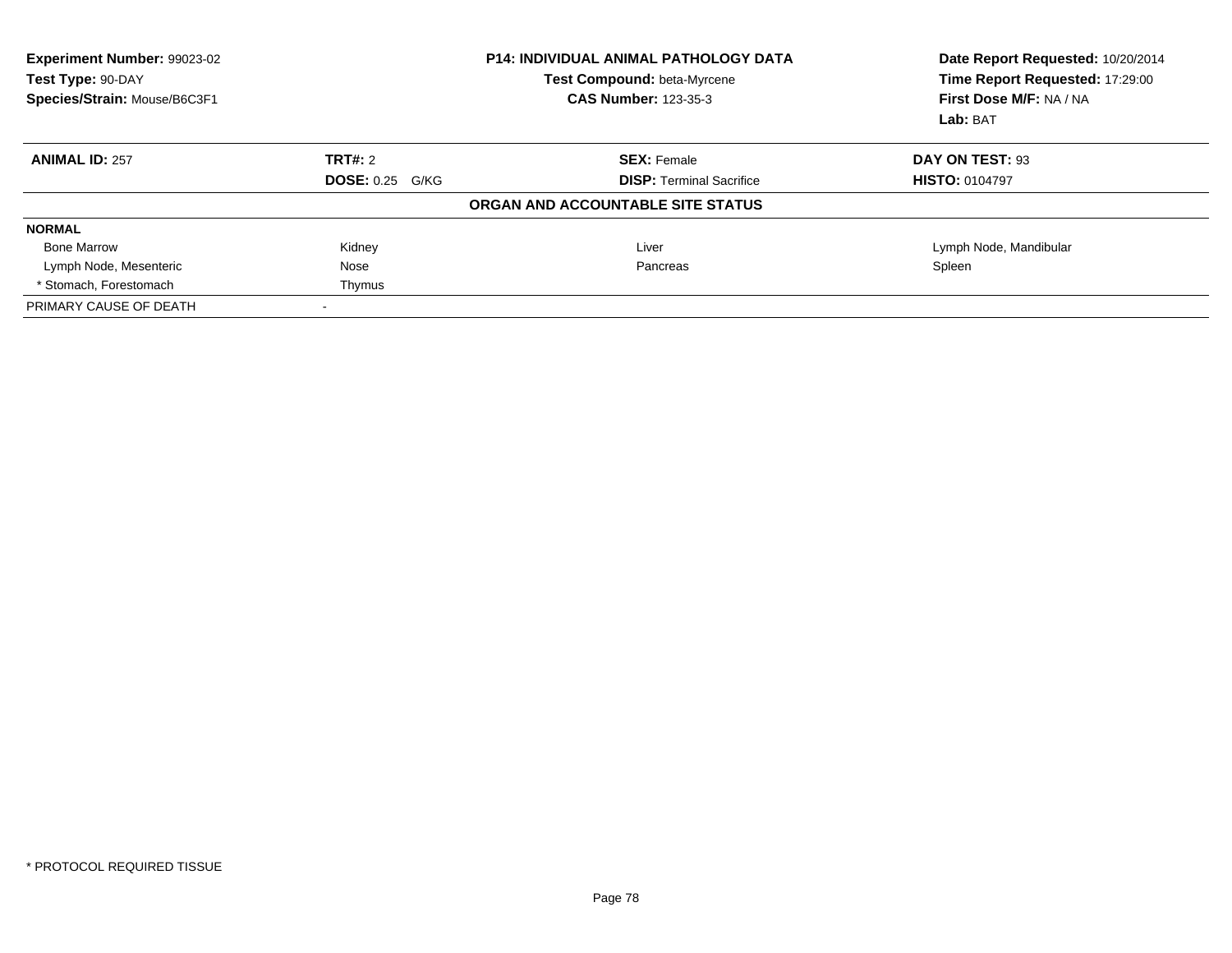| Experiment Number: 99023-02<br>Test Type: 90-DAY<br>Species/Strain: Mouse/B6C3F1 |                        | <b>P14: INDIVIDUAL ANIMAL PATHOLOGY DATA</b><br>Test Compound: beta-Myrcene<br><b>CAS Number: 123-35-3</b> | Date Report Requested: 10/20/2014<br>Time Report Requested: 17:29:00<br>First Dose M/F: NA / NA<br>Lab: BAT |
|----------------------------------------------------------------------------------|------------------------|------------------------------------------------------------------------------------------------------------|-------------------------------------------------------------------------------------------------------------|
| <b>ANIMAL ID: 258</b>                                                            | TRT#: 2                | <b>SEX: Female</b>                                                                                         | DAY ON TEST: 93                                                                                             |
|                                                                                  | <b>DOSE: 0.25 G/KG</b> | <b>DISP:</b> Terminal Sacrifice                                                                            | <b>HISTO: 0104798</b>                                                                                       |
|                                                                                  |                        | ORGAN AND ACCOUNTABLE SITE STATUS                                                                          |                                                                                                             |
| <b>NORMAL</b>                                                                    |                        |                                                                                                            |                                                                                                             |
| <b>Bone Marrow</b>                                                               | Kidney                 | Liver                                                                                                      | Lymph Node, Mandibular                                                                                      |
| Lymph Node, Mesenteric                                                           | Nose                   | Pancreas                                                                                                   | Spleen                                                                                                      |
| * Stomach. Forestomach                                                           | Thymus                 |                                                                                                            |                                                                                                             |
| PRIMARY CAUSE OF DEATH                                                           |                        |                                                                                                            |                                                                                                             |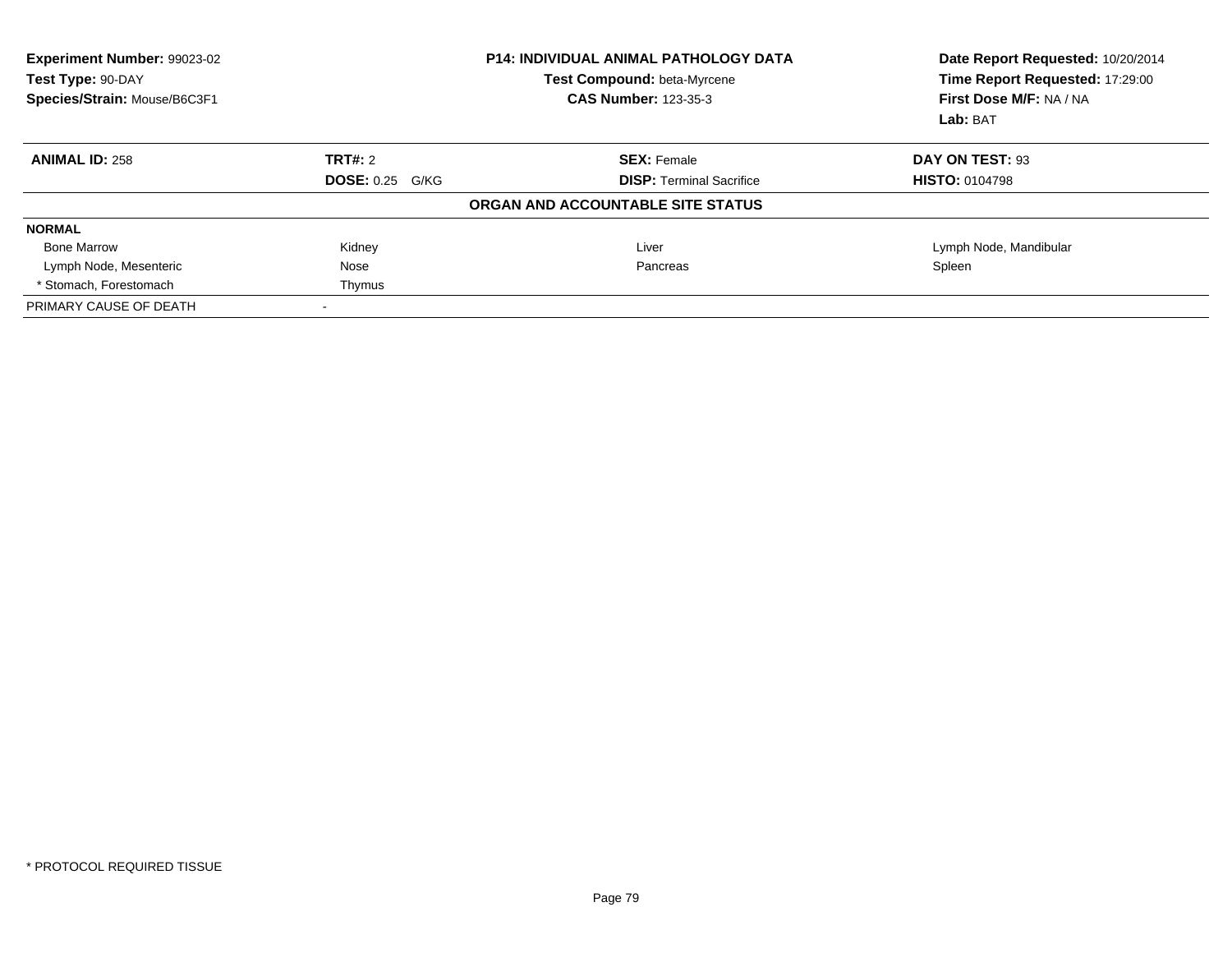| Experiment Number: 99023-02<br>Test Type: 90-DAY<br>Species/Strain: Mouse/B6C3F1 |                        | <b>P14: INDIVIDUAL ANIMAL PATHOLOGY DATA</b><br>Test Compound: beta-Myrcene<br><b>CAS Number: 123-35-3</b> | Date Report Requested: 10/20/2014<br>Time Report Requested: 17:29:00<br>First Dose M/F: NA / NA<br>Lab: BAT |
|----------------------------------------------------------------------------------|------------------------|------------------------------------------------------------------------------------------------------------|-------------------------------------------------------------------------------------------------------------|
| <b>ANIMAL ID: 259</b>                                                            | TRT#: 2                | <b>SEX: Female</b>                                                                                         | DAY ON TEST: 93                                                                                             |
|                                                                                  | <b>DOSE: 0.25 G/KG</b> | <b>DISP:</b> Terminal Sacrifice                                                                            | <b>HISTO: 0104799</b>                                                                                       |
|                                                                                  |                        | ORGAN AND ACCOUNTABLE SITE STATUS                                                                          |                                                                                                             |
| <b>NORMAL</b>                                                                    |                        |                                                                                                            |                                                                                                             |
| <b>Bone Marrow</b>                                                               | Kidney                 | Liver                                                                                                      | Lymph Node, Mandibular                                                                                      |
| Lymph Node, Mesenteric                                                           | Nose                   | Pancreas                                                                                                   | Spleen                                                                                                      |
| * Stomach. Forestomach                                                           | Thymus                 |                                                                                                            |                                                                                                             |
| PRIMARY CAUSE OF DEATH                                                           |                        |                                                                                                            |                                                                                                             |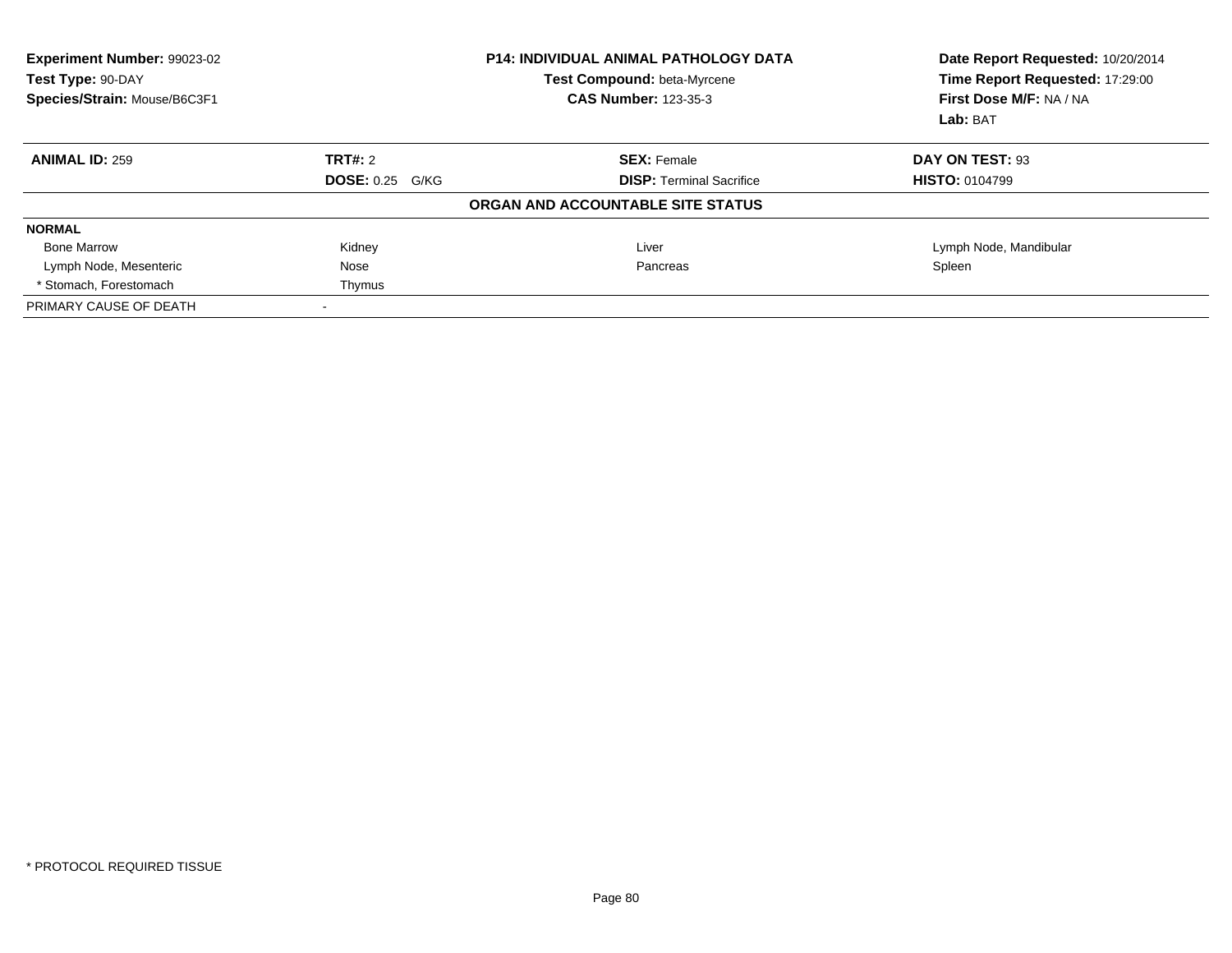| Experiment Number: 99023-02<br>Test Type: 90-DAY<br>Species/Strain: Mouse/B6C3F1 |                        | <b>P14: INDIVIDUAL ANIMAL PATHOLOGY DATA</b><br>Test Compound: beta-Myrcene<br><b>CAS Number: 123-35-3</b> | Date Report Requested: 10/20/2014<br>Time Report Requested: 17:29:00<br>First Dose M/F: NA / NA<br>Lab: BAT |
|----------------------------------------------------------------------------------|------------------------|------------------------------------------------------------------------------------------------------------|-------------------------------------------------------------------------------------------------------------|
| <b>ANIMAL ID: 260</b>                                                            | TRT#: 2                | <b>SEX: Female</b>                                                                                         | DAY ON TEST: 93                                                                                             |
|                                                                                  | <b>DOSE: 0.25 G/KG</b> | <b>DISP:</b> Terminal Sacrifice                                                                            | <b>HISTO: 0104800</b>                                                                                       |
|                                                                                  |                        | ORGAN AND ACCOUNTABLE SITE STATUS                                                                          |                                                                                                             |
| <b>NORMAL</b>                                                                    |                        |                                                                                                            |                                                                                                             |
| <b>Bone Marrow</b>                                                               | Kidney                 | Liver                                                                                                      | Lymph Node, Mandibular                                                                                      |
| Lymph Node, Mesenteric                                                           | Nose                   | Pancreas                                                                                                   | Spleen                                                                                                      |
| * Stomach. Forestomach                                                           | Thymus                 |                                                                                                            |                                                                                                             |
| PRIMARY CAUSE OF DEATH                                                           |                        |                                                                                                            |                                                                                                             |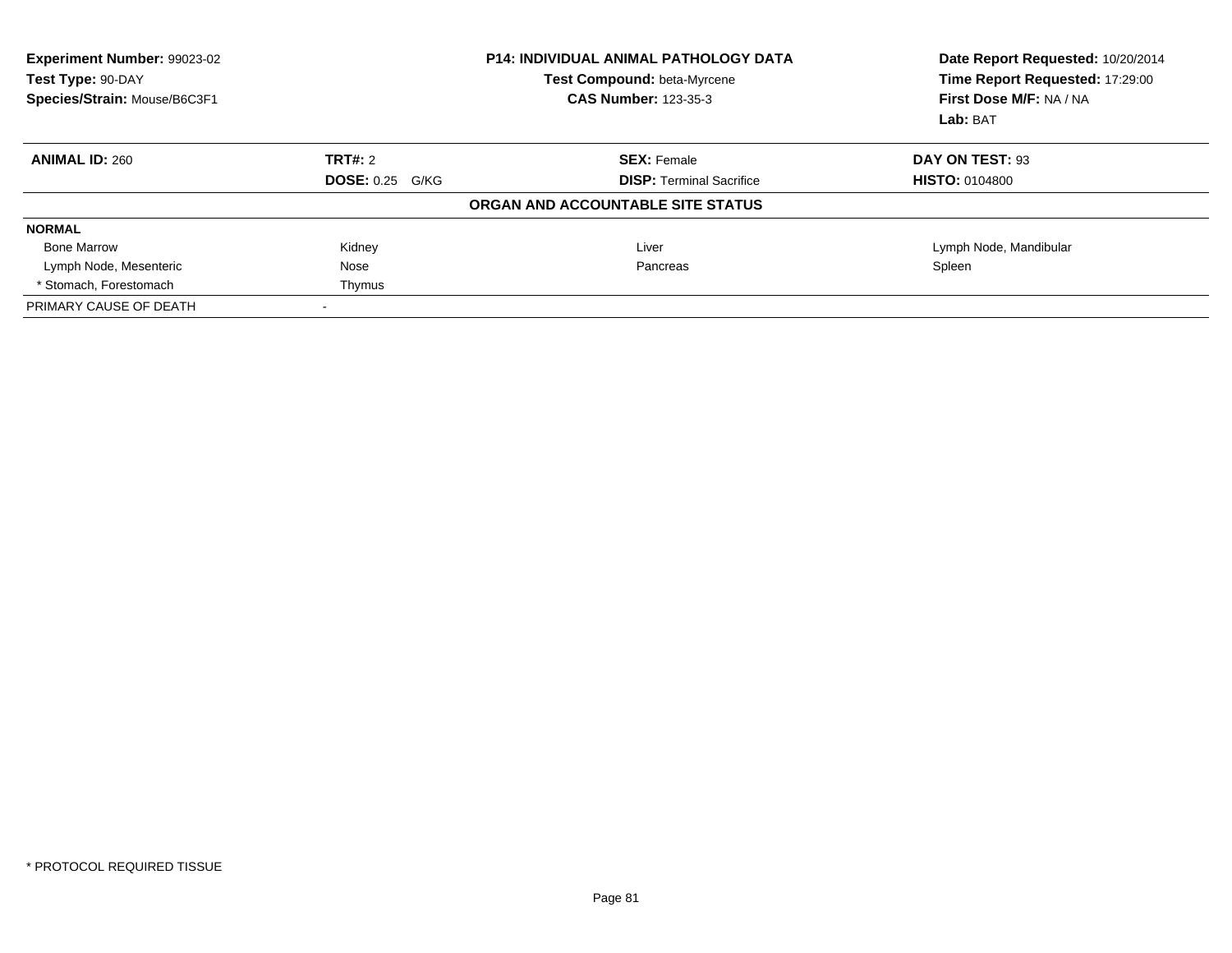| <b>Experiment Number: 99023-02</b><br>Test Type: 90-DAY<br>Species/Strain: Mouse/B6C3F1 |                   | <b>P14: INDIVIDUAL ANIMAL PATHOLOGY DATA</b><br>Test Compound: beta-Myrcene<br><b>CAS Number: 123-35-3</b> | Date Report Requested: 10/20/2014<br>Time Report Requested: 17:29:00<br>First Dose M/F: NA / NA<br>Lab: BAT |
|-----------------------------------------------------------------------------------------|-------------------|------------------------------------------------------------------------------------------------------------|-------------------------------------------------------------------------------------------------------------|
| <b>ANIMAL ID: 351</b>                                                                   | TRT#: 3           | <b>SEX: Female</b>                                                                                         | DAY ON TEST: 93                                                                                             |
|                                                                                         | DOSE: 0.5<br>G/KG | <b>DISP:</b> Terminal Sacrifice                                                                            | <b>HISTO: 0104801</b>                                                                                       |
|                                                                                         |                   | ORGAN AND ACCOUNTABLE SITE STATUS                                                                          |                                                                                                             |
| <b>NORMAL</b>                                                                           |                   |                                                                                                            |                                                                                                             |
| <b>Bone Marrow</b>                                                                      | Kidney            | Lymph Node, Mandibular                                                                                     | Lymph Node, Mesenteric                                                                                      |
| * Nose                                                                                  | Pancreas          | Spleen                                                                                                     | * Stomach, Forestomach                                                                                      |
| Thymus                                                                                  |                   |                                                                                                            |                                                                                                             |
| <b>OBSERVATIONS</b>                                                                     |                   |                                                                                                            |                                                                                                             |
| * Liver                                                                                 |                   | Infiltration Cellular                                                                                      | Mixed Cell, Minimal                                                                                         |
| PRIMARY CAUSE OF DEATH                                                                  |                   |                                                                                                            |                                                                                                             |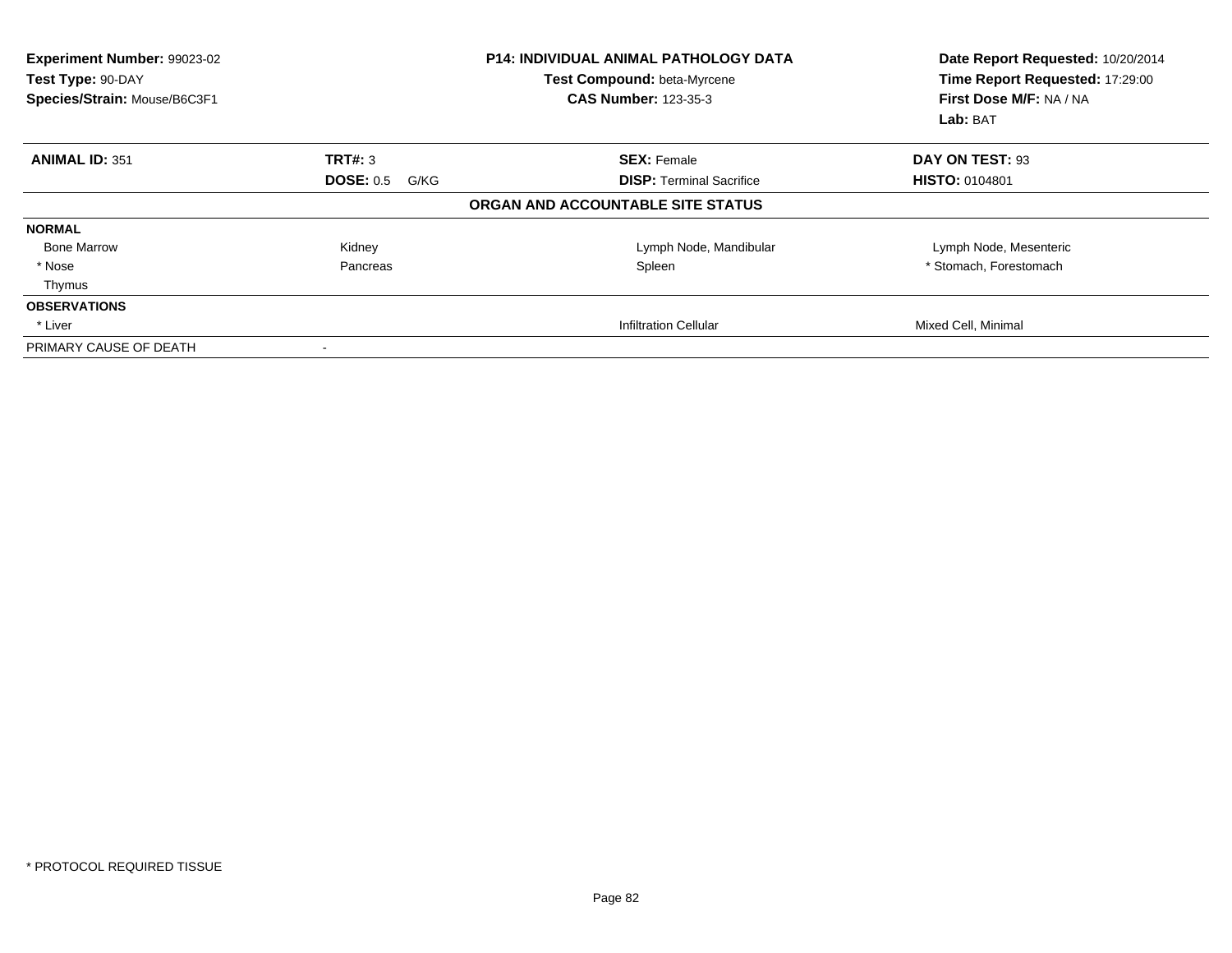| Experiment Number: 99023-02<br>Test Type: 90-DAY<br>Species/Strain: Mouse/B6C3F1 |                          | <b>P14: INDIVIDUAL ANIMAL PATHOLOGY DATA</b><br>Test Compound: beta-Myrcene<br><b>CAS Number: 123-35-3</b> | Date Report Requested: 10/20/2014<br>Time Report Requested: 17:29:00<br>First Dose M/F: NA / NA<br>Lab: BAT |
|----------------------------------------------------------------------------------|--------------------------|------------------------------------------------------------------------------------------------------------|-------------------------------------------------------------------------------------------------------------|
| <b>ANIMAL ID: 352</b>                                                            | TRT#: 3                  | <b>SEX: Female</b>                                                                                         | DAY ON TEST: 93                                                                                             |
|                                                                                  | <b>DOSE: 0.5</b><br>G/KG | <b>DISP:</b> Terminal Sacrifice                                                                            | <b>HISTO: 0104802</b>                                                                                       |
|                                                                                  |                          | ORGAN AND ACCOUNTABLE SITE STATUS                                                                          |                                                                                                             |
| <b>NORMAL</b>                                                                    |                          |                                                                                                            |                                                                                                             |
| <b>Bone Marrow</b>                                                               | Kidney                   | Lymph Node, Mandibular                                                                                     | Lymph Node, Mesenteric                                                                                      |
| * Nose                                                                           | Pancreas                 | Spleen                                                                                                     | Thymus                                                                                                      |
| <b>OBSERVATIONS</b>                                                              |                          |                                                                                                            |                                                                                                             |
| * Liver                                                                          |                          | <b>Infiltration Cellular</b>                                                                               | Mixed Cell, Minimal                                                                                         |
| * Stomach, Forestomach                                                           | Epithelium               | Hyperplasia                                                                                                | Mild                                                                                                        |
| PRIMARY CAUSE OF DEATH                                                           |                          |                                                                                                            |                                                                                                             |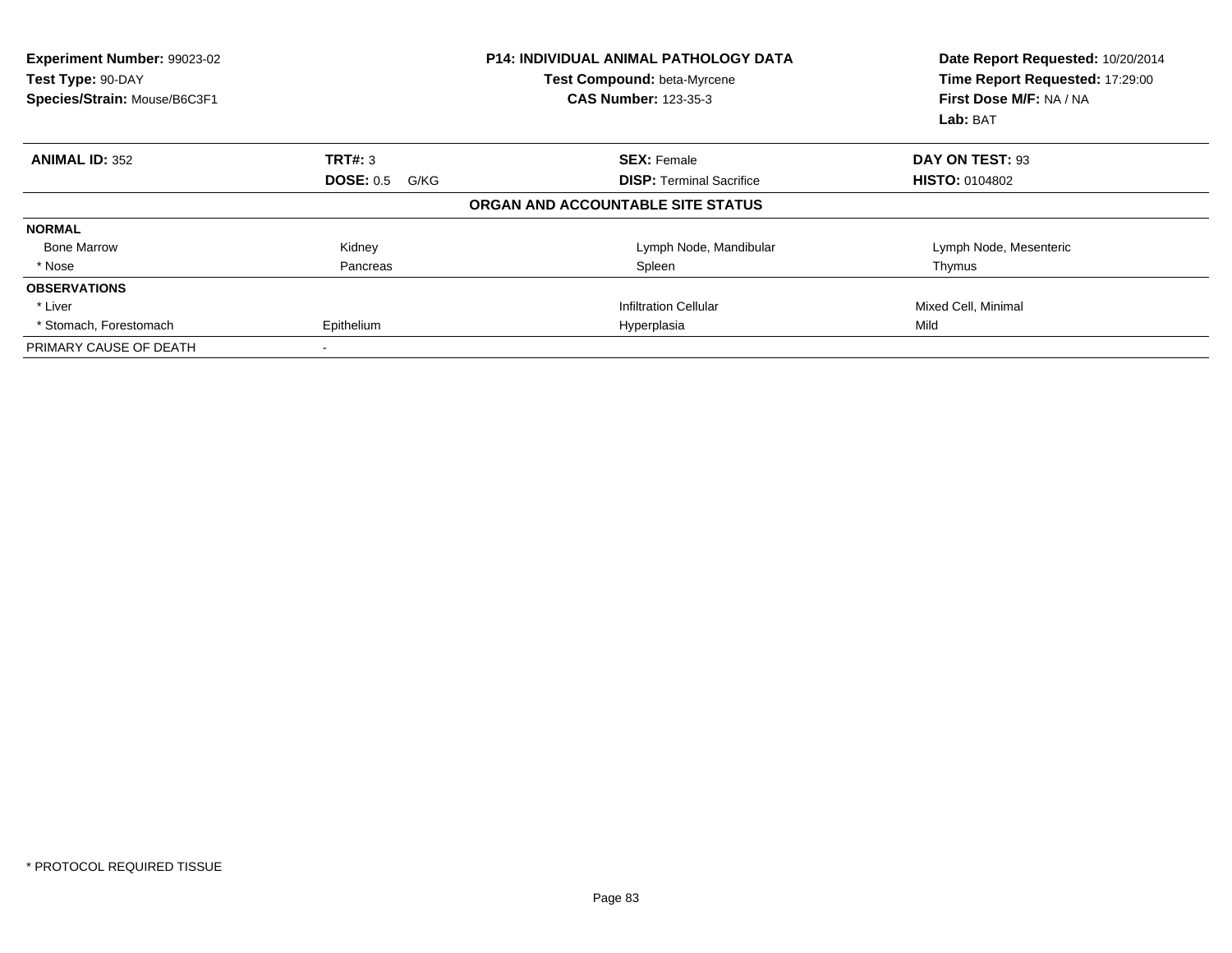| Experiment Number: 99023-02<br>Test Type: 90-DAY<br>Species/Strain: Mouse/B6C3F1 |                          | <b>P14: INDIVIDUAL ANIMAL PATHOLOGY DATA</b><br>Test Compound: beta-Myrcene<br><b>CAS Number: 123-35-3</b> | Date Report Requested: 10/20/2014<br>Time Report Requested: 17:29:00<br>First Dose M/F: NA / NA<br>Lab: BAT |
|----------------------------------------------------------------------------------|--------------------------|------------------------------------------------------------------------------------------------------------|-------------------------------------------------------------------------------------------------------------|
| <b>ANIMAL ID: 353</b>                                                            | TRT#: 3                  | <b>SEX: Female</b>                                                                                         | DAY ON TEST: 93                                                                                             |
|                                                                                  | <b>DOSE: 0.5</b><br>G/KG | <b>DISP:</b> Terminal Sacrifice                                                                            | <b>HISTO: 0104803</b>                                                                                       |
|                                                                                  |                          | ORGAN AND ACCOUNTABLE SITE STATUS                                                                          |                                                                                                             |
| <b>NORMAL</b>                                                                    |                          |                                                                                                            |                                                                                                             |
| <b>Bone Marrow</b>                                                               | Kidney                   | Lymph Node, Mandibular                                                                                     | Lymph Node, Mesenteric                                                                                      |
| Pancreas                                                                         | Spleen                   | * Stomach, Forestomach                                                                                     | Thymus                                                                                                      |
| <b>OBSERVATIONS</b>                                                              |                          |                                                                                                            |                                                                                                             |
| * Liver                                                                          |                          | <b>Infiltration Cellular</b>                                                                               | Mixed Cell, Mild                                                                                            |
| * Nose                                                                           | <b>Respirat Epith</b>    | Inflammation                                                                                               | Minimal                                                                                                     |
| PRIMARY CAUSE OF DEATH                                                           |                          |                                                                                                            |                                                                                                             |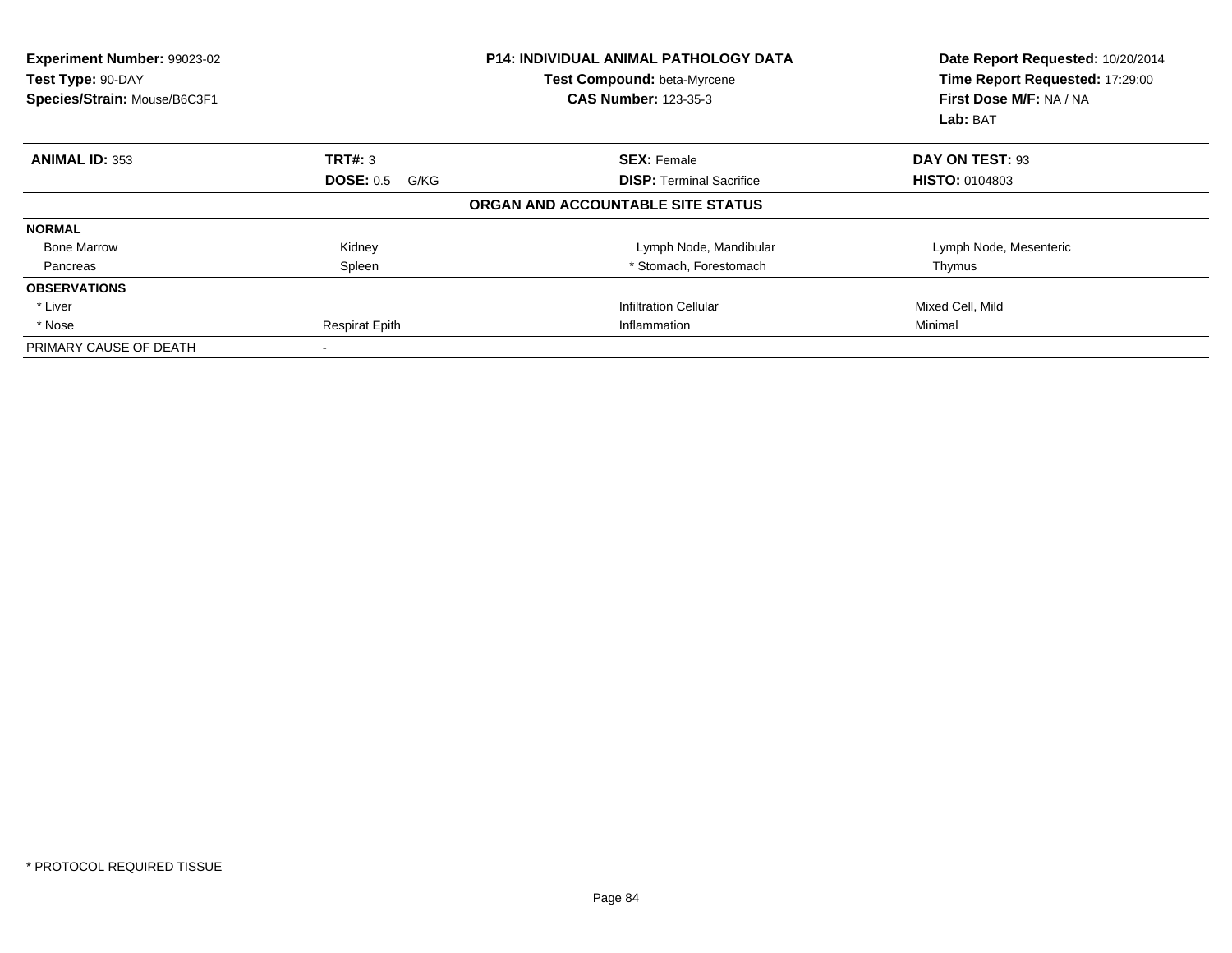| Experiment Number: 99023-02<br>Test Type: 90-DAY<br>Species/Strain: Mouse/B6C3F1 |                          | <b>P14: INDIVIDUAL ANIMAL PATHOLOGY DATA</b><br>Test Compound: beta-Myrcene<br><b>CAS Number: 123-35-3</b> | Date Report Requested: 10/20/2014<br>Time Report Requested: 17:29:00<br>First Dose M/F: NA / NA<br>Lab: BAT |
|----------------------------------------------------------------------------------|--------------------------|------------------------------------------------------------------------------------------------------------|-------------------------------------------------------------------------------------------------------------|
| <b>ANIMAL ID: 354</b>                                                            | TRT#: 3                  | <b>SEX: Female</b>                                                                                         | DAY ON TEST: 93                                                                                             |
|                                                                                  | <b>DOSE: 0.5</b><br>G/KG | <b>DISP: Terminal Sacrifice</b>                                                                            | <b>HISTO: 0104804</b>                                                                                       |
|                                                                                  |                          | ORGAN AND ACCOUNTABLE SITE STATUS                                                                          |                                                                                                             |
| <b>NORMAL</b>                                                                    |                          |                                                                                                            |                                                                                                             |
| <b>Bone Marrow</b>                                                               | Kidney                   | Lymph Node, Mandibular                                                                                     | Lymph Node, Mesenteric                                                                                      |
| * Nose                                                                           | Pancreas                 | Spleen                                                                                                     | * Stomach, Forestomach                                                                                      |
| Thymus                                                                           |                          |                                                                                                            |                                                                                                             |
| <b>OBSERVATIONS</b>                                                              |                          |                                                                                                            |                                                                                                             |
| * Liver                                                                          |                          | <b>Infiltration Cellular</b>                                                                               | Mixed Cell, Mild                                                                                            |
| Oral Mucosa                                                                      | Gingival                 | Inflammation                                                                                               | Minimal                                                                                                     |
| PRIMARY CAUSE OF DEATH                                                           |                          |                                                                                                            |                                                                                                             |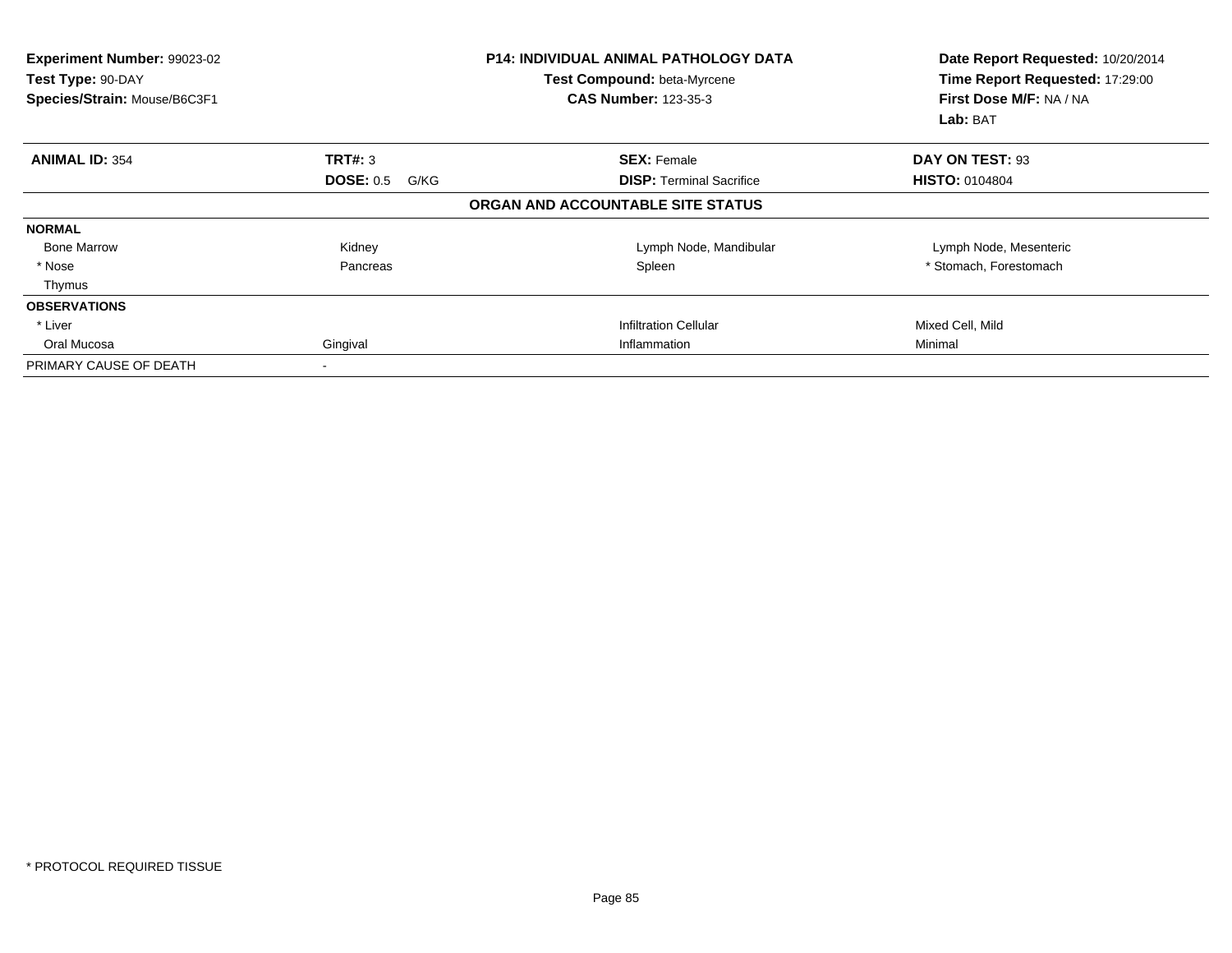| <b>Experiment Number: 99023-02</b><br>Test Type: 90-DAY<br>Species/Strain: Mouse/B6C3F1 |                          | <b>P14: INDIVIDUAL ANIMAL PATHOLOGY DATA</b><br>Test Compound: beta-Myrcene<br><b>CAS Number: 123-35-3</b> | Date Report Requested: 10/20/2014<br>Time Report Requested: 17:29:00<br>First Dose M/F: NA / NA<br>Lab: BAT |
|-----------------------------------------------------------------------------------------|--------------------------|------------------------------------------------------------------------------------------------------------|-------------------------------------------------------------------------------------------------------------|
| <b>ANIMAL ID: 355</b>                                                                   | TRT#: 3                  | <b>SEX: Female</b>                                                                                         | DAY ON TEST: 93                                                                                             |
|                                                                                         | <b>DOSE: 0.5</b><br>G/KG | <b>DISP:</b> Terminal Sacrifice                                                                            | <b>HISTO: 0104805</b>                                                                                       |
|                                                                                         |                          | ORGAN AND ACCOUNTABLE SITE STATUS                                                                          |                                                                                                             |
| <b>NORMAL</b>                                                                           |                          |                                                                                                            |                                                                                                             |
| <b>Bone Marrow</b>                                                                      | Kidney                   | * Liver                                                                                                    | Lymph Node, Mandibular                                                                                      |
| Lymph Node, Mesenteric                                                                  | * Nose                   | Pancreas                                                                                                   | Spleen                                                                                                      |
| * Stomach. Forestomach                                                                  | Thymus                   |                                                                                                            |                                                                                                             |
| PRIMARY CAUSE OF DEATH                                                                  |                          |                                                                                                            |                                                                                                             |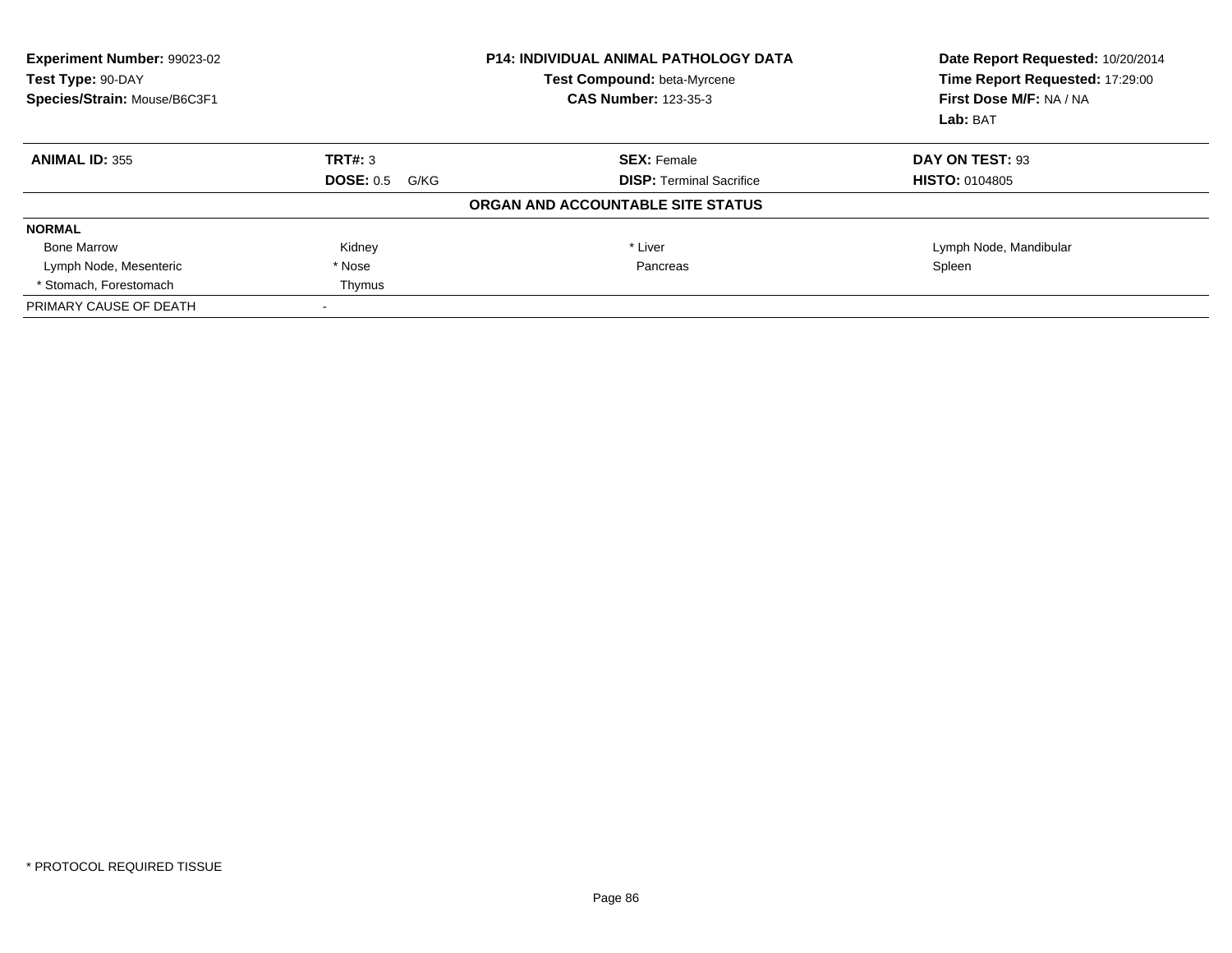| <b>Experiment Number: 99023-02</b><br>Test Type: 90-DAY<br>Species/Strain: Mouse/B6C3F1 |                   | <b>P14: INDIVIDUAL ANIMAL PATHOLOGY DATA</b><br>Test Compound: beta-Myrcene<br><b>CAS Number: 123-35-3</b> | Date Report Requested: 10/20/2014<br>Time Report Requested: 17:29:00<br>First Dose M/F: NA / NA<br>Lab: BAT |
|-----------------------------------------------------------------------------------------|-------------------|------------------------------------------------------------------------------------------------------------|-------------------------------------------------------------------------------------------------------------|
| <b>ANIMAL ID: 356</b>                                                                   | TRT#: 3           | <b>SEX: Female</b>                                                                                         | DAY ON TEST: 93                                                                                             |
|                                                                                         | DOSE: 0.5<br>G/KG | <b>DISP:</b> Terminal Sacrifice                                                                            | <b>HISTO: 0104806</b>                                                                                       |
|                                                                                         |                   | ORGAN AND ACCOUNTABLE SITE STATUS                                                                          |                                                                                                             |
| <b>NORMAL</b>                                                                           |                   |                                                                                                            |                                                                                                             |
| <b>Bone Marrow</b>                                                                      | Kidney            | Lymph Node, Mandibular                                                                                     | Lymph Node, Mesenteric                                                                                      |
| * Nose                                                                                  | Pancreas          | Spleen                                                                                                     | * Stomach, Forestomach                                                                                      |
| Thymus                                                                                  |                   |                                                                                                            |                                                                                                             |
| <b>OBSERVATIONS</b>                                                                     |                   |                                                                                                            |                                                                                                             |
| * Liver                                                                                 |                   | Infiltration Cellular                                                                                      | Mixed Cell, Minimal                                                                                         |
| PRIMARY CAUSE OF DEATH                                                                  |                   |                                                                                                            |                                                                                                             |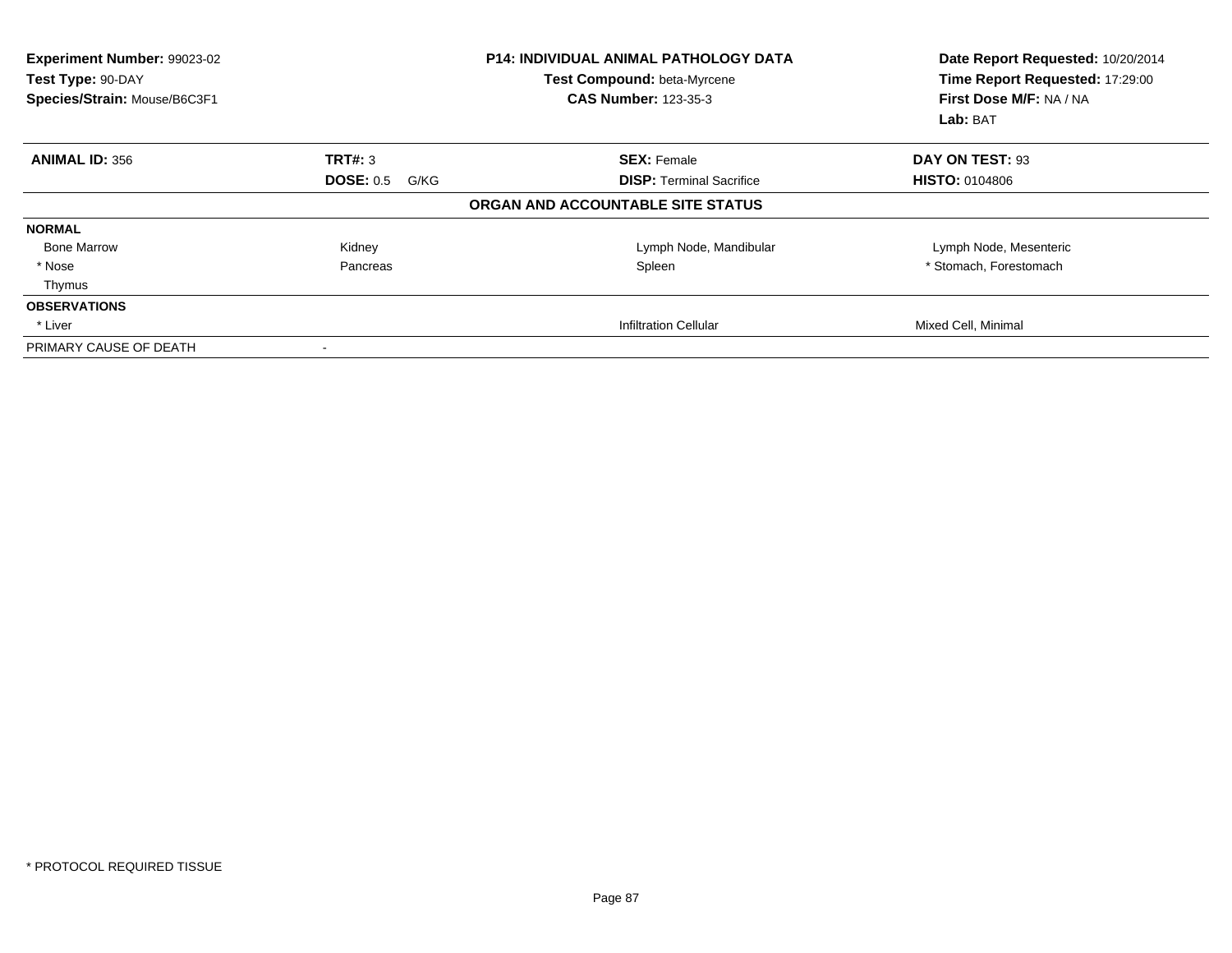| Experiment Number: 99023-02<br>Test Type: 90-DAY<br>Species/Strain: Mouse/B6C3F1 |                          | <b>P14: INDIVIDUAL ANIMAL PATHOLOGY DATA</b><br>Test Compound: beta-Myrcene<br><b>CAS Number: 123-35-3</b> | Date Report Requested: 10/20/2014<br>Time Report Requested: 17:29:00<br>First Dose M/F: NA / NA<br>Lab: BAT |
|----------------------------------------------------------------------------------|--------------------------|------------------------------------------------------------------------------------------------------------|-------------------------------------------------------------------------------------------------------------|
| <b>ANIMAL ID: 357</b>                                                            | TRT#: 3                  | <b>SEX: Female</b>                                                                                         | DAY ON TEST: 93                                                                                             |
|                                                                                  | <b>DOSE: 0.5</b><br>G/KG | <b>DISP: Terminal Sacrifice</b>                                                                            | <b>HISTO: 014807</b>                                                                                        |
|                                                                                  |                          | ORGAN AND ACCOUNTABLE SITE STATUS                                                                          |                                                                                                             |
| <b>NORMAL</b>                                                                    |                          |                                                                                                            |                                                                                                             |
| <b>Bone Marrow</b>                                                               | Kidney                   | Lymph Node, Mandibular                                                                                     | Lymph Node, Mesenteric                                                                                      |
| * Nose                                                                           | Pancreas                 | Spleen                                                                                                     | * Stomach, Forestomach                                                                                      |
| Thymus                                                                           |                          |                                                                                                            |                                                                                                             |
| <b>OBSERVATIONS</b>                                                              |                          |                                                                                                            |                                                                                                             |
| * Liver                                                                          |                          | <b>Infiltration Cellular</b>                                                                               | Mixed Cell, Minimal                                                                                         |
| Oral Mucosa                                                                      | Gingival                 | Inflammation                                                                                               | Minimal                                                                                                     |
| PRIMARY CAUSE OF DEATH                                                           |                          |                                                                                                            |                                                                                                             |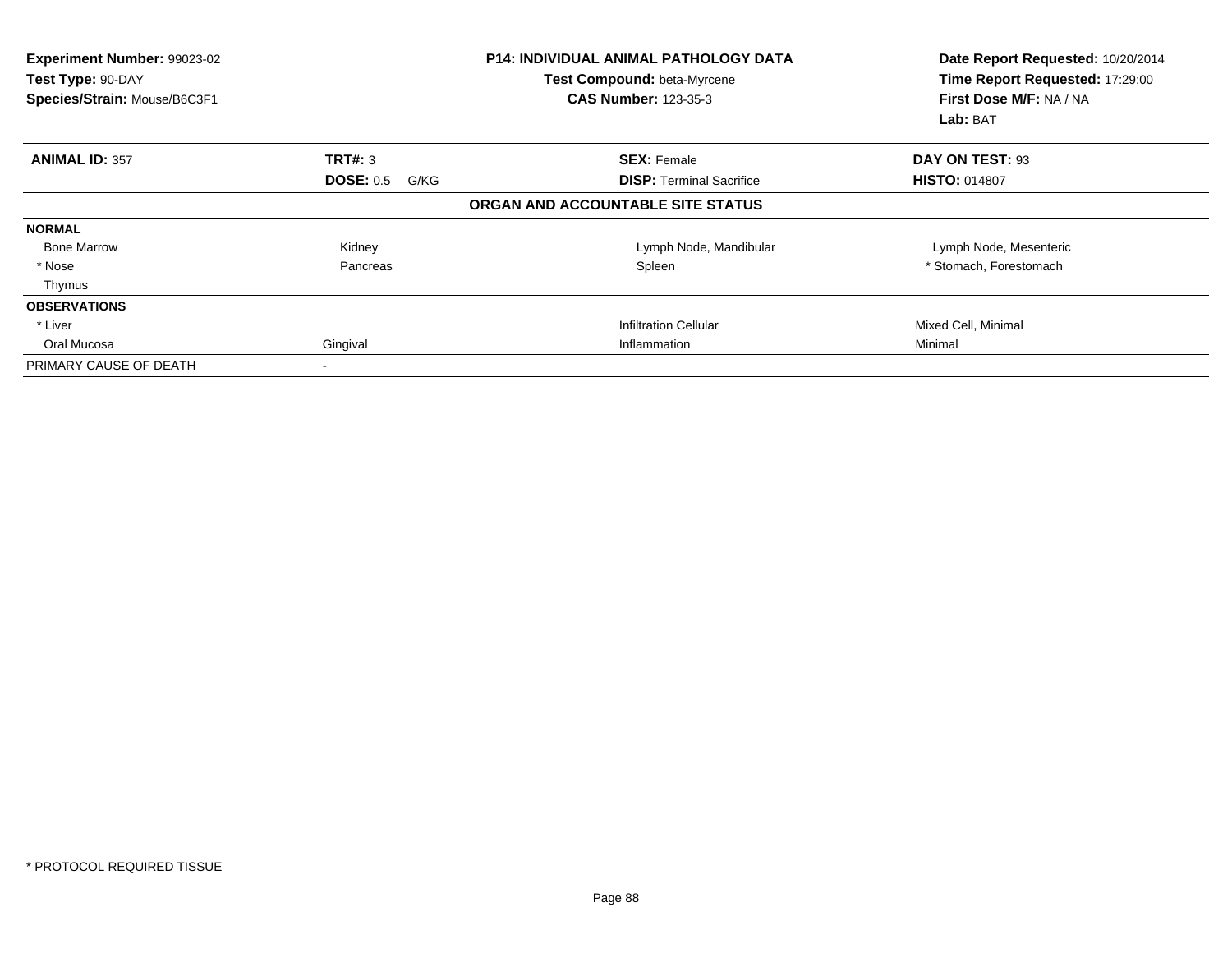| Experiment Number: 99023-02<br>Test Type: 90-DAY<br>Species/Strain: Mouse/B6C3F1 | <b>P14: INDIVIDUAL ANIMAL PATHOLOGY DATA</b><br>Test Compound: beta-Myrcene<br><b>CAS Number: 123-35-3</b> |                                   | Date Report Requested: 10/20/2014<br>Time Report Requested: 17:29:00<br>First Dose M/F: NA / NA<br>Lab: BAT |  |
|----------------------------------------------------------------------------------|------------------------------------------------------------------------------------------------------------|-----------------------------------|-------------------------------------------------------------------------------------------------------------|--|
| <b>ANIMAL ID: 358</b>                                                            | TRT#: 3                                                                                                    | <b>SEX: Female</b>                | DAY ON TEST: 93                                                                                             |  |
|                                                                                  | <b>DOSE: 0.5</b><br>G/KG                                                                                   | <b>DISP:</b> Terminal Sacrifice   | <b>HISTO: 0104808</b>                                                                                       |  |
|                                                                                  |                                                                                                            | ORGAN AND ACCOUNTABLE SITE STATUS |                                                                                                             |  |
| <b>NORMAL</b>                                                                    |                                                                                                            |                                   |                                                                                                             |  |
| <b>Bone Marrow</b>                                                               | Kidney                                                                                                     | Lymph Node, Mandibular            | Lymph Node, Mesenteric                                                                                      |  |
| Pancreas                                                                         | Spleen                                                                                                     | * Stomach, Forestomach            | Thymus                                                                                                      |  |
| <b>OBSERVATIONS</b>                                                              |                                                                                                            |                                   |                                                                                                             |  |
| * Liver                                                                          |                                                                                                            | <b>Infiltration Cellular</b>      | Mixed Cell, Minimal                                                                                         |  |
| * Nose                                                                           | <b>Respirat Epith</b>                                                                                      | Inflammation                      | Minimal                                                                                                     |  |
|                                                                                  | <b>Respirat Epith</b>                                                                                      | Mineralization                    | Minimal                                                                                                     |  |
| PRIMARY CAUSE OF DEATH                                                           |                                                                                                            |                                   |                                                                                                             |  |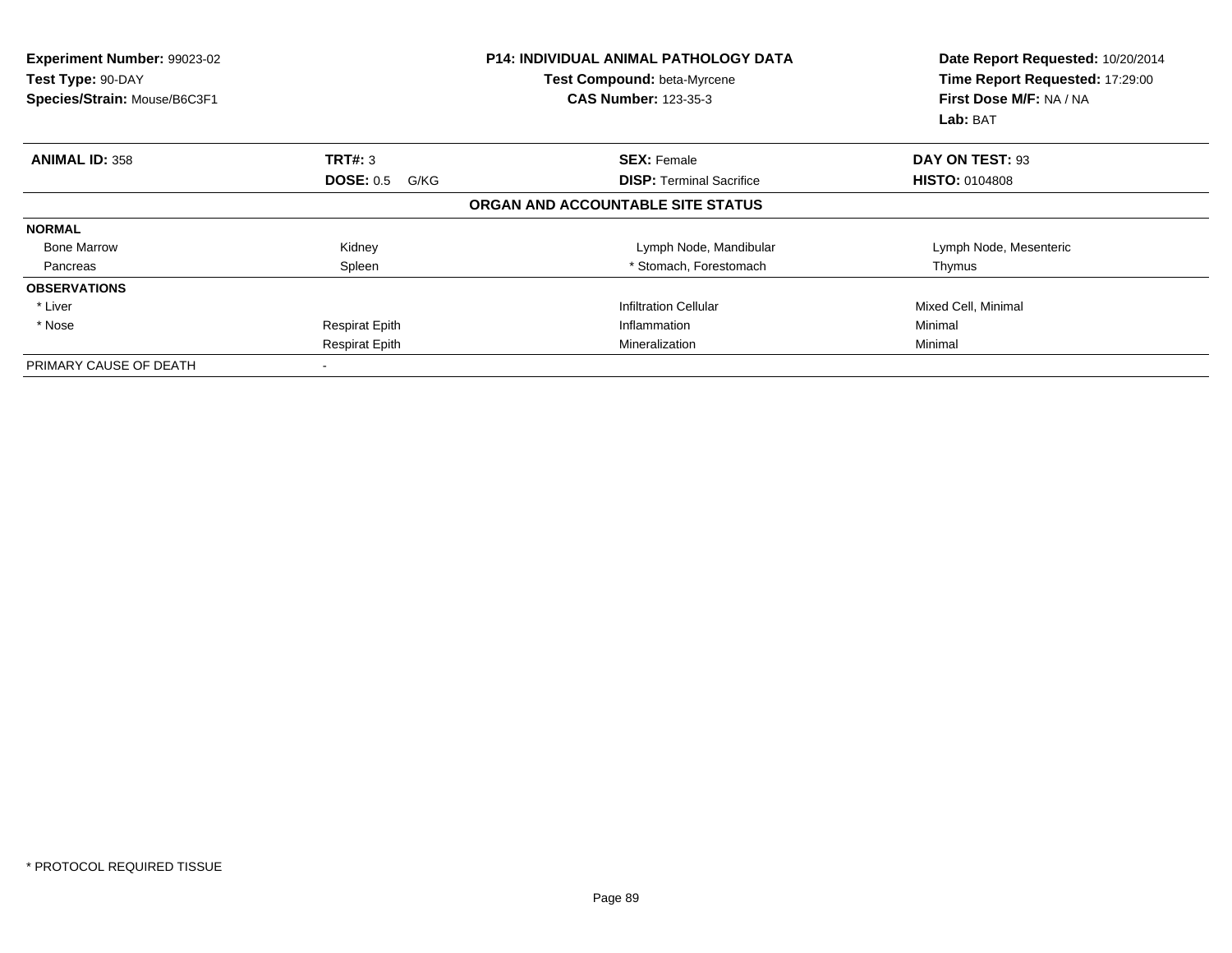| Experiment Number: 99023-02<br>Test Type: 90-DAY<br>Species/Strain: Mouse/B6C3F1 |                          | <b>P14: INDIVIDUAL ANIMAL PATHOLOGY DATA</b><br>Test Compound: beta-Myrcene<br><b>CAS Number: 123-35-3</b> | Date Report Requested: 10/20/2014<br>Time Report Requested: 17:29:00<br>First Dose M/F: NA / NA<br>Lab: BAT |
|----------------------------------------------------------------------------------|--------------------------|------------------------------------------------------------------------------------------------------------|-------------------------------------------------------------------------------------------------------------|
| <b>ANIMAL ID: 359</b>                                                            | TRT#: 3                  | <b>SEX: Female</b>                                                                                         | DAY ON TEST: 93                                                                                             |
|                                                                                  | <b>DOSE: 0.5</b><br>G/KG | <b>DISP:</b> Terminal Sacrifice                                                                            | <b>HISTO: 0104809</b>                                                                                       |
|                                                                                  |                          | ORGAN AND ACCOUNTABLE SITE STATUS                                                                          |                                                                                                             |
| <b>NORMAL</b>                                                                    |                          |                                                                                                            |                                                                                                             |
| <b>Bone Marrow</b>                                                               | Kidney                   | Lymph Node, Mandibular                                                                                     | Lymph Node, Mesenteric                                                                                      |
| * Nose                                                                           | Pancreas                 | Spleen                                                                                                     | * Stomach, Forestomach                                                                                      |
| Thymus                                                                           |                          |                                                                                                            |                                                                                                             |
| <b>OBSERVATIONS</b>                                                              |                          |                                                                                                            |                                                                                                             |
| * Liver                                                                          |                          | <b>Clear Cell Focus</b>                                                                                    |                                                                                                             |
|                                                                                  |                          | <b>Infiltration Cellular</b>                                                                               | Mixed Cell, Minimal                                                                                         |
| PRIMARY CAUSE OF DEATH                                                           |                          |                                                                                                            |                                                                                                             |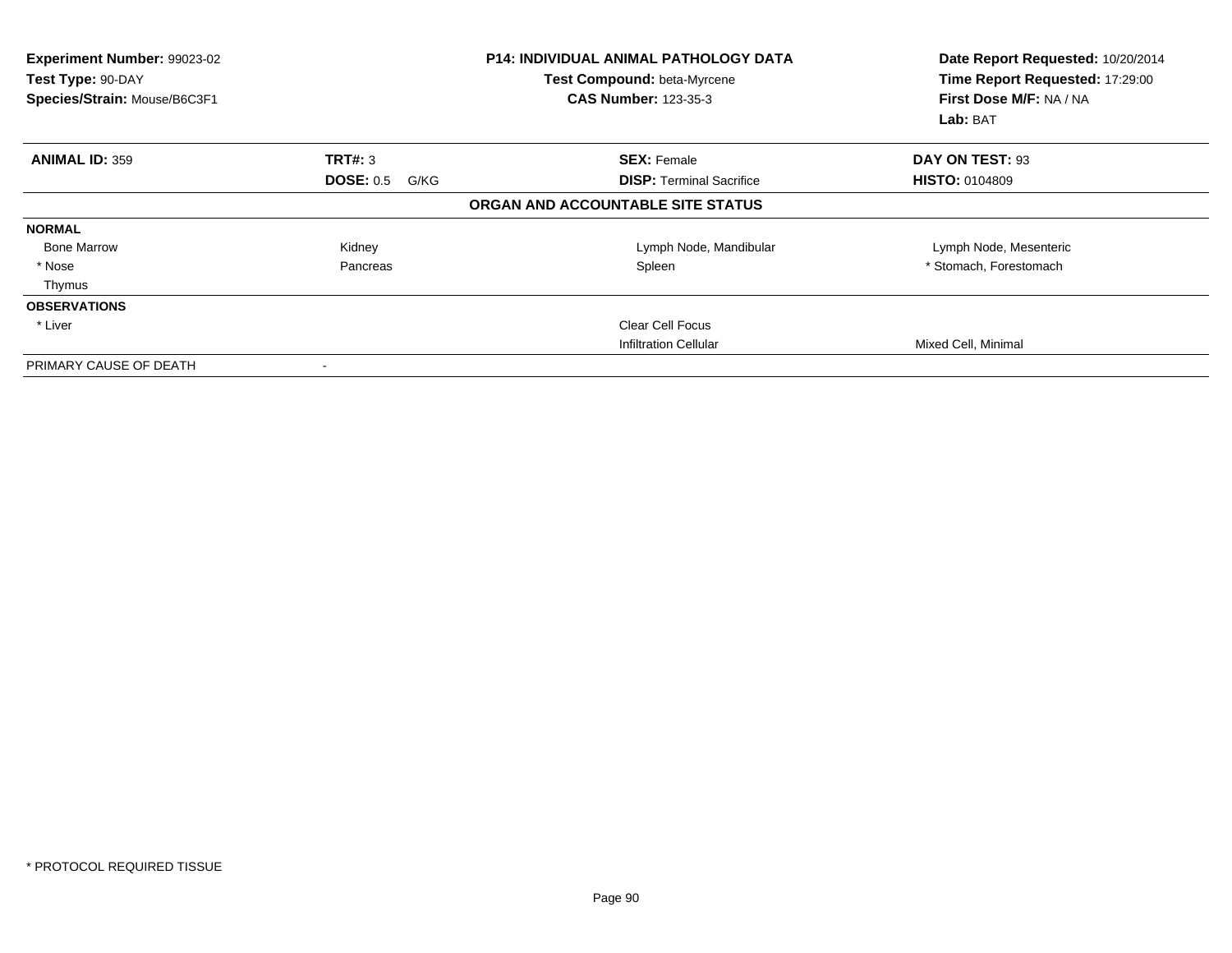| <b>Experiment Number: 99023-02</b><br>Test Type: 90-DAY<br>Species/Strain: Mouse/B6C3F1 |                   | <b>P14: INDIVIDUAL ANIMAL PATHOLOGY DATA</b><br>Test Compound: beta-Myrcene<br><b>CAS Number: 123-35-3</b> | Date Report Requested: 10/20/2014<br>Time Report Requested: 17:29:00<br>First Dose M/F: NA / NA<br>Lab: BAT |
|-----------------------------------------------------------------------------------------|-------------------|------------------------------------------------------------------------------------------------------------|-------------------------------------------------------------------------------------------------------------|
| <b>ANIMAL ID: 360</b>                                                                   | TRT#: 3           | <b>SEX: Female</b>                                                                                         | DAY ON TEST: 93                                                                                             |
|                                                                                         | DOSE: 0.5<br>G/KG | <b>DISP:</b> Terminal Sacrifice                                                                            | <b>HISTO: 0104810</b>                                                                                       |
|                                                                                         |                   | ORGAN AND ACCOUNTABLE SITE STATUS                                                                          |                                                                                                             |
| <b>NORMAL</b>                                                                           |                   |                                                                                                            |                                                                                                             |
| <b>Bone Marrow</b>                                                                      | Kidney            | Lymph Node, Mandibular                                                                                     | Lymph Node, Mesenteric                                                                                      |
| * Nose                                                                                  | Pancreas          | Spleen                                                                                                     | * Stomach, Forestomach                                                                                      |
| Thymus                                                                                  |                   |                                                                                                            |                                                                                                             |
| <b>OBSERVATIONS</b>                                                                     |                   |                                                                                                            |                                                                                                             |
| * Liver                                                                                 |                   | Infiltration Cellular                                                                                      | Mixed Cell, Minimal                                                                                         |
| PRIMARY CAUSE OF DEATH                                                                  |                   |                                                                                                            |                                                                                                             |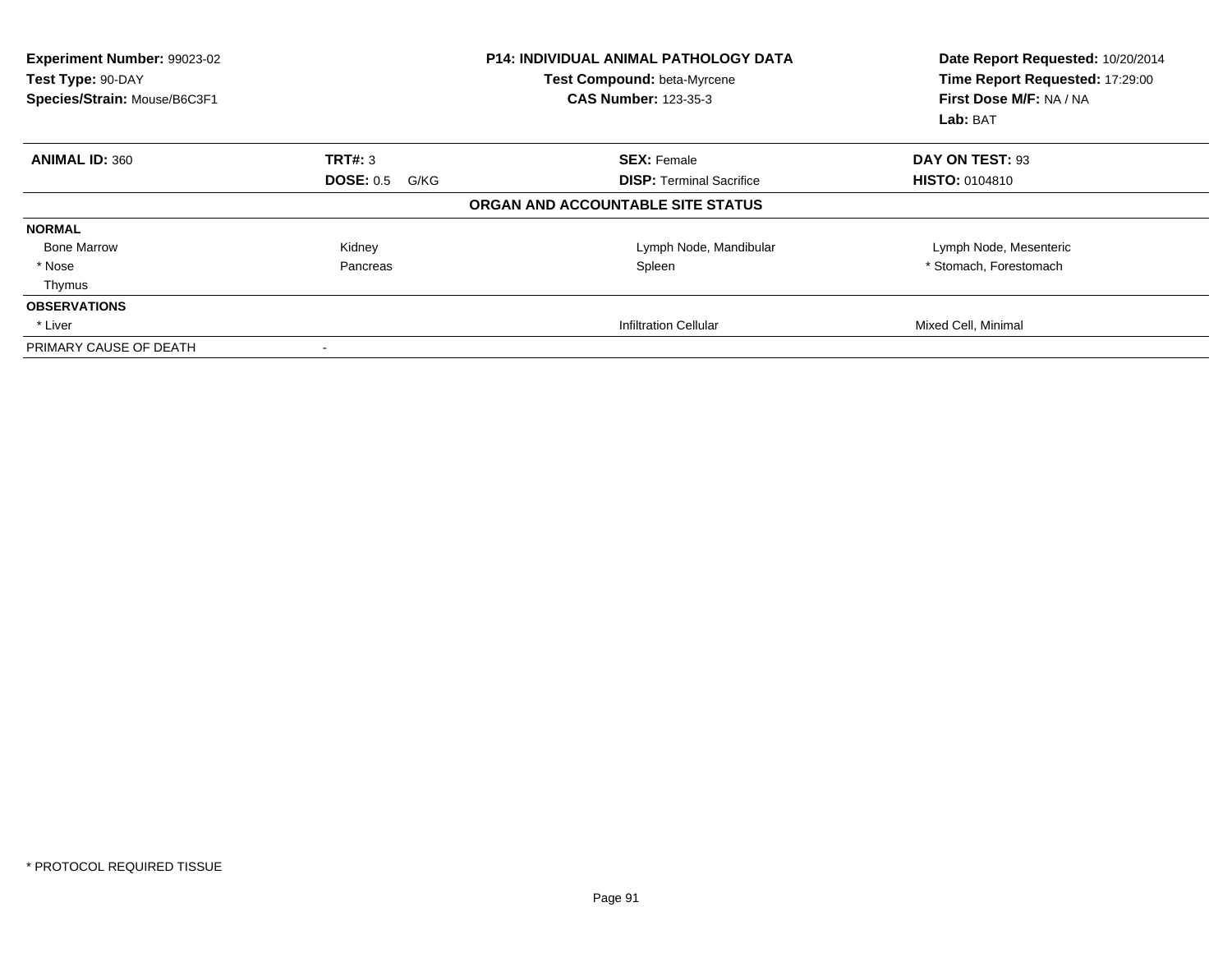| Experiment Number: 99023-02<br>Test Type: 90-DAY<br>Species/Strain: Mouse/B6C3F1 |                                    | <b>P14: INDIVIDUAL ANIMAL PATHOLOGY DATA</b><br>Test Compound: beta-Myrcene<br><b>CAS Number: 123-35-3</b> | Date Report Requested: 10/20/2014<br>Time Report Requested: 17:29:00<br>First Dose M/F: NA / NA<br>Lab: BAT |
|----------------------------------------------------------------------------------|------------------------------------|------------------------------------------------------------------------------------------------------------|-------------------------------------------------------------------------------------------------------------|
| <b>ANIMAL ID: 451</b>                                                            | <b>TRT#: 4</b><br><b>DOSE: 1.0</b> | <b>SEX: Female</b>                                                                                         | DAY ON TEST: 93                                                                                             |
|                                                                                  | G/KG                               | <b>DISP: Terminal Sacrifice</b>                                                                            | HISTO: 0104811                                                                                              |
|                                                                                  |                                    | ORGAN AND ACCOUNTABLE SITE STATUS                                                                          |                                                                                                             |
| <b>NORMAL</b>                                                                    |                                    |                                                                                                            |                                                                                                             |
| * Adrenal Medulla                                                                | * Blood Vessel                     | * Bone                                                                                                     | * Bone Marrow                                                                                               |
| * Brain                                                                          | * Clitoral Gland                   | * Esophagus                                                                                                | * Eye                                                                                                       |
| * Harderian Gland                                                                | * Heart                            | * Intestine Large, Cecum                                                                                   | * Intestine Large, Colon                                                                                    |
| * Intestine Large, Rectum                                                        | * Intestine Small, Duodenum        | * Intestine Small, Ileum                                                                                   | * Intestine Small, Jejunum                                                                                  |
| * Kidney                                                                         | * Lung                             | * Lymph Node, Mandibular                                                                                   | * Lymph Node, Mesenteric                                                                                    |
| * Mammary Gland                                                                  | * Nose                             | * Oral Mucosa                                                                                              | * Ovary                                                                                                     |
| * Pancreas                                                                       | * Pituitary Gland                  | * Salivary Glands                                                                                          | * Skin                                                                                                      |
| * Spleen                                                                         | * Stomach, Forestomach             | * Stomach, Glandular                                                                                       | * Thyroid Gland                                                                                             |
| * Trachea                                                                        | * Urinary Bladder                  | * Uterus                                                                                                   |                                                                                                             |
| <b>MISSING</b>                                                                   |                                    |                                                                                                            |                                                                                                             |
| * Gallbladder                                                                    |                                    |                                                                                                            |                                                                                                             |
| <b>OBSERVATIONS</b>                                                              |                                    |                                                                                                            |                                                                                                             |
| * Adrenal Cortex                                                                 | Capsule                            | Hyperplasia                                                                                                | Minimal                                                                                                     |
| * Liver                                                                          | Centrilobular                      | Hypertrophy                                                                                                | Minimal                                                                                                     |
|                                                                                  |                                    | <b>Infiltration Cellular</b>                                                                               | Mixed Cell, Minimal                                                                                         |
| * Parathyroid Gland                                                              |                                    | Cyst                                                                                                       | Minimal                                                                                                     |
| * Thymus                                                                         |                                    | Cyst                                                                                                       | Minimal                                                                                                     |
| PRIMARY CAUSE OF DEATH                                                           |                                    |                                                                                                            |                                                                                                             |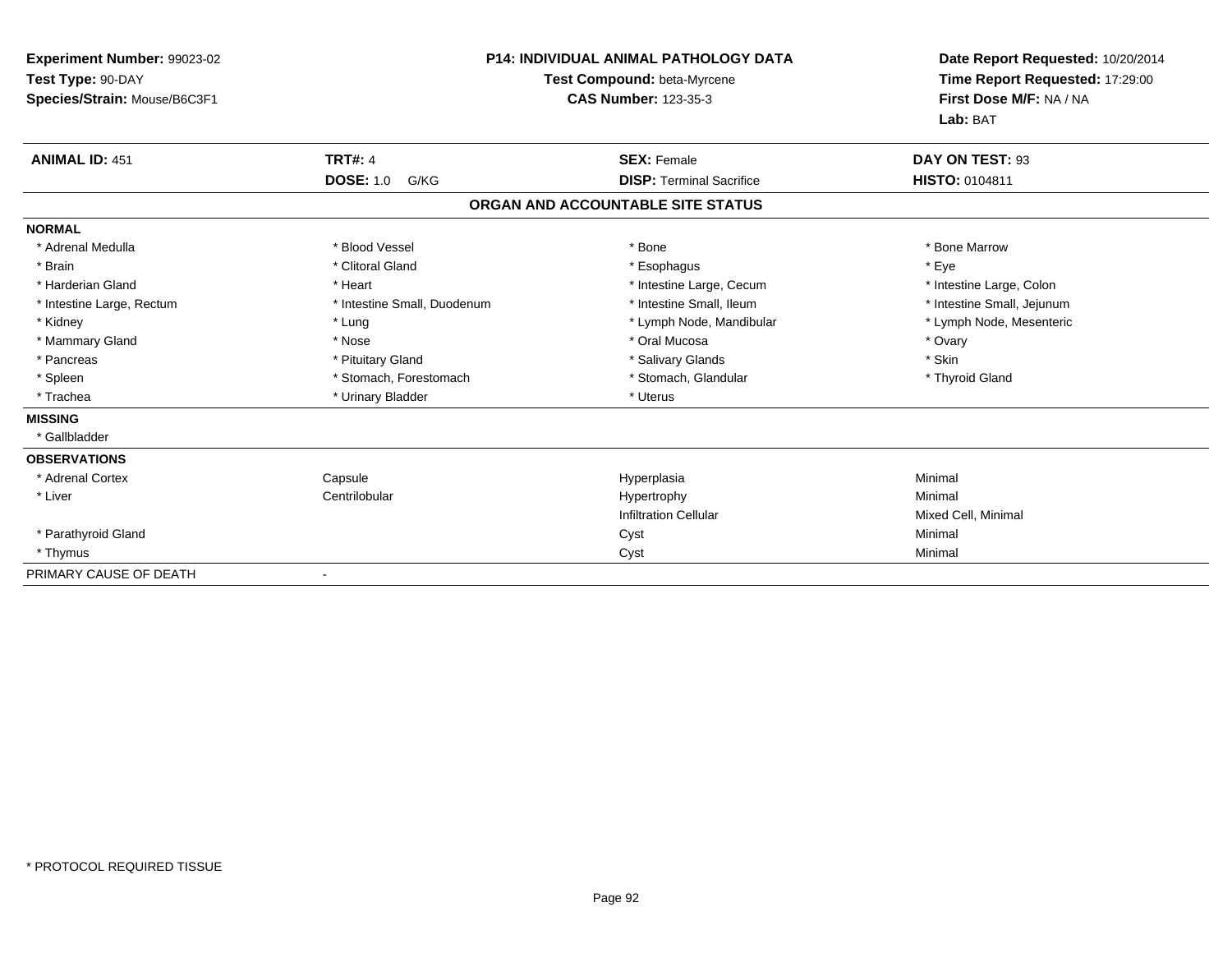| <b>Experiment Number: 99023-02</b><br>Test Type: 90-DAY<br>Species/Strain: Mouse/B6C3F1 | <b>P14: INDIVIDUAL ANIMAL PATHOLOGY DATA</b><br>Test Compound: beta-Myrcene<br><b>CAS Number: 123-35-3</b> |                                   | Date Report Requested: 10/20/2014<br>Time Report Requested: 17:29:00<br>First Dose M/F: NA / NA |
|-----------------------------------------------------------------------------------------|------------------------------------------------------------------------------------------------------------|-----------------------------------|-------------------------------------------------------------------------------------------------|
|                                                                                         |                                                                                                            |                                   | Lab: BAT                                                                                        |
| <b>ANIMAL ID: 452</b>                                                                   | <b>TRT#: 4</b>                                                                                             | <b>SEX: Female</b>                | DAY ON TEST: 93                                                                                 |
|                                                                                         | <b>DOSE: 1.0</b><br>G/KG                                                                                   | <b>DISP: Terminal Sacrifice</b>   | HISTO: 0104812                                                                                  |
|                                                                                         |                                                                                                            | ORGAN AND ACCOUNTABLE SITE STATUS |                                                                                                 |
| <b>NORMAL</b>                                                                           |                                                                                                            |                                   |                                                                                                 |
| * Adrenal Medulla                                                                       | * Blood Vessel                                                                                             | * Bone                            | * Bone Marrow                                                                                   |
| * Brain                                                                                 | * Clitoral Gland                                                                                           | * Esophagus                       | * Eye                                                                                           |
| * Gallbladder                                                                           | * Harderian Gland                                                                                          | * Heart                           | * Intestine Large, Cecum                                                                        |
| * Intestine Large, Colon                                                                | * Intestine Large, Rectum                                                                                  | * Intestine Small, Duodenum       | * Intestine Small, Ileum                                                                        |
| * Intestine Small, Jejunum                                                              | * Kidney                                                                                                   | * Lung                            | * Lymph Node, Mandibular                                                                        |
| * Lymph Node, Mesenteric                                                                | * Mammary Gland                                                                                            | * Nose                            | * Oral Mucosa                                                                                   |
| * Ovary                                                                                 | * Pancreas                                                                                                 | * Parathyroid Gland               | * Pituitary Gland                                                                               |
| * Salivary Glands                                                                       | * Skin                                                                                                     | * Spleen                          | * Stomach, Glandular                                                                            |
| * Thymus                                                                                | * Thyroid Gland                                                                                            | * Trachea                         | * Urinary Bladder                                                                               |
| * Uterus                                                                                |                                                                                                            |                                   |                                                                                                 |
| <b>OBSERVATIONS</b>                                                                     |                                                                                                            |                                   |                                                                                                 |
| * Adrenal Cortex                                                                        | Capsule                                                                                                    | Hyperplasia                       | Mild                                                                                            |
| * Liver                                                                                 |                                                                                                            | <b>Infiltration Cellular</b>      | Mixed Cell, Minimal                                                                             |
| * Stomach, Forestomach                                                                  | Epithelium                                                                                                 | Hyperplasia                       | Moderate                                                                                        |
| PRIMARY CAUSE OF DEATH                                                                  |                                                                                                            |                                   |                                                                                                 |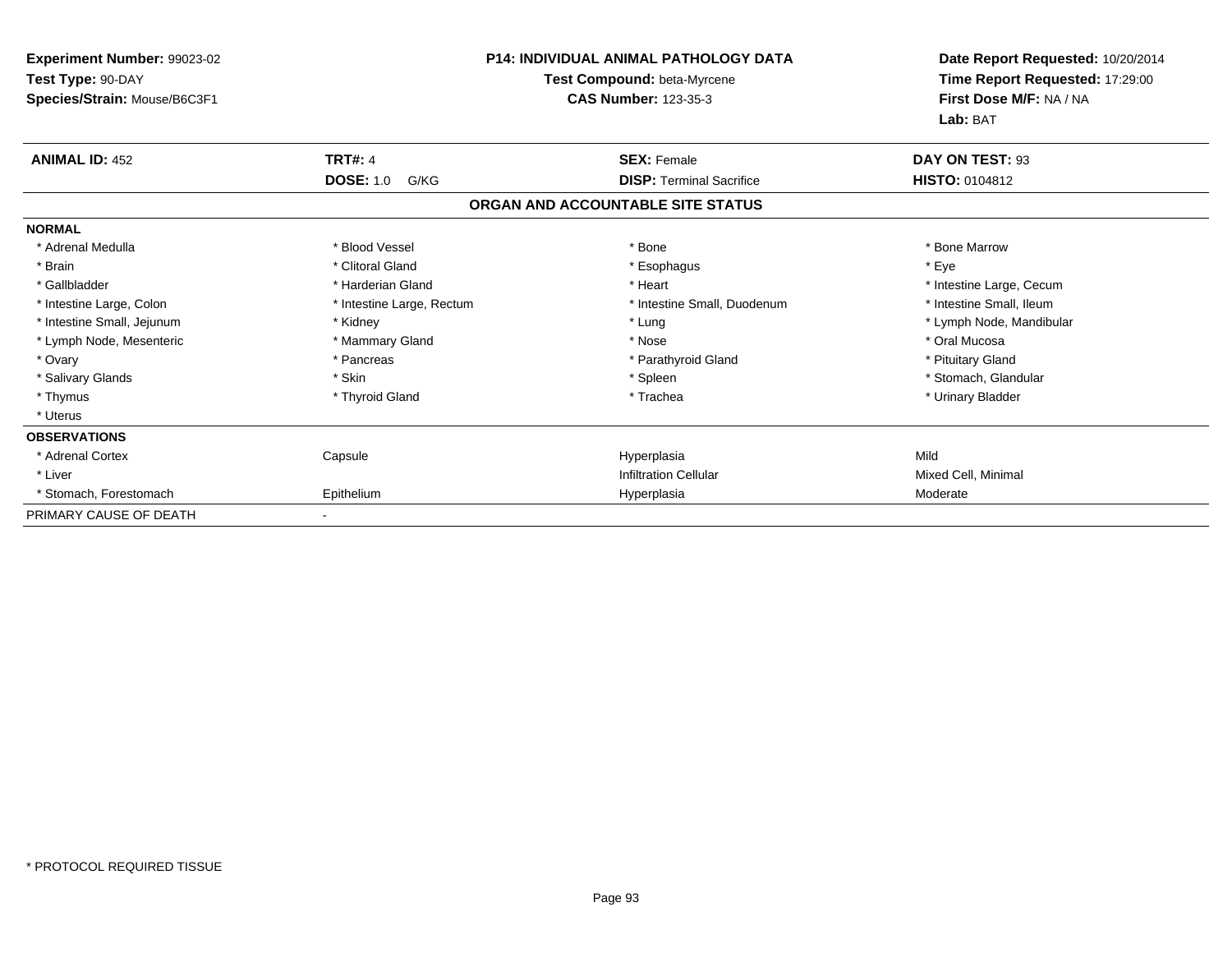| Experiment Number: 99023-02<br>Test Type: 90-DAY<br>Species/Strain: Mouse/B6C3F1 |                           | <b>P14: INDIVIDUAL ANIMAL PATHOLOGY DATA</b><br>Test Compound: beta-Myrcene<br><b>CAS Number: 123-35-3</b> | Date Report Requested: 10/20/2014<br>Time Report Requested: 17:29:00<br>First Dose M/F: NA / NA<br>Lab: BAT |
|----------------------------------------------------------------------------------|---------------------------|------------------------------------------------------------------------------------------------------------|-------------------------------------------------------------------------------------------------------------|
| <b>ANIMAL ID: 453</b>                                                            | <b>TRT#: 4</b>            | <b>SEX: Female</b>                                                                                         | DAY ON TEST: 93                                                                                             |
|                                                                                  | <b>DOSE: 1.0</b><br>G/KG  | <b>DISP: Terminal Sacrifice</b>                                                                            | HISTO: 0104813                                                                                              |
|                                                                                  |                           | ORGAN AND ACCOUNTABLE SITE STATUS                                                                          |                                                                                                             |
| <b>NORMAL</b>                                                                    |                           |                                                                                                            |                                                                                                             |
| * Adrenal Medulla                                                                | * Blood Vessel            | * Bone                                                                                                     | * Bone Marrow                                                                                               |
| * Brain                                                                          | * Clitoral Gland          | * Esophagus                                                                                                | * Eye                                                                                                       |
| * Gallbladder                                                                    | * Harderian Gland         | * Heart                                                                                                    | * Intestine Large, Cecum                                                                                    |
| * Intestine Large, Colon                                                         | * Intestine Large, Rectum | * Intestine Small, Duodenum                                                                                | * Intestine Small, Ileum                                                                                    |
| * Intestine Small, Jejunum                                                       | * Kidney                  | * Lung                                                                                                     | * Lymph Node, Mandibular                                                                                    |
| * Lymph Node, Mesenteric                                                         | * Mammary Gland           | * Oral Mucosa                                                                                              | * Ovary                                                                                                     |
| * Pancreas                                                                       | * Pituitary Gland         | * Salivary Glands                                                                                          | * Skin                                                                                                      |
| * Spleen                                                                         | * Stomach, Forestomach    | * Stomach, Glandular                                                                                       | * Thyroid Gland                                                                                             |
| * Trachea                                                                        | * Urinary Bladder         | * Uterus                                                                                                   |                                                                                                             |
| <b>MISSING</b>                                                                   |                           |                                                                                                            |                                                                                                             |
| * Parathyroid Gland                                                              |                           |                                                                                                            |                                                                                                             |
| <b>OBSERVATIONS</b>                                                              |                           |                                                                                                            |                                                                                                             |
| * Adrenal Cortex                                                                 | Capsule                   | Hyperplasia                                                                                                | Mild                                                                                                        |
| * Liver                                                                          |                           | <b>Infiltration Cellular</b>                                                                               | Mixed Cell, Mild                                                                                            |
| * Nose                                                                           | Olfactory Epi             | Degeneration                                                                                               | Minimal                                                                                                     |
| * Thymus                                                                         |                           | Cyst                                                                                                       | Minimal                                                                                                     |
| PRIMARY CAUSE OF DEATH                                                           |                           |                                                                                                            |                                                                                                             |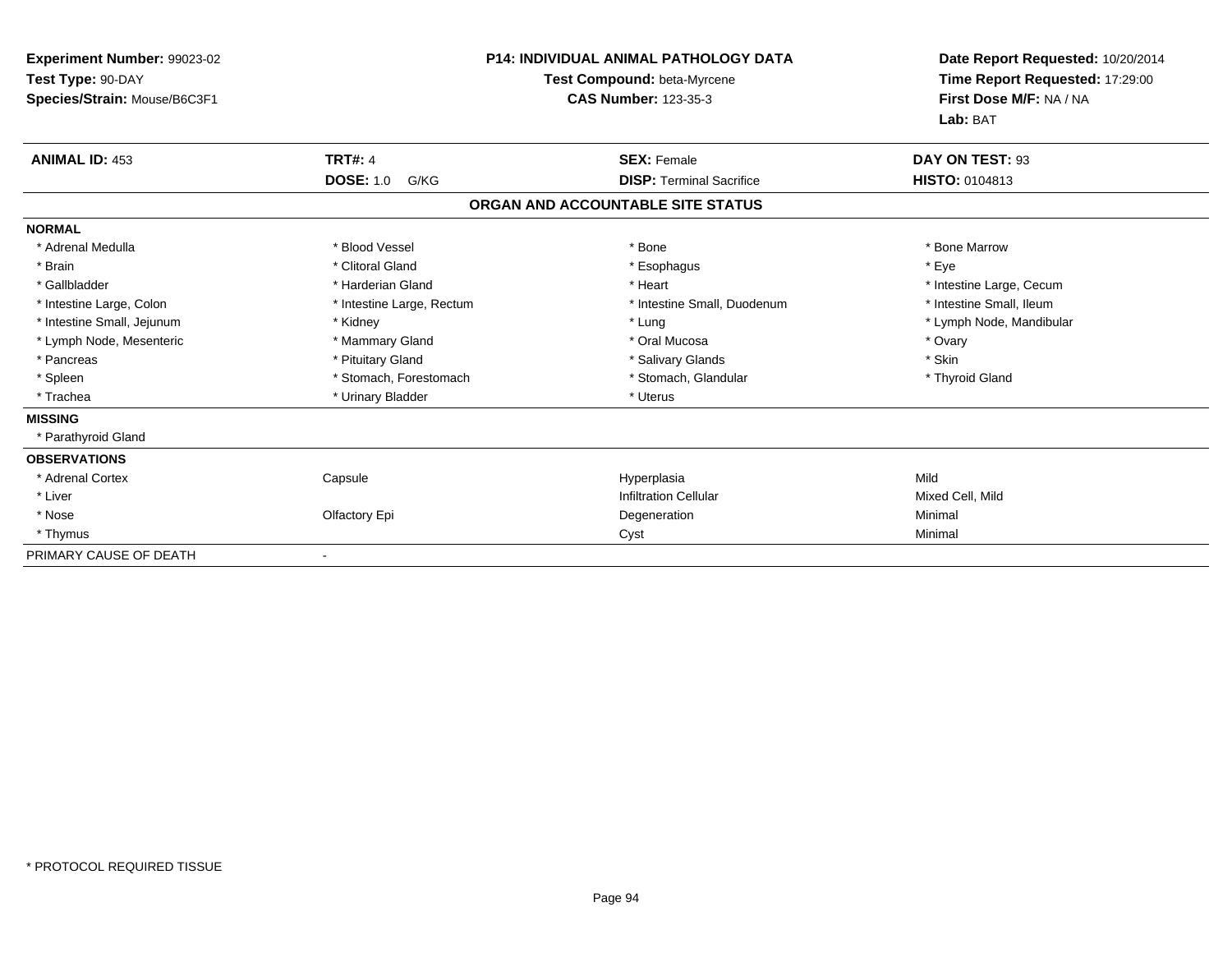| Experiment Number: 99023-02                       |                           | <b>P14: INDIVIDUAL ANIMAL PATHOLOGY DATA</b>               | Date Report Requested: 10/20/2014                                      |  |
|---------------------------------------------------|---------------------------|------------------------------------------------------------|------------------------------------------------------------------------|--|
| Test Type: 90-DAY<br>Species/Strain: Mouse/B6C3F1 |                           | Test Compound: beta-Myrcene<br><b>CAS Number: 123-35-3</b> | Time Report Requested: 17:29:00<br>First Dose M/F: NA / NA<br>Lab: BAT |  |
| <b>ANIMAL ID: 454</b>                             | <b>TRT#: 4</b>            | <b>SEX: Female</b>                                         | DAY ON TEST: 93                                                        |  |
|                                                   | <b>DOSE: 1.0</b><br>G/KG  | <b>DISP: Terminal Sacrifice</b>                            | <b>HISTO: 0104814</b>                                                  |  |
|                                                   |                           | ORGAN AND ACCOUNTABLE SITE STATUS                          |                                                                        |  |
| <b>NORMAL</b>                                     |                           |                                                            |                                                                        |  |
| * Adrenal Medulla                                 | * Blood Vessel            | * Bone                                                     | * Bone Marrow                                                          |  |
| * Brain                                           | * Clitoral Gland          | * Esophagus                                                | * Eye                                                                  |  |
| * Gallbladder                                     | * Harderian Gland         | * Heart                                                    | * Intestine Large, Cecum                                               |  |
| * Intestine Large, Colon                          | * Intestine Large, Rectum | * Intestine Small, Duodenum                                | * Intestine Small, Ileum                                               |  |
| * Intestine Small, Jejunum                        | * Kidney                  | * Lung                                                     | * Lymph Node, Mandibular                                               |  |
| * Lymph Node, Mesenteric                          | * Mammary Gland           | * Nose                                                     | * Oral Mucosa                                                          |  |
| * Ovary                                           | * Pancreas                | * Parathyroid Gland                                        | * Pituitary Gland                                                      |  |
| * Salivary Glands                                 | * Skin                    | * Spleen                                                   | * Stomach, Glandular                                                   |  |
| * Thymus                                          | * Thyroid Gland           | * Trachea                                                  | * Urinary Bladder                                                      |  |
| * Uterus                                          |                           |                                                            |                                                                        |  |
| <b>OBSERVATIONS</b>                               |                           |                                                            |                                                                        |  |
| * Adrenal Cortex                                  | Capsule                   | Hyperplasia                                                | Mild                                                                   |  |
| * Liver                                           |                           | <b>Infiltration Cellular</b>                               | Mixed Cell, Minimal                                                    |  |
| * Stomach, Forestomach                            | Epithelium                | Hyperplasia                                                | Minimal                                                                |  |
| PRIMARY CAUSE OF DEATH                            |                           |                                                            |                                                                        |  |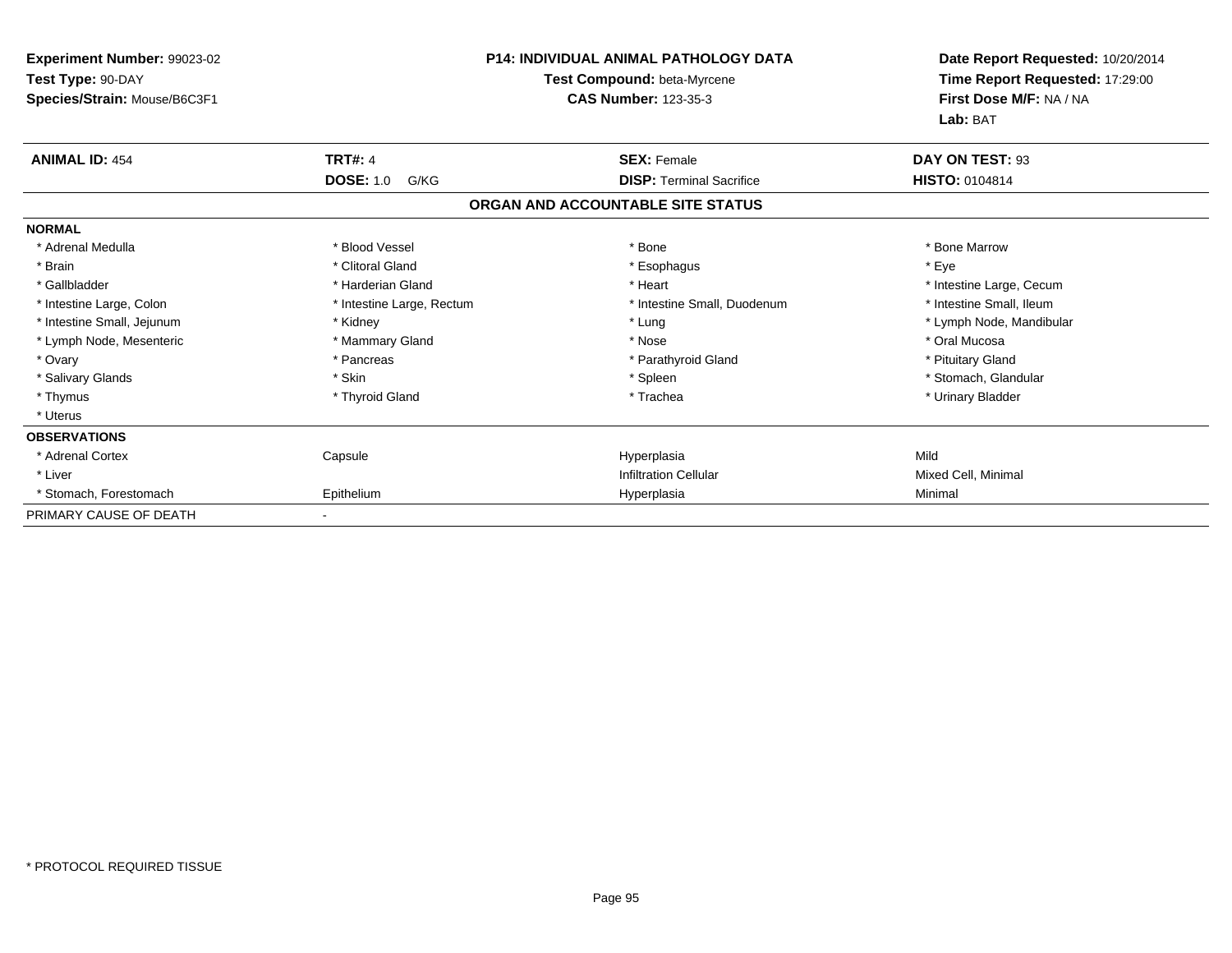| Experiment Number: 99023-02<br>Test Type: 90-DAY | <b>P14: INDIVIDUAL ANIMAL PATHOLOGY DATA</b><br>Test Compound: beta-Myrcene                       |                                   | Date Report Requested: 10/20/2014<br>Time Report Requested: 17:29:00 |
|--------------------------------------------------|---------------------------------------------------------------------------------------------------|-----------------------------------|----------------------------------------------------------------------|
| Species/Strain: Mouse/B6C3F1                     |                                                                                                   | <b>CAS Number: 123-35-3</b>       | First Dose M/F: NA / NA<br>Lab: BAT                                  |
| <b>ANIMAL ID: 455</b>                            | <b>TRT#: 4</b>                                                                                    | <b>SEX: Female</b>                | DAY ON TEST: 93                                                      |
|                                                  | <b>DOSE: 1.0</b><br>G/KG                                                                          | <b>DISP:</b> Terminal Sacrifice   | <b>HISTO: 0104815</b>                                                |
|                                                  |                                                                                                   | ORGAN AND ACCOUNTABLE SITE STATUS |                                                                      |
| <b>NORMAL</b>                                    |                                                                                                   |                                   |                                                                      |
| * Adrenal Medulla                                | * Blood Vessel                                                                                    | * Bone                            | * Bone Marrow                                                        |
| * Brain                                          | * Clitoral Gland                                                                                  | * Esophagus                       | * Eye                                                                |
| * Gallbladder                                    | * Harderian Gland                                                                                 | * Heart                           | * Intestine Large, Cecum                                             |
| * Intestine Large, Colon                         | * Intestine Large, Rectum                                                                         | * Intestine Small, Duodenum       | * Intestine Small, Ileum                                             |
| * Intestine Small, Jejunum                       | * Kidney                                                                                          | * Liver                           | * Lung                                                               |
| * Lymph Node, Mandibular                         | * Lymph Node, Mesenteric                                                                          | * Mammary Gland                   | * Nose                                                               |
| * Oral Mucosa                                    | * Ovary                                                                                           | * Pancreas                        | * Parathyroid Gland                                                  |
| * Pituitary Gland                                | * Salivary Glands                                                                                 | * Skin                            | * Spleen                                                             |
| * Stomach, Forestomach                           | * Stomach, Glandular                                                                              | * Thymus                          | * Thyroid Gland                                                      |
| * Trachea                                        | * Urinary Bladder                                                                                 | * Uterus                          |                                                                      |
| <b>OBSERVATIONS</b>                              |                                                                                                   |                                   |                                                                      |
| * Adrenal Cortex                                 | Capsule                                                                                           | Hyperplasia                       | Minimal                                                              |
| * Lung                                           |                                                                                                   |                                   |                                                                      |
|                                                  | Note: There was no microscopic finding to correlate with the grossly-observed nodule in the lung. |                                   |                                                                      |
| PRIMARY CAUSE OF DEATH                           |                                                                                                   |                                   |                                                                      |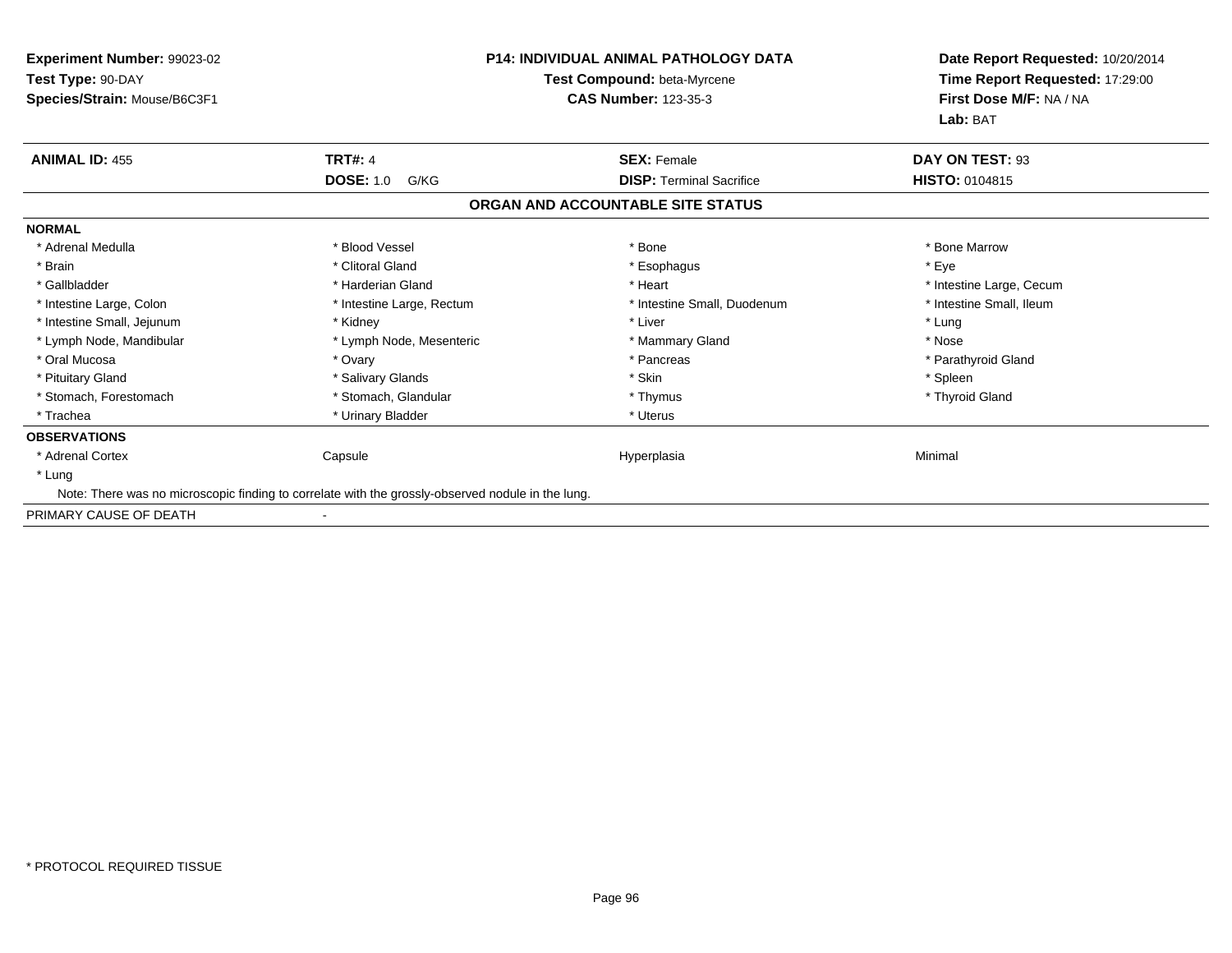| Experiment Number: 99023-02<br>Test Type: 90-DAY<br>Species/Strain: Mouse/B6C3F1 |                           | <b>P14: INDIVIDUAL ANIMAL PATHOLOGY DATA</b><br>Test Compound: beta-Myrcene<br><b>CAS Number: 123-35-3</b> | Date Report Requested: 10/20/2014<br>Time Report Requested: 17:29:00<br>First Dose M/F: NA / NA<br>Lab: BAT |
|----------------------------------------------------------------------------------|---------------------------|------------------------------------------------------------------------------------------------------------|-------------------------------------------------------------------------------------------------------------|
| <b>ANIMAL ID: 456</b>                                                            | <b>TRT#: 4</b>            | <b>SEX: Female</b>                                                                                         | DAY ON TEST: 93                                                                                             |
|                                                                                  | <b>DOSE: 1.0</b><br>G/KG  | <b>DISP: Terminal Sacrifice</b>                                                                            | <b>HISTO: 0104816</b>                                                                                       |
|                                                                                  |                           | ORGAN AND ACCOUNTABLE SITE STATUS                                                                          |                                                                                                             |
| <b>NORMAL</b>                                                                    |                           |                                                                                                            |                                                                                                             |
| * Adrenal Medulla                                                                | * Blood Vessel            | * Bone                                                                                                     | * Bone Marrow                                                                                               |
| * Brain                                                                          | * Clitoral Gland          | * Esophagus                                                                                                | * Eye                                                                                                       |
| * Gallbladder                                                                    | * Harderian Gland         | * Heart                                                                                                    | * Intestine Large, Cecum                                                                                    |
| * Intestine Large, Colon                                                         | * Intestine Large, Rectum | * Intestine Small, Duodenum                                                                                | * Intestine Small, Ileum                                                                                    |
| * Intestine Small, Jejunum                                                       | * Kidney                  | * Lung                                                                                                     | * Lymph Node, Mandibular                                                                                    |
| * Lymph Node, Mesenteric                                                         | * Mammary Gland           | * Nose                                                                                                     | * Oral Mucosa                                                                                               |
| * Ovary                                                                          | * Pancreas                | * Pituitary Gland                                                                                          | * Salivary Glands                                                                                           |
| * Skin                                                                           | * Spleen                  | * Stomach, Forestomach                                                                                     | * Stomach, Glandular                                                                                        |
| * Thymus                                                                         | * Thyroid Gland           | * Trachea                                                                                                  | * Urinary Bladder                                                                                           |
| * Uterus                                                                         |                           |                                                                                                            |                                                                                                             |
| <b>MISSING</b>                                                                   |                           |                                                                                                            |                                                                                                             |
| * Parathyroid Gland                                                              |                           |                                                                                                            |                                                                                                             |
| <b>OBSERVATIONS</b>                                                              |                           |                                                                                                            |                                                                                                             |
| * Adrenal Cortex                                                                 | Capsule                   | Hyperplasia                                                                                                | Minimal                                                                                                     |
| * Liver                                                                          | Centrilobular             | Hypertrophy                                                                                                | Minimal                                                                                                     |
|                                                                                  |                           | <b>Infiltration Cellular</b>                                                                               | Mixed Cell, Minimal                                                                                         |
| PRIMARY CAUSE OF DEATH                                                           |                           |                                                                                                            |                                                                                                             |

-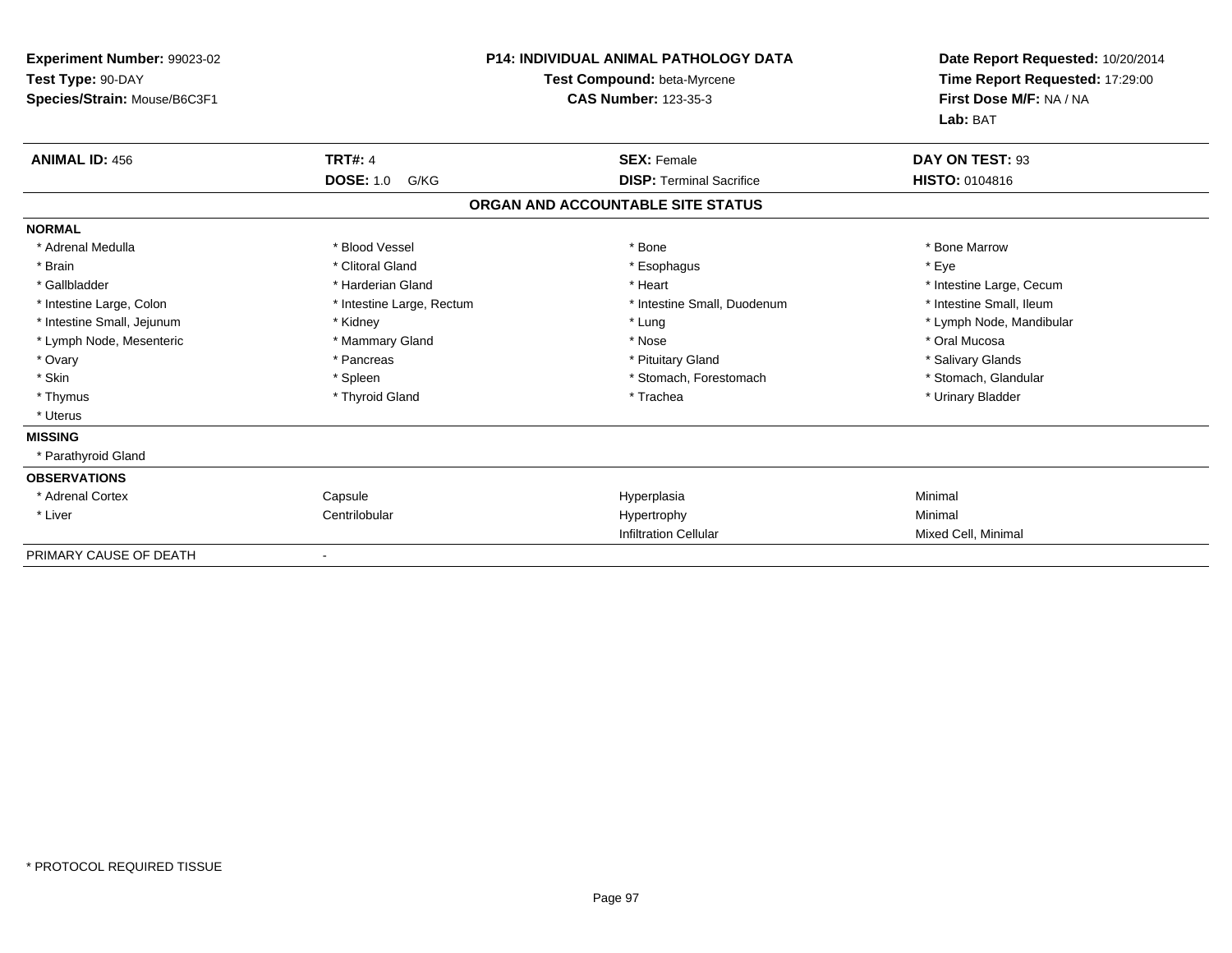| <b>Experiment Number: 99023-02</b><br>Test Type: 90-DAY<br>Species/Strain: Mouse/B6C3F1 |                           | <b>P14: INDIVIDUAL ANIMAL PATHOLOGY DATA</b><br>Test Compound: beta-Myrcene<br><b>CAS Number: 123-35-3</b> | Date Report Requested: 10/20/2014<br>Time Report Requested: 17:29:00<br>First Dose M/F: NA / NA<br>Lab: BAT |
|-----------------------------------------------------------------------------------------|---------------------------|------------------------------------------------------------------------------------------------------------|-------------------------------------------------------------------------------------------------------------|
| <b>ANIMAL ID: 457</b>                                                                   | <b>TRT#: 4</b>            | <b>SEX: Female</b>                                                                                         | DAY ON TEST: 93                                                                                             |
|                                                                                         | <b>DOSE: 1.0</b><br>G/KG  | <b>DISP: Terminal Sacrifice</b>                                                                            | <b>HISTO: 0104817</b>                                                                                       |
|                                                                                         |                           | ORGAN AND ACCOUNTABLE SITE STATUS                                                                          |                                                                                                             |
| <b>NORMAL</b>                                                                           |                           |                                                                                                            |                                                                                                             |
| * Adrenal Medulla                                                                       | * Blood Vessel            | * Bone                                                                                                     | * Bone Marrow                                                                                               |
| * Brain                                                                                 | * Clitoral Gland          | * Esophagus                                                                                                | * Eye                                                                                                       |
| * Gallbladder                                                                           | * Harderian Gland         | * Heart                                                                                                    | * Intestine Large, Cecum                                                                                    |
| * Intestine Large, Colon                                                                | * Intestine Large, Rectum | * Intestine Small, Duodenum                                                                                | * Intestine Small, Ileum                                                                                    |
| * Intestine Small, Jejunum                                                              | * Kidney                  | * Lung                                                                                                     | * Lymph Node, Mandibular                                                                                    |
| * Lymph Node, Mesenteric                                                                | * Mammary Gland           | * Nose                                                                                                     | * Oral Mucosa                                                                                               |
| * Ovary                                                                                 | * Pancreas                | * Parathyroid Gland                                                                                        | * Pituitary Gland                                                                                           |
| * Salivary Glands                                                                       | * Skin                    | * Spleen                                                                                                   | * Stomach, Forestomach                                                                                      |
| * Stomach, Glandular                                                                    | * Thymus                  | * Thyroid Gland                                                                                            | * Trachea                                                                                                   |
| * Urinary Bladder                                                                       | * Uterus                  |                                                                                                            |                                                                                                             |
| <b>OBSERVATIONS</b>                                                                     |                           |                                                                                                            |                                                                                                             |
| * Adrenal Cortex                                                                        | Capsule                   | Hyperplasia                                                                                                | Minimal                                                                                                     |
| * Clitoral GI                                                                           |                           |                                                                                                            |                                                                                                             |
| Note: Missing one clitoral gland.                                                       |                           |                                                                                                            |                                                                                                             |
| * Liver                                                                                 |                           | <b>Infiltration Cellular</b>                                                                               | Mixed Cell, Minimal                                                                                         |
| * Ovary                                                                                 |                           |                                                                                                            |                                                                                                             |
| Note: Missing one ovary.                                                                |                           |                                                                                                            |                                                                                                             |
| PRIMARY CAUSE OF DEATH                                                                  |                           |                                                                                                            |                                                                                                             |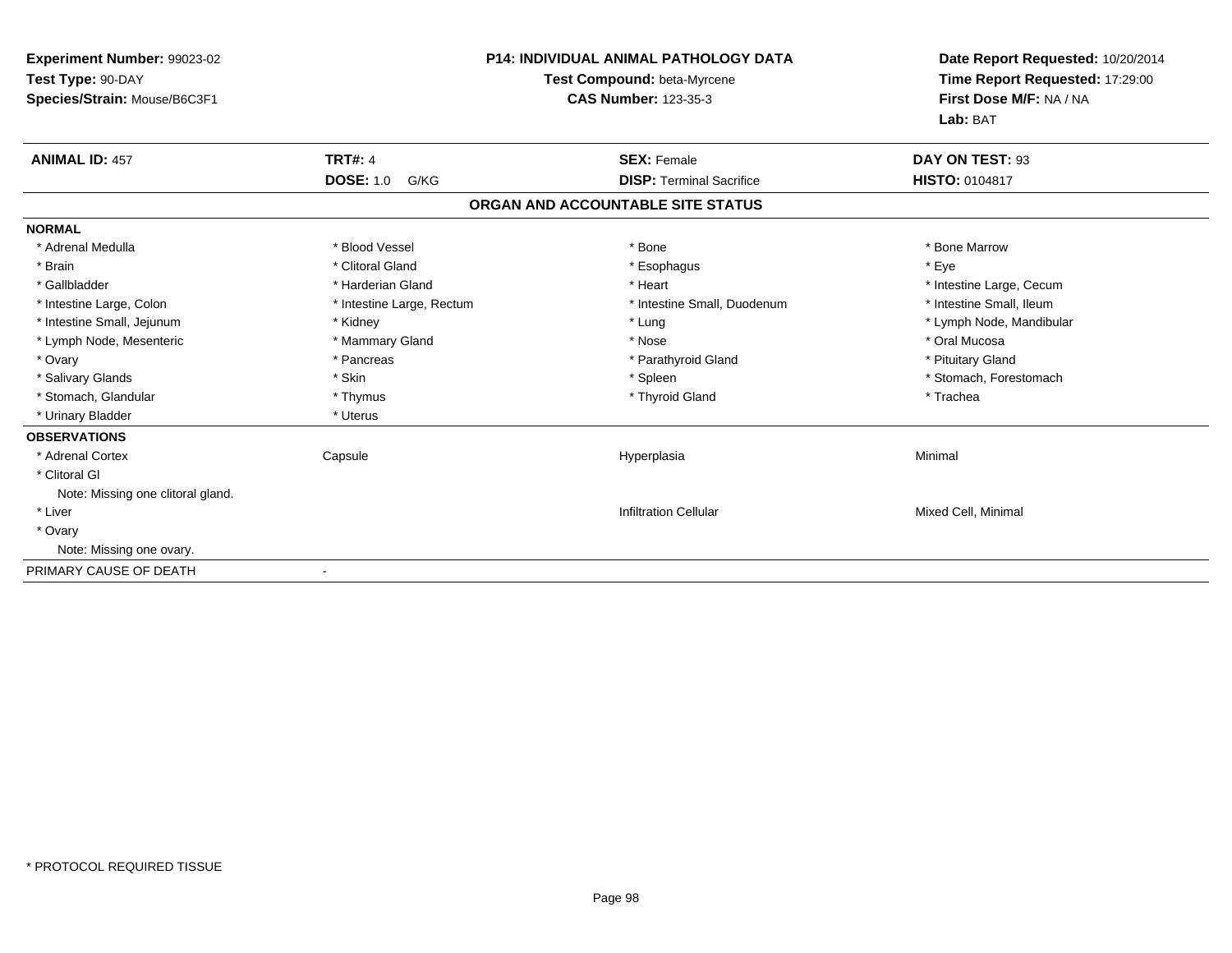| Experiment Number: 99023-02<br>Test Type: 90-DAY<br>Species/Strain: Mouse/B6C3F1 | <b>P14: INDIVIDUAL ANIMAL PATHOLOGY DATA</b><br>Test Compound: beta-Myrcene<br><b>CAS Number: 123-35-3</b> |                                   | Lab: BAT                 | Date Report Requested: 10/20/2014<br>Time Report Requested: 17:29:00<br>First Dose M/F: NA / NA |
|----------------------------------------------------------------------------------|------------------------------------------------------------------------------------------------------------|-----------------------------------|--------------------------|-------------------------------------------------------------------------------------------------|
| <b>ANIMAL ID: 458</b>                                                            | <b>TRT#: 4</b>                                                                                             | <b>SEX: Female</b>                | DAY ON TEST: 93          |                                                                                                 |
|                                                                                  | <b>DOSE: 1.0</b><br>G/KG                                                                                   | <b>DISP: Terminal Sacrifice</b>   | <b>HISTO: 0104818</b>    |                                                                                                 |
|                                                                                  |                                                                                                            | ORGAN AND ACCOUNTABLE SITE STATUS |                          |                                                                                                 |
| <b>NORMAL</b>                                                                    |                                                                                                            |                                   |                          |                                                                                                 |
| * Adrenal Medulla                                                                | * Blood Vessel                                                                                             | * Bone                            | * Bone Marrow            |                                                                                                 |
| * Brain                                                                          | * Clitoral Gland                                                                                           | * Esophagus                       | * Eye                    |                                                                                                 |
| * Gallbladder                                                                    | * Harderian Gland                                                                                          | * Heart                           | * Intestine Large, Cecum |                                                                                                 |
| * Intestine Large, Colon                                                         | * Intestine Large, Rectum                                                                                  | * Intestine Small, Duodenum       | * Intestine Small, Ileum |                                                                                                 |
| * Intestine Small, Jejunum                                                       | * Kidney                                                                                                   | * Lung                            | * Lymph Node, Mandibular |                                                                                                 |
| * Lymph Node, Mesenteric                                                         | * Mammary Gland                                                                                            | * Nose                            | * Oral Mucosa            |                                                                                                 |
| * Ovary                                                                          | * Pancreas                                                                                                 | * Parathyroid Gland               | * Pituitary Gland        |                                                                                                 |
| * Salivary Glands                                                                | * Skin                                                                                                     | * Spleen                          | * Stomach, Forestomach   |                                                                                                 |
| * Stomach. Glandular                                                             | * Thymus                                                                                                   | * Thyroid Gland                   | * Trachea                |                                                                                                 |
| * Urinary Bladder                                                                | * Uterus                                                                                                   |                                   |                          |                                                                                                 |
| <b>OBSERVATIONS</b>                                                              |                                                                                                            |                                   |                          |                                                                                                 |
| * Adrenal Cortex                                                                 | Capsule                                                                                                    | Hyperplasia                       | Minimal                  |                                                                                                 |
| * Liver                                                                          |                                                                                                            | <b>Infiltration Cellular</b>      | Mixed Cell, Minimal      |                                                                                                 |
| PRIMARY CAUSE OF DEATH                                                           |                                                                                                            |                                   |                          |                                                                                                 |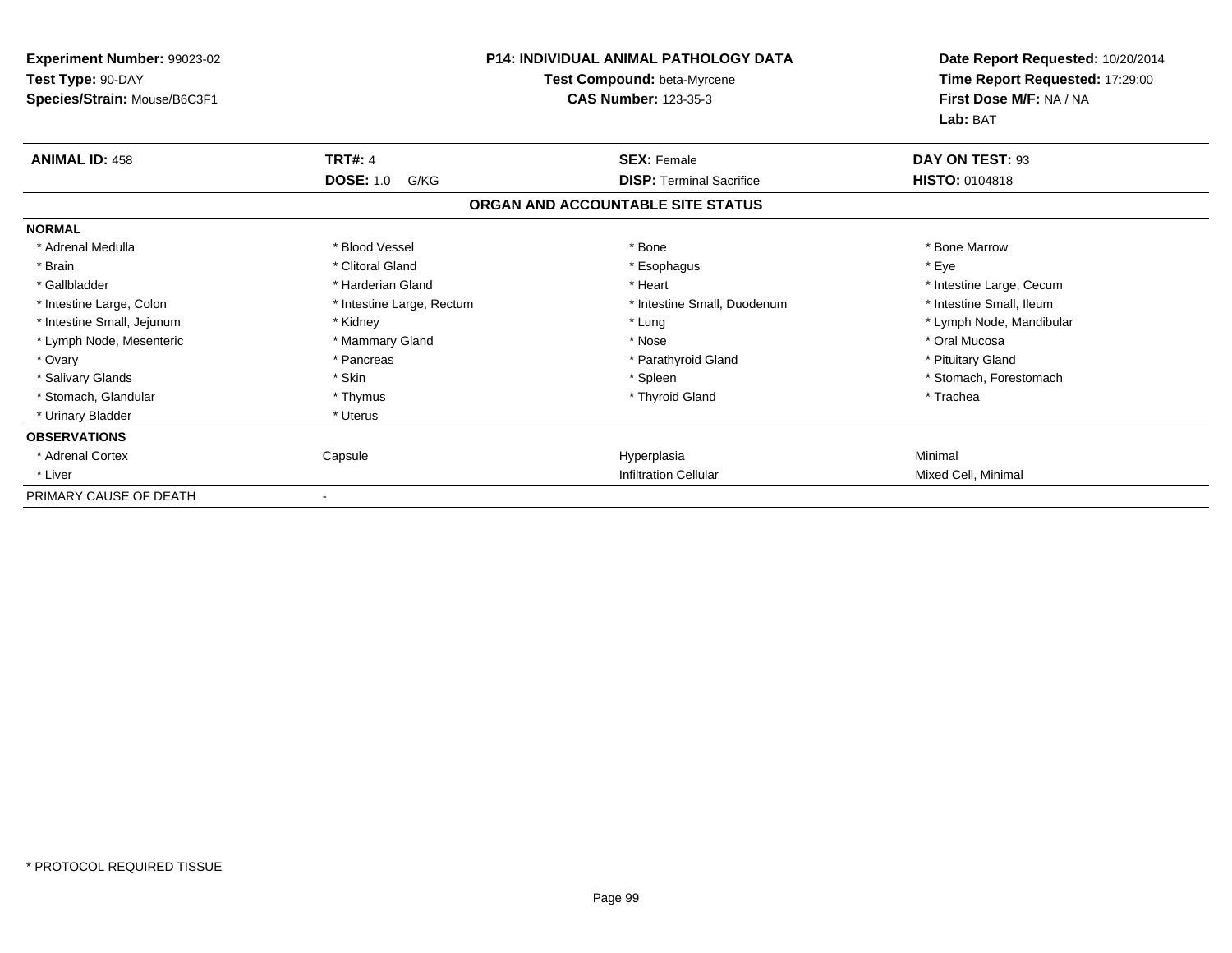| Experiment Number: 99023-02                                    |                           | P14: INDIVIDUAL ANIMAL PATHOLOGY DATA | Date Report Requested: 10/20/2014 |
|----------------------------------------------------------------|---------------------------|---------------------------------------|-----------------------------------|
| Test Type: 90-DAY                                              |                           | Test Compound: beta-Myrcene           | Time Report Requested: 17:29:00   |
| Species/Strain: Mouse/B6C3F1                                   |                           | <b>CAS Number: 123-35-3</b>           | First Dose M/F: NA / NA           |
|                                                                |                           |                                       | Lab: BAT                          |
| <b>ANIMAL ID: 459</b>                                          | <b>TRT#: 4</b>            | <b>SEX: Female</b>                    | DAY ON TEST: 93                   |
|                                                                | <b>DOSE: 1.0</b><br>G/KG  | <b>DISP: Terminal Sacrifice</b>       | HISTO: 0104819                    |
|                                                                |                           | ORGAN AND ACCOUNTABLE SITE STATUS     |                                   |
| <b>NORMAL</b>                                                  |                           |                                       |                                   |
| * Adrenal Medulla                                              | * Blood Vessel            | * Bone                                | * Bone Marrow                     |
| * Brain                                                        | * Clitoral Gland          | * Esophagus                           | * Eye                             |
| * Gallbladder                                                  | * Harderian Gland         | * Heart                               | * Intestine Large, Cecum          |
| * Intestine Large, Colon                                       | * Intestine Large, Rectum | * Intestine Small, Duodenum           | * Intestine Small, Ileum          |
| * Intestine Small, Jejunum                                     | * Kidney                  | * Lung                                | * Lymph Node, Mandibular          |
| * Lymph Node, Mesenteric                                       | * Mammary Gland           | * Nose                                | * Oral Mucosa                     |
| * Ovary                                                        | * Pancreas                | * Parathyroid Gland                   | * Pituitary Gland                 |
| * Salivary Glands                                              | * Skin                    | * Spleen                              | * Stomach, Forestomach            |
| * Stomach, Glandular                                           | * Thymus                  | * Trachea                             | * Urinary Bladder                 |
| * Uterus                                                       |                           |                                       |                                   |
| <b>OBSERVATIONS</b>                                            |                           |                                       |                                   |
| * Adrenal Cortex                                               | Capsule                   | Hyperplasia                           | Minimal                           |
| * Liver                                                        |                           | <b>Infiltration Cellular</b>          | Mixed Cell, Minimal               |
| * Thyroid Gland                                                |                           | Inflammation                          | Granulomatous, Minimal            |
| Note: Inflammatory focus is in peri-thyroid connective tissue. |                           |                                       |                                   |
| PRIMARY CAUSE OF DEATH                                         |                           |                                       |                                   |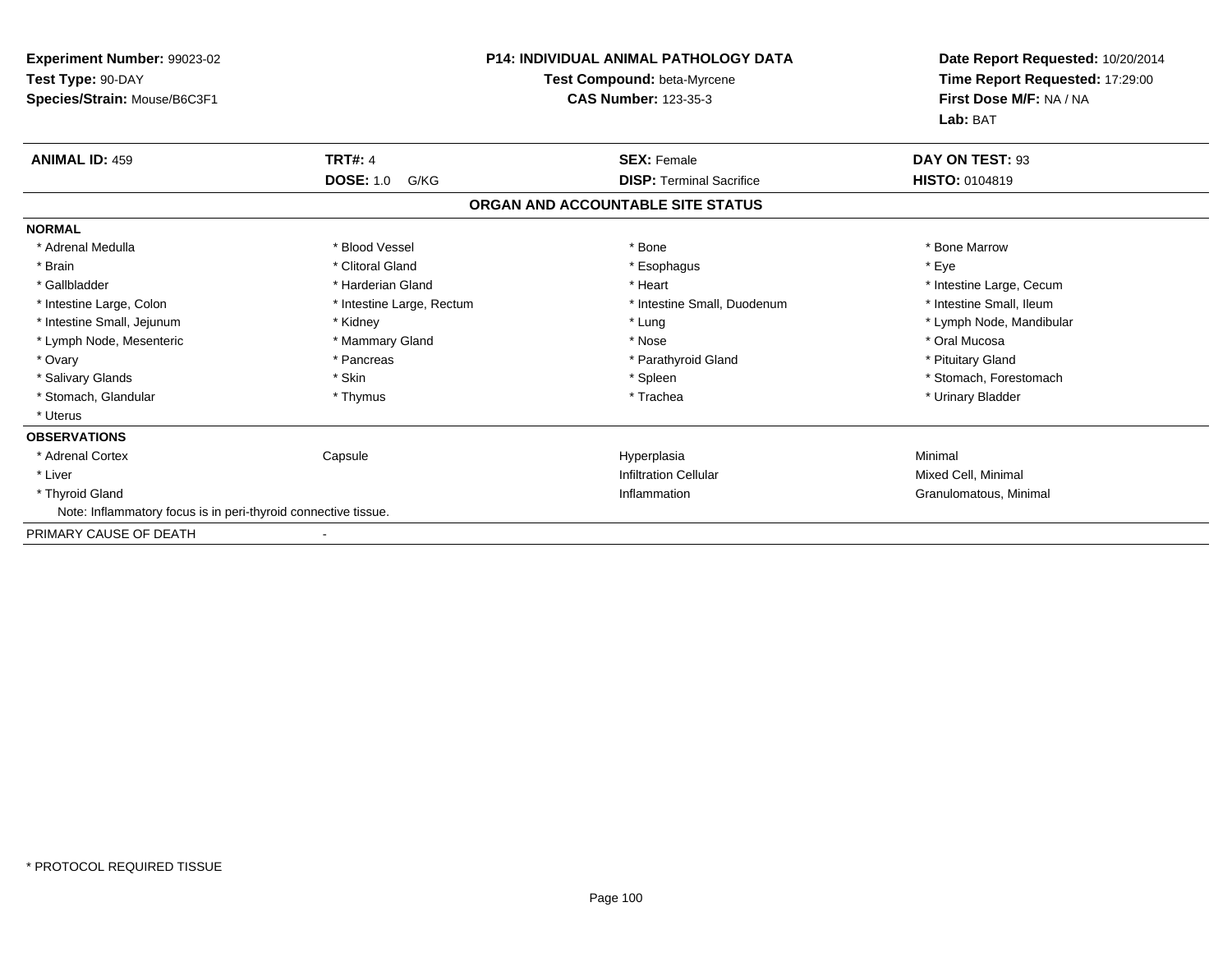| Experiment Number: 99023-02<br>Test Type: 90-DAY<br>Species/Strain: Mouse/B6C3F1 | <b>P14: INDIVIDUAL ANIMAL PATHOLOGY DATA</b><br>Test Compound: beta-Myrcene<br><b>CAS Number: 123-35-3</b> |                                   | Date Report Requested: 10/20/2014<br>Time Report Requested: 17:29:00<br>First Dose M/F: NA / NA<br>Lab: BAT |
|----------------------------------------------------------------------------------|------------------------------------------------------------------------------------------------------------|-----------------------------------|-------------------------------------------------------------------------------------------------------------|
| <b>ANIMAL ID: 460</b>                                                            | <b>TRT#: 4</b>                                                                                             | <b>SEX: Female</b>                | DAY ON TEST: 93                                                                                             |
|                                                                                  | <b>DOSE: 1.0</b><br>G/KG                                                                                   | <b>DISP: Terminal Sacrifice</b>   | HISTO: 0104820                                                                                              |
|                                                                                  |                                                                                                            | ORGAN AND ACCOUNTABLE SITE STATUS |                                                                                                             |
| <b>NORMAL</b>                                                                    |                                                                                                            |                                   |                                                                                                             |
| * Adrenal Medulla                                                                | * Blood Vessel                                                                                             | * Bone                            | * Bone Marrow                                                                                               |
| * Brain                                                                          | * Clitoral Gland                                                                                           | * Esophagus                       | * Eye                                                                                                       |
| * Gallbladder                                                                    | * Harderian Gland                                                                                          | * Heart                           | * Intestine Large, Cecum                                                                                    |
| * Intestine Large, Colon                                                         | * Intestine Large, Rectum                                                                                  | * Intestine Small, Duodenum       | * Intestine Small, Ileum                                                                                    |
| * Intestine Small, Jejunum                                                       | * Kidney                                                                                                   | * Lung                            | * Lymph Node, Mandibular                                                                                    |
| * Lymph Node, Mesenteric                                                         | * Mammary Gland                                                                                            | * Nose                            | * Oral Mucosa                                                                                               |
| * Ovary                                                                          | * Pancreas                                                                                                 | * Parathyroid Gland               | * Pituitary Gland                                                                                           |
| * Salivary Glands                                                                | * Skin                                                                                                     | * Spleen                          | * Stomach, Forestomach                                                                                      |
| * Stomach, Glandular                                                             | * Thymus                                                                                                   | * Thyroid Gland                   | * Trachea                                                                                                   |
| * Urinary Bladder                                                                | * Uterus                                                                                                   |                                   |                                                                                                             |
| <b>OBSERVATIONS</b>                                                              |                                                                                                            |                                   |                                                                                                             |
| * Adrenal Cortex                                                                 | Capsule                                                                                                    | Hyperplasia                       | Minimal                                                                                                     |
| * Liver                                                                          |                                                                                                            | <b>Infiltration Cellular</b>      | Mixed Cell, Mild                                                                                            |
| PRIMARY CAUSE OF DEATH                                                           |                                                                                                            |                                   |                                                                                                             |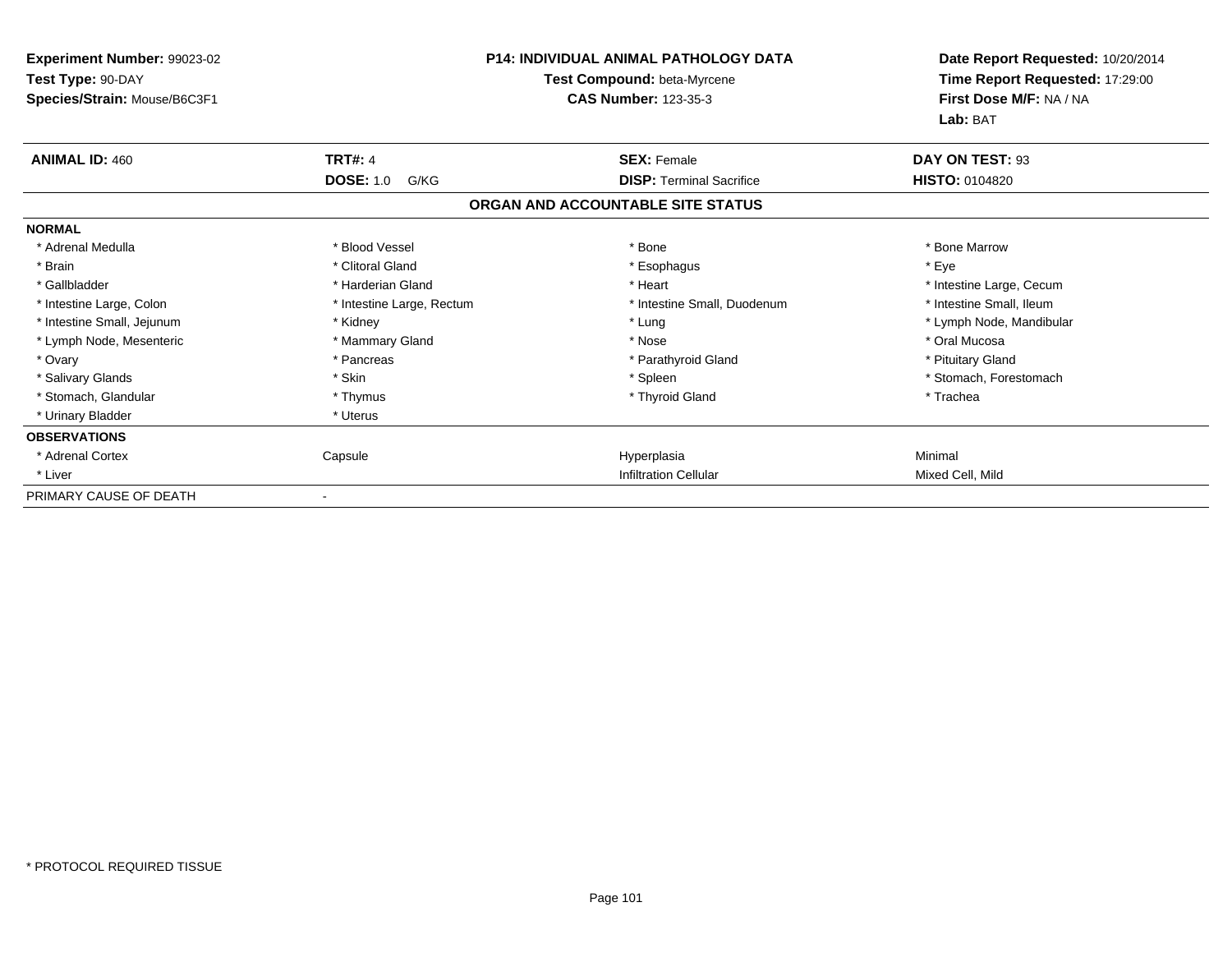| Experiment Number: 99023-02                   | <b>P14: INDIVIDUAL ANIMAL PATHOLOGY DATA</b> |                                   | Date Report Requested: 10/20/2014 |
|-----------------------------------------------|----------------------------------------------|-----------------------------------|-----------------------------------|
| Test Type: 90-DAY                             |                                              | Test Compound: beta-Myrcene       | Time Report Requested: 17:29:00   |
| Species/Strain: Mouse/B6C3F1                  |                                              | <b>CAS Number: 123-35-3</b>       | First Dose M/F: NA / NA           |
|                                               |                                              |                                   | Lab: BAT                          |
| <b>ANIMAL ID: 551</b>                         | <b>TRT#: 5</b>                               | <b>SEX: Female</b>                | <b>DAY ON TEST: 3</b>             |
|                                               | <b>DOSE: 2.0</b><br>G/KG                     | <b>DISP:</b> Moribund Sacrifice   | HISTO: 0104821                    |
|                                               |                                              | ORGAN AND ACCOUNTABLE SITE STATUS |                                   |
| <b>NORMAL</b>                                 |                                              |                                   |                                   |
| * Adrenal Medulla                             | * Blood Vessel                               | * Bone                            | * Bone Marrow                     |
| * Brain                                       | * Clitoral Gland                             | * Esophagus                       | * Eve                             |
| * Gallbladder                                 | * Harderian Gland                            | * Heart                           | * Intestine Large, Cecum          |
| * Intestine Large, Colon                      | * Intestine Large, Rectum                    | * Intestine Small, Duodenum       | * Intestine Small, Ileum          |
| * Intestine Small, Jejunum                    | * Liver                                      | * Lung                            | * Mammary Gland                   |
| * Oral Mucosa                                 | * Ovary                                      | * Pancreas                        | * Parathyroid Gland               |
| * Pituitary Gland                             | * Salivary Glands                            | * Skin                            | * Spleen                          |
| * Stomach, Glandular                          | * Thyroid Gland                              | * Trachea                         | * Urinary Bladder                 |
| * Uterus                                      |                                              |                                   |                                   |
| <b>OBSERVATIONS</b>                           |                                              |                                   |                                   |
| * Adrenal Cortex                              | Capsule                                      | Hyperplasia                       | Minimal                           |
| * Clitoral GI                                 |                                              |                                   |                                   |
| Note: One clitoral gland was missing at trim. |                                              |                                   |                                   |
| * Kidney                                      | <b>Renal Tubule</b>                          | <b>Necrosis</b>                   | Moderate                          |
| * Lymph Node, Mandibular                      |                                              | Necrosis                          | Minimal                           |
| * Lymph Node, Mesenteric                      |                                              | <b>Necrosis</b>                   | Minimal                           |
| * Nose                                        | Olfactory Epi                                | Degeneration                      | Moderate                          |
| * Stomach, Forestomach                        |                                              | Inflammation                      | Minimal                           |
| * Thymus                                      |                                              | Necrosis                          | Marked                            |
| PRIMARY CAUSE OF DEATH                        | - Kidney Renal Tubule Necrosis               |                                   |                                   |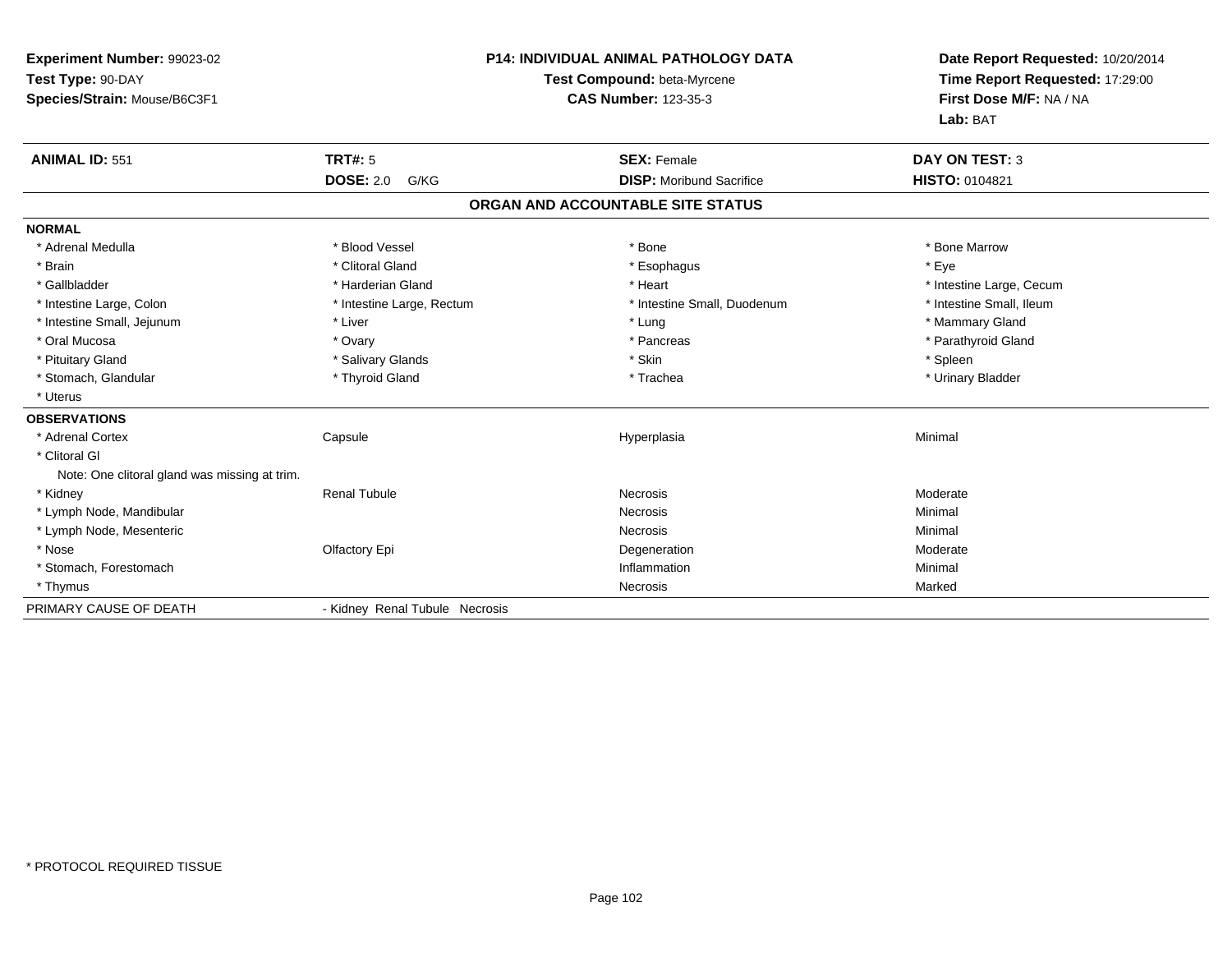| Experiment Number: 99023-02<br>Test Type: 90-DAY<br>Species/Strain: Mouse/B6C3F1 | <b>P14: INDIVIDUAL ANIMAL PATHOLOGY DATA</b><br>Test Compound: beta-Myrcene<br><b>CAS Number: 123-35-3</b> |                                   | Date Report Requested: 10/20/2014<br>Time Report Requested: 17:29:00<br>First Dose M/F: NA / NA<br>Lab: BAT |
|----------------------------------------------------------------------------------|------------------------------------------------------------------------------------------------------------|-----------------------------------|-------------------------------------------------------------------------------------------------------------|
| <b>ANIMAL ID: 552</b>                                                            | <b>TRT#: 5</b>                                                                                             | <b>SEX: Female</b>                | DAY ON TEST: 23                                                                                             |
|                                                                                  | <b>DOSE: 2.0</b><br>G/KG                                                                                   | <b>DISP: Natural Death</b>        | <b>HISTO: 0104822</b>                                                                                       |
|                                                                                  |                                                                                                            | ORGAN AND ACCOUNTABLE SITE STATUS |                                                                                                             |
| <b>NORMAL</b>                                                                    |                                                                                                            |                                   |                                                                                                             |
| * Adrenal Medulla                                                                | * Blood Vessel                                                                                             | * Bone                            | * Brain                                                                                                     |
| * Clitoral Gland                                                                 | * Esophagus                                                                                                | * Eye                             | * Gallbladder                                                                                               |
| * Harderian Gland                                                                | * Heart                                                                                                    | * Intestine Large, Cecum          | * Intestine Large, Rectum                                                                                   |
| * Liver                                                                          | * Lymph Node, Mesenteric                                                                                   | * Mammary Gland                   | * Oral Mucosa                                                                                               |
| * Ovary                                                                          | * Pancreas                                                                                                 | * Parathyroid Gland               | * Pituitary Gland                                                                                           |
| * Salivary Glands                                                                | * Skin                                                                                                     | * Stomach, Glandular              | * Thyroid Gland                                                                                             |
| * Trachea                                                                        | * Urinary Bladder                                                                                          | * Uterus                          |                                                                                                             |
| <b>AUTO PRECLUDES DIAG.</b>                                                      |                                                                                                            |                                   |                                                                                                             |
| * Intestine Large, Colon                                                         | * Intestine Small, Duodenum                                                                                | * Intestine Small. Ileum          | * Intestine Small, Jejunum                                                                                  |
| <b>INSUFFICIENT TISSUE</b>                                                       |                                                                                                            |                                   |                                                                                                             |
| * Lymph Node, Mandibular                                                         |                                                                                                            |                                   |                                                                                                             |
| <b>OBSERVATIONS</b>                                                              |                                                                                                            |                                   |                                                                                                             |
| * Adrenal Cortex                                                                 | Capsule                                                                                                    | Hyperplasia                       | Minimal                                                                                                     |
| * Bone Marrow                                                                    |                                                                                                            | Atrophy                           | Minimal                                                                                                     |
| * Kidney                                                                         | <b>Renal Tubule</b>                                                                                        | Necrosis                          | Mild                                                                                                        |
| [ Necrosis TGLS = $1-4+10$ ]                                                     |                                                                                                            |                                   |                                                                                                             |
| * Lung                                                                           |                                                                                                            | Inflammation                      | Suppurative, Minimal                                                                                        |
| * Nose                                                                           | Olfactory Epi                                                                                              | Degeneration                      | Mild                                                                                                        |
| * Spleen                                                                         | Lymph Follic                                                                                               | Necrosis                          | Marked                                                                                                      |
| * Stomach, Forestomach                                                           |                                                                                                            | Inflammation                      | Mild                                                                                                        |
| * Thymus                                                                         |                                                                                                            | Necrosis                          | Marked                                                                                                      |
| PRIMARY CAUSE OF DEATH                                                           | - UNCERTAIN                                                                                                |                                   |                                                                                                             |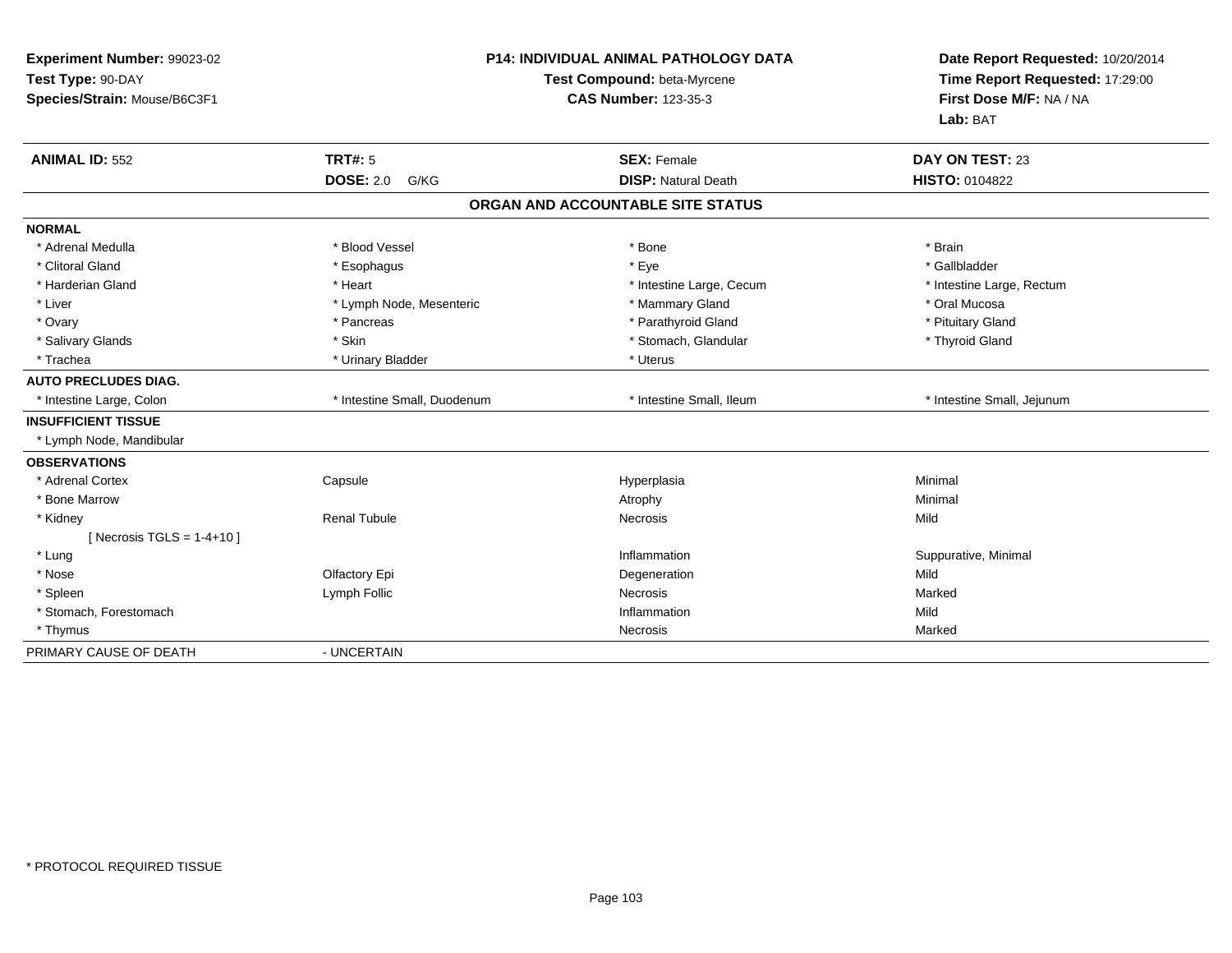| Experiment Number: 99023-02<br>Test Type: 90-DAY<br>Species/Strain: Mouse/B6C3F1 |                             | <b>P14: INDIVIDUAL ANIMAL PATHOLOGY DATA</b><br>Test Compound: beta-Myrcene<br><b>CAS Number: 123-35-3</b> | Date Report Requested: 10/20/2014<br>Time Report Requested: 17:29:00<br>First Dose M/F: NA / NA<br>Lab: BAT |
|----------------------------------------------------------------------------------|-----------------------------|------------------------------------------------------------------------------------------------------------|-------------------------------------------------------------------------------------------------------------|
| <b>ANIMAL ID: 553</b>                                                            | <b>TRT#: 5</b>              | <b>SEX: Female</b>                                                                                         | DAY ON TEST: 4                                                                                              |
|                                                                                  | <b>DOSE: 2.0</b><br>G/KG    | <b>DISP: Natural Death</b>                                                                                 | <b>HISTO: 0104823</b>                                                                                       |
|                                                                                  |                             | ORGAN AND ACCOUNTABLE SITE STATUS                                                                          |                                                                                                             |
| <b>NORMAL</b>                                                                    |                             |                                                                                                            |                                                                                                             |
| * Adrenal Medulla                                                                | * Blood Vessel              | * Bone                                                                                                     | * Bone Marrow                                                                                               |
| * Brain                                                                          | * Esophagus                 | * Eye                                                                                                      | * Gallbladder                                                                                               |
| * Harderian Gland                                                                | * Heart                     | * Intestine Large, Cecum                                                                                   | * Intestine Large, Colon                                                                                    |
| * Intestine Large, Rectum                                                        | * Intestine Small, Duodenum | * Lung                                                                                                     | * Lymph Node, Mandibular                                                                                    |
| * Lymph Node, Mesenteric                                                         | * Mammary Gland             | * Oral Mucosa                                                                                              | * Ovary                                                                                                     |
| * Pancreas                                                                       | * Parathyroid Gland         | * Pituitary Gland                                                                                          | * Salivary Glands                                                                                           |
| * Skin                                                                           | * Spleen                    | * Stomach, Glandular                                                                                       | * Thyroid Gland                                                                                             |
| * Trachea                                                                        | * Urinary Bladder           | * Uterus                                                                                                   |                                                                                                             |
| <b>MISSING</b>                                                                   |                             |                                                                                                            |                                                                                                             |
| * Clitoral Gland                                                                 |                             |                                                                                                            |                                                                                                             |
| <b>AUTO PRECLUDES DIAG.</b>                                                      |                             |                                                                                                            |                                                                                                             |
| * Intestine Small, Ileum                                                         | * Intestine Small, Jejunum  |                                                                                                            |                                                                                                             |
| <b>OBSERVATIONS</b>                                                              |                             |                                                                                                            |                                                                                                             |
| * Adrenal Cortex                                                                 | Capsule                     | Hyperplasia                                                                                                | Minimal                                                                                                     |
| * Kidney                                                                         | <b>Renal Tubule</b>         | <b>Necrosis</b>                                                                                            | Minimal                                                                                                     |
| * Liver                                                                          |                             | <b>Infiltration Cellular</b>                                                                               | Mixed Cell, Minimal                                                                                         |
| * Nose                                                                           | Olfactory Epi               | Degeneration                                                                                               | Minimal                                                                                                     |
| * Stomach, Forestomach                                                           |                             | Inflammation                                                                                               | Mild                                                                                                        |
|                                                                                  |                             | Ulcer                                                                                                      | Minimal                                                                                                     |
| * Thymus                                                                         |                             | Necrosis                                                                                                   | Moderate                                                                                                    |
| PRIMARY CAUSE OF DEATH                                                           | - UNCERTAIN                 |                                                                                                            |                                                                                                             |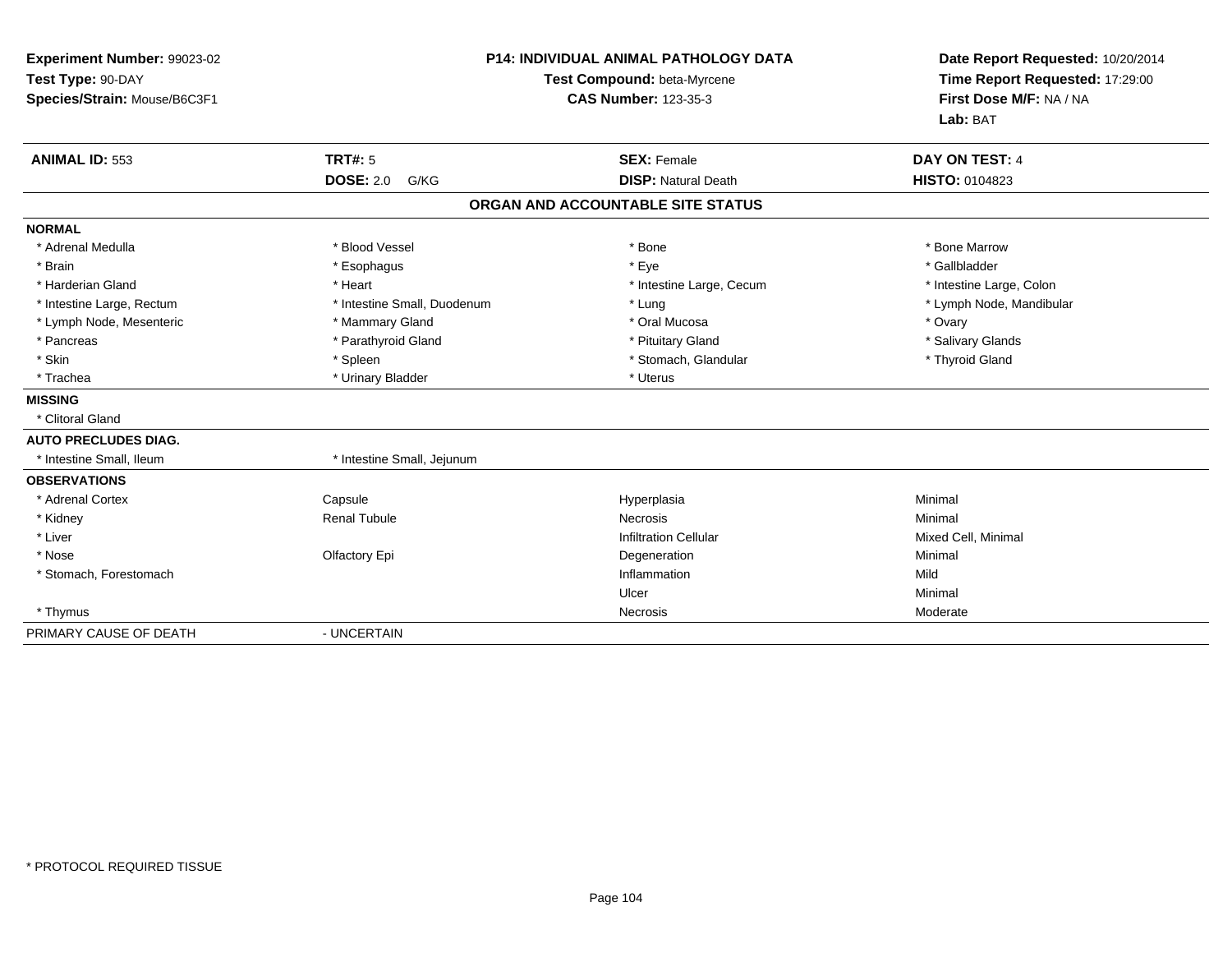| Experiment Number: 99023-02                             |                             | <b>P14: INDIVIDUAL ANIMAL PATHOLOGY DATA</b> | Date Report Requested: 10/20/2014 |
|---------------------------------------------------------|-----------------------------|----------------------------------------------|-----------------------------------|
| Test Type: 90-DAY                                       |                             | <b>Test Compound: beta-Myrcene</b>           | Time Report Requested: 17:29:00   |
| Species/Strain: Mouse/B6C3F1                            |                             | <b>CAS Number: 123-35-3</b>                  | First Dose M/F: NA / NA           |
|                                                         |                             |                                              | Lab: BAT                          |
| <b>ANIMAL ID: 554</b>                                   | <b>TRT#: 5</b>              | <b>SEX: Female</b>                           | DAY ON TEST: 23                   |
|                                                         | <b>DOSE: 2.0</b><br>G/KG    | <b>DISP: Natural Death</b>                   | <b>HISTO: 0104824</b>             |
|                                                         |                             | ORGAN AND ACCOUNTABLE SITE STATUS            |                                   |
| <b>NORMAL</b>                                           |                             |                                              |                                   |
| * Adrenal Medulla                                       | * Blood Vessel              | * Bone                                       | * Brain                           |
| * Clitoral Gland                                        | * Esophagus                 | * Eye                                        | * Gallbladder                     |
| * Harderian Gland                                       | * Heart                     | * Intestine Large, Cecum                     | * Intestine Large, Colon          |
| * Intestine Large, Rectum                               | * Intestine Small, Duodenum | * Intestine Small, Ileum                     | * Intestine Small, Jejunum        |
| * Lung                                                  | * Mammary Gland             | * Oral Mucosa                                | * Ovary                           |
| * Parathyroid Gland                                     | * Pituitary Gland           | * Salivary Glands                            | * Skin                            |
| * Stomach, Glandular                                    | * Thyroid Gland             | * Trachea                                    | * Urinary Bladder                 |
| * Uterus                                                |                             |                                              |                                   |
| <b>OBSERVATIONS</b>                                     |                             |                                              |                                   |
| * Adrenal Cortex                                        | Capsule                     | Hyperplasia                                  | Minimal                           |
| * Bone Marrow                                           |                             | Atrophy                                      | Mild                              |
| * Eye                                                   |                             |                                              |                                   |
| Note: Optic nerves were missing at trim in this animal. |                             |                                              |                                   |
| * Kidney                                                | <b>Renal Tubule</b>         | Necrosis                                     | Mild                              |
| * Liver                                                 | Centrilobular               | Hypertrophy                                  | Minimal                           |
| * Lymph Node, Mandibular                                |                             | <b>Necrosis</b>                              | Mild                              |
| * Lymph Node, Mesenteric                                |                             | <b>Necrosis</b>                              | Moderate                          |
| * Nose                                                  | Olfactory Epi               | Degeneration                                 | Moderate                          |
| * Pancreas                                              |                             | Degeneration                                 | Mild                              |
| * Spleen                                                | Lymph Follic                | Necrosis                                     | Moderate                          |
| * Stomach, Forestomach                                  |                             | Inflammation                                 | Mild                              |
| * Thymus                                                |                             | <b>Necrosis</b>                              | Marked                            |
| PRIMARY CAUSE OF DEATH                                  | - UNCERTAIN                 |                                              |                                   |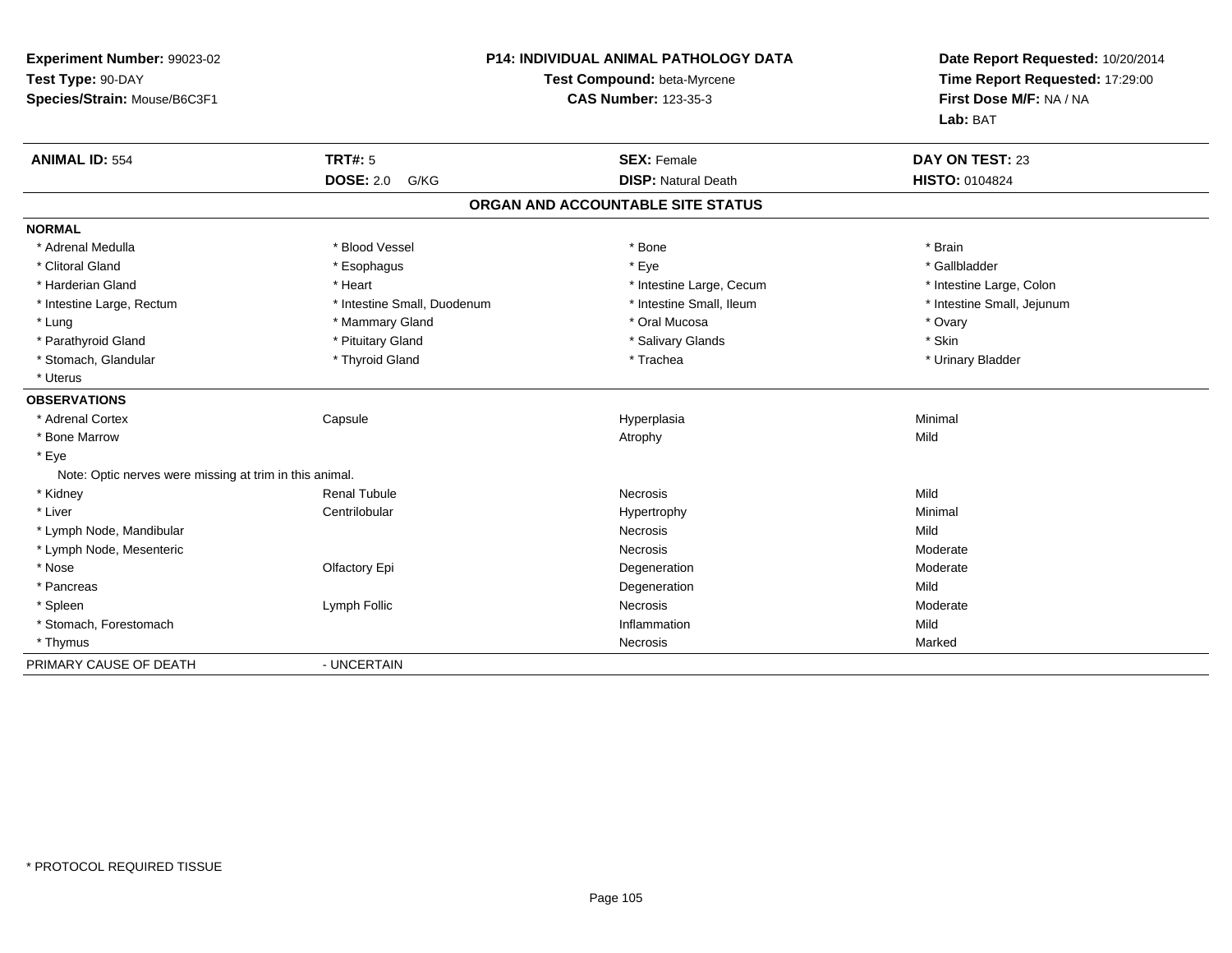| Experiment Number: 99023-02<br>Test Type: 90-DAY<br>Species/Strain: Mouse/B6C3F1 |                                     | <b>P14: INDIVIDUAL ANIMAL PATHOLOGY DATA</b><br>Test Compound: beta-Myrcene<br><b>CAS Number: 123-35-3</b> | Date Report Requested: 10/20/2014<br>Time Report Requested: 17:29:00<br>First Dose M/F: NA / NA<br>Lab: BAT |
|----------------------------------------------------------------------------------|-------------------------------------|------------------------------------------------------------------------------------------------------------|-------------------------------------------------------------------------------------------------------------|
| <b>ANIMAL ID: 555</b>                                                            | TRT#: 5<br><b>DOSE: 2.0</b><br>G/KG | <b>SEX: Female</b><br><b>DISP: Natural Death</b>                                                           | DAY ON TEST: 23<br>HISTO: 0105825                                                                           |
|                                                                                  |                                     | ORGAN AND ACCOUNTABLE SITE STATUS                                                                          |                                                                                                             |
|                                                                                  |                                     |                                                                                                            |                                                                                                             |
| <b>NORMAL</b>                                                                    |                                     |                                                                                                            |                                                                                                             |
| * Adrenal Cortex                                                                 | * Adrenal Medulla                   | * Blood Vessel                                                                                             | * Bone                                                                                                      |
| * Brain                                                                          | * Clitoral Gland                    | * Esophagus                                                                                                | * Eve                                                                                                       |
| * Harderian Gland                                                                | * Heart                             | * Intestine Large, Colon                                                                                   | * Intestine Large, Rectum                                                                                   |
| * Intestine Small, Duodenum                                                      | * Lung                              | * Lymph Node, Mesenteric                                                                                   | * Mammary Gland                                                                                             |
| * Oral Mucosa                                                                    | * Ovary                             | * Pancreas                                                                                                 | * Parathyroid Gland                                                                                         |
| * Pituitary Gland                                                                | * Salivary Glands                   | * Skin                                                                                                     | * Stomach, Glandular                                                                                        |
| * Thyroid Gland                                                                  | * Trachea                           | * Urinary Bladder                                                                                          | * Uterus                                                                                                    |
| <b>MISSING</b>                                                                   |                                     |                                                                                                            |                                                                                                             |
| * Lymph Node, Mandibular                                                         |                                     |                                                                                                            |                                                                                                             |
| <b>AUTO PRECLUDES DIAG.</b>                                                      |                                     |                                                                                                            |                                                                                                             |
| * Gallbladder                                                                    | * Intestine Large, Cecum            | * Intestine Small, Ileum                                                                                   | * Intestine Small, Jejunum                                                                                  |
| <b>OBSERVATIONS</b>                                                              |                                     |                                                                                                            |                                                                                                             |
| * Bone Marrow                                                                    |                                     | Atrophy                                                                                                    | Mild                                                                                                        |
| * Clitoral GI                                                                    |                                     |                                                                                                            |                                                                                                             |
| Note: One clitoral gland was missing at trim.                                    |                                     |                                                                                                            |                                                                                                             |
| * Kidney                                                                         | <b>Renal Tubule</b>                 | <b>Necrosis</b>                                                                                            | Minimal                                                                                                     |
| * Liver                                                                          | Centrilobular                       | <b>Necrosis</b>                                                                                            | Mild                                                                                                        |
| [ Necrosis TGLS = $1-4+5$ ]                                                      |                                     |                                                                                                            |                                                                                                             |
| * Nose                                                                           | Olfactory Epi                       | Degeneration                                                                                               | Moderate                                                                                                    |
| * Spleen                                                                         | Lymph Follic                        | Necrosis                                                                                                   | Moderate                                                                                                    |
| * Stomach, Forestomach                                                           | Epithelium                          | Hyperplasia                                                                                                | Minimal                                                                                                     |
|                                                                                  |                                     | Inflammation                                                                                               | Minimal                                                                                                     |
| * Thymus                                                                         |                                     | Necrosis                                                                                                   | Marked                                                                                                      |
| PRIMARY CAUSE OF DEATH                                                           | - Liver Centrilobular Necrosis      |                                                                                                            |                                                                                                             |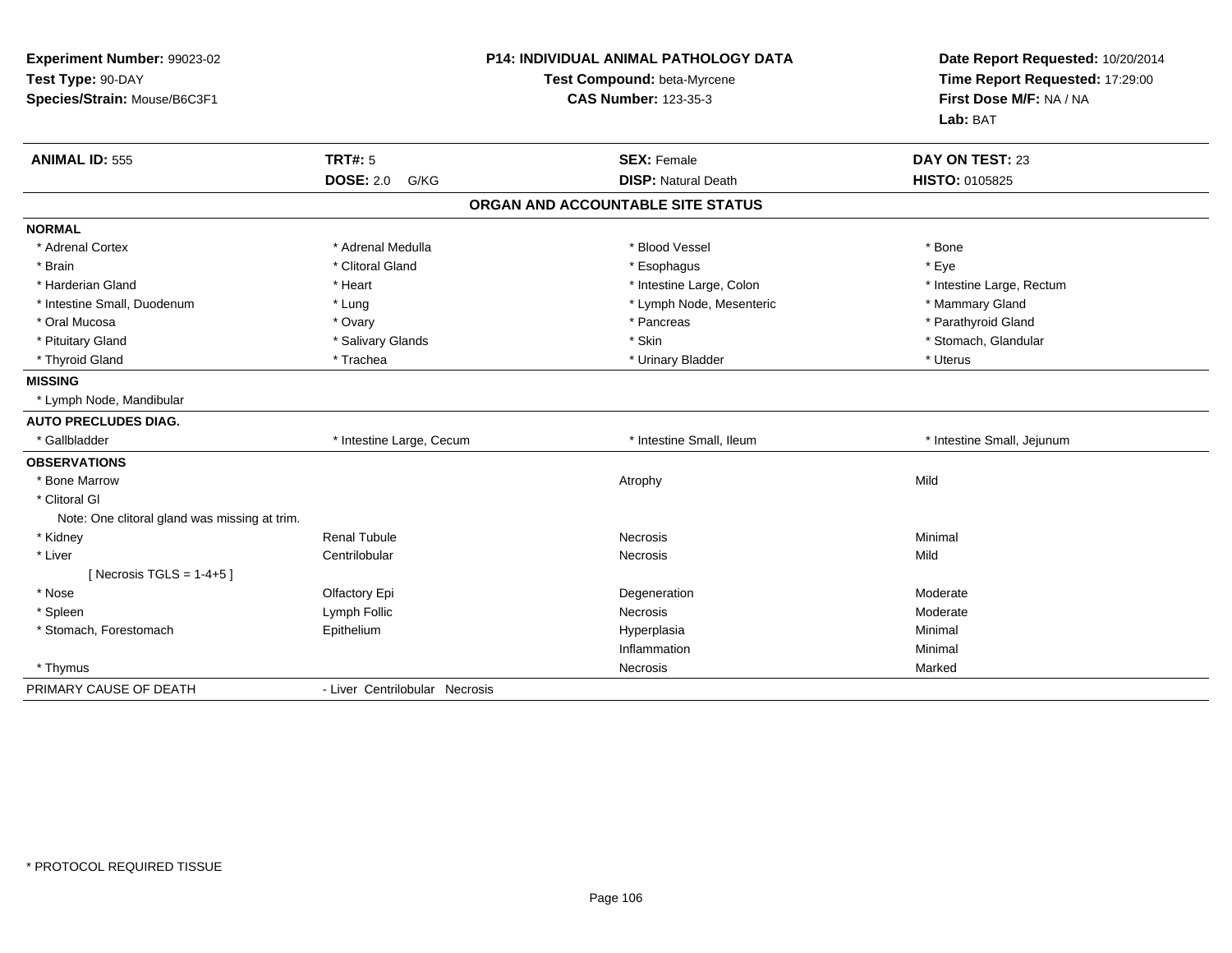| Experiment Number: 99023-02<br>Test Type: 90-DAY<br>Species/Strain: Mouse/B6C3F1 |                                                                                                          | <b>P14: INDIVIDUAL ANIMAL PATHOLOGY DATA</b><br>Test Compound: beta-Myrcene<br><b>CAS Number: 123-35-3</b> | Date Report Requested: 10/20/2014<br>Time Report Requested: 17:29:00<br>First Dose M/F: NA / NA<br>Lab: BAT |
|----------------------------------------------------------------------------------|----------------------------------------------------------------------------------------------------------|------------------------------------------------------------------------------------------------------------|-------------------------------------------------------------------------------------------------------------|
| <b>ANIMAL ID: 556</b>                                                            | <b>TRT#: 5</b>                                                                                           | <b>SEX: Female</b>                                                                                         | <b>DAY ON TEST: 23</b>                                                                                      |
|                                                                                  | <b>DOSE: 2.0 G/KG</b>                                                                                    | <b>DISP: Natural Death</b>                                                                                 | <b>HISTO: 0104826</b>                                                                                       |
|                                                                                  |                                                                                                          | ORGAN AND ACCOUNTABLE SITE STATUS                                                                          |                                                                                                             |
| <b>NORMAL</b>                                                                    |                                                                                                          |                                                                                                            |                                                                                                             |
| * Adrenal Medulla                                                                | * Blood Vessel                                                                                           | * Bone                                                                                                     | * Brain                                                                                                     |
| * Clitoral Gland                                                                 | * Eye                                                                                                    | * Harderian Gland                                                                                          | * Heart                                                                                                     |
| * Intestine Large, Cecum                                                         | * Intestine Large, Colon                                                                                 | * Intestine Large, Rectum                                                                                  | * Intestine Small, Duodenum                                                                                 |
| * Intestine Small, Ileum                                                         | * Intestine Small, Jejunum                                                                               | * Lung                                                                                                     | * Mammary Gland                                                                                             |
| * Oral Mucosa                                                                    | * Ovary                                                                                                  | * Pituitary Gland                                                                                          | * Salivary Glands                                                                                           |
| * Skin                                                                           | * Thyroid Gland                                                                                          | * Trachea                                                                                                  | * Urinary Bladder                                                                                           |
| * Uterus                                                                         |                                                                                                          |                                                                                                            |                                                                                                             |
| <b>MISSING</b>                                                                   |                                                                                                          |                                                                                                            |                                                                                                             |
| * Parathyroid Gland                                                              |                                                                                                          |                                                                                                            |                                                                                                             |
| <b>AUTO PRECLUDES DIAG.</b>                                                      |                                                                                                          |                                                                                                            |                                                                                                             |
| * Gallbladder                                                                    |                                                                                                          |                                                                                                            |                                                                                                             |
| <b>OBSERVATIONS</b>                                                              |                                                                                                          |                                                                                                            |                                                                                                             |
| * Adrenal Cortex                                                                 | Capsule                                                                                                  | Hyperplasia                                                                                                | Minimal                                                                                                     |
| * Bone Marrow                                                                    |                                                                                                          | Atrophy                                                                                                    | Mild                                                                                                        |
| * Clitoral GI                                                                    |                                                                                                          |                                                                                                            |                                                                                                             |
| Note: One clitoral gland was missing at trim.                                    |                                                                                                          |                                                                                                            |                                                                                                             |
| * Esophagus                                                                      | Epithelium, Muscularis                                                                                   | Inflammation                                                                                               | Suppurative, Mild                                                                                           |
| * Kidney                                                                         | <b>Renal Tubule</b>                                                                                      | Necrosis                                                                                                   | Minimal                                                                                                     |
|                                                                                  | Note: The kidneys of this animal have granular and cellular tubular casts in the upper proximal tubules. |                                                                                                            |                                                                                                             |
| * Liver                                                                          | Centrilobular                                                                                            | Hypertrophy                                                                                                | Minimal                                                                                                     |
|                                                                                  | Centrilobular                                                                                            | Necrosis                                                                                                   | Mild                                                                                                        |
| * Lymph Node, Mandibular                                                         |                                                                                                          | Necrosis                                                                                                   | Mild                                                                                                        |
| * Lymph Node, Mesenteric                                                         |                                                                                                          | Necrosis                                                                                                   | Mild                                                                                                        |
| * Nose                                                                           | Olfactory Epi                                                                                            | Degeneration                                                                                               | Mild                                                                                                        |
| * Pancreas                                                                       |                                                                                                          | Degeneration                                                                                               | Mild                                                                                                        |
| * Spleen                                                                         | Lymph Follic                                                                                             | <b>Necrosis</b>                                                                                            | Mild                                                                                                        |
| * Stomach, Forestomach                                                           | Epithelium                                                                                               | Hyperplasia                                                                                                | Mild                                                                                                        |
|                                                                                  |                                                                                                          | Inflammation                                                                                               | Mild                                                                                                        |
| * Stomach, Glandular                                                             |                                                                                                          | Inflammation                                                                                               | Suppurative, Minimal                                                                                        |
| * Thymus                                                                         |                                                                                                          | Necrosis                                                                                                   | Marked                                                                                                      |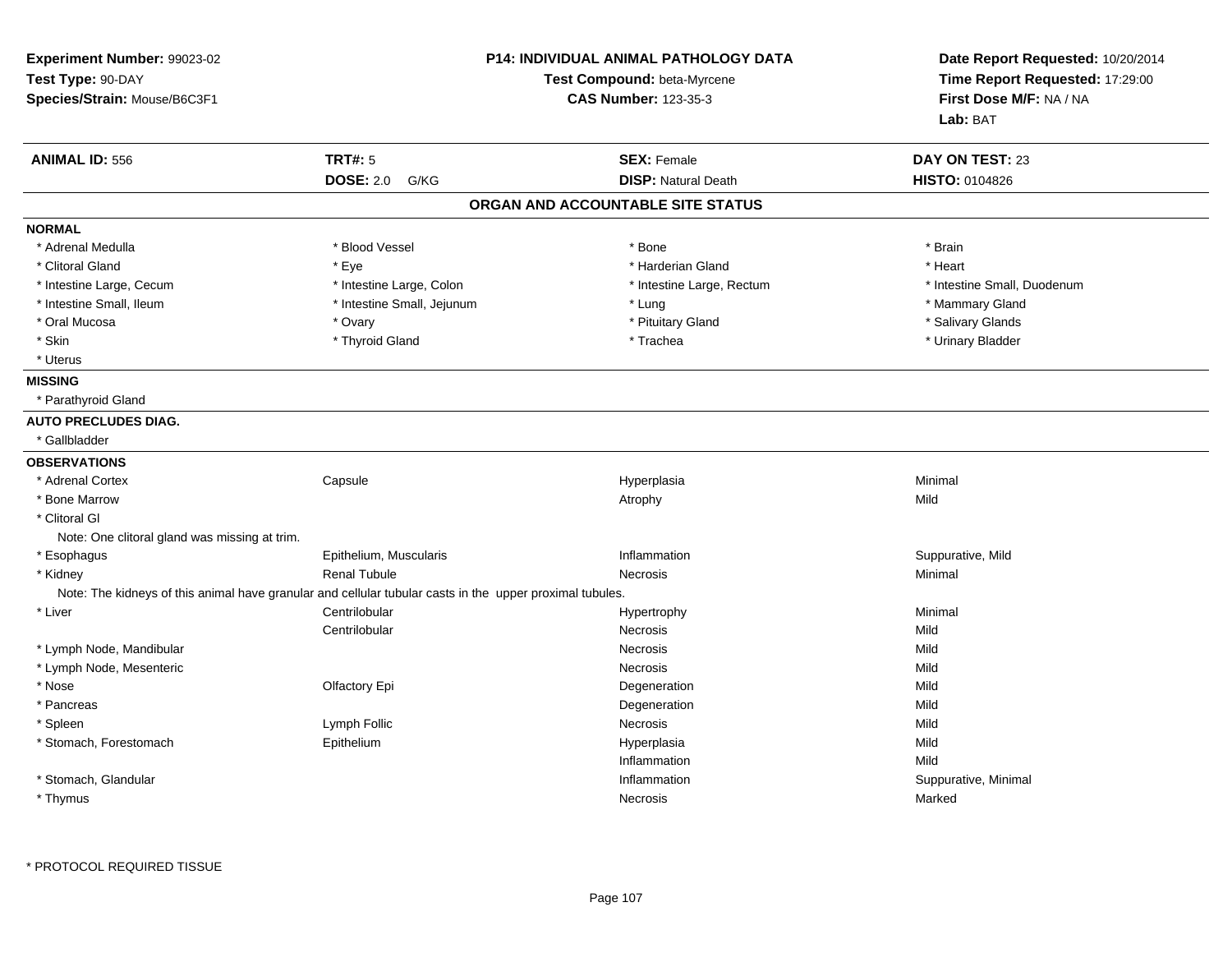| <b>Experiment Number: 99023-02</b><br>Test Type: 90-DAY<br>Species/Strain: Mouse/B6C3F1 |                                | <b>P14: INDIVIDUAL ANIMAL PATHOLOGY DATA</b><br>Test Compound: beta-Myrcene<br><b>CAS Number: 123-35-3</b> | Date Report Requested: 10/20/2014<br>Time Report Requested: 17:29:00<br><b>First Dose M/F: NA / NA</b><br>Lab: BAT |
|-----------------------------------------------------------------------------------------|--------------------------------|------------------------------------------------------------------------------------------------------------|--------------------------------------------------------------------------------------------------------------------|
| <b>ANIMAL ID: 556</b>                                                                   | TRT#: 5                        | <b>SEX:</b> Female                                                                                         | DAY ON TEST: 23                                                                                                    |
|                                                                                         | <b>DOSE: 2.0</b><br>G/KG       | <b>DISP:</b> Natural Death                                                                                 | <b>HISTO: 0104826</b>                                                                                              |
|                                                                                         |                                | ORGAN AND ACCOUNTABLE SITE STATUS                                                                          |                                                                                                                    |
| PRIMARY CAUSE OF DEATH                                                                  | - Liver Centrilobular Necrosis |                                                                                                            |                                                                                                                    |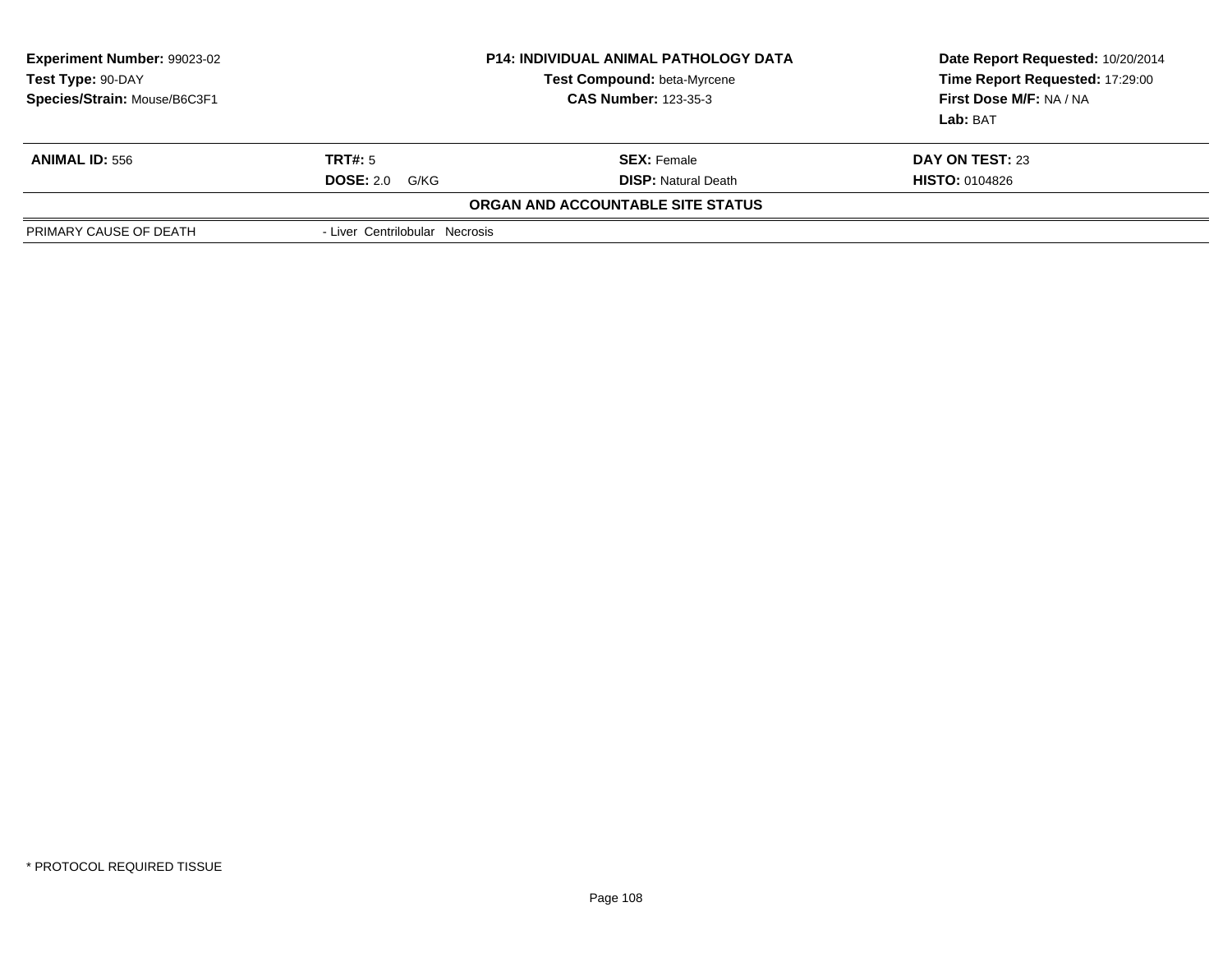| Experiment Number: 99023-02  |                           | <b>P14: INDIVIDUAL ANIMAL PATHOLOGY DATA</b> | Date Report Requested: 10/20/2014                          |  |
|------------------------------|---------------------------|----------------------------------------------|------------------------------------------------------------|--|
| Test Type: 90-DAY            |                           | Test Compound: beta-Myrcene                  | Time Report Requested: 17:29:00<br>First Dose M/F: NA / NA |  |
| Species/Strain: Mouse/B6C3F1 |                           | <b>CAS Number: 123-35-3</b>                  |                                                            |  |
|                              |                           |                                              | Lab: BAT                                                   |  |
| <b>ANIMAL ID: 557</b>        | <b>TRT#: 5</b>            | <b>SEX: Female</b>                           | DAY ON TEST: 93                                            |  |
|                              | <b>DOSE: 2.0</b><br>G/KG  | <b>DISP: Terminal Sacrifice</b>              | <b>HISTO: 0104827</b>                                      |  |
|                              |                           | ORGAN AND ACCOUNTABLE SITE STATUS            |                                                            |  |
| <b>NORMAL</b>                |                           |                                              |                                                            |  |
| * Adrenal Medulla            | * Blood Vessel            | * Bone                                       | * Bone Marrow                                              |  |
| * Brain                      | * Clitoral Gland          | * Esophagus                                  | * Eye                                                      |  |
| * Gallbladder                | * Harderian Gland         | * Heart                                      | * Intestine Large, Cecum                                   |  |
| * Intestine Large, Colon     | * Intestine Large, Rectum | * Intestine Small. Duodenum                  | * Intestine Small, Ileum                                   |  |
| * Intestine Small, Jejunum   | * Kidney                  | * Lung                                       | * Lymph Node, Mandibular                                   |  |
| * Lymph Node, Mesenteric     | * Mammary Gland           | * Oral Mucosa                                | * Ovary                                                    |  |
| * Pancreas                   | * Parathyroid Gland       | * Pituitary Gland                            | * Salivary Glands                                          |  |
| * Skin                       | * Spleen                  | * Stomach, Forestomach                       | * Thyroid Gland                                            |  |
| * Trachea                    | * Urinary Bladder         | * Uterus                                     |                                                            |  |
| <b>OBSERVATIONS</b>          |                           |                                              |                                                            |  |
| * Adrenal Cortex             | Capsule                   | Hyperplasia                                  | Minimal                                                    |  |
| * Liver                      | Centrilobular             | Hypertrophy                                  | Minimal                                                    |  |
|                              |                           | <b>Infiltration Cellular</b>                 | Mixed Cell, Minimal                                        |  |
| * Nose                       | Olfactory Epi             | Degeneration                                 | Moderate                                                   |  |
|                              | Olfactory Epi             | Inflammation                                 | Mild                                                       |  |
| * Stomach, Glandular         | Epithelium                | Hyperplasia                                  | Atypical, Minimal                                          |  |
| * Thymus                     |                           | <b>Necrosis</b>                              | Marked                                                     |  |
| PRIMARY CAUSE OF DEATH       |                           |                                              |                                                            |  |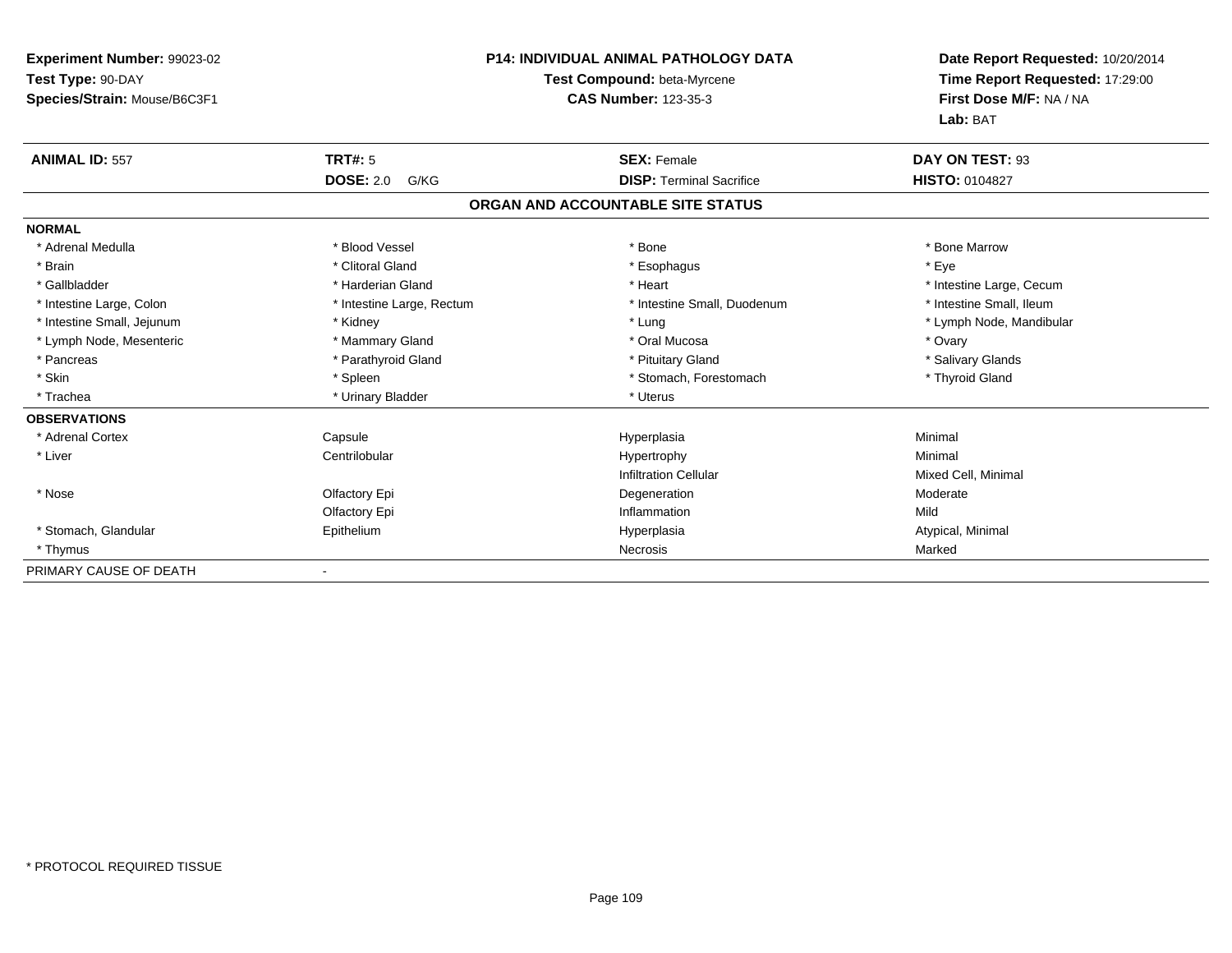| Experiment Number: 99023-02<br>Test Type: 90-DAY<br>Species/Strain: Mouse/B6C3F1 | <b>P14: INDIVIDUAL ANIMAL PATHOLOGY DATA</b><br>Test Compound: beta-Myrcene<br><b>CAS Number: 123-35-3</b> |                                   | Date Report Requested: 10/20/2014<br>Time Report Requested: 17:29:00<br>First Dose M/F: NA / NA<br>Lab: BAT |
|----------------------------------------------------------------------------------|------------------------------------------------------------------------------------------------------------|-----------------------------------|-------------------------------------------------------------------------------------------------------------|
| <b>ANIMAL ID: 558</b>                                                            | TRT#: 5                                                                                                    | <b>SEX: Female</b>                | DAY ON TEST: 93                                                                                             |
|                                                                                  | <b>DOSE: 2.0</b><br>G/KG                                                                                   | <b>DISP: Terminal Sacrifice</b>   | <b>HISTO: 0104828</b>                                                                                       |
|                                                                                  |                                                                                                            | ORGAN AND ACCOUNTABLE SITE STATUS |                                                                                                             |
| <b>NORMAL</b>                                                                    |                                                                                                            |                                   |                                                                                                             |
| * Adrenal Medulla                                                                | * Blood Vessel                                                                                             | * Bone                            | * Bone Marrow                                                                                               |
| * Brain                                                                          | * Clitoral Gland                                                                                           | * Esophagus                       | * Eve                                                                                                       |
| * Gallbladder                                                                    | * Harderian Gland                                                                                          | * Heart                           | * Intestine Large, Cecum                                                                                    |
| * Intestine Large, Colon                                                         | * Intestine Large, Rectum                                                                                  | * Intestine Small, Duodenum       | * Intestine Small, Ileum                                                                                    |
| * Intestine Small, Jejunum                                                       | * Kidney                                                                                                   | * Lung                            | * Lymph Node, Mandibular                                                                                    |
| * Lymph Node, Mesenteric                                                         | * Mammary Gland                                                                                            | * Nose                            | * Oral Mucosa                                                                                               |
| * Ovary                                                                          | * Pancreas                                                                                                 | * Pituitary Gland                 | * Salivary Glands                                                                                           |
| * Skin                                                                           | * Spleen                                                                                                   | * Stomach, Forestomach            | * Stomach, Glandular                                                                                        |
| * Thymus                                                                         | * Thyroid Gland                                                                                            | * Trachea                         | * Urinary Bladder                                                                                           |
| * Uterus                                                                         |                                                                                                            |                                   |                                                                                                             |
| <b>MISSING</b>                                                                   |                                                                                                            |                                   |                                                                                                             |
| * Parathyroid Gland                                                              |                                                                                                            |                                   |                                                                                                             |
| <b>OBSERVATIONS</b>                                                              |                                                                                                            |                                   |                                                                                                             |
| * Adrenal Cortex                                                                 | Capsule                                                                                                    | Hyperplasia                       | Minimal                                                                                                     |
| * Liver                                                                          | Centrilobular                                                                                              | Hypertrophy                       | Minimal                                                                                                     |
| PRIMARY CAUSE OF DEATH                                                           |                                                                                                            |                                   |                                                                                                             |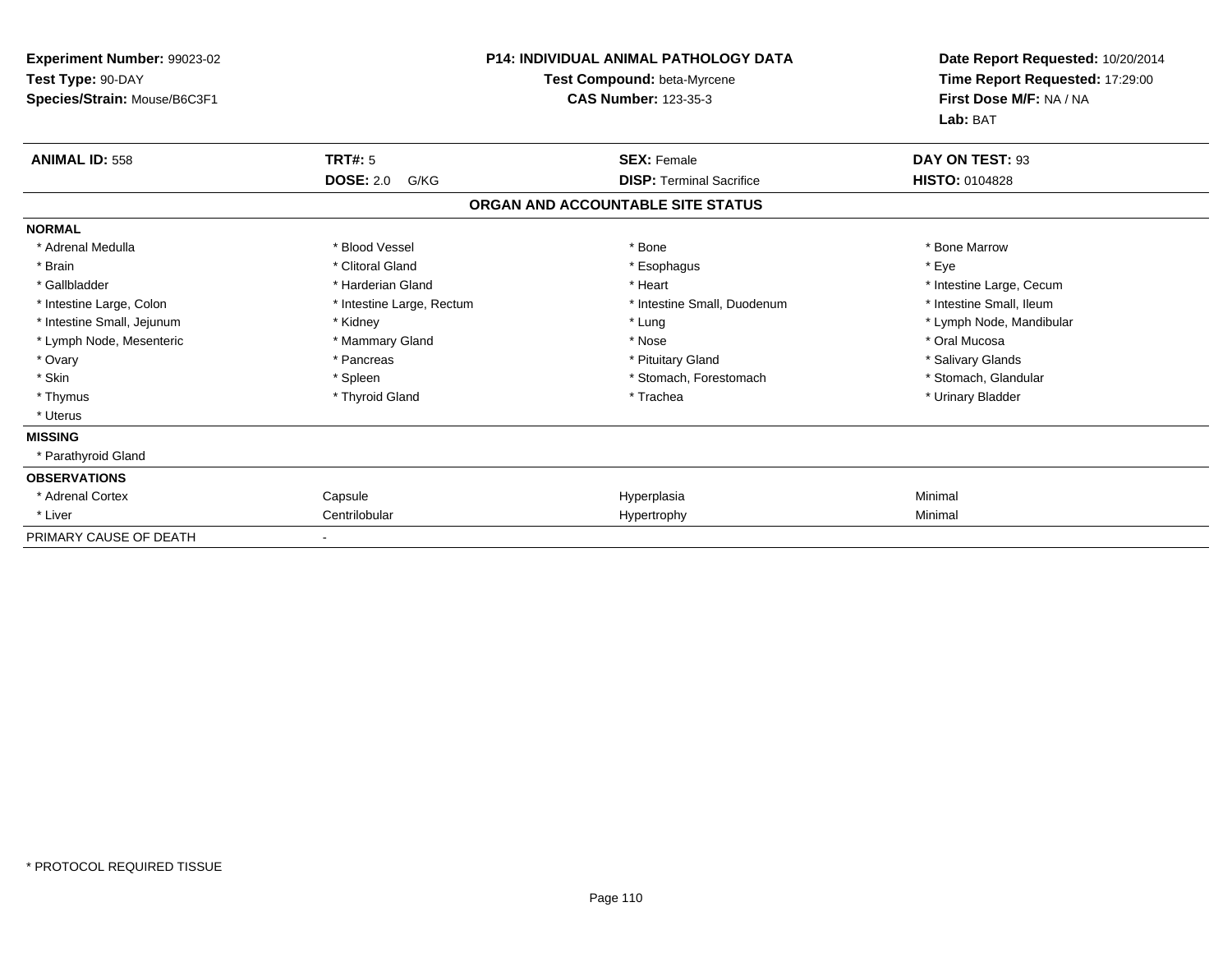| Experiment Number: 99023-02<br>Test Type: 90-DAY<br>Species/Strain: Mouse/B6C3F1 |                                | <b>P14: INDIVIDUAL ANIMAL PATHOLOGY DATA</b><br>Test Compound: beta-Myrcene<br><b>CAS Number: 123-35-3</b> | Date Report Requested: 10/20/2014<br>Time Report Requested: 17:29:00<br>First Dose M/F: NA / NA<br>Lab: BAT |
|----------------------------------------------------------------------------------|--------------------------------|------------------------------------------------------------------------------------------------------------|-------------------------------------------------------------------------------------------------------------|
| <b>ANIMAL ID: 559</b>                                                            | <b>TRT#: 5</b>                 | <b>SEX: Female</b>                                                                                         | <b>DAY ON TEST: 5</b>                                                                                       |
|                                                                                  | <b>DOSE: 2.0</b><br>G/KG       | <b>DISP: Natural Death</b>                                                                                 | HISTO: 0104829                                                                                              |
|                                                                                  |                                | ORGAN AND ACCOUNTABLE SITE STATUS                                                                          |                                                                                                             |
| <b>NORMAL</b>                                                                    |                                |                                                                                                            |                                                                                                             |
| * Adrenal Medulla                                                                | * Blood Vessel                 | * Bone                                                                                                     | * Bone Marrow                                                                                               |
| * Brain                                                                          | * Clitoral Gland               | * Esophagus                                                                                                | * Eye                                                                                                       |
| * Gallbladder                                                                    | * Harderian Gland              | * Heart                                                                                                    | * Intestine Large, Cecum                                                                                    |
| * Intestine Large, Rectum                                                        | * Intestine Small, Ileum       | * Intestine Small, Jejunum                                                                                 | * Lung                                                                                                      |
| * Lymph Node, Mandibular                                                         | * Lymph Node, Mesenteric       | * Mammary Gland                                                                                            | * Oral Mucosa                                                                                               |
| * Ovary                                                                          | * Parathyroid Gland            | * Pituitary Gland                                                                                          | * Salivary Glands                                                                                           |
| * Skin                                                                           | * Stomach, Glandular           | * Thyroid Gland                                                                                            | * Trachea                                                                                                   |
| * Urinary Bladder                                                                | * Uterus                       |                                                                                                            |                                                                                                             |
| <b>AUTO PRECLUDES DIAG.</b>                                                      |                                |                                                                                                            |                                                                                                             |
| * Intestine Large, Colon                                                         | * Intestine Small, Duodenum    |                                                                                                            |                                                                                                             |
| <b>OBSERVATIONS</b>                                                              |                                |                                                                                                            |                                                                                                             |
| * Adrenal Cortex                                                                 | Capsule                        | Hyperplasia                                                                                                | Minimal                                                                                                     |
| * Clitoral GI                                                                    |                                |                                                                                                            |                                                                                                             |
| Note: One clitoral gland was missing.                                            |                                |                                                                                                            |                                                                                                             |
| * Kidney                                                                         | <b>Renal Tubule</b>            | <b>Necrosis</b>                                                                                            | Moderate                                                                                                    |
| * Liver                                                                          | Centrilobular                  | <b>Necrosis</b>                                                                                            | Mild                                                                                                        |
| * Nose                                                                           | Olfactory Epi                  | Degeneration                                                                                               | Moderate                                                                                                    |
|                                                                                  | <b>Respirat Epith</b>          | Inflammation                                                                                               | Mild                                                                                                        |
| * Pancreas                                                                       |                                | Degeneration                                                                                               | Mild                                                                                                        |
| * Spleen                                                                         | Lymph Follic                   | Necrosis                                                                                                   | Marked                                                                                                      |
| * Stomach, Forestomach                                                           | Epithelium                     | Hyperplasia                                                                                                | Mild                                                                                                        |
|                                                                                  |                                | Inflammation                                                                                               | Moderate                                                                                                    |
|                                                                                  |                                | Ulcer                                                                                                      | Moderate                                                                                                    |
| * Thymus                                                                         |                                | Necrosis                                                                                                   | Marked                                                                                                      |
| PRIMARY CAUSE OF DEATH                                                           | - Kidney Renal Tubule Necrosis |                                                                                                            |                                                                                                             |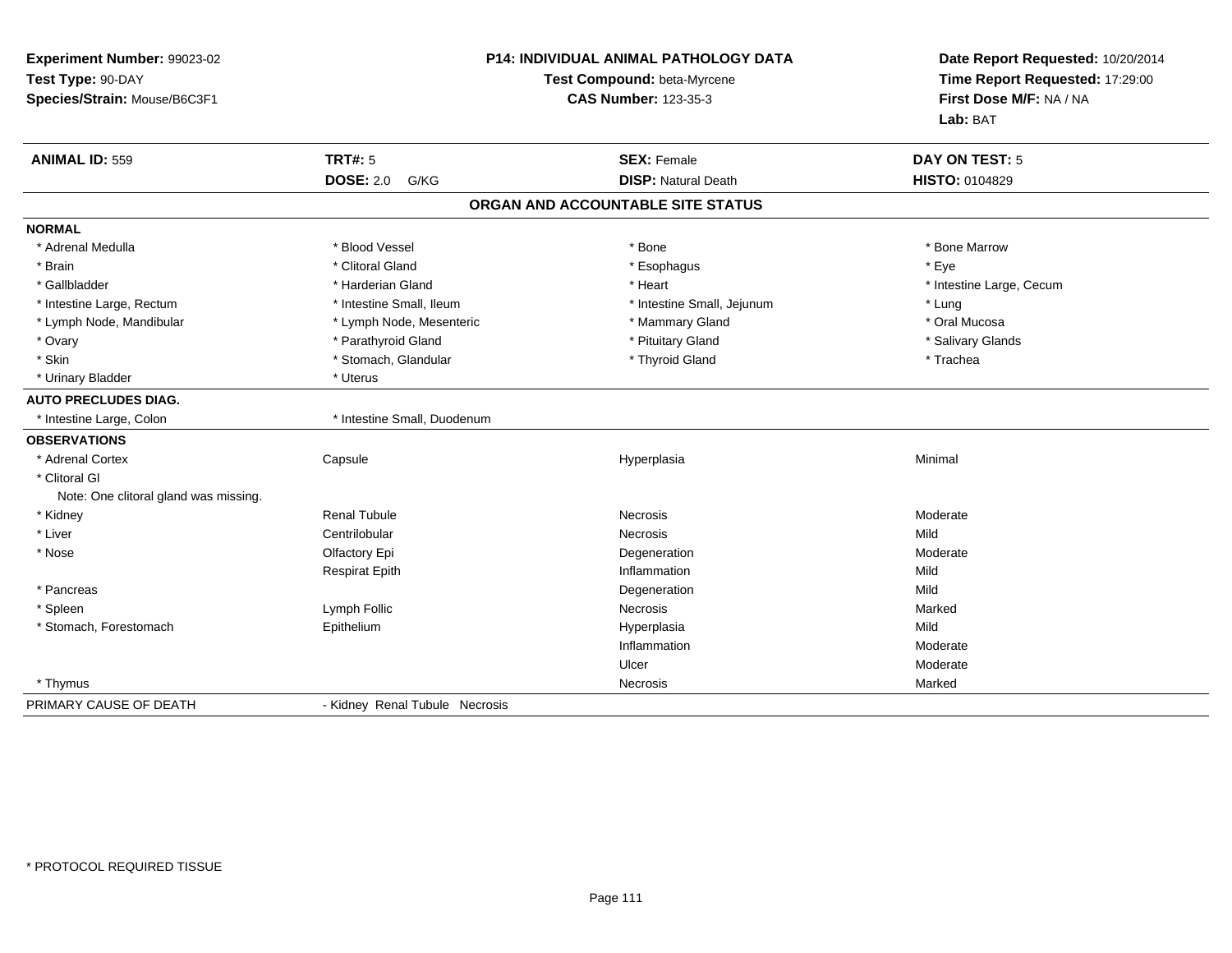| Experiment Number: 99023-02<br>Test Type: 90-DAY<br>Species/Strain: Mouse/B6C3F1 |                                | <b>P14: INDIVIDUAL ANIMAL PATHOLOGY DATA</b><br>Test Compound: beta-Myrcene<br><b>CAS Number: 123-35-3</b> | Date Report Requested: 10/20/2014<br>Time Report Requested: 17:29:00<br>First Dose M/F: NA / NA<br>Lab: BAT |
|----------------------------------------------------------------------------------|--------------------------------|------------------------------------------------------------------------------------------------------------|-------------------------------------------------------------------------------------------------------------|
| <b>ANIMAL ID: 560</b>                                                            | <b>TRT#: 5</b>                 | <b>SEX: Female</b>                                                                                         | <b>DAY ON TEST: 8</b>                                                                                       |
|                                                                                  | <b>DOSE: 2.0</b><br>G/KG       | <b>DISP: Natural Death</b>                                                                                 | HISTO: 0104830                                                                                              |
|                                                                                  |                                | ORGAN AND ACCOUNTABLE SITE STATUS                                                                          |                                                                                                             |
| <b>NORMAL</b>                                                                    |                                |                                                                                                            |                                                                                                             |
| * Adrenal Medulla                                                                | * Blood Vessel                 | * Bone                                                                                                     | * Bone Marrow                                                                                               |
| * Brain                                                                          | * Clitoral Gland               | * Esophagus                                                                                                | * Eye                                                                                                       |
| * Gallbladder                                                                    | * Harderian Gland              | * Heart                                                                                                    | * Intestine Large, Rectum                                                                                   |
| * Intestine Small, Duodenum                                                      | * Liver                        | * Lung                                                                                                     | * Lymph Node, Mandibular                                                                                    |
| * Lymph Node, Mesenteric                                                         | * Mammary Gland                | * Oral Mucosa                                                                                              | * Ovary                                                                                                     |
| * Parathyroid Gland                                                              | * Pituitary Gland              | * Salivary Glands                                                                                          | * Skin                                                                                                      |
| * Stomach, Glandular                                                             | * Thyroid Gland                | * Trachea                                                                                                  | * Urinary Bladder                                                                                           |
| * Uterus                                                                         |                                |                                                                                                            |                                                                                                             |
| <b>AUTO PRECLUDES DIAG.</b>                                                      |                                |                                                                                                            |                                                                                                             |
| * Intestine Large, Cecum                                                         | * Intestine Large, Colon       | * Intestine Small, Ileum                                                                                   | * Intestine Small, Jejunum                                                                                  |
| <b>OBSERVATIONS</b>                                                              |                                |                                                                                                            |                                                                                                             |
| * Adrenal Cortex                                                                 | Capsule                        | Hyperplasia                                                                                                | Minimal                                                                                                     |
| * Clitoral GI                                                                    |                                |                                                                                                            |                                                                                                             |
| Note: One clitoral gland is missing.                                             |                                |                                                                                                            |                                                                                                             |
| * Kidney                                                                         | <b>Renal Tubule</b>            | Necrosis                                                                                                   | Moderate                                                                                                    |
|                                                                                  | <b>Renal Tubule</b>            | Regeneration                                                                                               | Minimal                                                                                                     |
| * Nose                                                                           | Olfactory Epi                  | Degeneration                                                                                               | Moderate                                                                                                    |
|                                                                                  | Olfactory Epi                  | Inflammation                                                                                               | Mild                                                                                                        |
|                                                                                  | Olfactory Epi                  | Metaplasia                                                                                                 | Mild                                                                                                        |
| * Pancreas                                                                       |                                | Degeneration                                                                                               | Mild                                                                                                        |
| * Spleen                                                                         | Lymph Follic                   | <b>Necrosis</b>                                                                                            | Moderate                                                                                                    |
| * Stomach, Forestomach                                                           | Epithelium                     | Hyperplasia                                                                                                | Moderate                                                                                                    |
|                                                                                  |                                | Inflammation                                                                                               | Minimal                                                                                                     |
|                                                                                  |                                | Ulcer                                                                                                      | Minimal                                                                                                     |
| * Thymus                                                                         |                                | Necrosis                                                                                                   | Marked                                                                                                      |
| PRIMARY CAUSE OF DEATH                                                           | - Kidney Renal Tubule Necrosis |                                                                                                            |                                                                                                             |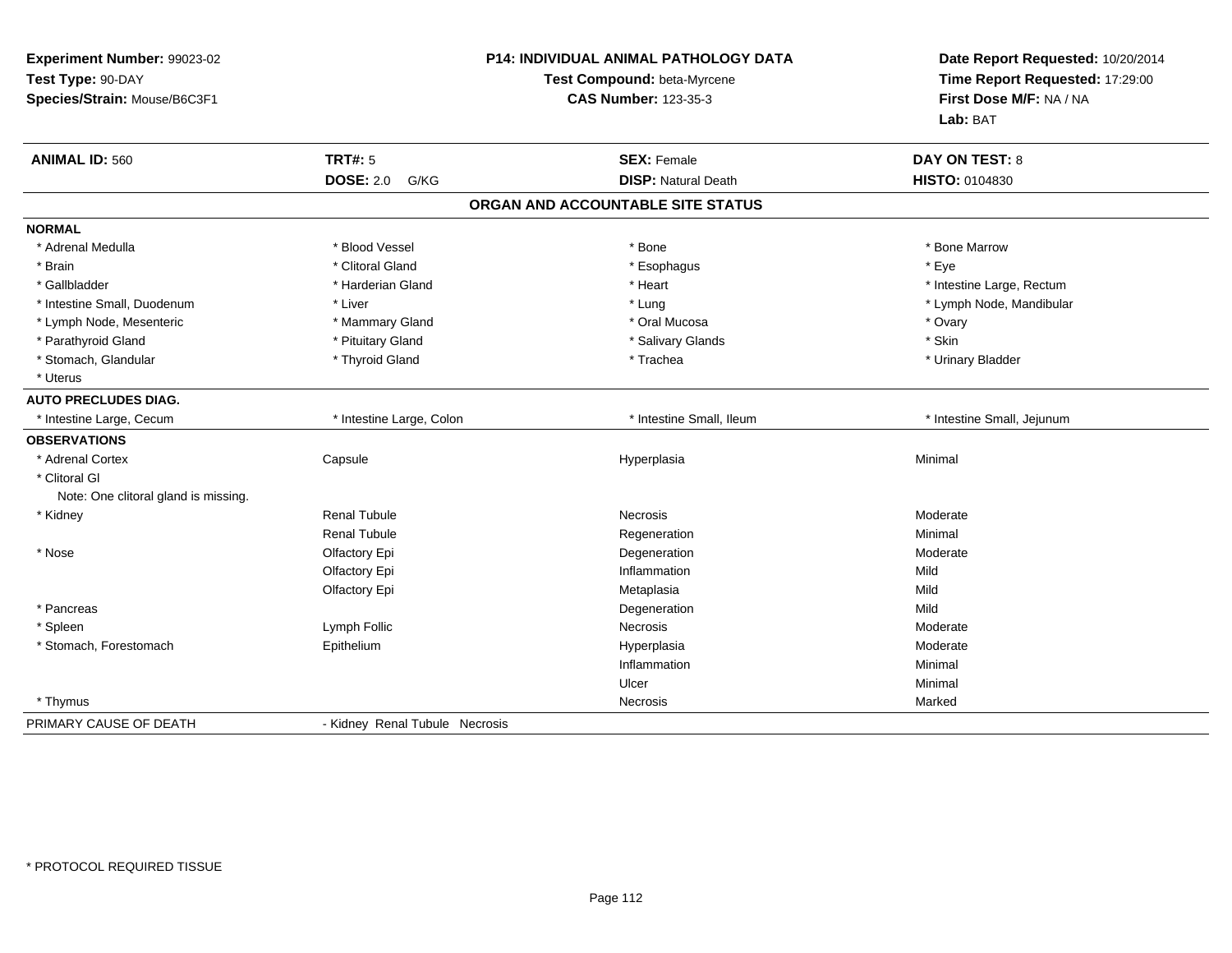| Experiment Number: 99023-02<br>Test Type: 90-DAY<br>Species/Strain: Mouse/B6C3F1<br><b>ANIMAL ID: 651</b> | <b>TRT#: 6</b>            | <b>P14: INDIVIDUAL ANIMAL PATHOLOGY DATA</b><br>Test Compound: beta-Myrcene<br><b>CAS Number: 123-35-3</b><br><b>SEX: Female</b> | Date Report Requested: 10/20/2014<br>Time Report Requested: 17:29:00<br>First Dose M/F: NA / NA<br>Lab: BAT<br><b>DAY ON TEST: 2</b> |
|-----------------------------------------------------------------------------------------------------------|---------------------------|----------------------------------------------------------------------------------------------------------------------------------|--------------------------------------------------------------------------------------------------------------------------------------|
|                                                                                                           | <b>DOSE: 4.0</b><br>G/KG  | <b>DISP: Natural Death</b>                                                                                                       | <b>HISTO: 0104831</b>                                                                                                                |
|                                                                                                           |                           | ORGAN AND ACCOUNTABLE SITE STATUS                                                                                                |                                                                                                                                      |
| <b>NORMAL</b>                                                                                             |                           |                                                                                                                                  |                                                                                                                                      |
| * Adrenal Medulla                                                                                         | * Blood Vessel            | * Bone                                                                                                                           | * Bone Marrow                                                                                                                        |
| * Brain                                                                                                   | * Clitoral Gland          | * Esophagus                                                                                                                      | * Eye                                                                                                                                |
| * Gallbladder                                                                                             | * Harderian Gland         | * Heart                                                                                                                          | * Intestine Large, Cecum                                                                                                             |
| * Intestine Large, Colon                                                                                  | * Intestine Large, Rectum | * Intestine Small, Duodenum                                                                                                      | * Intestine Small, Ileum                                                                                                             |
| * Intestine Small, Jejunum                                                                                | * Kidney                  | * Lung                                                                                                                           | * Mammary Gland                                                                                                                      |
| * Oral Mucosa                                                                                             | * Ovary                   | * Pituitary Gland                                                                                                                | * Salivary Glands                                                                                                                    |
| * Skin                                                                                                    | * Spleen                  | * Stomach, Forestomach                                                                                                           | * Stomach, Glandular                                                                                                                 |
| * Thyroid Gland                                                                                           | * Trachea                 | * Urinary Bladder                                                                                                                | * Uterus                                                                                                                             |
| <b>MISSING</b>                                                                                            |                           |                                                                                                                                  |                                                                                                                                      |
| * Parathyroid Gland                                                                                       |                           |                                                                                                                                  |                                                                                                                                      |
| <b>OBSERVATIONS</b>                                                                                       |                           |                                                                                                                                  |                                                                                                                                      |
| * Adrenal Cortex                                                                                          | Capsule                   | Hyperplasia                                                                                                                      | Minimal                                                                                                                              |
| * Liver                                                                                                   | Centrilobular             | <b>Necrosis</b>                                                                                                                  | Minimal                                                                                                                              |
| * Lymph Node, Mandibular                                                                                  |                           | <b>Necrosis</b>                                                                                                                  | Moderate                                                                                                                             |
| * Lymph Node, Mesenteric                                                                                  |                           | <b>Necrosis</b>                                                                                                                  | Mild                                                                                                                                 |
| * Nose                                                                                                    | Olfactory Epi             | Degeneration                                                                                                                     | Minimal                                                                                                                              |
| * Pancreas                                                                                                |                           | Degeneration                                                                                                                     | Minimal                                                                                                                              |
| * Thymus                                                                                                  |                           | Necrosis                                                                                                                         | Moderate                                                                                                                             |
| PRIMARY CAUSE OF DEATH                                                                                    | - UNCERTAIN               |                                                                                                                                  |                                                                                                                                      |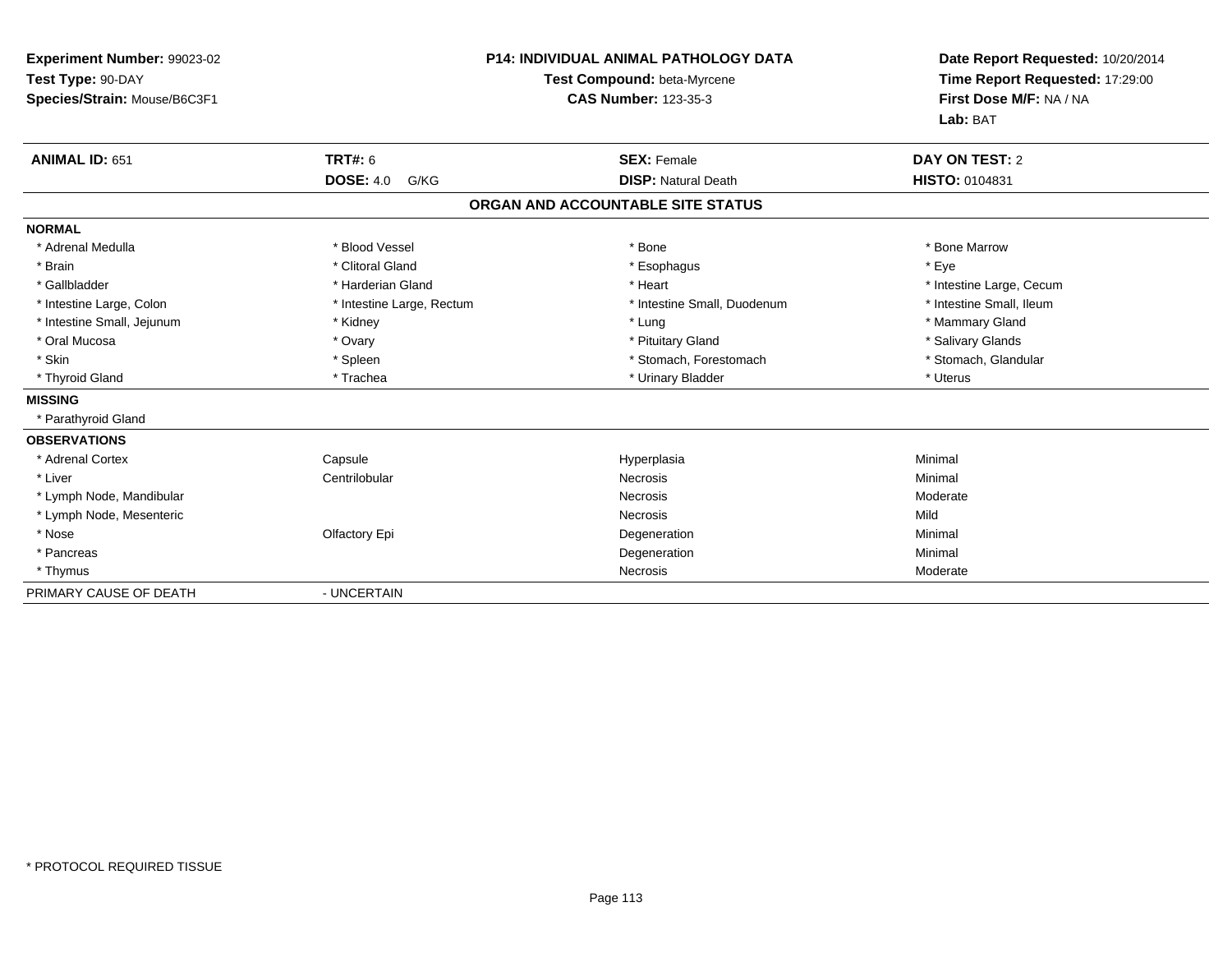| Experiment Number: 99023-02<br>Test Type: 90-DAY<br>Species/Strain: Mouse/B6C3F1 |                           | P14: INDIVIDUAL ANIMAL PATHOLOGY DATA<br>Test Compound: beta-Myrcene<br><b>CAS Number: 123-35-3</b> | Date Report Requested: 10/20/2014<br>Time Report Requested: 17:29:00<br>First Dose M/F: NA / NA<br>Lab: BAT |
|----------------------------------------------------------------------------------|---------------------------|-----------------------------------------------------------------------------------------------------|-------------------------------------------------------------------------------------------------------------|
| <b>ANIMAL ID: 652</b>                                                            | <b>TRT#: 6</b>            | <b>SEX: Female</b>                                                                                  | <b>DAY ON TEST: 2</b>                                                                                       |
|                                                                                  | <b>DOSE: 4.0</b><br>G/KG  | <b>DISP: Natural Death</b>                                                                          | <b>HISTO: 0104832</b>                                                                                       |
|                                                                                  |                           | ORGAN AND ACCOUNTABLE SITE STATUS                                                                   |                                                                                                             |
| <b>NORMAL</b>                                                                    |                           |                                                                                                     |                                                                                                             |
| * Adrenal Medulla                                                                | * Blood Vessel            | * Bone                                                                                              | * Bone Marrow                                                                                               |
| * Brain                                                                          | * Clitoral Gland          | * Esophagus                                                                                         | * Eye                                                                                                       |
| * Gallbladder                                                                    | * Harderian Gland         | * Heart                                                                                             | * Intestine Large, Cecum                                                                                    |
| * Intestine Large, Colon                                                         | * Intestine Large, Rectum | * Intestine Small, Duodenum                                                                         | * Intestine Small, Ileum                                                                                    |
| * Intestine Small, Jejunum                                                       | * Liver                   | * Lung                                                                                              | * Mammary Gland                                                                                             |
| * Oral Mucosa                                                                    | * Ovary                   | * Pituitary Gland                                                                                   | * Salivary Glands                                                                                           |
| * Skin                                                                           | * Stomach, Glandular      | * Thyroid Gland                                                                                     | * Trachea                                                                                                   |
| * Urinary Bladder                                                                | * Uterus                  |                                                                                                     |                                                                                                             |
| <b>MISSING</b>                                                                   |                           |                                                                                                     |                                                                                                             |
| * Parathyroid Gland                                                              |                           |                                                                                                     |                                                                                                             |
| <b>OBSERVATIONS</b>                                                              |                           |                                                                                                     |                                                                                                             |
| * Adrenal Cortex                                                                 | Capsule                   | Hyperplasia                                                                                         | Minimal                                                                                                     |
| * Kidney                                                                         | <b>Renal Tubule</b>       | <b>Necrosis</b>                                                                                     | Moderate                                                                                                    |
| * Lymph Node, Mandibular                                                         |                           | <b>Necrosis</b>                                                                                     | Minimal                                                                                                     |
| * Lymph Node, Mesenteric                                                         |                           | <b>Necrosis</b>                                                                                     | Minimal                                                                                                     |
| * Nose                                                                           | Olfactory Epi             | Degeneration                                                                                        | Minimal                                                                                                     |
| * Pancreas                                                                       |                           | Degeneration                                                                                        | Minimal                                                                                                     |
| * Spleen                                                                         | Lymph Follic              | <b>Necrosis</b>                                                                                     | Minimal                                                                                                     |
| * Stomach, Forestomach                                                           |                           | Inflammation                                                                                        | Mild                                                                                                        |
| * Thymus                                                                         |                           | Necrosis                                                                                            | Mild                                                                                                        |
| PRIMARY CAUSE OF DEATH                                                           | - UNCERTAIN               |                                                                                                     |                                                                                                             |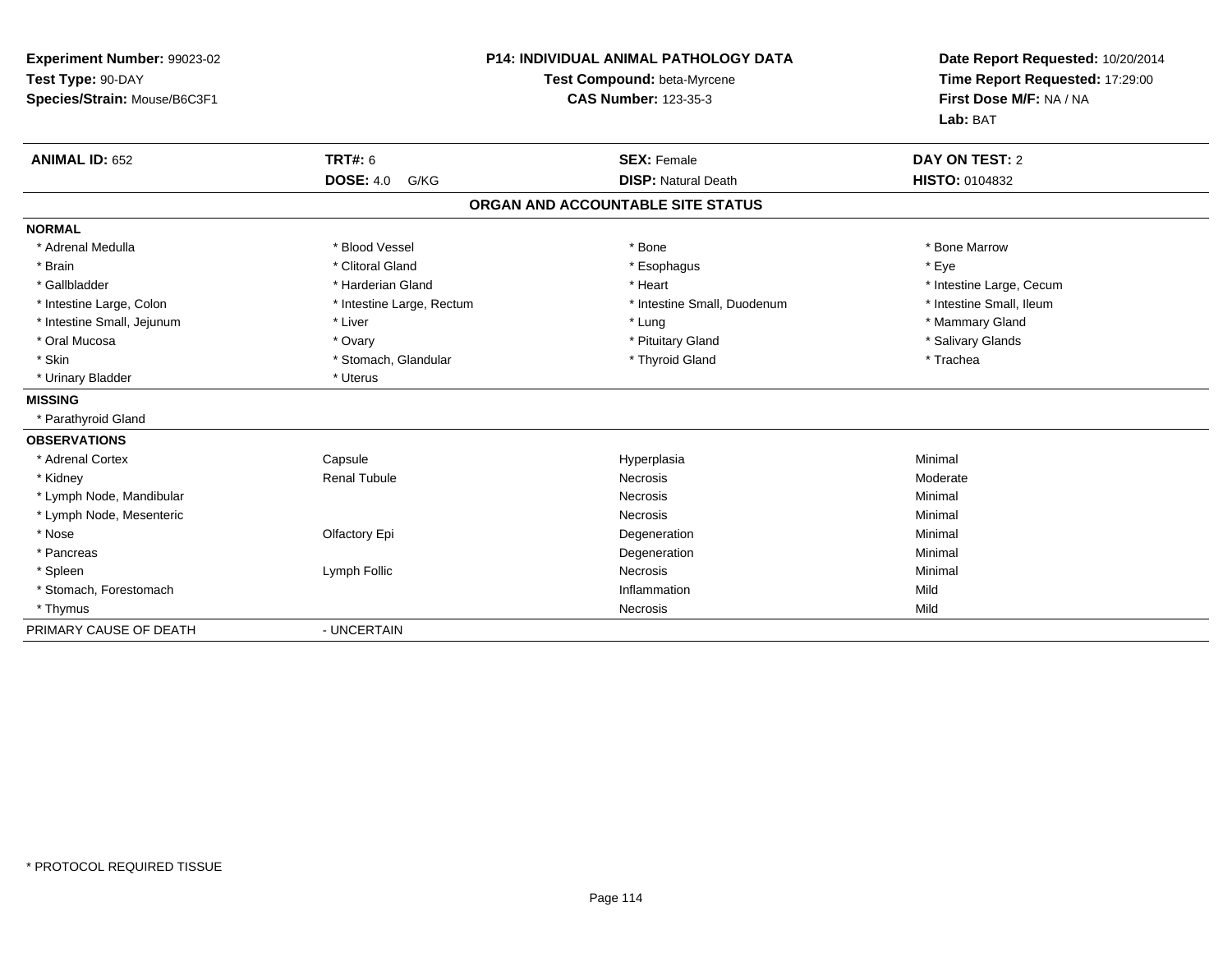| Experiment Number: 99023-02                           |                                | <b>P14: INDIVIDUAL ANIMAL PATHOLOGY DATA</b> | Date Report Requested: 10/20/2014 |
|-------------------------------------------------------|--------------------------------|----------------------------------------------|-----------------------------------|
| Test Type: 90-DAY                                     |                                | Test Compound: beta-Myrcene                  | Time Report Requested: 17:29:00   |
| Species/Strain: Mouse/B6C3F1                          |                                | <b>CAS Number: 123-35-3</b>                  | First Dose M/F: NA / NA           |
|                                                       |                                |                                              | Lab: BAT                          |
| <b>ANIMAL ID: 653</b>                                 | <b>TRT#: 6</b>                 | <b>SEX: Female</b>                           | DAY ON TEST: 2                    |
|                                                       | <b>DOSE: 4.0</b><br>G/KG       | <b>DISP:</b> Moribund Sacrifice              | HISTO: 0104833                    |
|                                                       |                                | ORGAN AND ACCOUNTABLE SITE STATUS            |                                   |
| <b>NORMAL</b>                                         |                                |                                              |                                   |
| * Adrenal Cortex                                      | * Adrenal Medulla              | * Blood Vessel                               | * Bone                            |
| * Bone Marrow                                         | * Brain                        | * Clitoral Gland                             | * Esophagus                       |
| * Eye                                                 | * Gallbladder                  | * Harderian Gland                            | * Heart                           |
| * Intestine Large, Cecum                              | * Intestine Large, Colon       | * Intestine Large, Rectum                    | * Intestine Small, Duodenum       |
| * Intestine Small, Ileum                              | * Intestine Small, Jejunum     | * Kidney                                     | * Lung                            |
| * Mammary Gland                                       | * Oral Mucosa                  | * Ovary                                      | * Parathyroid Gland               |
| * Pituitary Gland                                     | * Salivary Glands              | * Skin                                       | Spinal Cord                       |
| * Stomach, Glandular                                  | * Thyroid Gland                | * Trachea                                    | * Urinary Bladder                 |
| * Uterus                                              |                                |                                              |                                   |
| <b>OBSERVATIONS</b>                                   |                                |                                              |                                   |
| * Gallbladder                                         |                                |                                              |                                   |
| Note: Gallbladder mucosa is edematous in this animal. |                                |                                              |                                   |
| * Liver                                               | Centrilobular                  | <b>Necrosis</b>                              | Moderate                          |
| * Lymph Node, Mandibular                              |                                | Necrosis                                     | Minimal                           |
| * Lymph Node, Mesenteric                              |                                | <b>Necrosis</b>                              | Mild                              |
| * Nose                                                | Olfactory Epi                  | Degeneration                                 | Minimal                           |
| * Pancreas                                            |                                | Degeneration                                 | Minimal                           |
| * Spleen                                              | Lymph Follic                   | <b>Necrosis</b>                              | Minimal                           |
| * Stomach, Forestomach                                |                                | Inflammation                                 | Mild                              |
| * Thymus                                              |                                | Necrosis                                     | Moderate                          |
| PRIMARY CAUSE OF DEATH                                | - Liver Centrilobular Necrosis |                                              |                                   |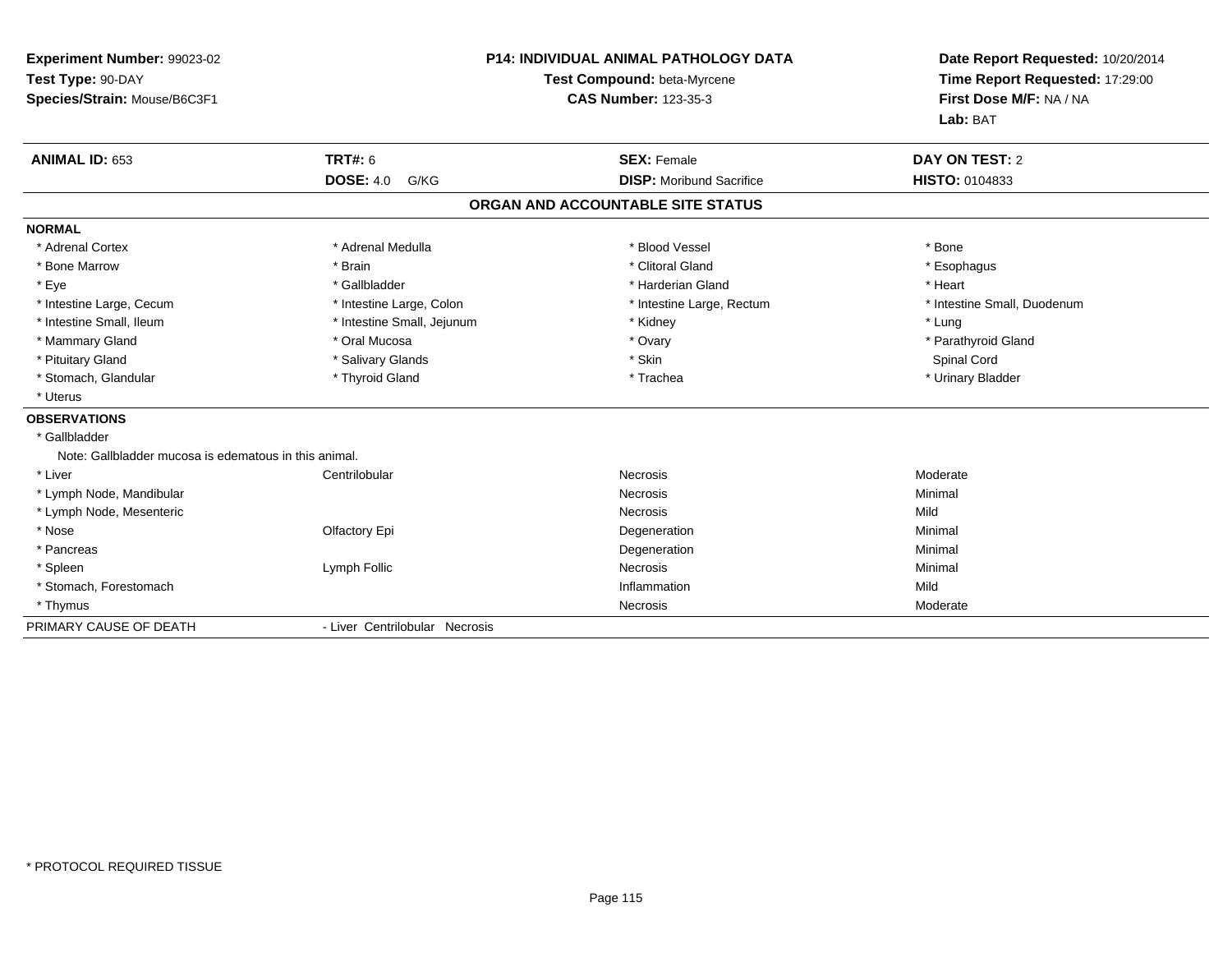| Experiment Number: 99023-02<br>Test Type: 90-DAY<br>Species/Strain: Mouse/B6C3F1 |                                | P14: INDIVIDUAL ANIMAL PATHOLOGY DATA<br>Test Compound: beta-Myrcene<br><b>CAS Number: 123-35-3</b> | Date Report Requested: 10/20/2014<br>Time Report Requested: 17:29:00<br>First Dose M/F: NA / NA<br>Lab: BAT |
|----------------------------------------------------------------------------------|--------------------------------|-----------------------------------------------------------------------------------------------------|-------------------------------------------------------------------------------------------------------------|
| <b>ANIMAL ID: 654</b>                                                            | <b>TRT#: 6</b>                 | <b>SEX: Female</b>                                                                                  | <b>DAY ON TEST: 3</b>                                                                                       |
|                                                                                  | <b>DOSE: 4.0</b><br>G/KG       | <b>DISP: Natural Death</b>                                                                          | HISTO: 0104834                                                                                              |
|                                                                                  |                                | ORGAN AND ACCOUNTABLE SITE STATUS                                                                   |                                                                                                             |
| <b>NORMAL</b>                                                                    |                                |                                                                                                     |                                                                                                             |
| * Adrenal Cortex                                                                 | * Adrenal Medulla              | * Blood Vessel                                                                                      | * Bone                                                                                                      |
| * Bone Marrow                                                                    | * Brain                        | * Clitoral Gland                                                                                    | * Esophagus                                                                                                 |
| * Eye                                                                            | * Harderian Gland              | * Heart                                                                                             | * Intestine Large, Cecum                                                                                    |
| * Intestine Large, Rectum                                                        | * Kidney                       | * Lung                                                                                              | * Mammary Gland                                                                                             |
| * Oral Mucosa                                                                    | * Ovary                        | * Pituitary Gland                                                                                   | * Salivary Glands                                                                                           |
| * Skin                                                                           | * Spleen                       | * Stomach, Glandular                                                                                | * Thyroid Gland                                                                                             |
| * Trachea                                                                        | * Urinary Bladder              | * Uterus                                                                                            |                                                                                                             |
| <b>MISSING</b>                                                                   |                                |                                                                                                     |                                                                                                             |
| * Parathyroid Gland                                                              |                                |                                                                                                     |                                                                                                             |
| <b>AUTO PRECLUDES DIAG.</b>                                                      |                                |                                                                                                     |                                                                                                             |
| * Gallbladder                                                                    | * Intestine Large, Colon       | * Intestine Small, Duodenum                                                                         | * Intestine Small, Ileum                                                                                    |
| * Intestine Small, Jejunum                                                       |                                |                                                                                                     |                                                                                                             |
| <b>OBSERVATIONS</b>                                                              |                                |                                                                                                     |                                                                                                             |
| * Liver                                                                          | Centrilobular                  | Necrosis                                                                                            | Moderate                                                                                                    |
| * Lymph Node, Mandibular                                                         |                                | <b>Necrosis</b>                                                                                     | Mild                                                                                                        |
| * Lymph Node, Mesenteric                                                         |                                | Necrosis                                                                                            | Mild                                                                                                        |
| * Nose                                                                           | Olfactory Epi                  | Degeneration                                                                                        | Mild                                                                                                        |
| * Pancreas                                                                       |                                | Degeneration                                                                                        | Minimal                                                                                                     |
| * Stomach, Forestomach                                                           |                                | Inflammation                                                                                        | Minimal                                                                                                     |
| * Thymus                                                                         |                                | Necrosis                                                                                            | Marked                                                                                                      |
| * Thyroid GI                                                                     |                                |                                                                                                     |                                                                                                             |
| Note: One thyroid was missing.                                                   |                                |                                                                                                     |                                                                                                             |
| PRIMARY CAUSE OF DEATH                                                           | - Liver Centrilobular Necrosis |                                                                                                     |                                                                                                             |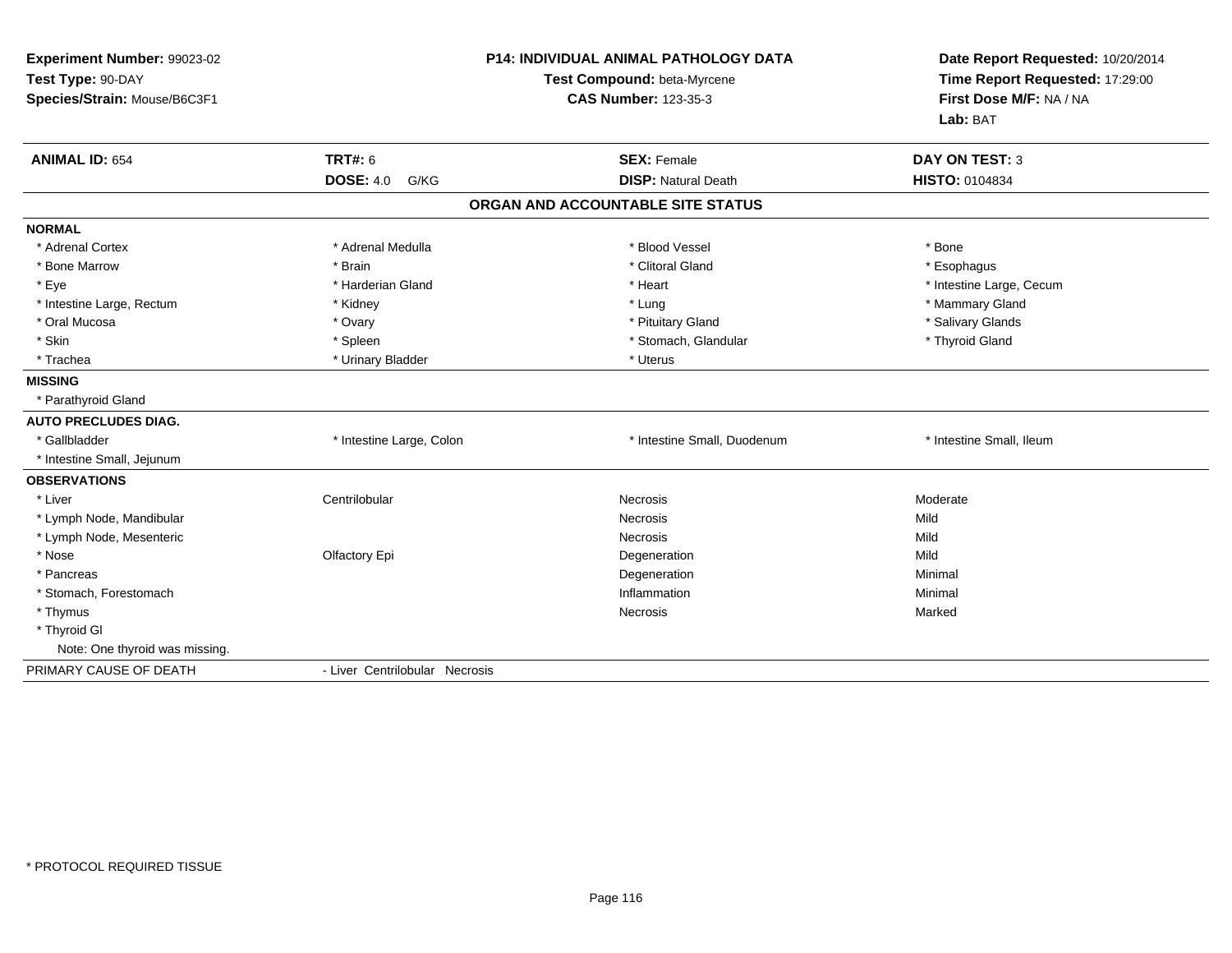| Experiment Number: 99023-02  | <b>P14: INDIVIDUAL ANIMAL PATHOLOGY DATA</b> |                                   | Date Report Requested: 10/20/2014 |  |
|------------------------------|----------------------------------------------|-----------------------------------|-----------------------------------|--|
| Test Type: 90-DAY            |                                              | Test Compound: beta-Myrcene       | Time Report Requested: 17:29:00   |  |
| Species/Strain: Mouse/B6C3F1 |                                              | <b>CAS Number: 123-35-3</b>       | First Dose M/F: NA / NA           |  |
|                              |                                              |                                   | Lab: BAT                          |  |
| <b>ANIMAL ID: 655</b>        | <b>TRT#: 6</b>                               | <b>SEX: Female</b>                | DAY ON TEST: 2                    |  |
|                              | <b>DOSE: 4.0</b><br>G/KG                     | <b>DISP: Natural Death</b>        | HISTO: 0104835                    |  |
|                              |                                              | ORGAN AND ACCOUNTABLE SITE STATUS |                                   |  |
| <b>NORMAL</b>                |                                              |                                   |                                   |  |
| * Adrenal Medulla            | * Blood Vessel                               | * Bone                            | * Bone Marrow                     |  |
| * Brain                      | * Clitoral Gland                             | * Esophagus                       | * Eye                             |  |
| * Gallbladder                | * Harderian Gland                            | * Heart                           | * Intestine Large, Cecum          |  |
| * Intestine Large, Colon     | * Intestine Large, Rectum                    | * Intestine Small, Duodenum       | * Intestine Small, Ileum          |  |
| * Intestine Small, Jejunum   | * Lung                                       | * Mammary Gland                   | * Oral Mucosa                     |  |
| * Ovary                      | * Pancreas                                   | * Parathyroid Gland               | * Pituitary Gland                 |  |
| * Salivary Glands            | * Skin                                       | * Spleen                          | * Stomach, Glandular              |  |
| * Thyroid Gland              | * Trachea                                    | * Urinary Bladder                 | * Uterus                          |  |
| <b>OBSERVATIONS</b>          |                                              |                                   |                                   |  |
| * Adrenal Cortex             | Capsule                                      | Hyperplasia                       | Minimal                           |  |
| * Kidney                     | <b>Renal Tubule</b>                          | <b>Necrosis</b>                   | Mild                              |  |
| * Liver                      | Centrilobular                                | Necrosis                          | Minimal                           |  |
| * Lymph Node, Mandibular     |                                              | Necrosis                          | Mild                              |  |
| * Lymph Node, Mesenteric     |                                              | <b>Necrosis</b>                   | Mild                              |  |
| * Nose                       | Olfactory Epi                                | Degeneration                      | Mild                              |  |
|                              | <b>Respirat Epith</b>                        | Inflammation                      | Minimal                           |  |
| * Stomach, Forestomach       |                                              | Inflammation                      | Minimal                           |  |
| * Thymus                     |                                              | Necrosis                          | Mild                              |  |
| PRIMARY CAUSE OF DEATH       | - UNCERTAIN                                  |                                   |                                   |  |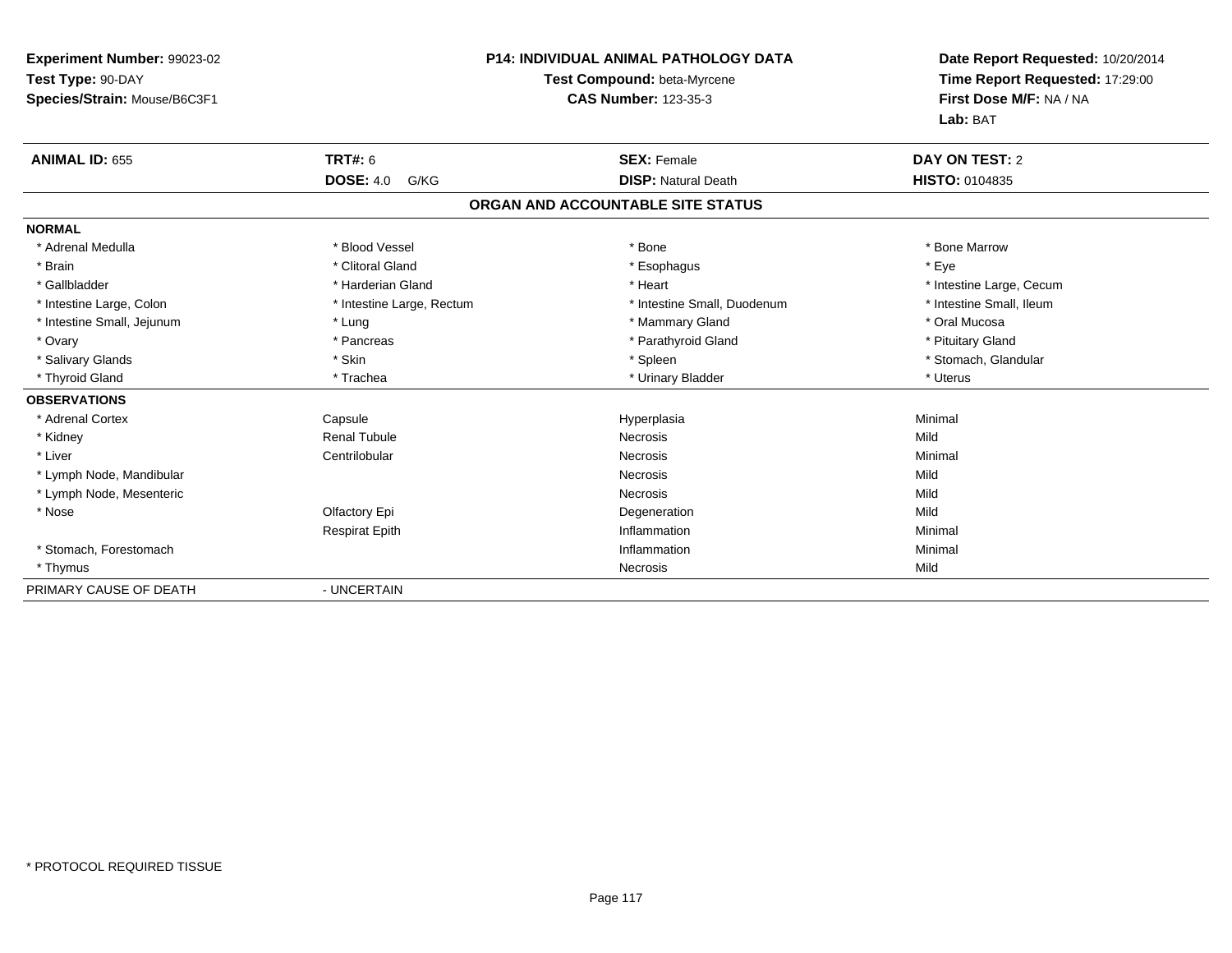| Experiment Number: 99023-02<br>Test Type: 90-DAY<br>Species/Strain: Mouse/B6C3F1 |                             | <b>P14: INDIVIDUAL ANIMAL PATHOLOGY DATA</b><br>Test Compound: beta-Myrcene<br><b>CAS Number: 123-35-3</b> | Date Report Requested: 10/20/2014<br>Time Report Requested: 17:29:00<br>First Dose M/F: NA / NA<br>Lab: BAT |
|----------------------------------------------------------------------------------|-----------------------------|------------------------------------------------------------------------------------------------------------|-------------------------------------------------------------------------------------------------------------|
| <b>ANIMAL ID: 656</b>                                                            | <b>TRT#: 6</b>              | <b>SEX: Female</b>                                                                                         | <b>DAY ON TEST: 2</b>                                                                                       |
|                                                                                  | <b>DOSE: 4.0</b><br>G/KG    | <b>DISP: Natural Death</b>                                                                                 | HISTO: 0104836                                                                                              |
|                                                                                  |                             | ORGAN AND ACCOUNTABLE SITE STATUS                                                                          |                                                                                                             |
| <b>NORMAL</b>                                                                    |                             |                                                                                                            |                                                                                                             |
| * Adrenal Medulla                                                                | * Blood Vessel              | * Bone                                                                                                     | * Bone Marrow                                                                                               |
| * Brain                                                                          | * Clitoral Gland            | * Esophagus                                                                                                | * Eve                                                                                                       |
| * Gallbladder                                                                    | * Harderian Gland           | * Heart                                                                                                    | * Intestine Large, Cecum                                                                                    |
| * Intestine Large, Rectum                                                        | * Intestine Small, Duodenum | * Intestine Small. Ileum                                                                                   | * Intestine Small, Jejunum                                                                                  |
| * Liver                                                                          | * Lung                      | * Mammary Gland                                                                                            | * Oral Mucosa                                                                                               |
| * Ovary                                                                          | * Parathyroid Gland         | * Pituitary Gland                                                                                          | * Salivary Glands                                                                                           |
| * Skin                                                                           | * Stomach, Forestomach      | * Stomach, Glandular                                                                                       | * Thyroid Gland                                                                                             |
| * Trachea                                                                        | * Urinary Bladder           | * Uterus                                                                                                   |                                                                                                             |
| <b>AUTO PRECLUDES DIAG.</b>                                                      |                             |                                                                                                            |                                                                                                             |
| * Intestine Large, Colon                                                         |                             |                                                                                                            |                                                                                                             |
| <b>OBSERVATIONS</b>                                                              |                             |                                                                                                            |                                                                                                             |
| * Adrenal Cortex                                                                 | Capsule                     | Hyperplasia                                                                                                | Minimal                                                                                                     |
| * Kidney                                                                         | <b>Renal Tubule</b>         | <b>Necrosis</b>                                                                                            | Mild                                                                                                        |
| * Lymph Node, Mandibular                                                         |                             | <b>Necrosis</b>                                                                                            | Mild                                                                                                        |
| * Lymph Node, Mesenteric                                                         |                             | <b>Necrosis</b>                                                                                            | Minimal                                                                                                     |
| * Nose                                                                           | Olfactory Epi               | Degeneration                                                                                               | Minimal                                                                                                     |
| * Pancreas                                                                       |                             | Degeneration                                                                                               | Mild                                                                                                        |
| * Spleen                                                                         | Lymph Follic                | Necrosis                                                                                                   | Mild                                                                                                        |
| * Thymus                                                                         |                             | Necrosis                                                                                                   | Mild                                                                                                        |
| PRIMARY CAUSE OF DEATH                                                           | - UNCERTAIN                 |                                                                                                            |                                                                                                             |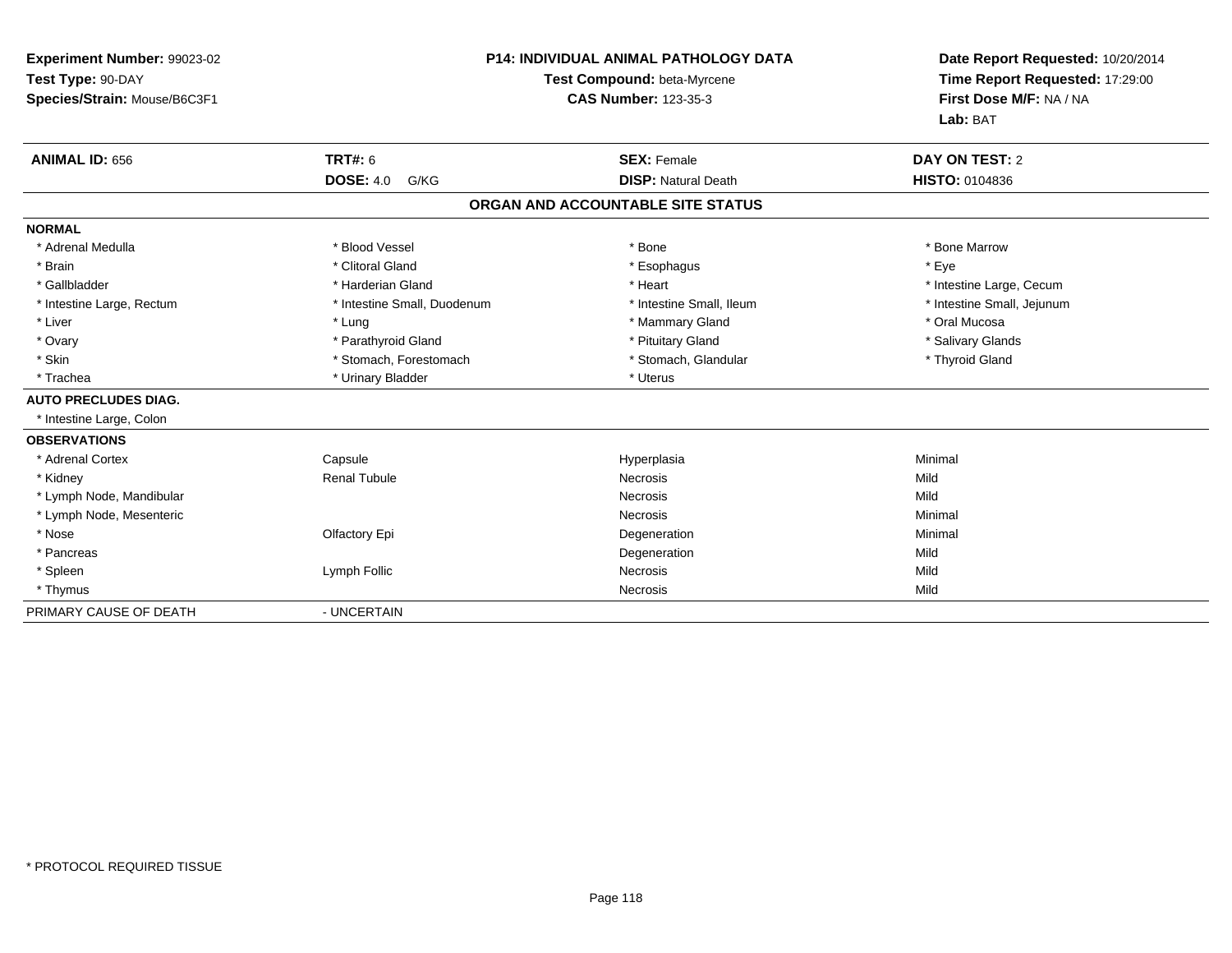| Experiment Number: 99023-02  |                           | <b>P14: INDIVIDUAL ANIMAL PATHOLOGY DATA</b> | Date Report Requested: 10/20/2014 |
|------------------------------|---------------------------|----------------------------------------------|-----------------------------------|
| Test Type: 90-DAY            |                           | Test Compound: beta-Myrcene                  | Time Report Requested: 17:29:00   |
| Species/Strain: Mouse/B6C3F1 |                           | <b>CAS Number: 123-35-3</b>                  | First Dose M/F: NA / NA           |
|                              |                           |                                              | Lab: BAT                          |
| <b>ANIMAL ID: 657</b>        | <b>TRT#: 6</b>            | <b>SEX: Female</b>                           | DAY ON TEST: 2                    |
|                              | <b>DOSE: 4.0</b><br>G/KG  | <b>DISP:</b> Moribund Sacrifice              | HISTO: 0104837                    |
|                              |                           | ORGAN AND ACCOUNTABLE SITE STATUS            |                                   |
| <b>NORMAL</b>                |                           |                                              |                                   |
| * Adrenal Medulla            | * Blood Vessel            | * Bone                                       | * Bone Marrow                     |
| * Brain                      | * Clitoral Gland          | * Esophagus                                  | * Eye                             |
| * Gallbladder                | * Harderian Gland         | * Heart                                      | * Intestine Large, Cecum          |
| * Intestine Large, Colon     | * Intestine Large, Rectum | * Intestine Small, Duodenum                  | * Intestine Small, Ileum          |
| * Intestine Small, Jejunum   | * Kidney                  | * Lung                                       | * Mammary Gland                   |
| * Oral Mucosa                | * Ovary                   | * Parathyroid Gland                          | * Pituitary Gland                 |
| * Salivary Glands            | * Skin                    | * Stomach, Forestomach                       | * Stomach, Glandular              |
| * Thyroid Gland              | * Trachea                 | * Urinary Bladder                            | * Uterus                          |
| <b>OBSERVATIONS</b>          |                           |                                              |                                   |
| * Adrenal Cortex             | Capsule                   | Hyperplasia                                  | Minimal                           |
| * Liver                      | Centrilobular             | Necrosis                                     | Minimal                           |
| * Lymph Node, Mandibular     |                           | Necrosis                                     | Minimal                           |
| * Lymph Node, Mesenteric     |                           | Necrosis                                     | Moderate                          |
| * Nose                       | Olfactory Epi             | Degeneration                                 | Minimal                           |
| * Pancreas                   |                           | Degeneration                                 | Minimal                           |
| * Spleen                     | Lymph Follic              | Necrosis                                     | Mild                              |
| * Thymus                     |                           | Necrosis                                     | Moderate                          |
| PRIMARY CAUSE OF DEATH       | - UNCERTAIN               |                                              |                                   |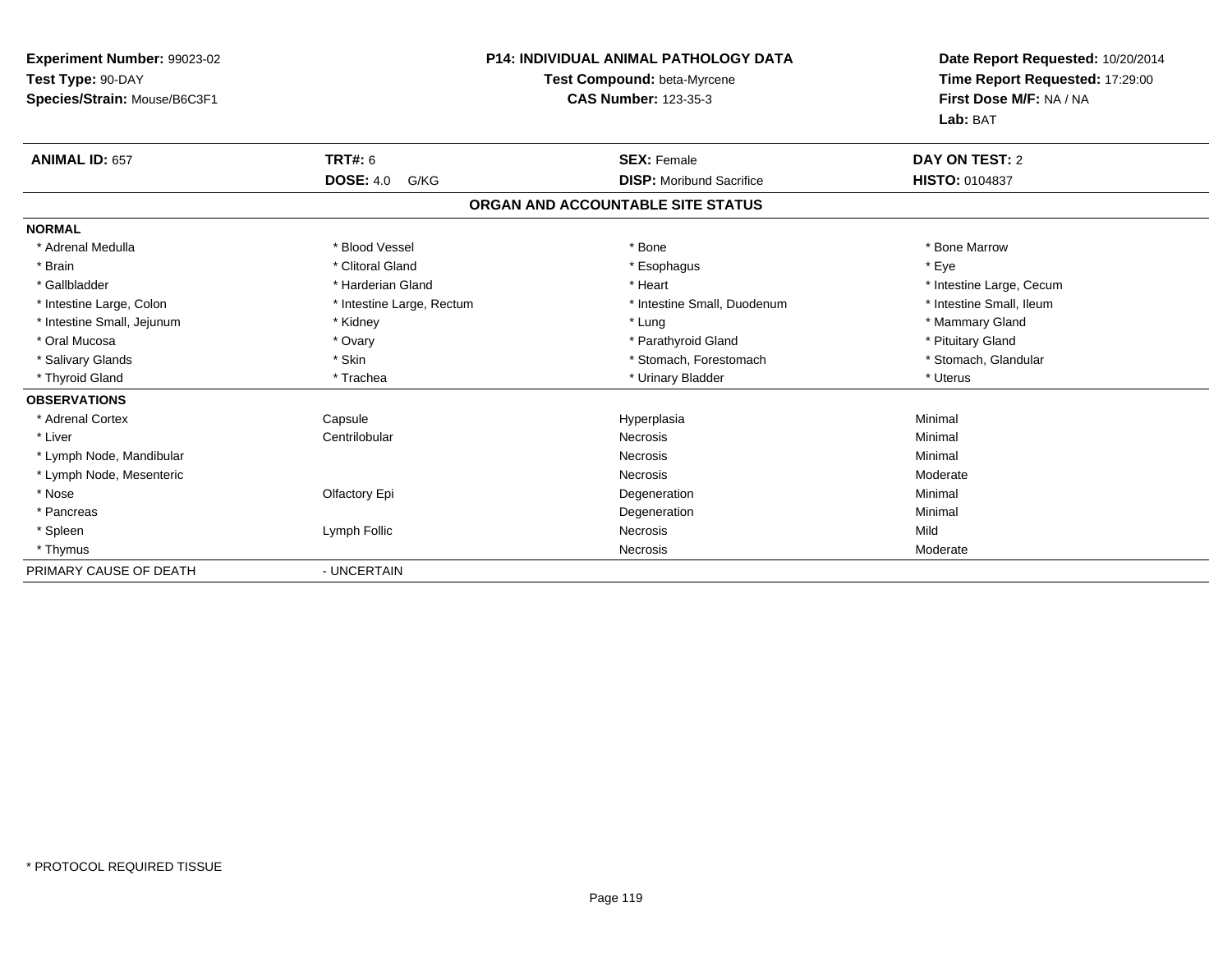| Experiment Number: 99023-02   |                                | P14: INDIVIDUAL ANIMAL PATHOLOGY DATA | Date Report Requested: 10/20/2014<br>Time Report Requested: 17:29:00 |  |
|-------------------------------|--------------------------------|---------------------------------------|----------------------------------------------------------------------|--|
| Test Type: 90-DAY             | Test Compound: beta-Myrcene    |                                       |                                                                      |  |
| Species/Strain: Mouse/B6C3F1  |                                | <b>CAS Number: 123-35-3</b>           | First Dose M/F: NA / NA                                              |  |
|                               |                                |                                       | Lab: BAT                                                             |  |
| <b>ANIMAL ID: 658</b>         | <b>TRT#: 6</b>                 | <b>SEX: Female</b>                    | <b>DAY ON TEST: 3</b>                                                |  |
|                               | <b>DOSE: 4.0</b><br>G/KG       | <b>DISP:</b> Moribund Sacrifice       | HISTO: 0104838                                                       |  |
|                               |                                | ORGAN AND ACCOUNTABLE SITE STATUS     |                                                                      |  |
| <b>NORMAL</b>                 |                                |                                       |                                                                      |  |
| * Adrenal Medulla             | * Blood Vessel                 | * Bone                                | * Bone Marrow                                                        |  |
| * Brain                       | * Clitoral Gland               | * Esophagus                           | * Eye                                                                |  |
| * Gallbladder                 | * Harderian Gland              | * Heart                               | * Intestine Large, Cecum                                             |  |
| * Intestine Large, Colon      | * Intestine Large, Rectum      | * Intestine Small, Duodenum           | * Intestine Small, Ileum                                             |  |
| * Intestine Small, Jejunum    | * Lung                         | * Mammary Gland                       | * Oral Mucosa                                                        |  |
| * Ovary                       | * Parathyroid Gland            | * Pituitary Gland                     | * Salivary Glands                                                    |  |
| * Skin                        | * Stomach, Glandular           | * Thyroid Gland                       | * Trachea                                                            |  |
| * Urinary Bladder             | * Uterus                       |                                       |                                                                      |  |
| <b>OBSERVATIONS</b>           |                                |                                       |                                                                      |  |
| * Adrenal Cortex              | Capsule                        | Hyperplasia                           | Minimal                                                              |  |
| * Kidney                      | <b>Renal Tubule</b>            | Necrosis                              | Minimal                                                              |  |
| * Liver                       | Centrilobular                  | Necrosis                              | Marked                                                               |  |
| [ Necrosis TGLS = $1-3+4+5$ ] |                                |                                       |                                                                      |  |
| * Lymph Node, Mandibular      |                                | Necrosis                              | Mild                                                                 |  |
| * Lymph Node, Mesenteric      |                                | <b>Necrosis</b>                       | Moderate                                                             |  |
| * Nose                        | Olfactory Epi                  | Degeneration                          | Mild                                                                 |  |
| * Pancreas                    |                                | Degeneration                          | Minimal                                                              |  |
| * Spleen                      | Lymph Follic                   | <b>Necrosis</b>                       | Moderate                                                             |  |
| * Stomach, Forestomach        | Epithelium                     | Hyperplasia                           | Minimal                                                              |  |
|                               |                                | Inflammation                          | Moderate                                                             |  |
|                               |                                | Mineralization                        | Mild                                                                 |  |
| * Thymus                      |                                | Necrosis                              | Moderate                                                             |  |
| PRIMARY CAUSE OF DEATH        | - Liver Centrilobular Necrosis |                                       |                                                                      |  |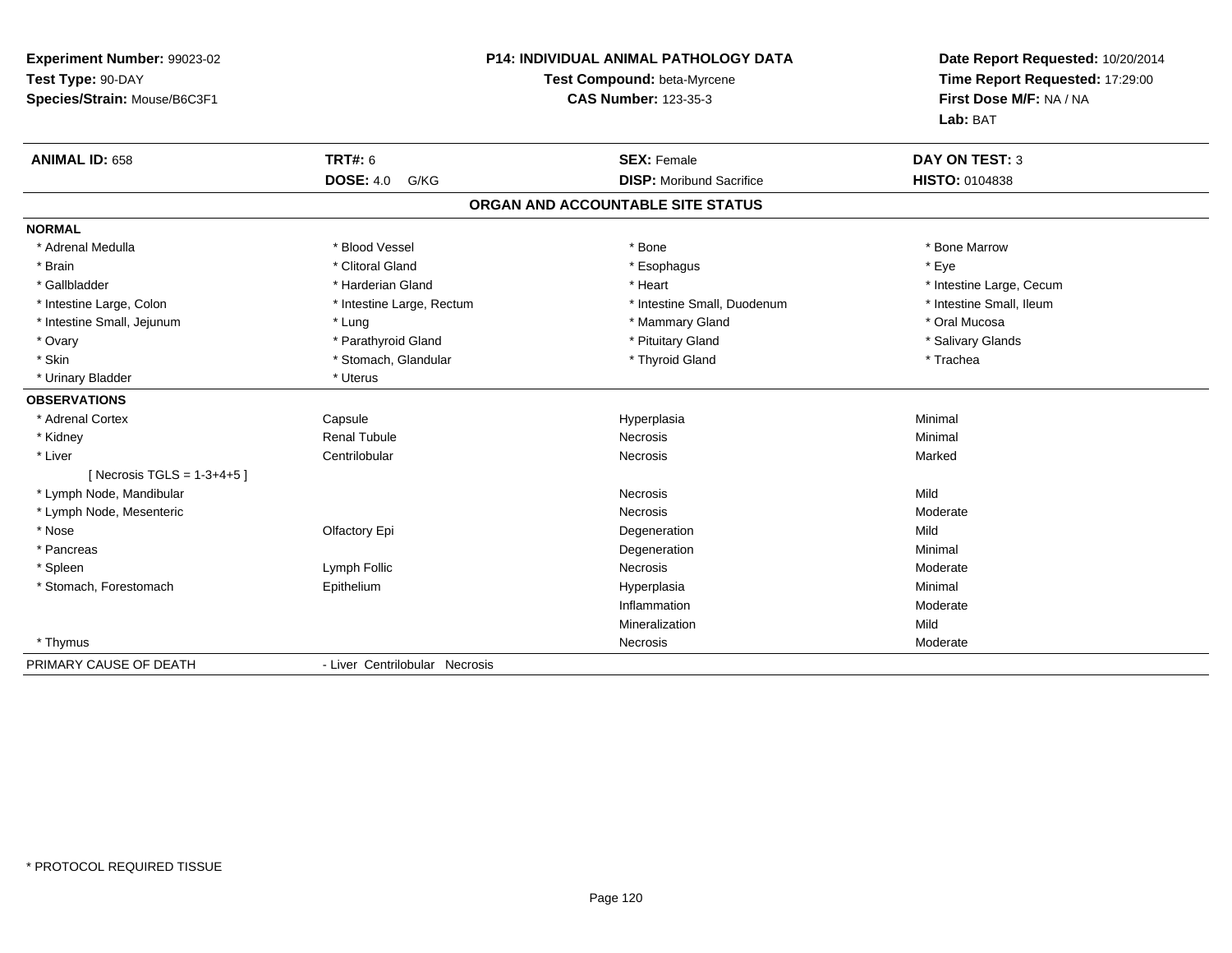| Experiment Number: 99023-02<br>Test Type: 90-DAY<br>Species/Strain: Mouse/B6C3F1 |                                | <b>P14: INDIVIDUAL ANIMAL PATHOLOGY DATA</b><br>Test Compound: beta-Myrcene<br><b>CAS Number: 123-35-3</b> | Date Report Requested: 10/20/2014<br>Time Report Requested: 17:29:00<br>First Dose M/F: NA / NA<br>Lab: BAT |
|----------------------------------------------------------------------------------|--------------------------------|------------------------------------------------------------------------------------------------------------|-------------------------------------------------------------------------------------------------------------|
| <b>ANIMAL ID: 659</b>                                                            | <b>TRT#: 6</b>                 | <b>SEX: Female</b>                                                                                         | DAY ON TEST: 2                                                                                              |
|                                                                                  | <b>DOSE: 4.0</b><br>G/KG       | <b>DISP:</b> Moribund Sacrifice                                                                            | HISTO: 0104839                                                                                              |
|                                                                                  |                                | ORGAN AND ACCOUNTABLE SITE STATUS                                                                          |                                                                                                             |
| <b>NORMAL</b>                                                                    |                                |                                                                                                            |                                                                                                             |
| * Adrenal Cortex                                                                 | * Adrenal Medulla              | * Blood Vessel                                                                                             | * Bone                                                                                                      |
| * Bone Marrow                                                                    | * Brain                        | * Clitoral Gland                                                                                           | * Esophagus                                                                                                 |
| * Eye                                                                            | * Gallbladder                  | * Harderian Gland                                                                                          | * Heart                                                                                                     |
| * Intestine Large, Cecum                                                         | * Intestine Large, Colon       | * Intestine Large, Rectum                                                                                  | * Intestine Small, Duodenum                                                                                 |
| * Intestine Small, Ileum                                                         | * Intestine Small, Jejunum     | * Lung                                                                                                     | * Mammary Gland                                                                                             |
| * Oral Mucosa                                                                    | * Ovary                        | * Pituitary Gland                                                                                          | * Salivary Glands                                                                                           |
| * Skin                                                                           | * Stomach, Glandular           | * Thyroid Gland                                                                                            | * Trachea                                                                                                   |
| * Urinary Bladder                                                                | * Uterus                       |                                                                                                            |                                                                                                             |
| <b>MISSING</b>                                                                   |                                |                                                                                                            |                                                                                                             |
| * Parathyroid Gland                                                              |                                |                                                                                                            |                                                                                                             |
| <b>OBSERVATIONS</b>                                                              |                                |                                                                                                            |                                                                                                             |
| * Clitoral GI                                                                    |                                |                                                                                                            |                                                                                                             |
| Note: One clitoral gland was missing.                                            |                                |                                                                                                            |                                                                                                             |
| * Kidney                                                                         | <b>Renal Tubule</b>            | <b>Necrosis</b>                                                                                            | Mild                                                                                                        |
| * Liver                                                                          | Centrilobular                  | Necrosis                                                                                                   | Mild                                                                                                        |
| * Lymph Node, Mandibular                                                         |                                | <b>Necrosis</b>                                                                                            | Mild                                                                                                        |
| * Lymph Node, Mesenteric                                                         |                                | Necrosis                                                                                                   | Moderate                                                                                                    |
| * Nose                                                                           | Olfactory Epi                  | Degeneration                                                                                               | Mild                                                                                                        |
| * Pancreas                                                                       |                                | Degeneration                                                                                               | Minimal                                                                                                     |
| * Spleen                                                                         | Lymph Follic                   | Necrosis                                                                                                   | Minimal                                                                                                     |
| * Stomach, Forestomach                                                           |                                | Inflammation                                                                                               | Mild                                                                                                        |
| * Thymus                                                                         |                                | Necrosis                                                                                                   | Mild                                                                                                        |
| PRIMARY CAUSE OF DEATH                                                           | - Liver Centrilobular Necrosis |                                                                                                            |                                                                                                             |